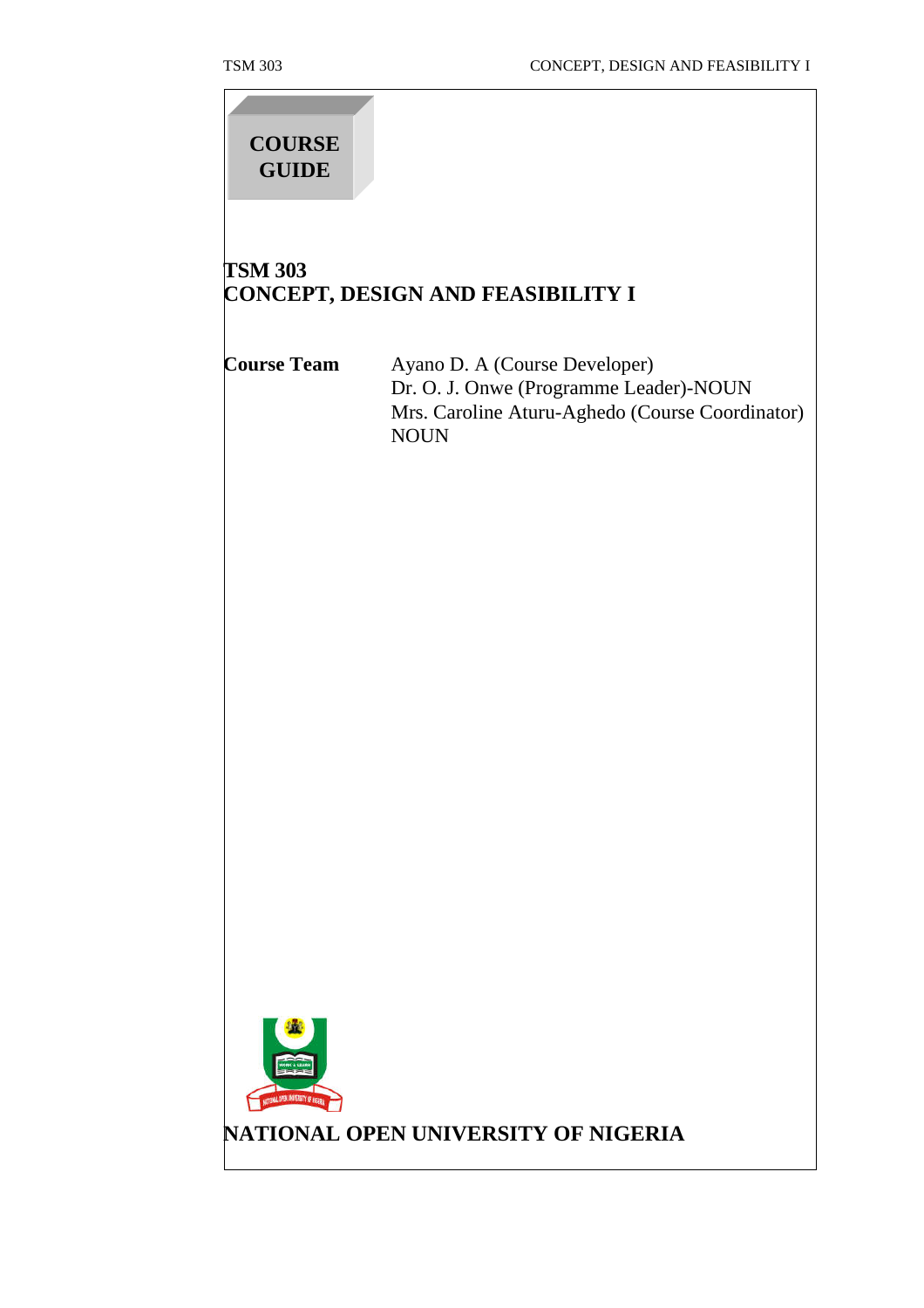National Open University of Nigeria **Headquarters**  University Village Plot 91, Cadastral Zone, Nnamdi Azikiwe Express way Jabi, Abuja

Lagos Office 14/16 Ahmadu Bello Way Victoria Island, Lagos

e-mail: centralinfo@noun.edu.ng website: www.nouedu.net

Published by National Open University of Nigeria

Printed 2012

ISBN: 978-058-451-X

All Rights Reserved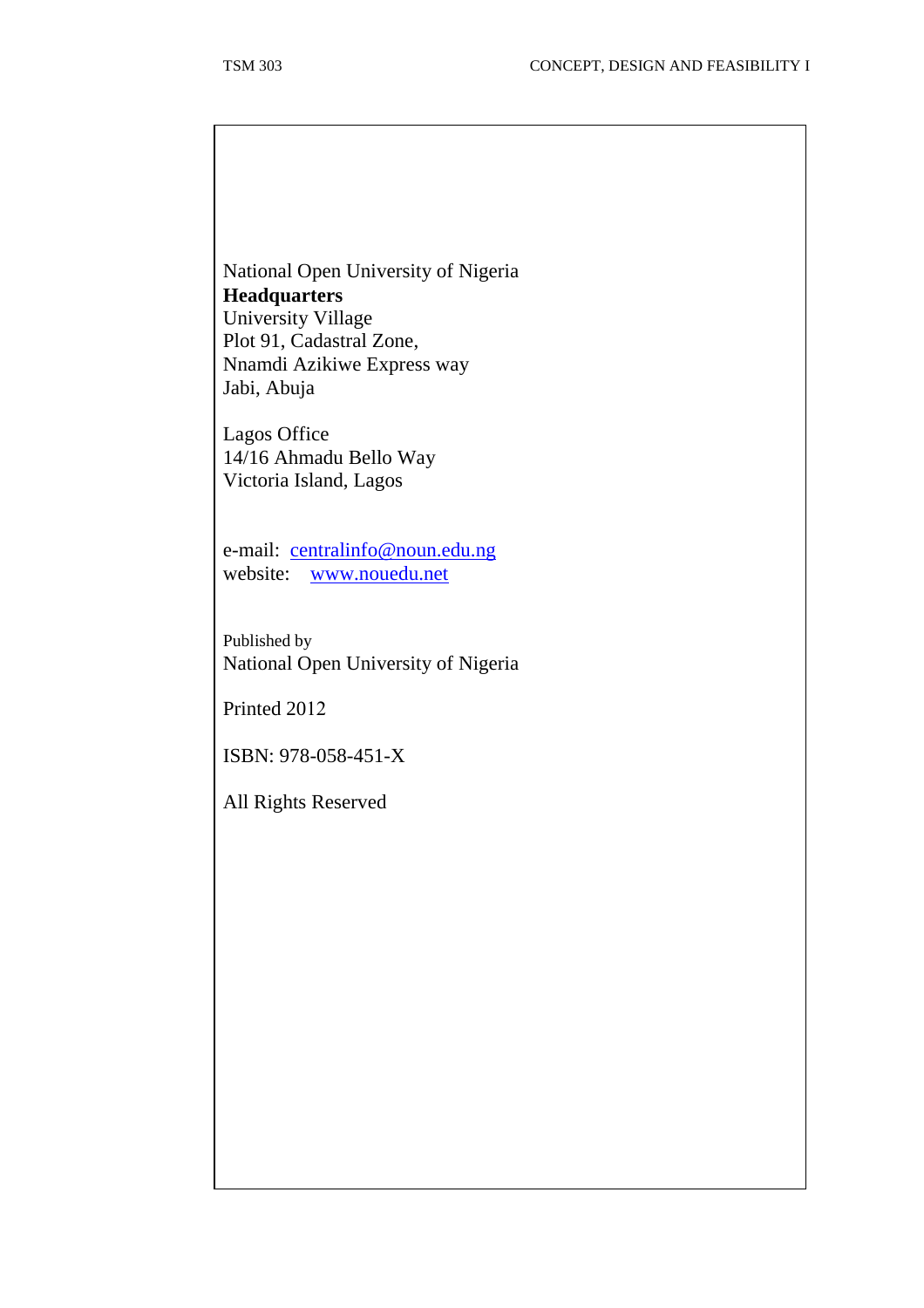# **CONTENTS PAGE**

v

| What you Will Learn in the Course 1 |  |
|-------------------------------------|--|
|                                     |  |
|                                     |  |
| Course Evaluation 3                 |  |
| Course Units 3                      |  |
|                                     |  |
|                                     |  |
|                                     |  |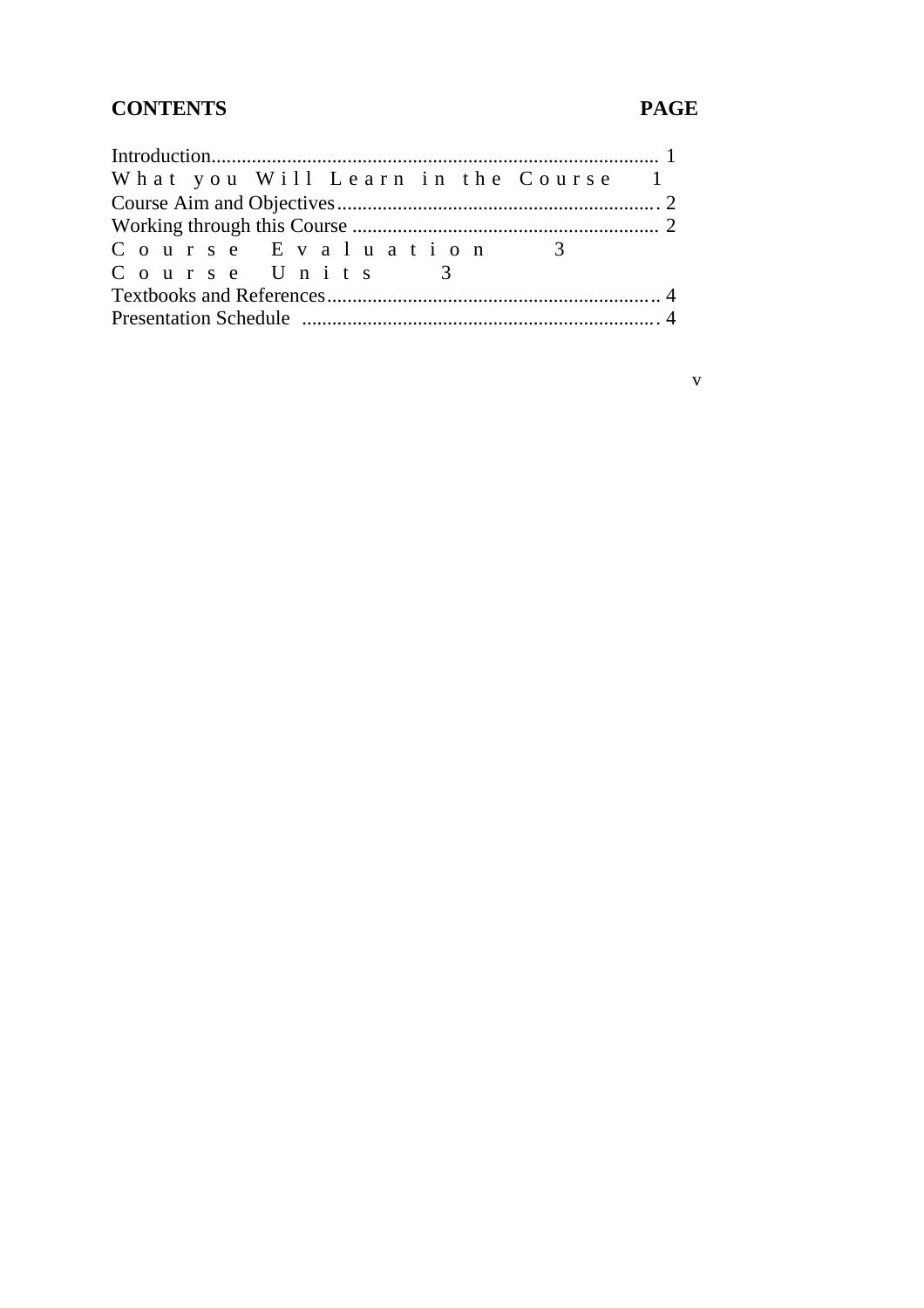| <b>Introduction</b> |  |
|---------------------|--|

The fundamental aspect of any investment decision is profitability. Before embarking on any major business project, a study should be undertaken to determine the feasibility of such a project and the degree of risk associated with such an investment.

The main concern of feasibility study is a detailed estimate of the cost and the technical, commercial, management and financial aspects of the project. It is an aid to an investment decision-making.

Uses of Feasibility Studies

- 1. It helps to ascertain whether or not a project is worth undertaking.
- 2. It is normally required to support an application for financial assistance.
- 3. It serves as an implementation guide to the project to which it relates.

The Contents of a Feasibility Report includes:

- A brief description of the project
- The project objective
- The economic and social justification for the project
- Organisation and management
- Technical and production considerations
- Demand and supply outlook
- Marketing strategies
- Financial projections and profitability
- Cost of project
- Financing plan
- Risk analysis.

#### **What You Will Learn In the Course**

During this course, you will be learning about:

- How to start a business -Business plan
- Simple Cash Flow Forecasts
- Feasibility Studies
- Key Parts of Feasibility Report
- Project Financing and Associated Risks
- Project Cycle (with emphasis on the Financial and Economic Feasibility)
- Project Planning and Control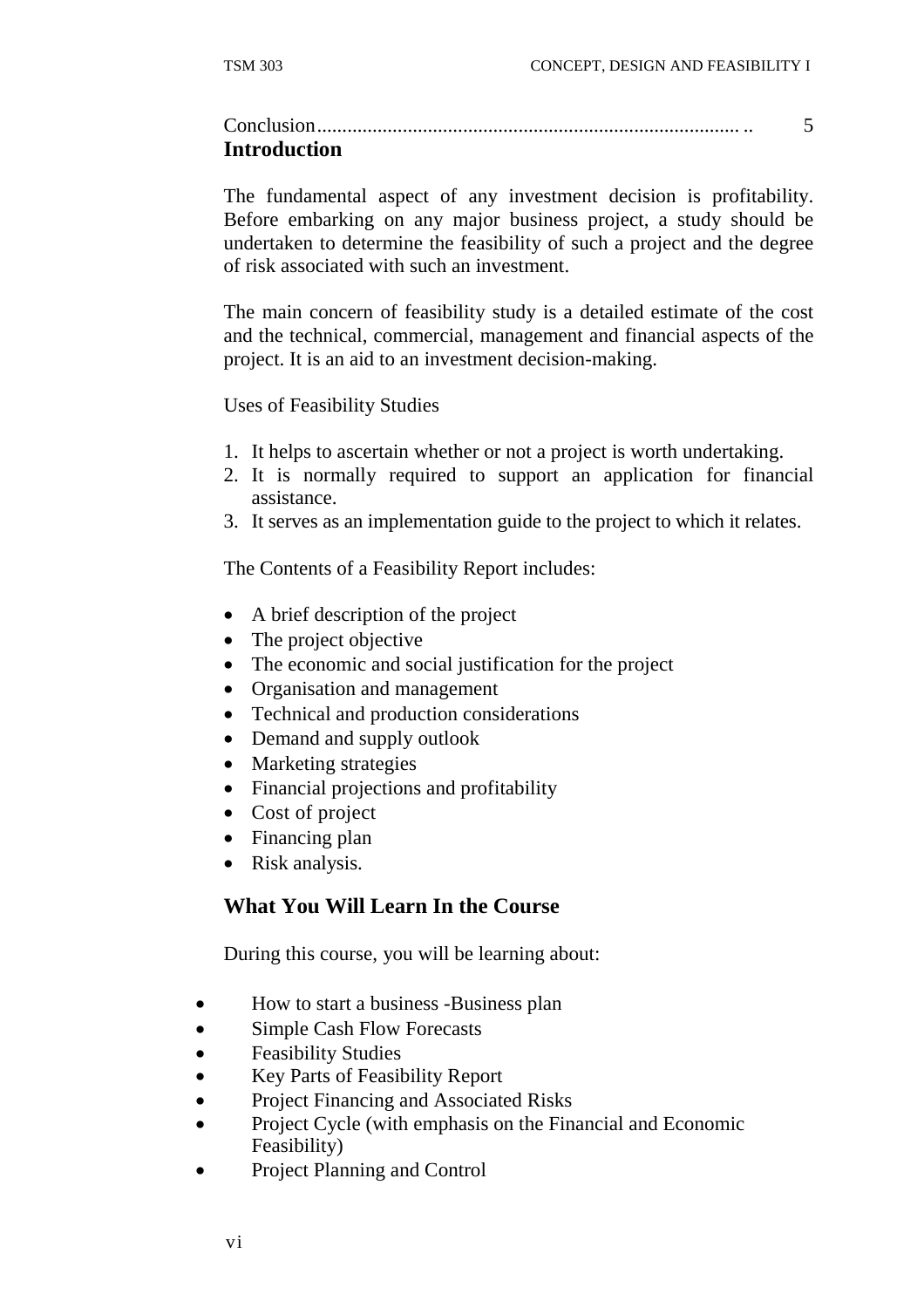## **COURSE TITLE:CONCEPT, DESIGN AND FEASIBILITY I**

- Financing of project- objectives of financial analysis,
- i. Sources and uses of funds, Cash flow statements and working capital management,
- ii. Financial cost and benefits analysis,
- iii. Evolving of financial plan (budgeting),
- iv. Techniques and tools of analysis
- v. Breakeven Analysis
- vi. Budgeting Techniques

# **Course Aim and Objectives**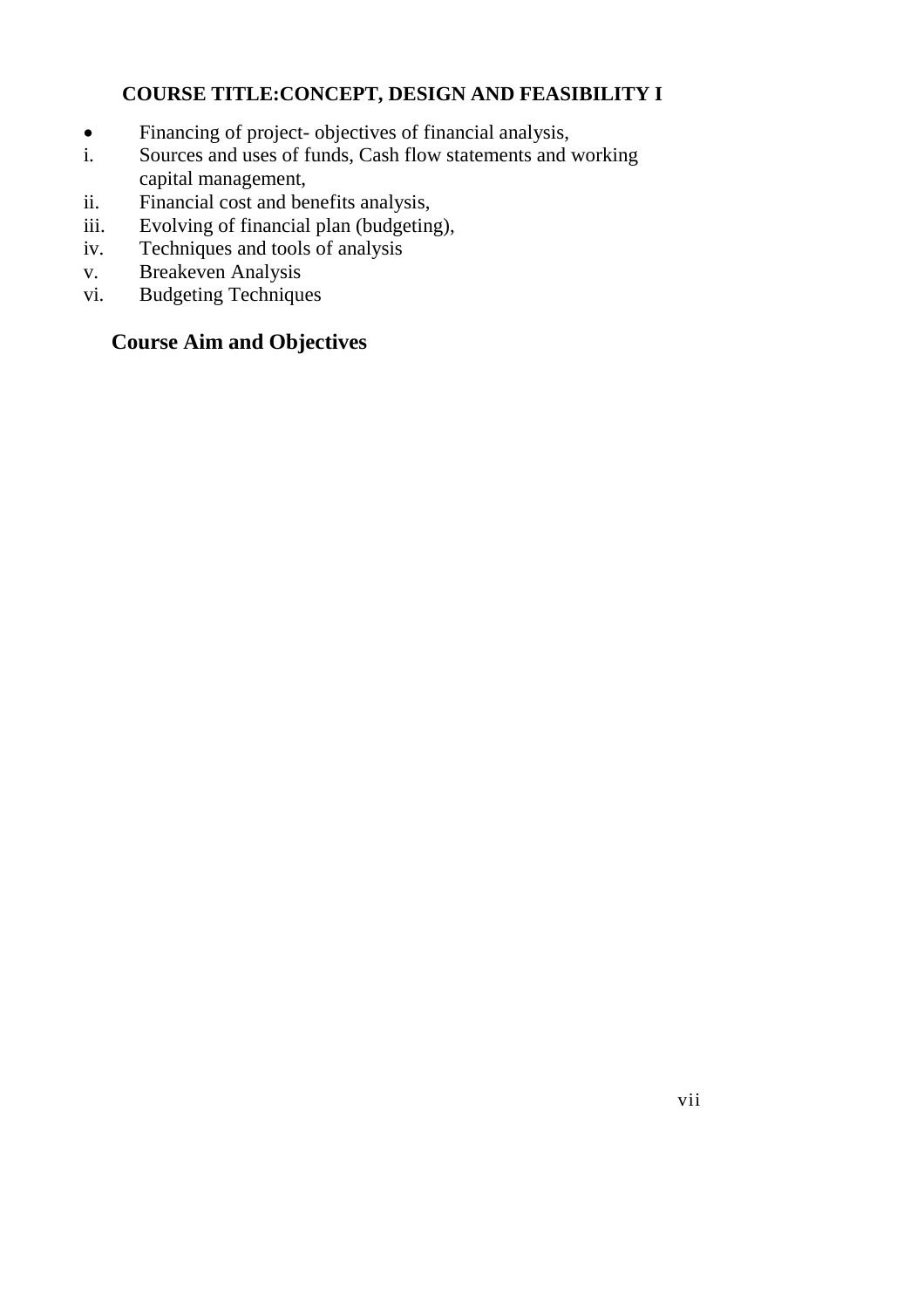This course aims at:

- Knowing how to start a business -business plan
- Understanding simple cash flow forecasts
- Knowing how to write feasibility studies
- Stating Key Parts of feasibility report
- Understanding project financing and associated risks
- Understanding project cycle (with emphasis on the financial and economic feasibility)
- Project planning and control
- Financing of project- objectives of financial analysis
- Sources and uses of funds
- Cash flow statements and working capital management
- Financial cost and benefits analysis
- vii. Evolving of financial plan (budgeting)
- viii. Techniques and tools of analysis
- ix. Breakeven analysis
- x. Budgeting techniques

When all the above aims are considered, we can conclude that the major aim of the course is to expose you to various methods and techniques of feasibility study.

# **Working through This Course**

For you to complete this course successfully, you are required to read the study units, reference books, and other resources that are related to the unit. Each unit of the course contains a Tutor-Marked Assignment.

The Tutor-Marked Assignment (TMA) is to be done immediately and submitted to your tutorial lecturer/course facilitator for assessment.

The medium to be used and the time to submit the TMA will be specified to you later. This course is a 2-credit course. As such you are expected to spend a minimum of two hours every week studying the course. You are expected to complete the entire course outline within a period of 18-25 weeks.

# **Course Evaluation**

As stated before every unit of this course has an assignment attached to it. You are required to keep an assignment file. After every unit, the assignment should be done. At the end of the course, the evaluation shall be as follows:

.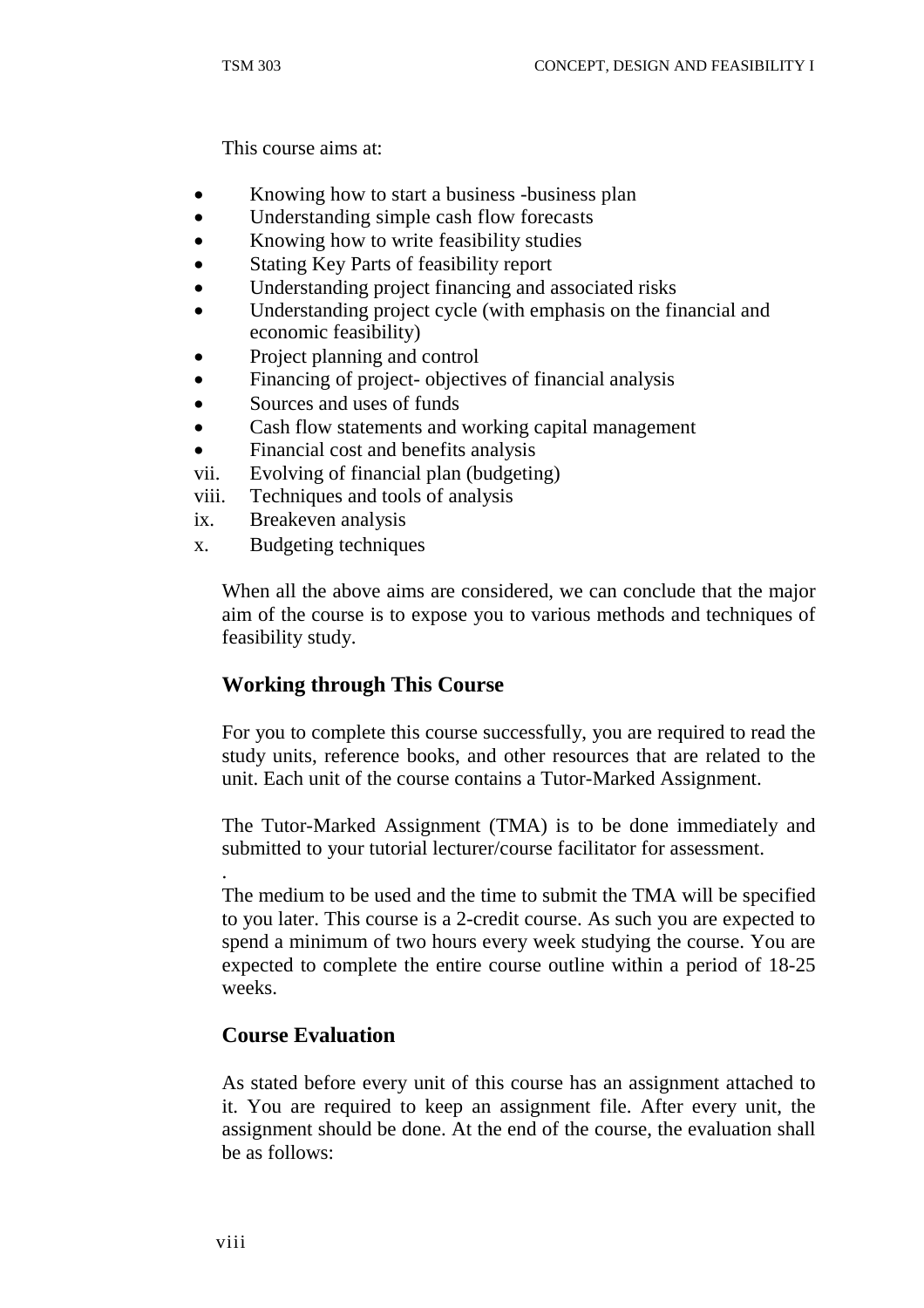# **COURSE TITLE:CONCEPT, DESIGN AND FEASIBILITY I**

| $\text{Assignment}$ – | 30 % |
|-----------------------|------|
| $Examination -$       | 70%  |
| $Total =$             | 100% |

Out of all the assignment you will do, each one shall be marked and converted to 3%. At the end, the best 10 shall be selected so as to make up to 30%. The examination at the end of the course shall cover all aspects of the course.

#### **Course Units**

#### i x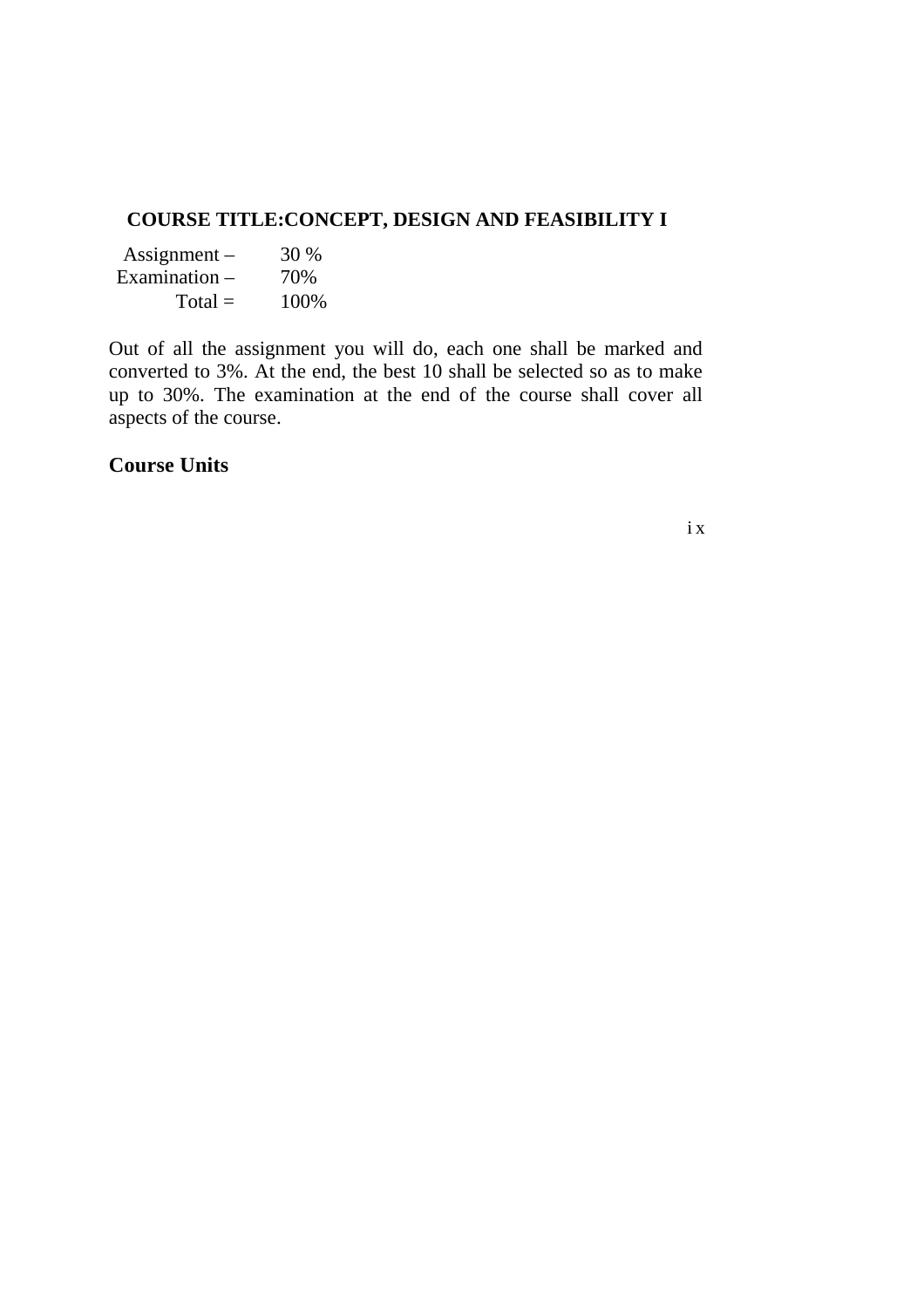In this course, we have discussed the topic of the course content entitled concept, design and feasibility under different topics. Based on this, the following units have been designed:

#### **Module 1**

| Unit 1 | How to Start A Business -Business Plan        |
|--------|-----------------------------------------------|
| Unit 2 | <b>Simple Cash Flow Forecasts</b>             |
| Unit 3 | <b>Feasibility Studies</b>                    |
| Unit 4 | Key Parts of Feasibility Report               |
| Unit 5 | <b>Project Financing and Associated Risks</b> |

#### **Module 2**

| Unit 1 | Project Cycle (With Emphasis on the                    |
|--------|--------------------------------------------------------|
|        | Financial and Economic Feasibility)                    |
| Unit 2 | <b>Project Planning and Control</b>                    |
| Unit 3 | Financing of project-objectives of financial analysis, |
| Unit 4 | Sources and uses of funds,                             |
| Unit 5 | Cash flow statements and working capital               |
|        | management,                                            |

#### **Module 3**

|  | Unit 1 | Financial cost and benefits analysis, |  |  |  |
|--|--------|---------------------------------------|--|--|--|
|--|--------|---------------------------------------|--|--|--|

- Unit 2 Evolving of financial plan (budgeting),
- Unit 3 Techniques and tools of analysis
- Unit 4 Breakeven analysis
- Unit 5 Budgeting Techniques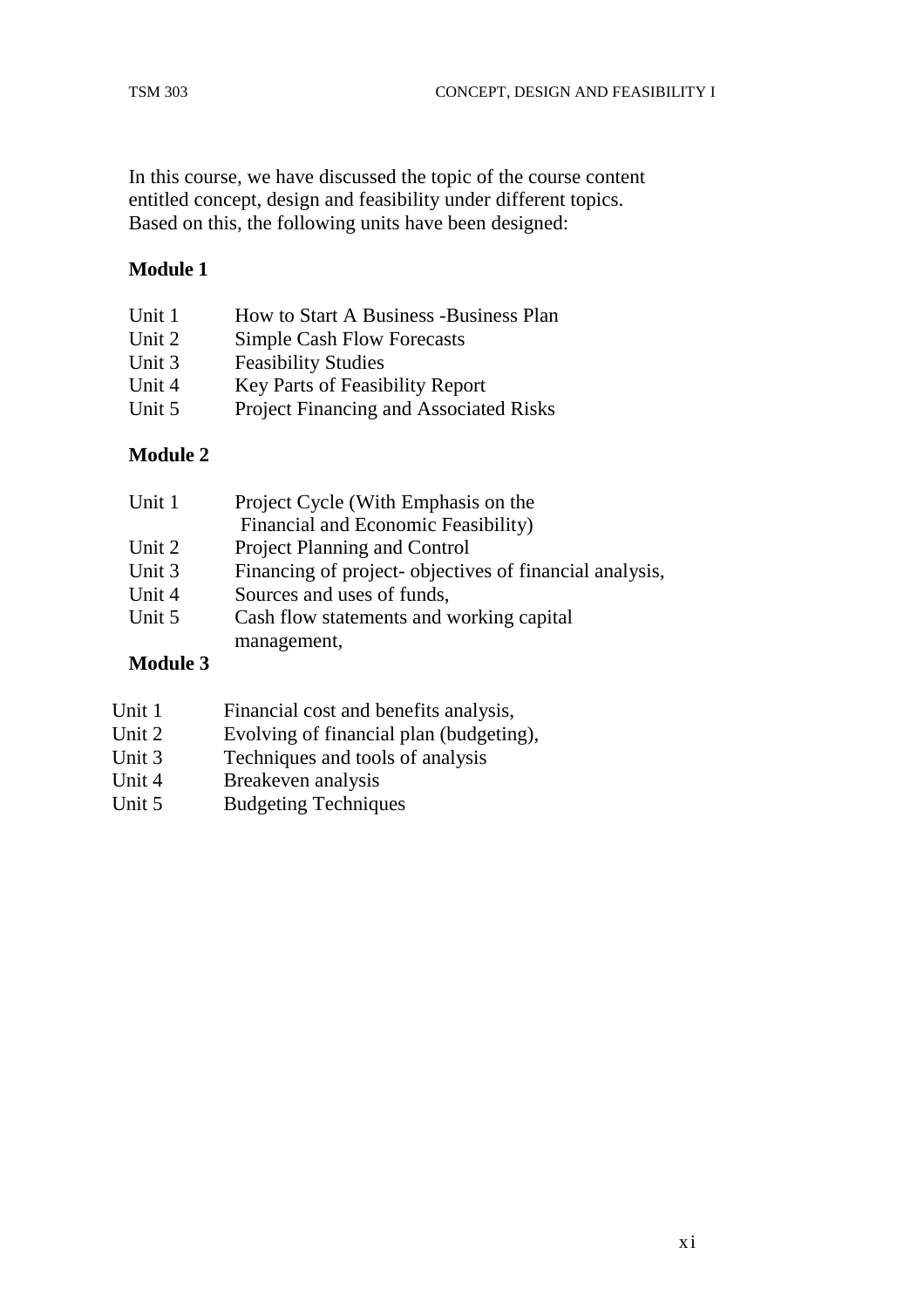These units must be treated sequentially; as a logical link exists in the arrangement. Every previous unit lays a foundation for subsequent ones. A maximum period of one week is required for every unit.

#### **Reference Materials and Other Sources**

As was earlier mentioned, materials relevant to the course include not only the ones below but also others that you can lay your hands on. But for now, the following references are recommended.

- Odufalu, O. (2000). "*The Principles and Techniques of Project Analysis and Evaluation"*.
- Themistocleous G, Wearne SH. Project management topic coverage in Journal of Project Management. 2000; 18:7-11.
- Samuel, Eilon, "What is a Decision?" *Management Science* (December 1969): B-172.
- International labour organization, (1992). *How to Start a Small Business*, "*A manual for community workers assisting persons with disabilities"* by Lena Karlsson.
- John, A. (1985). "*Effective Decision-Making": A guide to thinking for management success*.
- Jonathan, A. O. Ifechukwu. (2006). *How to prepare a feasibility report and establish your own business*.

Nwoye, Small Business Enterprise.1994.

#### **Presentation Schedule**

Specific dates for particular activities, such as submission of assignment, tutorial schedules and examination dates shall be made available to you on a later date. This will enable you plan your activities in the same line. The method of submitting your assignment and receiving other course materials shall be agreed upon on a later date.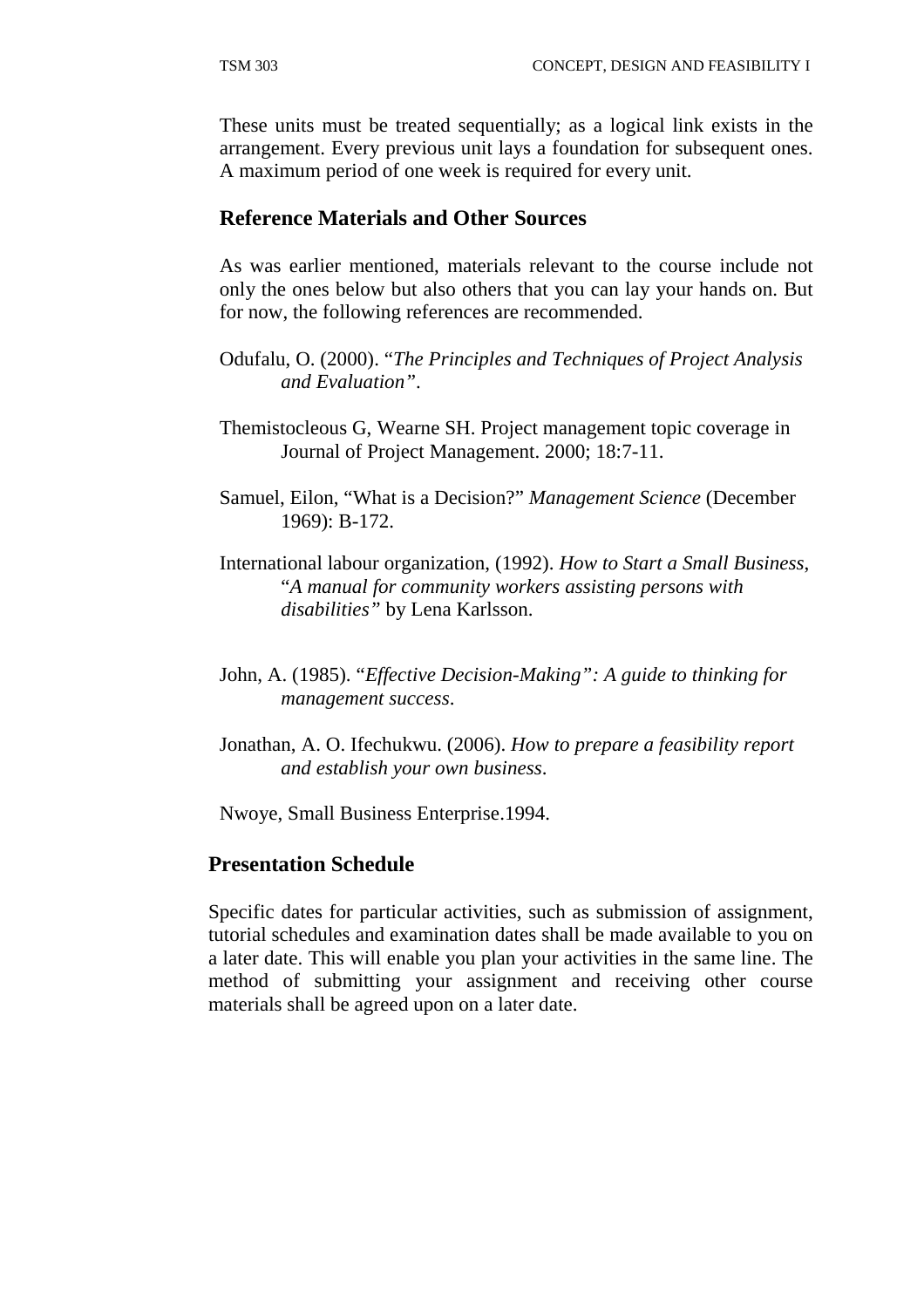# **COURSE TITLE:CONCEPT, DESIGN AND FEASIBILITY I**

You should endeavour not to be falling behind the schedule whenever it is given.

# **Conclusion**

By the time you exhaust this course, you will find it useful to set up and manage a business through adequate feasibility studies.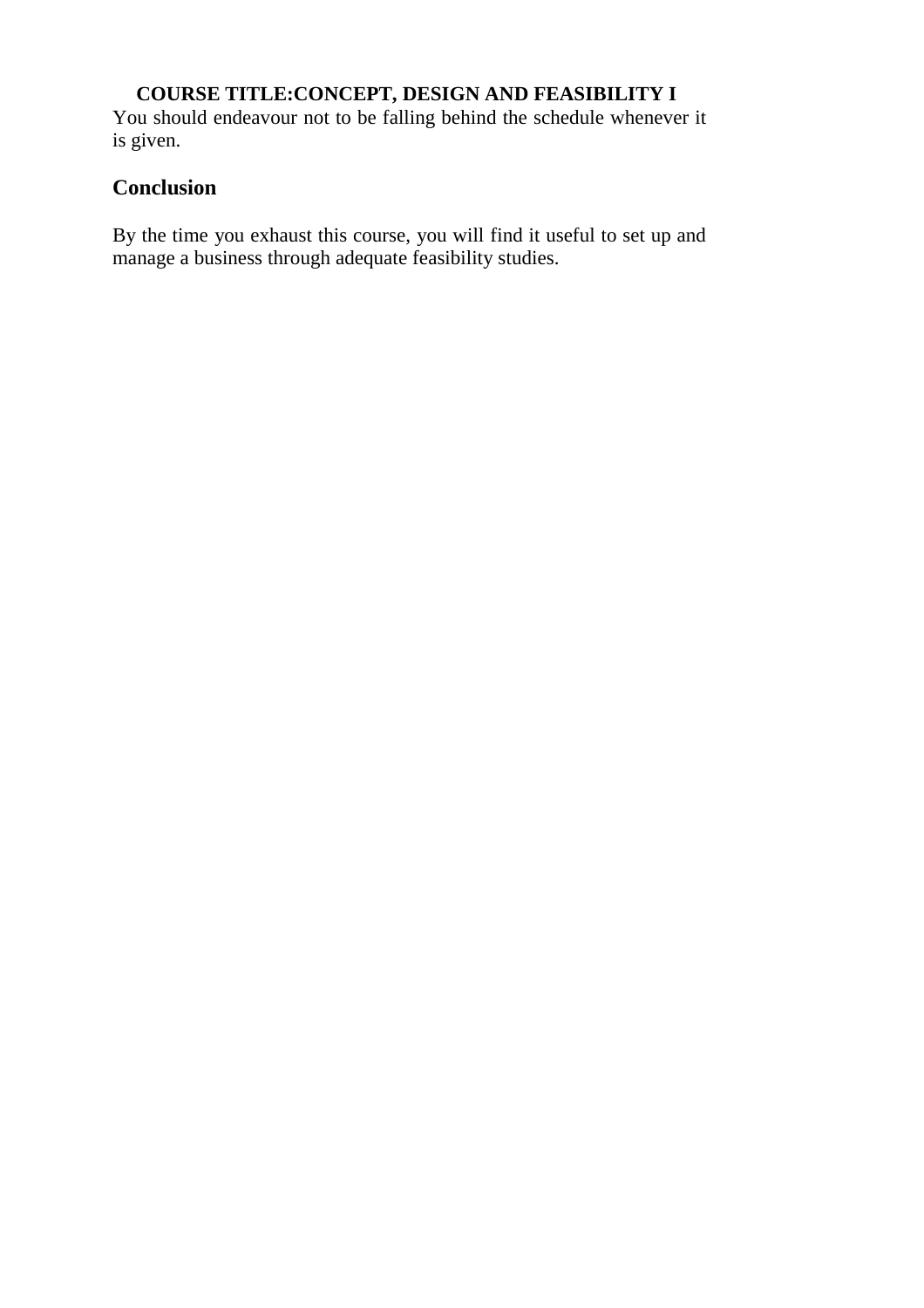# **CONTENTS PAGE**

| Unit 1 |                                                          |
|--------|----------------------------------------------------------|
| Unit 2 |                                                          |
| Unit 3 |                                                          |
| Unit 4 | 26                                                       |
| Unit 5 |                                                          |
|        |                                                          |
|        |                                                          |
| Unit 1 | Project Cycle (With Emphasis on the Financial and        |
|        |                                                          |
| Unit 2 |                                                          |
| Unit 3 | Financing of Project-Objectives of Financial Analysis 73 |
| Unit 4 |                                                          |
| Unit 5 | Cash Flow Statements and Working Capital                 |
|        |                                                          |
|        |                                                          |
|        |                                                          |
| Unit 1 |                                                          |
| Unit 2 | 116                                                      |
| Unit 3 | Techniques and Tools of Analysis 121                     |
| Unit 4 |                                                          |
| Unit 5 |                                                          |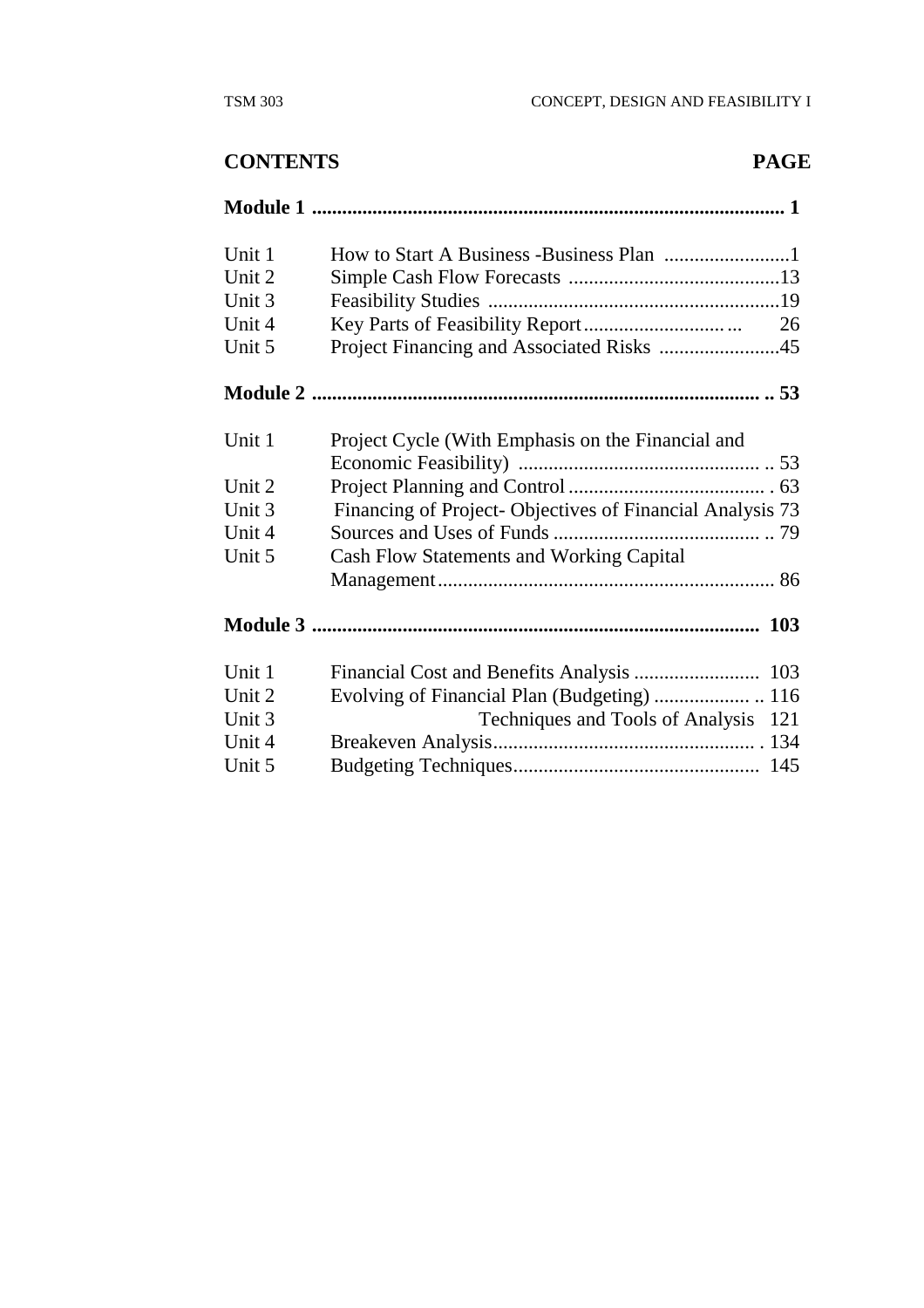## **MODULE 1**

- Unit 1 How to Start A Business Business Plan
- Unit 2 Simple Cash Flow Forecasts
- Unit 3 Feasibility Studies
- Unit 4 Key Parts of Feasibility Report
- Unit 5 Project Financing and Associated Risks

#### **UNIT 1 HOW TO START A BUSINESS-BUSINESS PLAN**

#### **CONTENTS**

- 1.0 Introduction
- 2.0 Objectives
- 3.0 Main Content
	- 3.1 Writing a Business Plan
		- 3.1.1 Clarity
		- 3.1.2 Brevity
		- 3.1.3 Logic
		- 3.1.4 Truth
		- 3.1.5 Figures
	- 3.2 Designing a Business Plan
	- 3.3 Deciding How much to Write
	- 3.4 Getting Down to it
	- 3.5 How do I Set About it?
	- 3.6 Tackling Each Section
- 4.0 Conclusion
- 5.0 Summary
- 6.0 Tutor-Marked Assignment
- 7.0 References/Further Readings

#### **1.0 INTRODUCTION**

Starting a new business venture is like going into a tropical forest on a treasure hunt. There are rewards to be won, both in material wealth and personal satisfaction, but there are dangers lurking and you can easily lose your way.

Before taking the crucial decision to go into business you have to weigh your personal circumstances as to your ability, training, experience, motivation and financial capability. After weighing these factors and you think you can go into business of your own, by all means, go ahead. In reaching this important decision, however, there are other very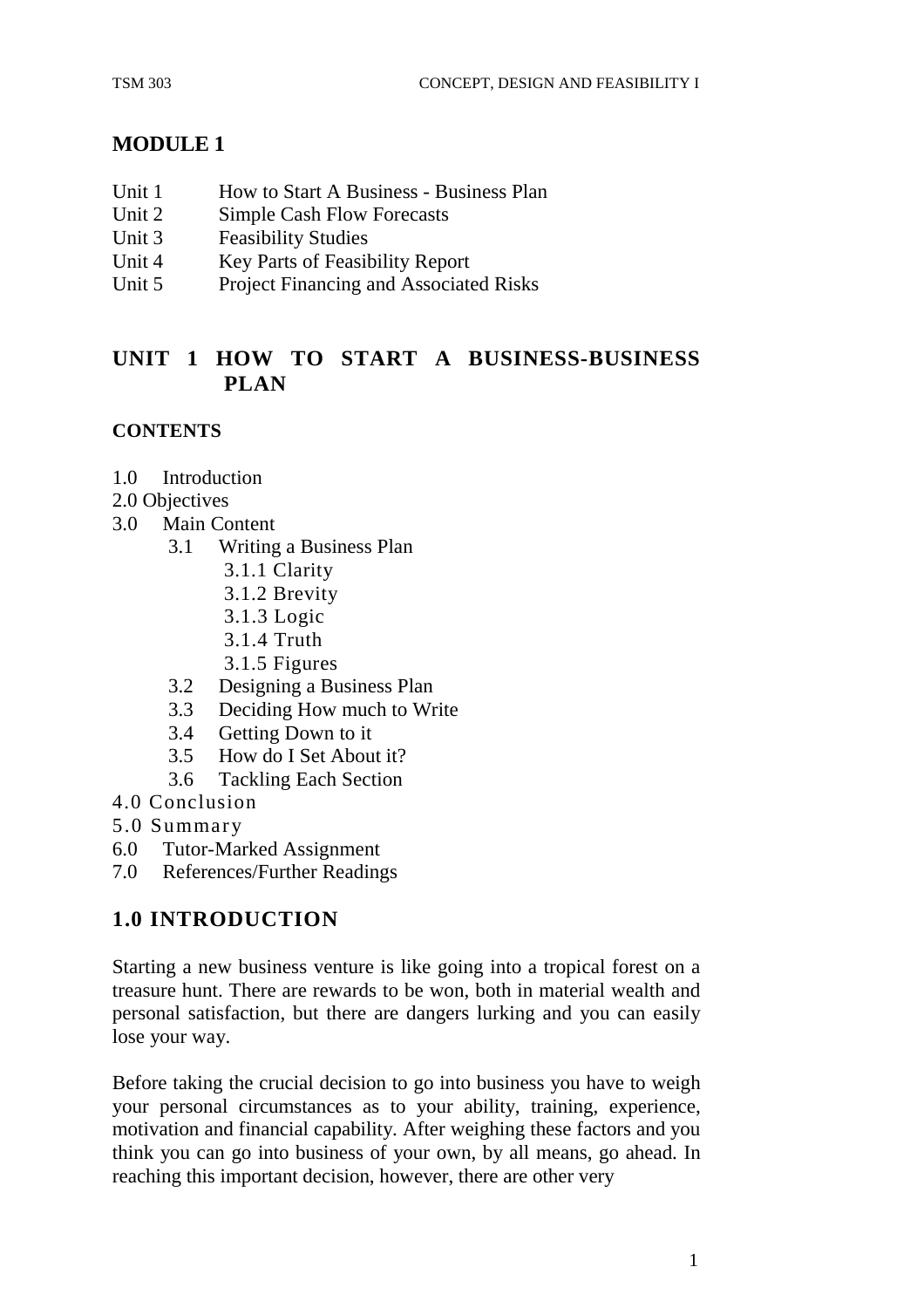important factors you have to consider. In particular, you will need to ask yourself the following questions:

- 1. Have I discovered a business opportunity? That is, have I discovered a product or service for which there is enough market?
- 2. Do I have the ability and experience to exploit the opportunity? Or can I acquire the ability and experience? Never get discouraged if you think you do not have enough experience. If you have enough motivation, you will win as long as you are prepared to start on a small scale and acquire experience through practice.
- 3. Do I have the necessary capital? Or can I raise the necessary capital?
- 4. What form of business organization do I want to have?
- 5. How will I manage the business?
- 6. Where shall I locate the business?
- 7. Have I done a feasibility study to satisfy myself that there is enough market for the business and to examine more deeply the requirements of the business? Does the feasibility report indicate the business will be profitable?
- 8. Have I considered the legal requirements, if any, to be met before the commencement of the business?
- 9. When will the business operation begin?

Your efforts at answering the above questions will force you to plan. Can you imagine any business that has been undertaken successfully without proper planning? There is this dictum that 'when you fail to plan you plan to fail'. Is a must you plan; but is left for you if to plan for failure or success in your dream business? To be successful in your business you must learn one important task, PLANNING. Without proper planning, the business is bound to run into serious trouble and may fail if corrective steps are not taken in time.

Before beginning work on your business plan, you will do well to ask yourself two vital questions:

- What do you really want out of the business?
- What feature of your product or service will give you the all important edge over your competitors?

Is your product or service:

- 1. An entirely new idea?
- 2. An improved version of something that already exists?
- 3. Cheaper than the others?
- 4. More reliable as to delivery or after-sales service?
- 5. More readily available to local customers?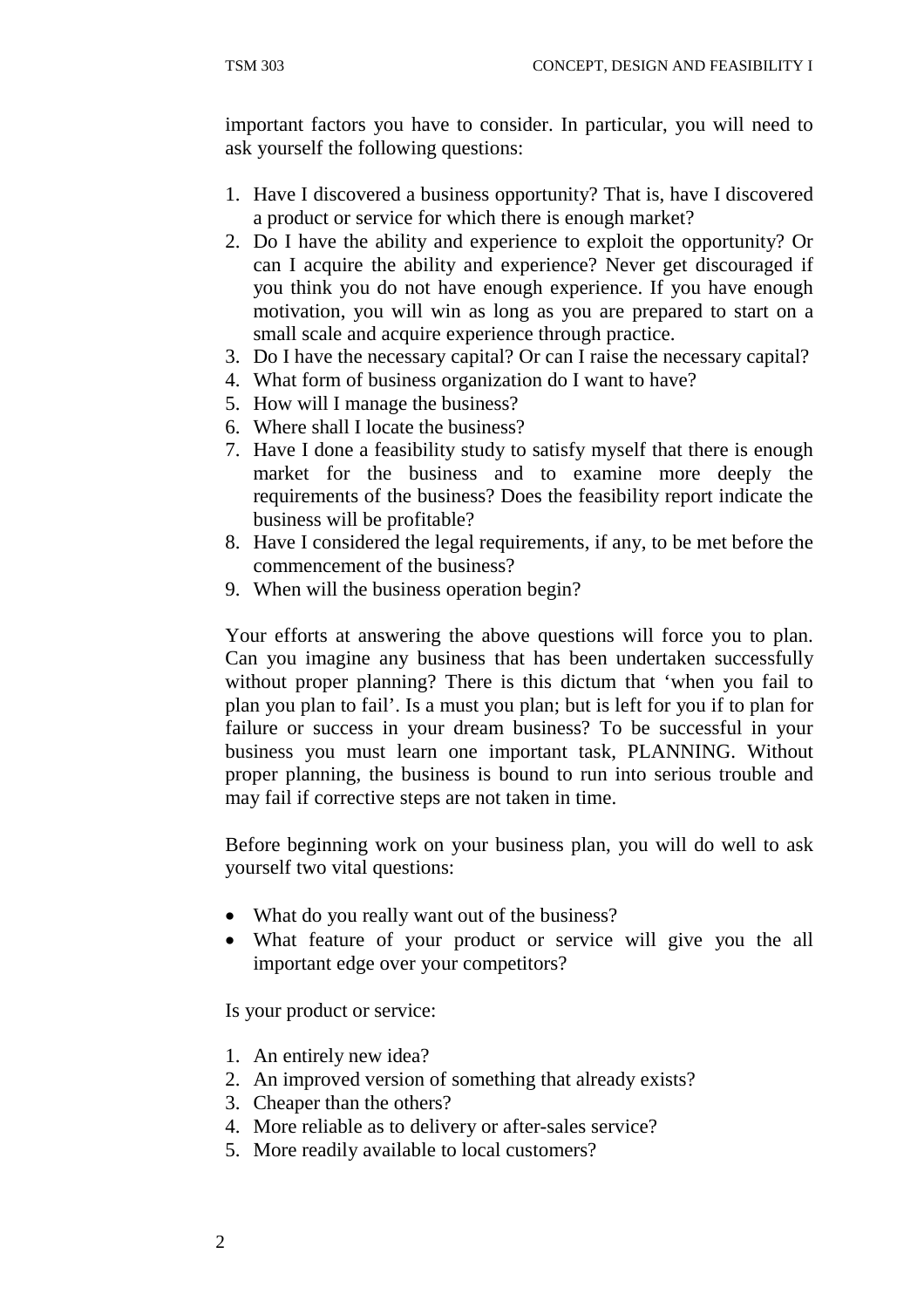# **2.0 OBJECTIVES**

At the end of this unit, you should be able to:

- explain the basic concept of business plan
- explain the simple cash flow forecast
- explain how not to write a business plan –or run a business
- explain how to maintain a business plan.

# **3.0 MAIN CONTENT**

#### **3.1 Writing a Business Plan**

Business plans are required whenever money is to be raised, whether from a bank, a finance house, or a provider of equity capital. To you, your business is of supreme interest and importance; to the bank or fund manager, your plan is but one of many that is received. So you must win this person's approval and keep his or her interest. To do this:

- Be clear
- Be brief
- Be logical
- Be truthful
- Back up words with figures wherever possible.

# **3.1.1 Clarity**

The person reading your business plan is busy, often has other issues to deal with, and is consciously or unconsciously judging you by the way in which you express yourself. Therefore:

- Keep your language simple
- Avoid trying to get too many ideas into one sentence
- Let one sentence follow on logically from the last
- Go easy on the adjectives
- Tabulate wherever appropriate.

#### **3.1.2 Brevity**

If the banker or manager gets bored while reading your stuff, you are unlikely to get the sympathetic hearing you deserve. So prune and prune again, leaving only the essentials of what your reader ought to be told. In-depth descriptions are out.

#### **3.1.3 Logic**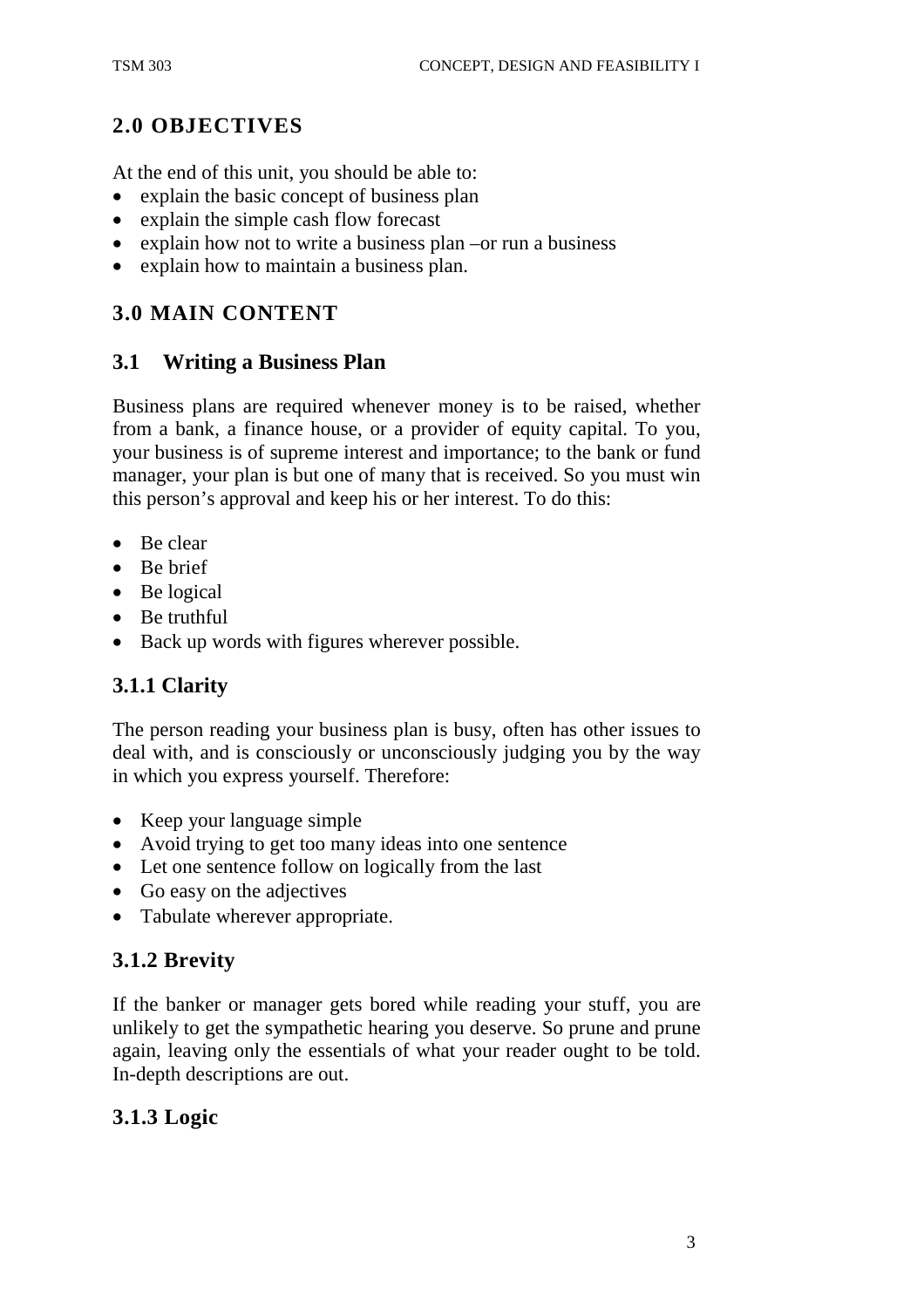The facts and ideas you present will be easier to take in and make more impact if they follow one another in a logical sequence. Avoid a series of inconsequential paragraphs, however, well phrased. Also, make sure that what you say under one heading chimes in with all you have said elsewhere.

#### **3.1.4 Truth**

Do not overstate your case.

#### **3.1.5 Figures**

The banker or investor reading your plan is numerate, thinking in terms of numbers. Words will not impress a banker unless they are backed by figures that you have made as precise as possible. So try to quantify wherever you can.

#### **3.2 Designing the Business Plan**

The layout of your business plan can help greatly in keeping the reader interested. Above all, the information you give must follow a logical pattern. You could present your material in the sequence shown here, using headings, so that the reader can survey your plan and navigate without difficulty.

- 1. A brief statement of your objectives.
- 2. Your assessment of the market you plan to enter.
- 3. The skill, experience and finance you will bring to it.
- 4. The particular benefits of the product or service to your customers.
- 5. How you will set up the business.
- 6. Your financial targets.
- 7. The money you are asking for and how it will be used.
- 8. The long-term view.
- 9. Appendices to back up previous statements, including especially the cash flow and other financial projections.
- 10.History of the business (where applicable).

The above list can be added to, of course, if the people who will read your business plan have a special interest to which you should address yourself. For instance, public authorities are concerned to know the effect on local unemployment: write a special and prominent section to tell them about it.

#### **3.3 Deciding How Much to Write**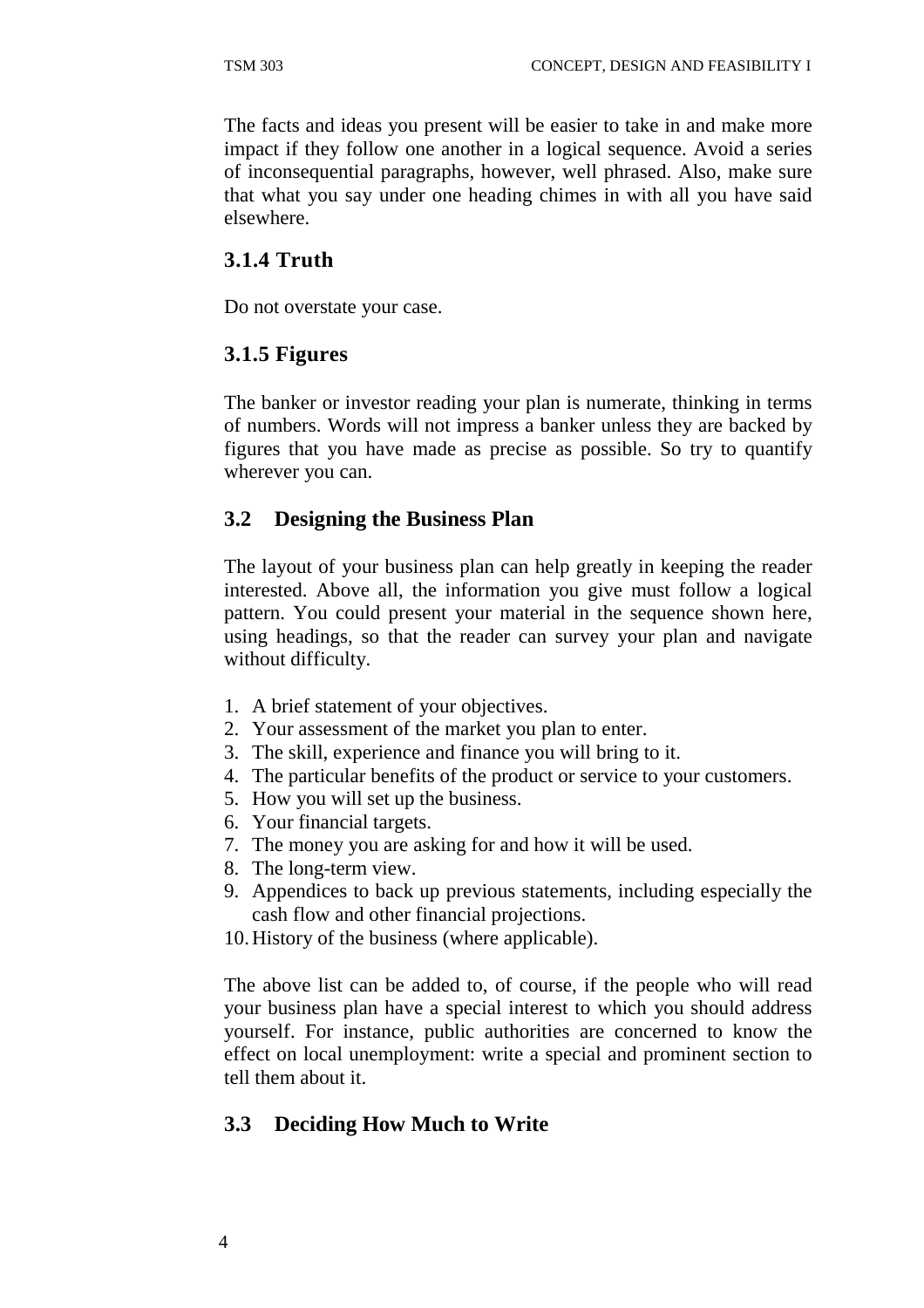In all business plans something, however brief, should be noted on each of the items listed above. How much you put into each section should be in proportion to the size and scope of your project as the reader of your plan will see it. A busy bank official will not want to read through pages of material if he is being asked for no more than a few hundred pounds. On the other hand, he will not be impressed if, when asked to lend £100,000, he is given only a sentence or two on the aspect that is of interest most.

# **3.4 Getting Down to it**

Careful writing of your business plan will give you a better insight into your own business.

You have a marvelous project; you have a shrewd idea that there is a market for it; you have obtained a good deal of advice from experts and have done sums to calculate your hoped-for profits, your cash flow and the money you need to raise. So, when you get the finance, you will be ready to go. Or so you believe! But it is odds-on you still have home work to do. Now is the time to do it.

'Writing', said Sir Francis Bacon, 'makes an exact man'. There is nothing so effective in testing the logic and coherence of your ideas as writing them out –in full. As the future of your business depends in large part on your ideas working in a logical and coherent way, now is the time to subject them to test

# **3.5 How Do I Set About It?**

Taking the sections numbered opposite one by one, make notes under each heading of all you have done or expect to do. For example, regarding Section 2, what do you really know about the market you want to enter? Have you done enough market research? Who will be your customers? How many will there be? How will you contact them? How will you get your goods to them?

Or, when it comes to Section 5, have you a clear, concrete picture of what you will actually do to 'get the show on the road'?

Write it all out! Perhaps you would like to adopt the following method: taking a large sheet of paper for each of the above sections, note down the facts relevant to each of them; then sort them, test for truth and coherence and arrange into a logical pattern.

You will prune hard when you come to write the document itself. In the meantime, you will have organized your ideas, you will have noticed the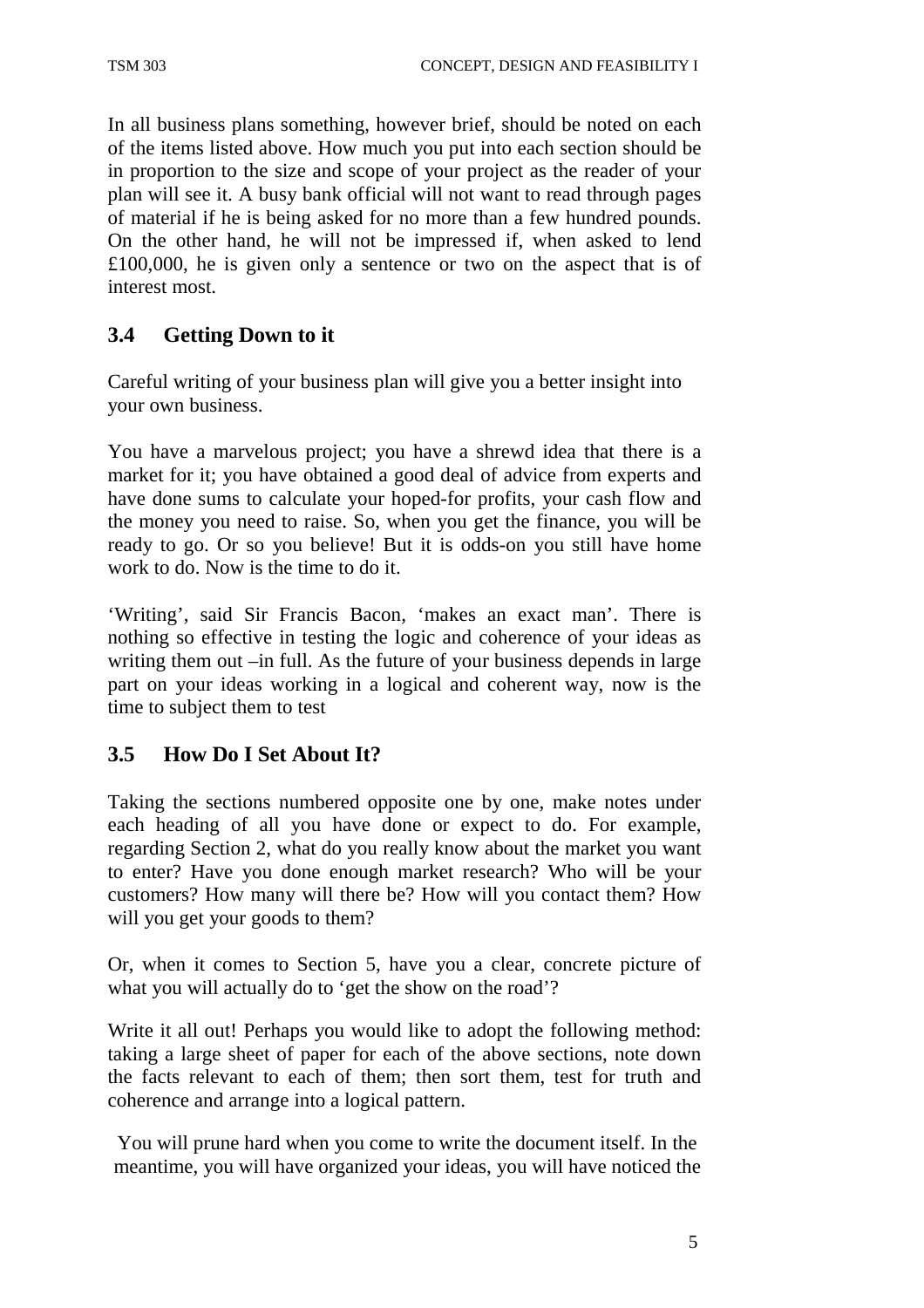gaps and weaknesses, and the business, and the business is bound to go the better for it.

# **3.6 Tackling Each Section**

#### **1. The Brief Statement**

This should be to point. Just something to show the reader what your plan is all about. Say what you do in one sentence. In a second sentence, state how much money you want and what you want it for.

#### **2. The Market**

When you come to the main body of your document, start with the section that is most likely to impress your reader. The majority of people lending money believe that what makes for success in business is finding and exploiting a large enough market. So, as a rule, the 'market section' should be the one with which you lead off.

Though your product may be the best since the invention of the motor car and you may have the talents of a Henry Ford, you will get nowhere if there is no call for your brainchild or you lack the means of projecting your product into the market. The person reading your plan will know this only too well, and will want to find out whether you are aware of these facts and how well you have done your home work. Your market research is crucial.

Note that where figures are given, and they should be given freely, the authority for the figures should be quoted. If your figures can be checked, this will promote confidence.

#### **3. The Skills, Experience and Resources of the Persons involved**

A lender or investor will want to know the track record of the person to whom his or her own or clients' money is to be entrusted. Therefore, you must give a fairly full account of your own business career and those of your co-ordinators or partners. School and academic histories are hardly relevant. Past achievements and technical qualifications, on the other hand, are.

Of almost equal importance is the degree of your financial investment. You cannot expect others to risk money in an enterprise to which the founders themselves are not financially committed in a big way.

#### **4. The Benefits of Your Product**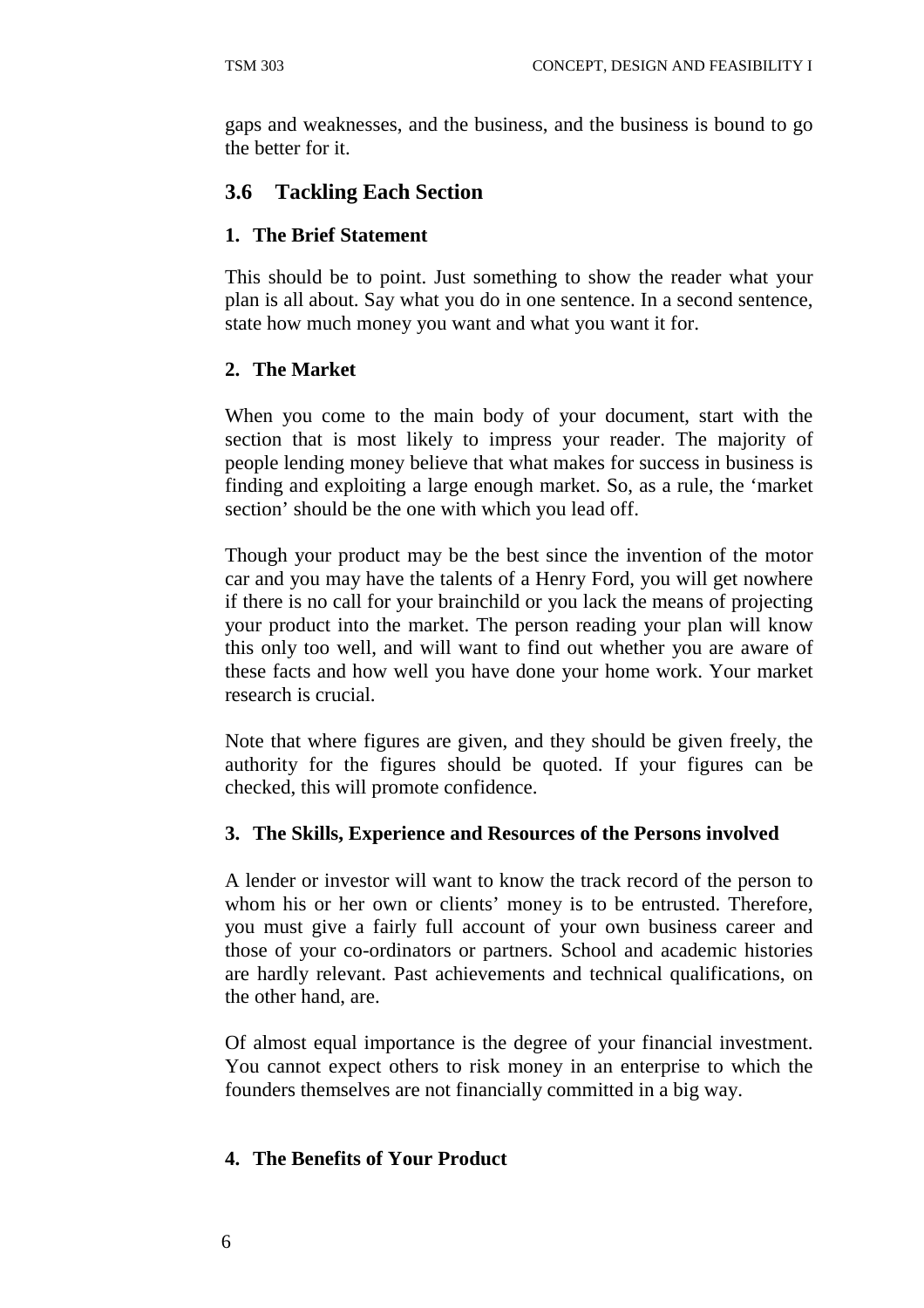This is the most difficult part about which to comment because it is the section in which you are likely to wax most enthusiastic. Human progress depends on new ideas, and people with good ones need all the support they can get. That been said, you must face the fact that only a minority of innovations can be made commercially viable. Your banker or financier has probably seen hundreds of absolutely brilliant ideas come to naught, and for all kinds of reasons. So this is the section you will have to write most soberly.

A famous American writer – a writer, not a businessman – once said that if you made a better mousetrap, the entire world would beat a path to your door. This is just not true. Any successful business person could have told him that simply making a better product is only one step on the way to success, and not even the first or the most important step.

Do not get too disheartened. You have, you believe, a first-class product and, as you demonstrated (under number 2, above), the market for it is there. What you must do now is to persuade your reader that the product is a good one and that it will have the edge to help you exploit the opportunities set out under number 2.

Stick firmly to hard fact! 'Puff' sentences, such as 'This is the best widget-grinder on the market and will be the cheapest too', cut very little ice. Show, with figures, why it is the best and why, despite this, it is not the most expensive. If you have some independent test results, say so, and give at least a summary of them in an appendix. A few genuine figures are worth a page of adjectives, on which, as was stated earlier, you must go easy.

Information that could be included in this section:

- a brief description of the product or idea
- how it works
- why it is better than the rivals
- any independent appraisal (with details in an appendix).

#### 5. **The Method**

By this time your reader will have clear idea of your market, your skills and the customer benefits of your product. What he or she wants to know is whether you are going to set about things in a sensible and workmanlike manner. Tell your reader what he or she should know in terms that are as concrete as possible.

a) First of all, how do you propose to market the product or service? Will you have your own sales force? What will you do about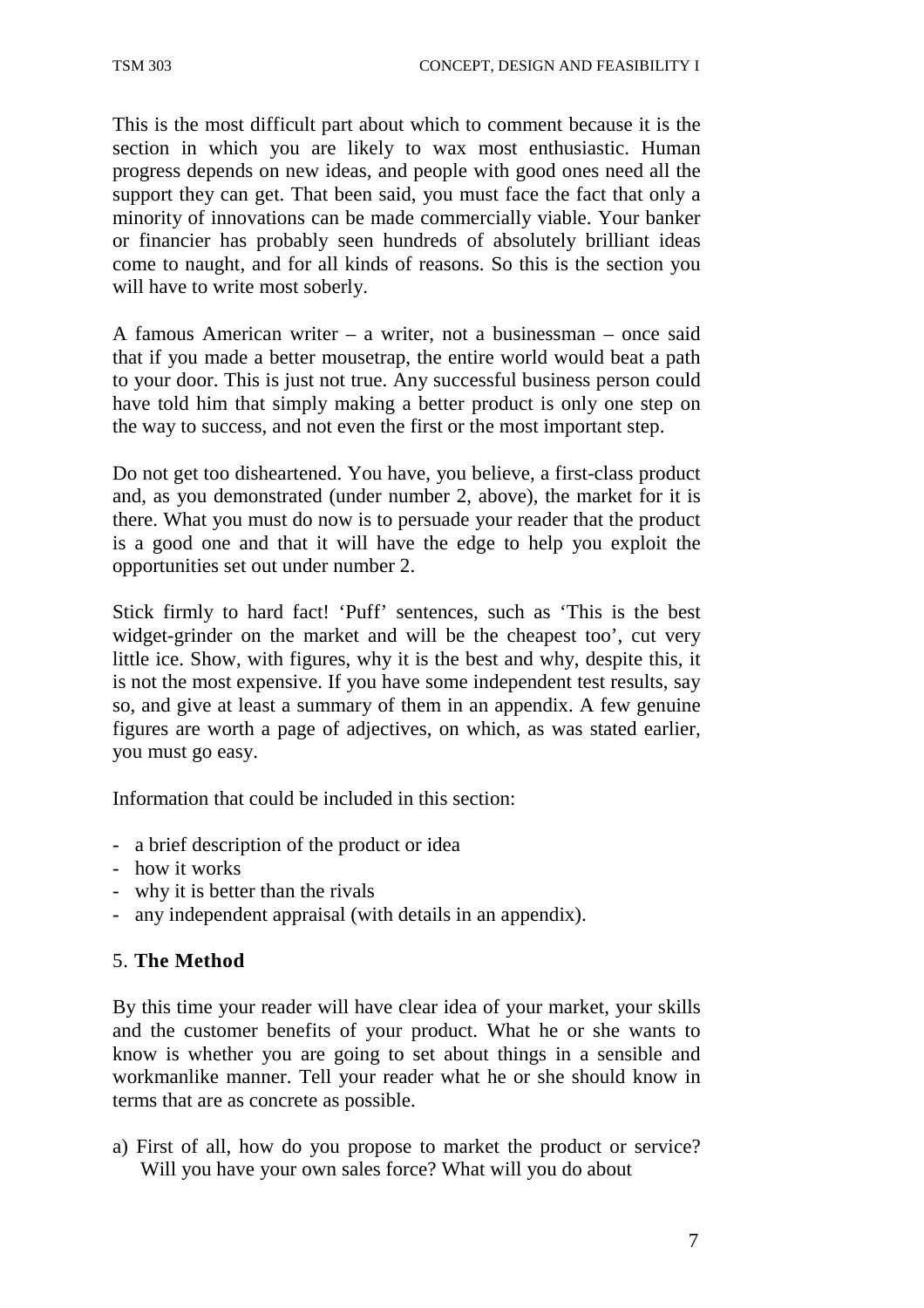publicity and advertisement? How will you 'target' your sales drive? Under what terms will you sell? When will you be starting on all this? Give a firm time schedule, if possible.

- b) It will promote confidence if you outline your 'management structure'. If you have partners or colleagues, who will be responsible for what? How do you intend to keep the various sections in touch with one another? Will you have management meeting once in a week? Once a month? Or only when there is a desperate crisis? What about keeping employees abreast of what is going on and what is expected of them?
- c) Outline the production methods you will adopt at the start of the project. Write something, briefly, about the premises you will use. A sentence, or possibly two, will tell of the plant and machinery. You may need a workforce. State how many people you will need at the beginning and later, as sales increase. What will be the capacity of the initial set up?
- d) The office is your next concern. As a skilled engineer or a keen sales person, you may be impatient of all the paper work. However, to convince your reader that your business will not descend into chaos or grind to a halt, tell him or her who will see to it that it does not. Who will make sure that the letters are answered in your absence. Who will look after the books? Answer the phone? Process orders? Invoices? Who will chase up debtors? Have you assessed the amount of work which will need to be done in this department?

Your reader will also want to know how you will control and monitor the business financially. The smallest business needs to know at all times what its cash position is. As soon as there are those who owe you money, or to whom you owe money, it will be necessary to keep regular check. Your banker or your investor will know that many an otherwise good business has come to grief through lack of elementary financial controls. Ensure not only that you have made the necessary arrangements, but that your investor knows you have given this aspect proper regard. Any good accountant should be happy to advise you.

#### **The Long-Term View**

So far, so good, you have explained how you will get your project off the ground and how it will run during the start up period. Now the banker or investor will want to know how he or she stands for the future. Some enterprises are essentially short term. Some should continue to be very profitable over a longer period. Some will be slow-growing, and their financial needs can be met out of profits. Others will have to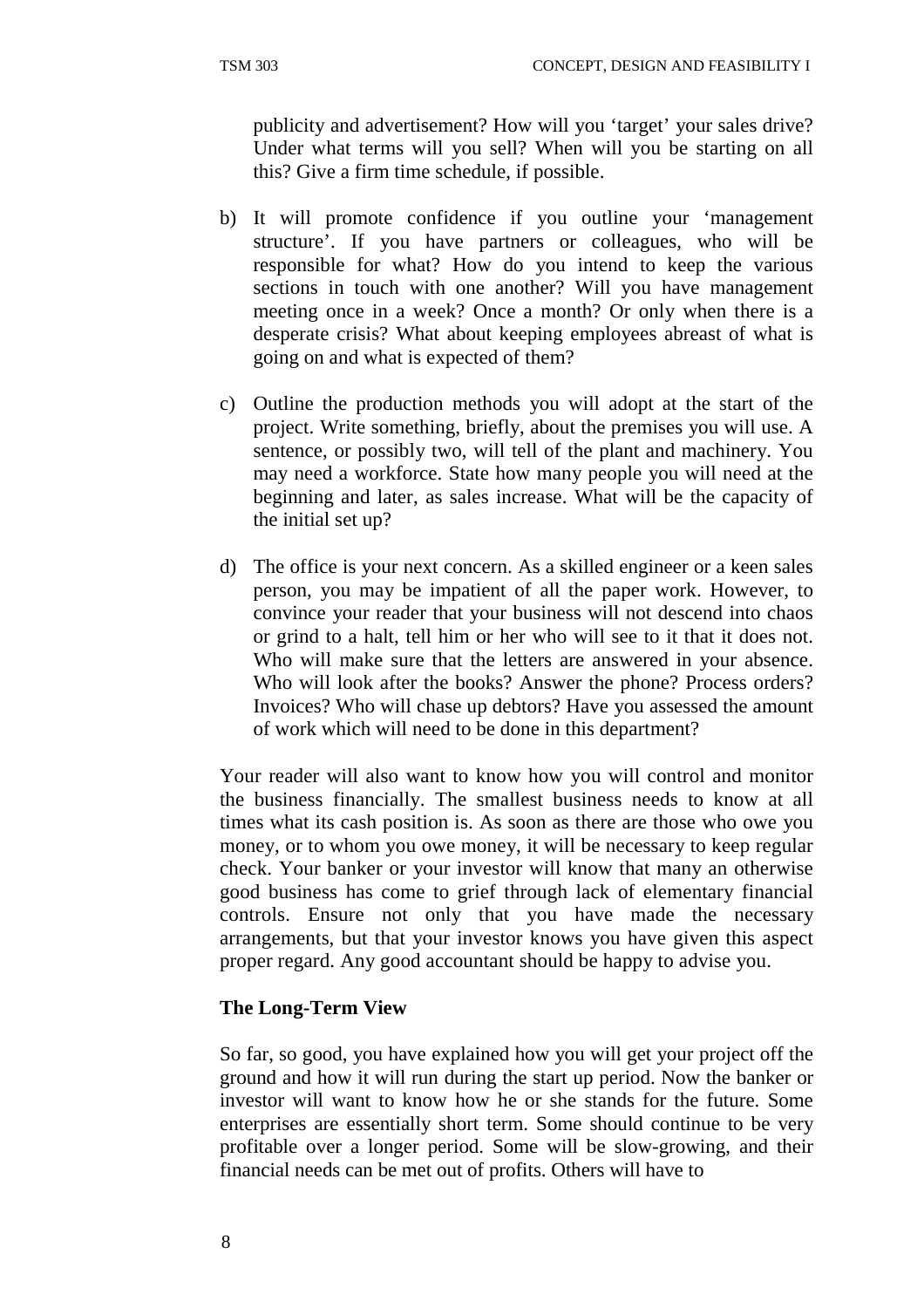accelerate fast, and they will need further injections of capital on a preplanned basis. Your financial banker will want to know your thoughts on all these points.

If yours is a project to exploit some 'trendy' idea, the banker will expect some assurance that, if the fashion were to change, he or she could be paid out of ready money and not be locked into unamortized fixed assets, i.e., fixed assets whose cost has not yet been recovered out of profits and which would be difficult to sell. In general, the banker should be told how you see the market over five years, and in the longterm. Also, what you propose to do about potential competition.

#### **Use of the funds**

Now that your reader knows that you have a good product, that there is a market for it, and that you know how to run the business in an efficient way, you should explain, in fair detail, why you need his or her money and how you will spend it.

Emphasize how much money you and your colleagues are investing. No one is going to risk money on your project if you are not substantially committed.

Having added up the sums you are putting in and all that you are hoping to raise, list the items you will be spending the money on, such as:

- patents
- land and buildings (give some details)
- plant and equipment (specify major items)
- cost of publicity for the initial launch
- working capital (reference to cash flow forecasts)
- reserve for contingencies.

#### **Financial Targets**

Although your hopes and plans for financing your business will be set out in all the cash flow forecast, etc, which you will attach as appendices, it will be helpful if you give a brief summary now of the important points. No matter how small the business, you will be expected to show:

- the expected turnover for the first year
- the expected net profit for the first year
- how much of the loan will be paid off in one year
- when you expect to pay off the loan entirely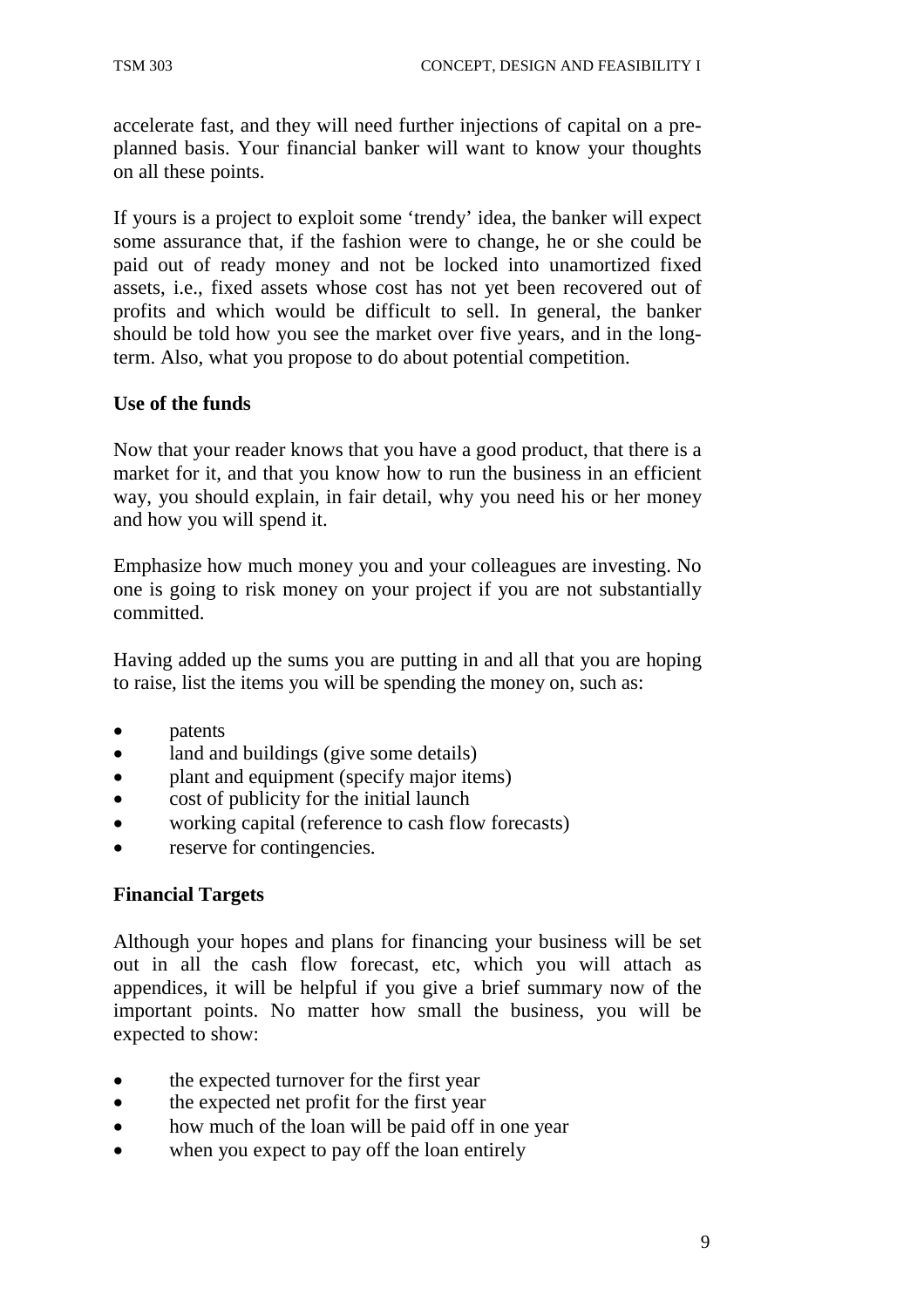what you hope for in the second year (when payments from the business start-up allowance, if any, will no longer be coming in).

You do not have to show that the business will make a profit in the first year. Your banker knows that many businesses make a loss initially and still go on to succeed. If you show that you can expect to achieve profit in the long term, your banker should be prepared to go along with this.

However, if you are raising equity capital, there are other considerations. Most equity investors expect to be with you a long time. They are interested in capital gain and, if available, dividends. The additional information they will want is:

- the rate at which you expect profit to grow
- what your dividend policy will be
- what you and the other directors will be taking out of the business before the equity holders' share in the profits
- what plan or ambition you have (if any) to sell out, to buy them out, or to go on the AIM (Alternative Investment Market), a junior branch of the Stock Exchange.

#### **The Appendices**

What you have said so far should have told readers all about you project. You have now to add documentation to convince him or her that you have done your homework properly and that you can show good evidence for what you have said. Last, and most important, will be the detailed financial forecast. This will vary from the relatively simple cash flow forecast on a form supplied by your bank to an elaborate 'business model' prepared by a professional accountant.

The financial projections are the real meat of the whole business plan. A great deal of information should be given, especially in the cash flow forecast.

Other appendices could be copies of any documents that will support what you have said previously. They might include:

- accurate summaries of any market research, either your own or research that has been professionally carried out
- photocopies of local newspaper articles describing a need for a service you propose to provide
- picture of your product or products
- copies of your leaflets or other promotional literature
- the results of any testing of your product, especially if it has been done by an independent organization.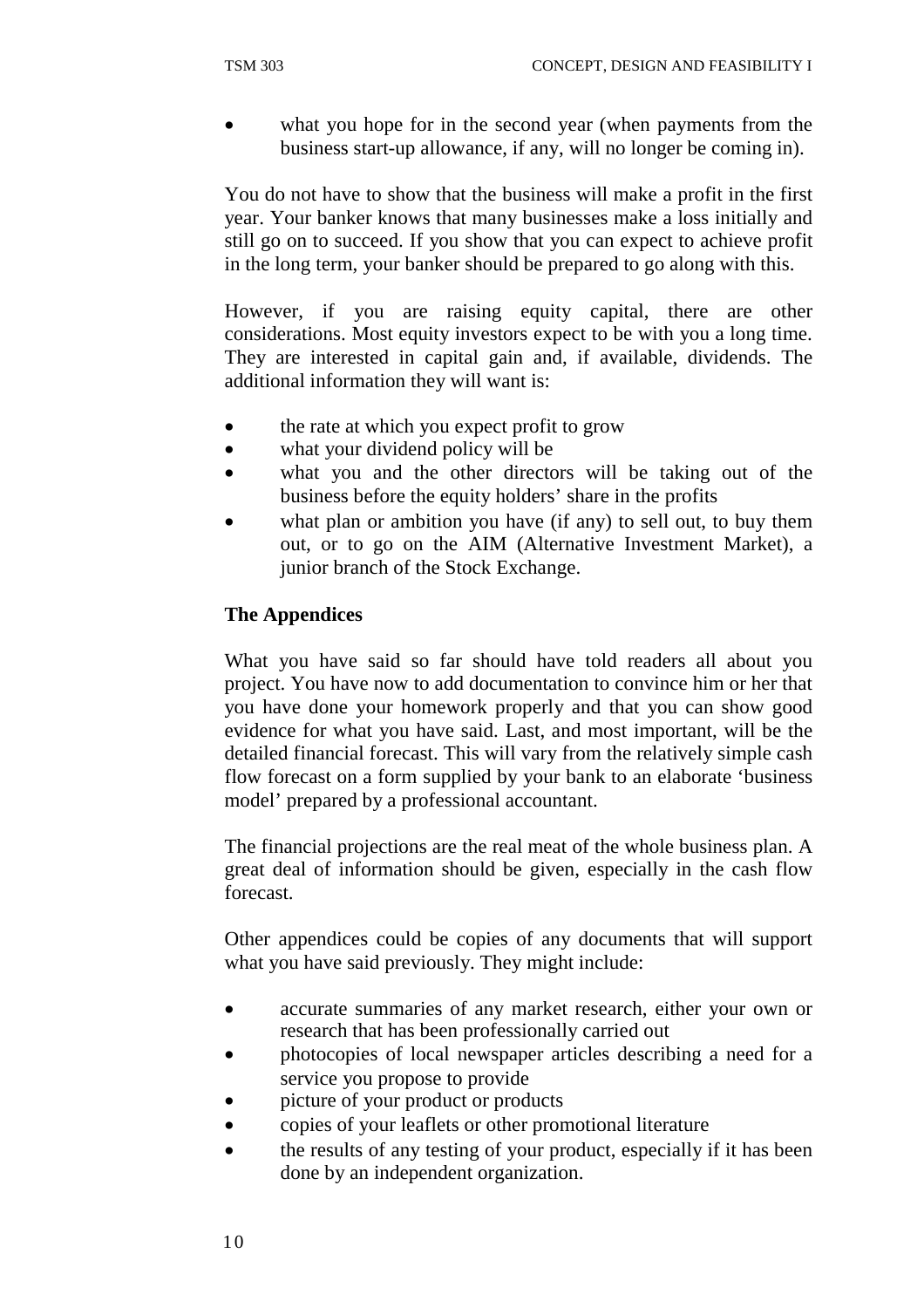The general outline so far given is intended to guide you, for those seeking funds for a new enterprise. If you want finance to expand an existing business or to take over an existing shop, the principles will remain the same, but you will need to write an additional paragraph or pages, preferably at the beginning of your business plan, to do with:

#### **The History of the Business**

This section should be brief, factual, and based on the audited trading results. At least three years' results should be shown, if possible, as well as the last balance sheet. Reference may be made to such fuller comment, explanation and plans for change as may be given in later pages, e.g. under 'Marketing' or 'Management'.

The history should also tell of any major changes in ownership or management of significant market alterations trends –in other words, it should mention any important happening that has affected the business over the past few years.

# **4.0 CONCLUSION**

In conclusion, we have seen in our discussion of basic concept of business plan that your plan is but one of many that is received. So you must win financial provider/ bank an approval and keep his or her interest. To do this, you need to be clear; brief, logical, truthful and back up words with figures wherever possible and also know the simple cash flow forecast. Thus, this chapter taught us how to write a business plan and run a business; as well as maintain a business plan.

#### **5.0 SUMMARY**

In the course of this study, we were able to discuss how to plan, write and design a business. Also, the chapter discussed the market and use of funds and other sections and aspects of a business plan.

#### **6.0 TUTOR-MARKED ASSIGNMENT**

How can you establish a desire business of your own with the help of business plan?

#### **7.0 REFERENCES/FURTHER READINGS**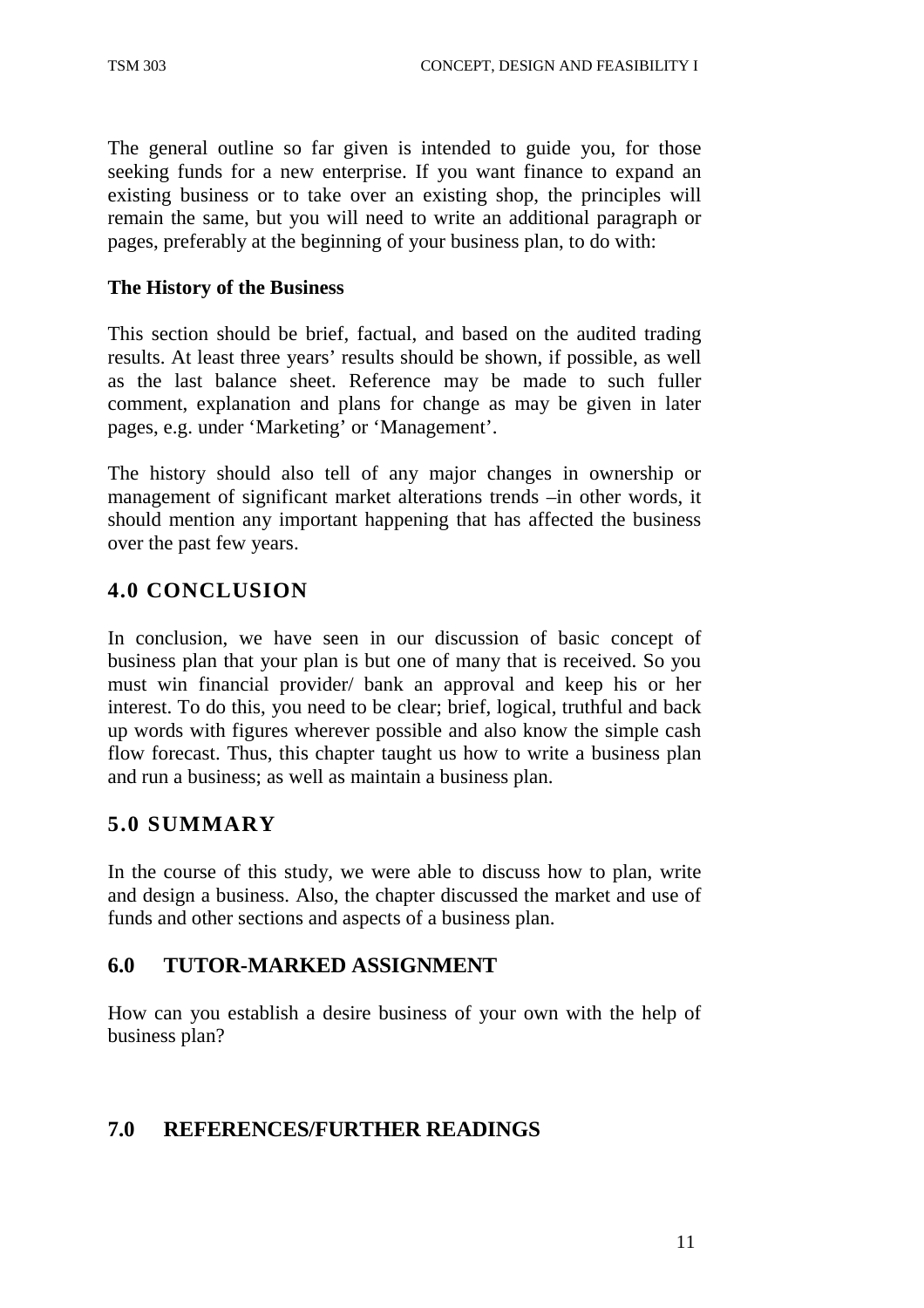- Odufalu, O. (2000). "*The Principles and Techniques of Project Analysis and Evaluation"*.
- Themistocleous G, Wearne S. H. (2000). Project Management Topic Coverage in Journal of Project Management 18:7-11.
- Samuel Eilon, "What Is a Decision?," *Management Science* (December 1969): B-172.
- International Labour Organization, (1992). *How to Start a Small Business*, "*A Manual for community Workers Assisting Persons with Disabilities"* by Lena Karlsson.
- John A. (1985). "*Effective Decision-Making"*, *A Guide to Thinking for Management Success*.
- Jonathan A. O. Ifechukwu, (2006). *How to Prepare a Feasibility Report and Establish Your Own Business*.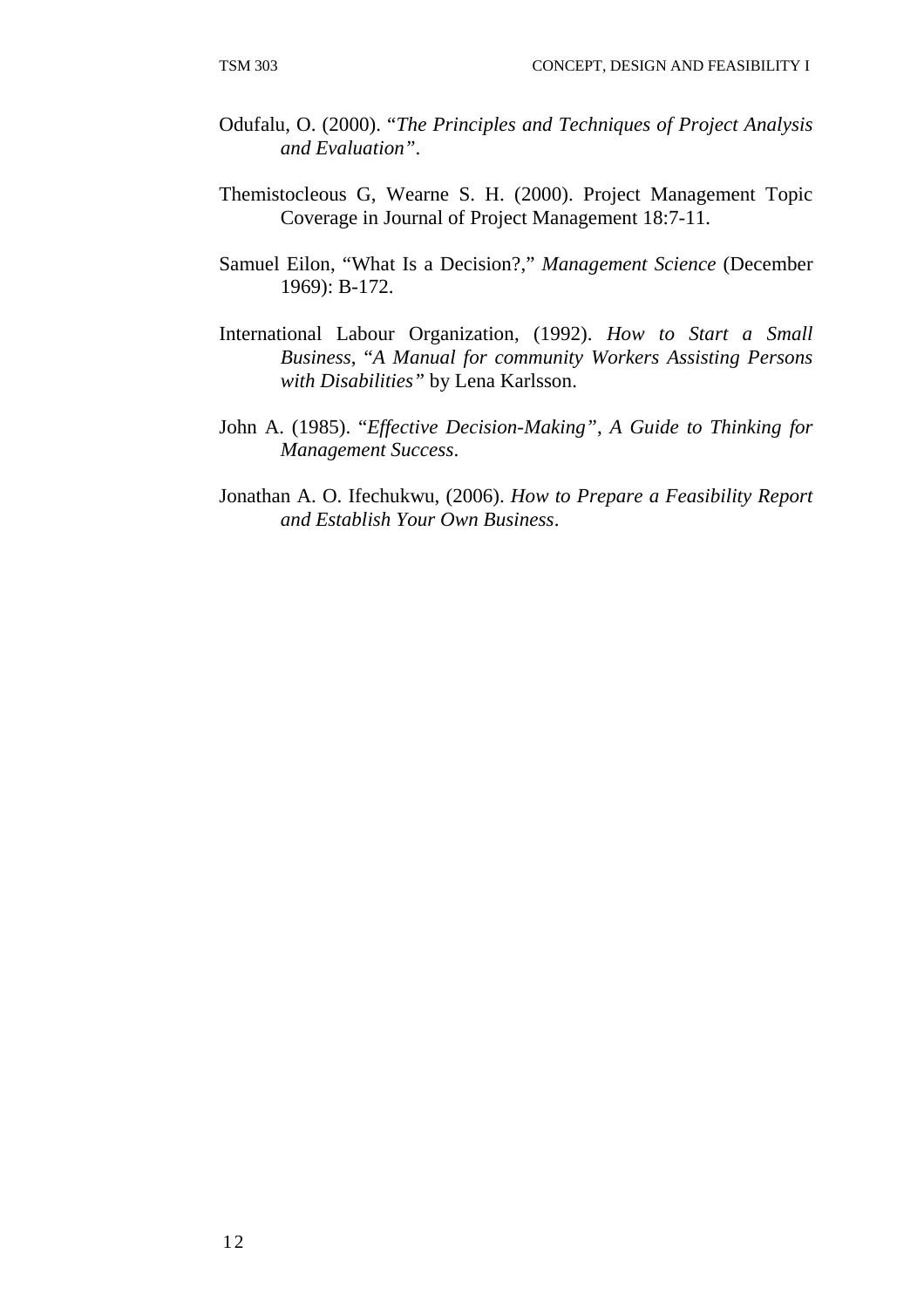# **UNIT 2 SIMPLE CASH FLOW FORECASTS**

#### **CONTENTS**

- 1.0 Introduction
- 2.0 Objectives
- 3.0 Main Content
	- 3.1 What is Cash Flow Forecast?
	- 3.2 Is a Cash Flow Forecast of Any Real Use?
	- 3.3 Principles to Observe When Filling in a Simple Cash Flow Form
	- 3.4 The Break-Even Analysis
- 4.0 Conclusion
- 5.0 Summary
- 6.0 Tutor-Marked Assignment
- 7.0 References/Further Readings

# **1.0 INTRODUCTION**

To those who are venturing into business for the first time, the prospect of having to draw up a cash flow forecast can be intimidating; but the banks will demand for this when a loan is sought for even the smallest of one-man business. This is because they believe it will give them at least some idea as to whether and when they are likely to get their money back.

#### **2.0 OBJECTIVES**

At the end of this unit, you will be able to:

- forecast cash flow
- produce a sample of break-even analysis.

#### **3.0 MAIN CONTENT**

#### **3.1 What is Cash Flow Forecast?**

The cash flow forecast sets out, usually in monthly columns, the sums you expect to receive by way of sales, Business Start-up Allowance, etc, and compares this inflow of money with the payments you will be making for stock, materials, overheads, equipment, and the money you will have to take out of the business for living expenses.

It is not a forecast of probability of business, but merely a guess as to whether, in the short term, more cash will come in than go out. That is not necessarily the same as profitability. On the one hand, although your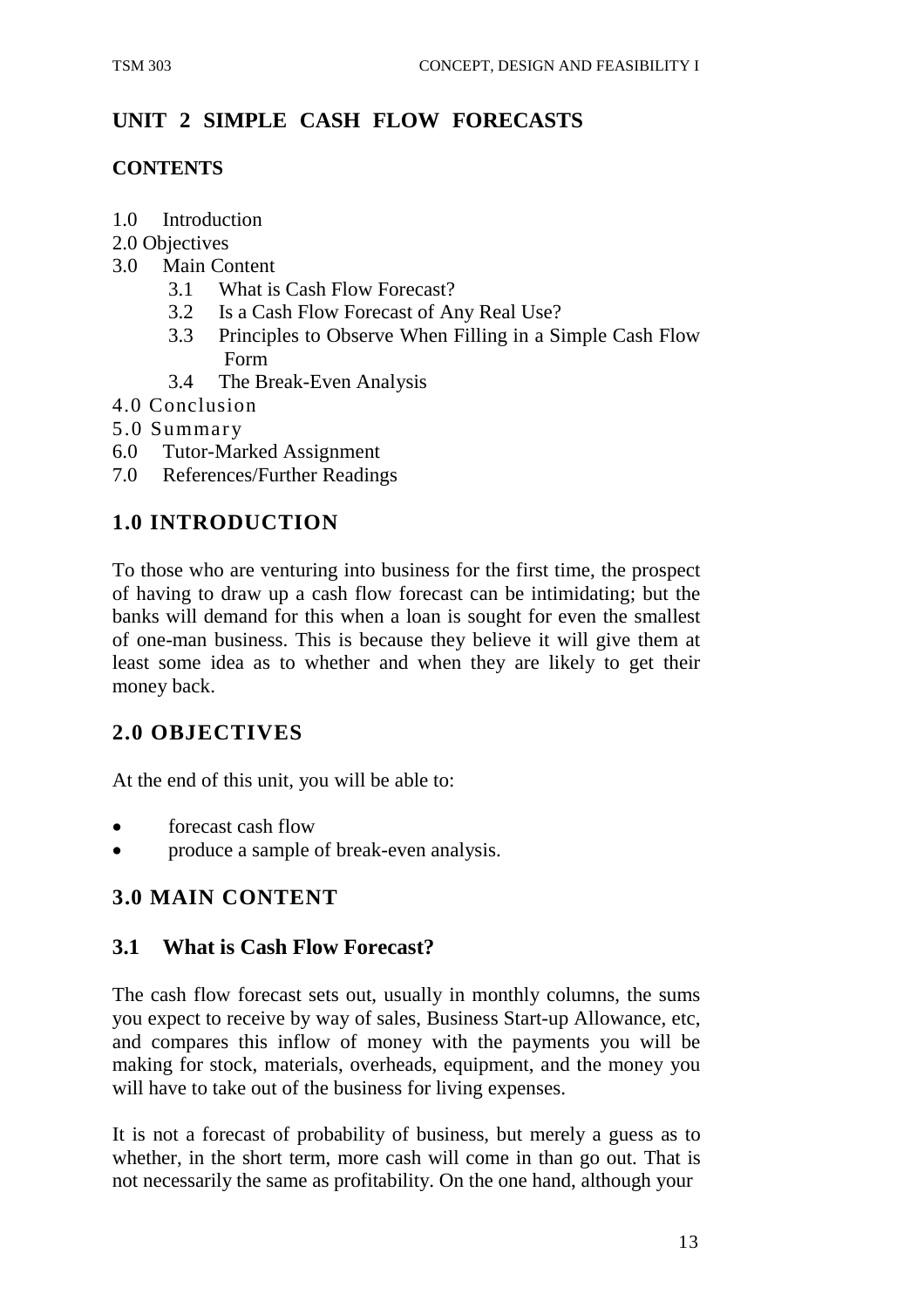profit margins might not be adequate to cover overheads and write off the cost of equipment, your cash flow could be good enough to pay the bank back its money while you were losing yours. On the other hand, there are profitable businesses (i.e. their net assets are growing nicely) that are called 'cash hungry'. They may be making fine profits, but all the cash they take in, and more, is needed to increase stock or give credit to an ever larger number of customers. So the bank will call a halt, and they may have to close their business, despite its underlying profitability.

#### **3.2 Is a Cash Flow Forecast of Any Real Use?**

A cash flow forecast that is badly drawn up is clearly of little use. It serves merely as a snare and delusion. Unfortunately, the project figures in your forecast will depend on the reliability of your crystal ball in foretelling your sales figures. You may improve the accuracy of those figures by conscientious market research or by! peering into an uncertain future.

However, if the sales figures appear reasonable and conservative, and if the cash flow forecast has been well and logically drawn up, the bank will be able to 'take a view' as to whether it can lend the money (and get it back again without having to sell up your house and furniture- a step even the toughest bank manager is loth to take).

To persuade the bank or building society to lend you the money you need is, of course, the primary purpose of a cash flow forecast. It has, however, some other very important uses.

Actually producing a well-thought-out forecast fulfils the same function as writing a well-prepared business plan. It will sharpen up your ideas. It will make you aware of the effect on your bank balance of the decisions you take in your planning, e.g. of the amounts to be spent on advertising, your terms of sale (very important for cash flow), whether or not to buy your own transport, etc. Giving thought to your cash flow is a very worthwhile exercise. Try drawing up several forecasts, each based on rather different assumptions of sales and expenditure. The few hours you spend could prove the most profitable of your life!

Even the smallest business is more likely to do well if its owner keeps a close eye on its financial progress, comparing what is hoped and planned for with what is actually happening. In business jargon this is called 'budgetary control'. In your cash flow forecast you will have an invaluable little tool when you come to set up your own small-scale budgetary control. So don't tear it up once the bank has seen it. Most of the banks appreciate the value of their cash flow sheets as budgetary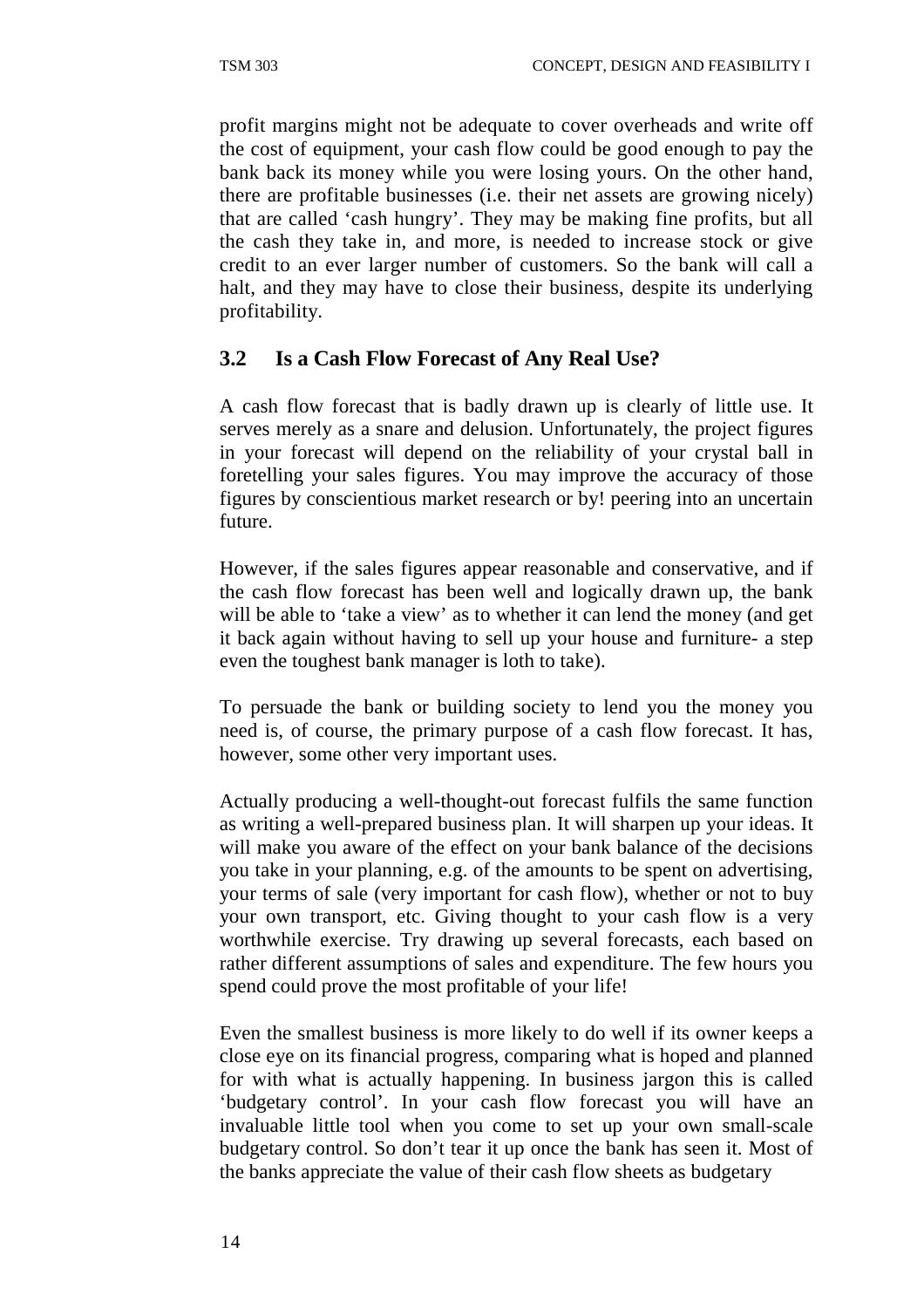control documents and provide adjoining columns for 'forecast' and actual'. If, every month and immediately after the month-end, you fill in all the figures in the 'actual' column, you will get a quick indication of anything that is going wrong, together with strong hints as to target any remedial action.

# **3.3 Principles to Observe when Filling in a Simple Cash Flow Form**

- Enter the more certain figures first.
- Make every entry in the month in which cash and cheques are handed over.
- All entries must be inclusive of VAT where applicable.
- Start by entering those payments of which you are certain (or almost certain):
- The rent- in the actual months when it must be paid
- The rates- for each month when they must be paid
- HP payments on any vehicles or machinery
- Loan repayments on any fixed-term loan you have agreed or hope to agree
- Wages of any regular employees
- The sums you will have to draw from the business to live on
- Any other payments you expect to have to make if you know the amounts
- Now also enter the sure regular receipts, such as:
- Business Start-up Allowance payments
- Rents from any sub-let.

The next items are more difficult. They are overhead payments, the amounts of which are not yet certain because the invoices have not been received. These will include:

- Gas and electricity bills
- Telephone bills
- Advertising and publicity costs
- Petrol and other motor expenses
- Stationary and printing
- Postage and packaging
- Insurances
- Repairs and renewals
- Contingencies; depending on the nature of the business.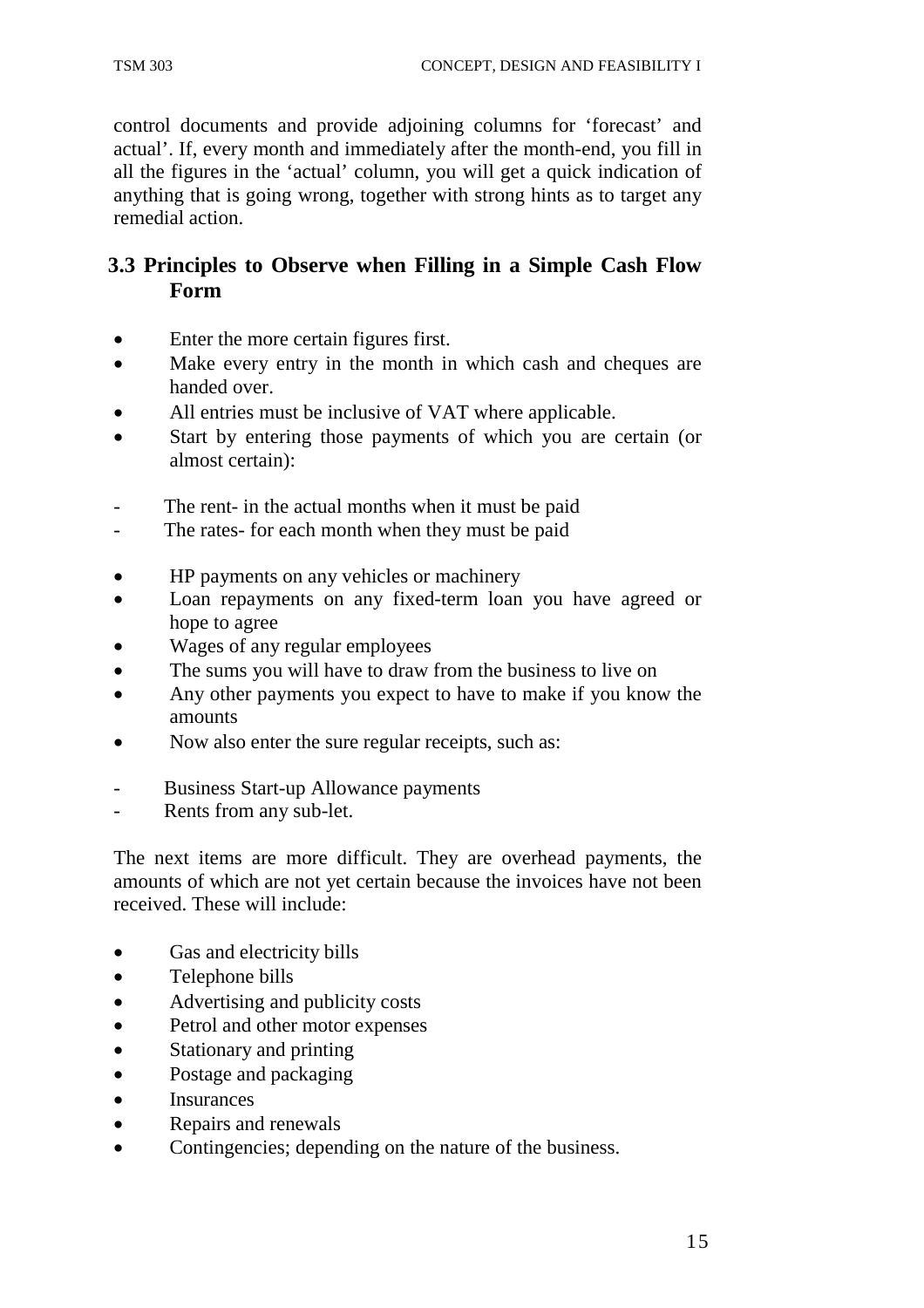These items cannot be predicted with any great accuracy but, if you have done your homework, you should be able to make reasonable estimates. Enter them, of course, for the months when you will have to pay them. 'Repairs and renewals' are a special case. They are by their very nature uncertain, both as to amount and timing. Make a good guess as to the yearly cost and divide this into four quarterly payments.

The next thing to do is to enter the initial receipts and payments- those once-and-for-all transactions that get you started. The receipts could include:

- Fixed loans from the bank
- Loans from family or friends
- Money of your own which you pay into the business account after the date of start-up
- Grants.

The payment could include:

- Capital payment for the lease
- Machinery and equipment
- Initial licence fees
- Legal fees
- **Installation costs**
- Office equipment
- Starting cost
- Advertising to launch the product.

Remember that the cash flow forecast is deemed to start on a specific day-usually the first of the month. Any payments made or moneys received before that date must be ignored. You are writing a cash flow, not a profit and loss account.

Many of these initial costs will be paid in the first month and should be entered in the appropriate spaces for that month. However, you may get extended credit for, say, 30 days or six weeks for some items. Enter them for the months in which they will actually be paid.

Most of your figures will have been entered now. But you will have the difficult part to do. You must tackle the sales side. This is a matter of putting hard figures to the faith you have in your product. You know in your bone that the product or service will sell. But how well? And how soon will the money start to come in? You will have some market research even if, as a potential window cleaner, you have done nothing more than call on the neighbors to find out how many will pay to have their windows cleaned. Use all the information you have gleaned about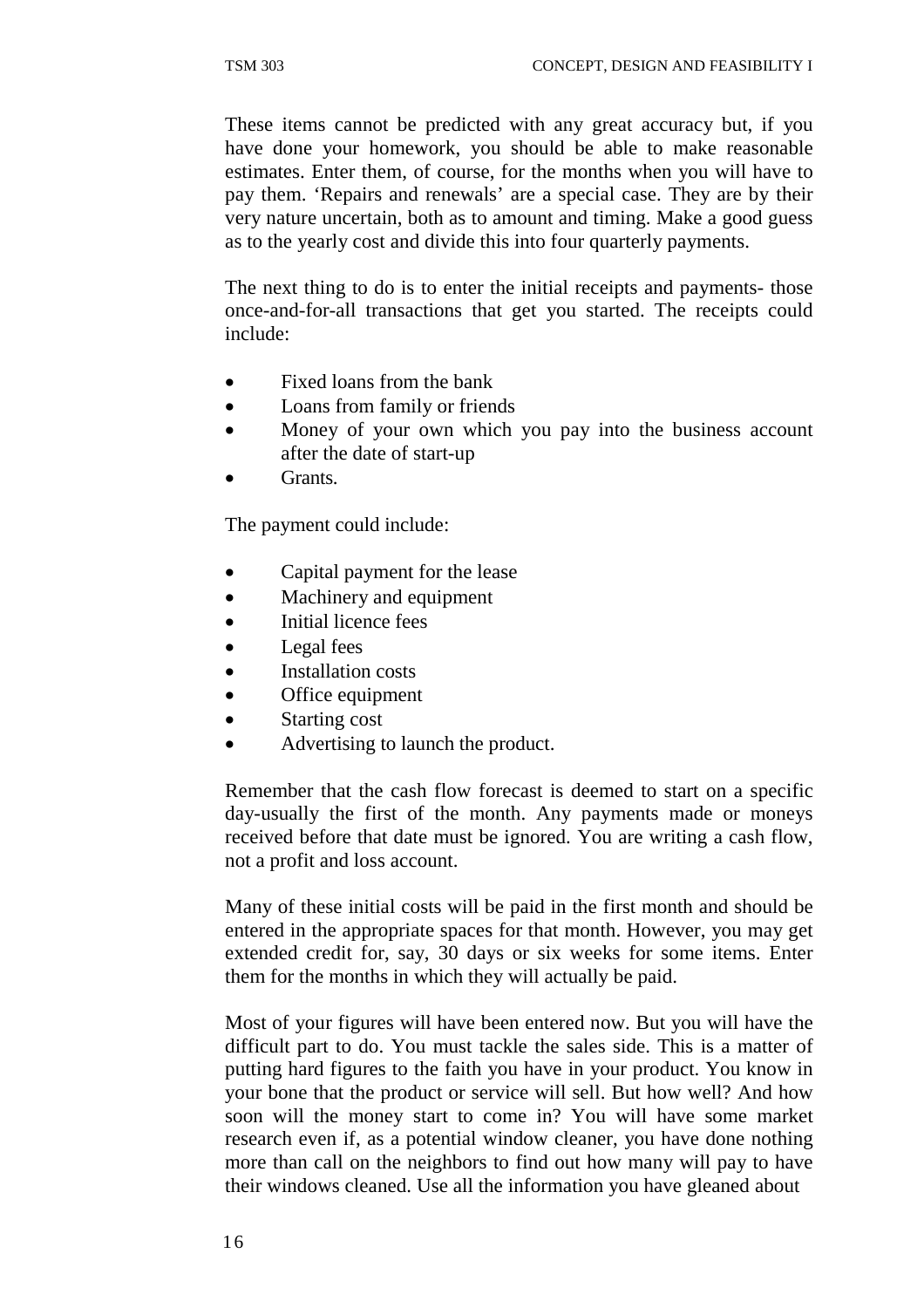your market; link this with the amount of time you will be able to devote to selling, and you should be able to make some sort of educated guess at the turnover you can expect once you have got going properly.

## **3.4 The Break-Even Analysis**

The cash flow forecast that you have just drawn up is designed to assure a bank manger or other lender that he is likely to get his money back. It is also, as explained above, a fine tool for helping you to understand your business better. Even more useful, however, is what is called a 'break even analysis'- a means of determining how much you must sell in order to meet your commitments.

#### **To Produce a Sample Break-Even Analysis**

Add up all your overheads and the payments you will have to make whether you produce anything or not. Included will be rent, rates, insurance, lighting and heating, etc; also office staff wages, the basic wages, production workers, interest on bank overdrafts or loans, sales, costs and, of course, depreciation.

Work out the cost of making one article, excluding all the above overheads, etc. included in this 'marginal cost', as it is called, will be raw materials, and those wages that are directly related to production, i.e. piece work or bonus payments and overtime.

Settle on your selling price (which should be the highest your market will stand).

Work out the difference between the cost (2) and the selling price to determine your gross profit per unit.

Now work out how many units you will have to sell to meet your commitments before you make a penny for yourself.

# **4.0 CONCLUSION**

A cash flow forecast is probably as complicated a production as can be expected from someone lacking professional training. It will just about do when a loan of up to two-or three-thousand pounds is wanted. But if tens of thousands of pounds are required, then a more sophisticated document will have to be prepared, preferably a full business model, with forecast profit and loss accounts and balance sheets. This is a task that should be put into the hand of professionally qualified accountants, and is not covered here.

#### **5.0 SUMMARY**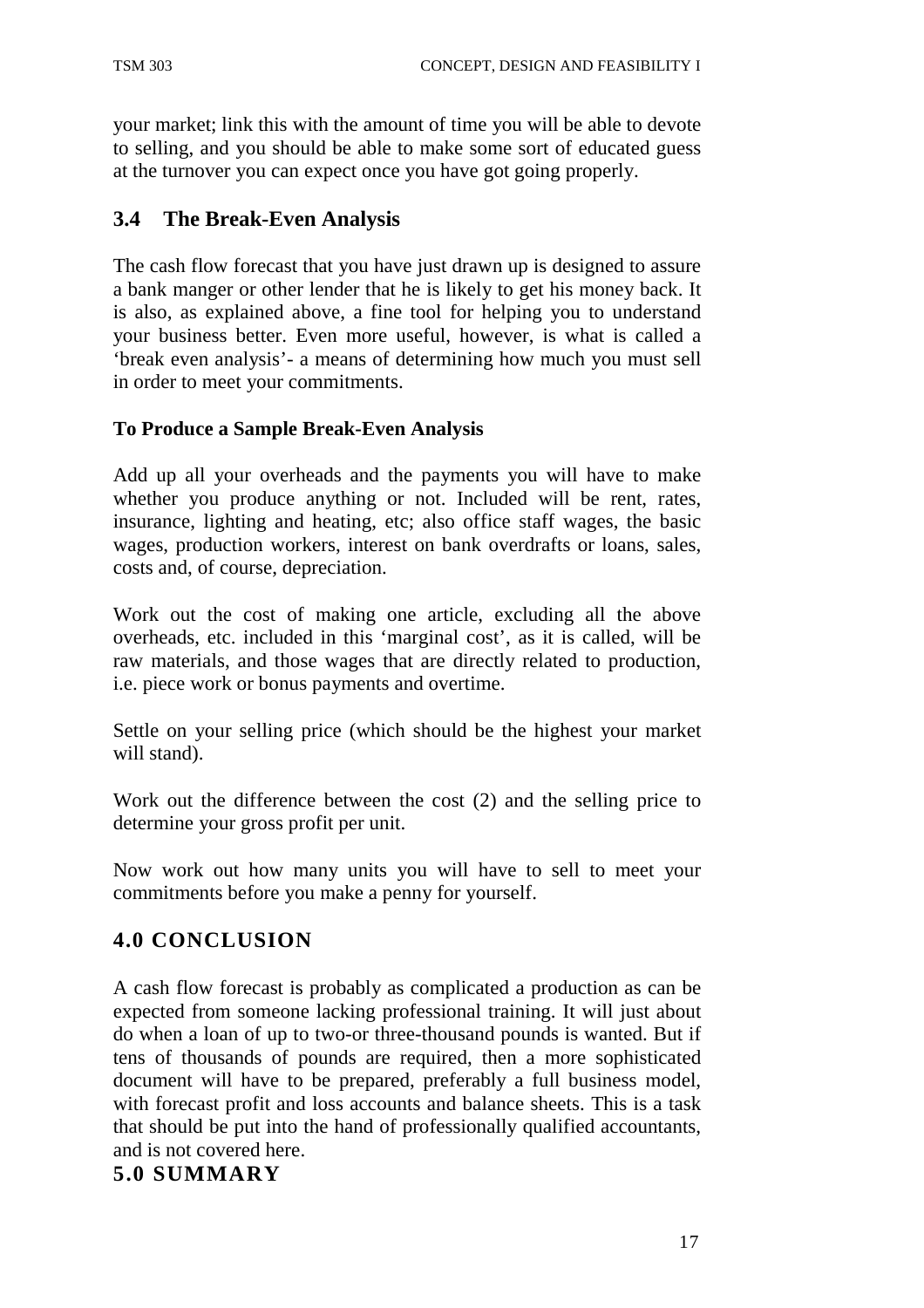In the course of this study we were able to discuss the meaning of cash flow forecast and its various uses as well the principle to adopt while applying cash flow forecast. And finally, the study discussed the breakeven analysis.

# **6.0 TUTOR-MARKED ASSIGNMENT**

- 1. What do you understand by break-even analysis**?**
- 2. Discuss the principles guiding the application of cash flow forecast?

# **7.0 REFERENCES/FURTHER READINGS**

Edward Blackwell, (2002). *How to Prepare a Business Plan*.

www.acas.org.uk www.adas.co.uk www.businesslink.org www.dti.gov.uk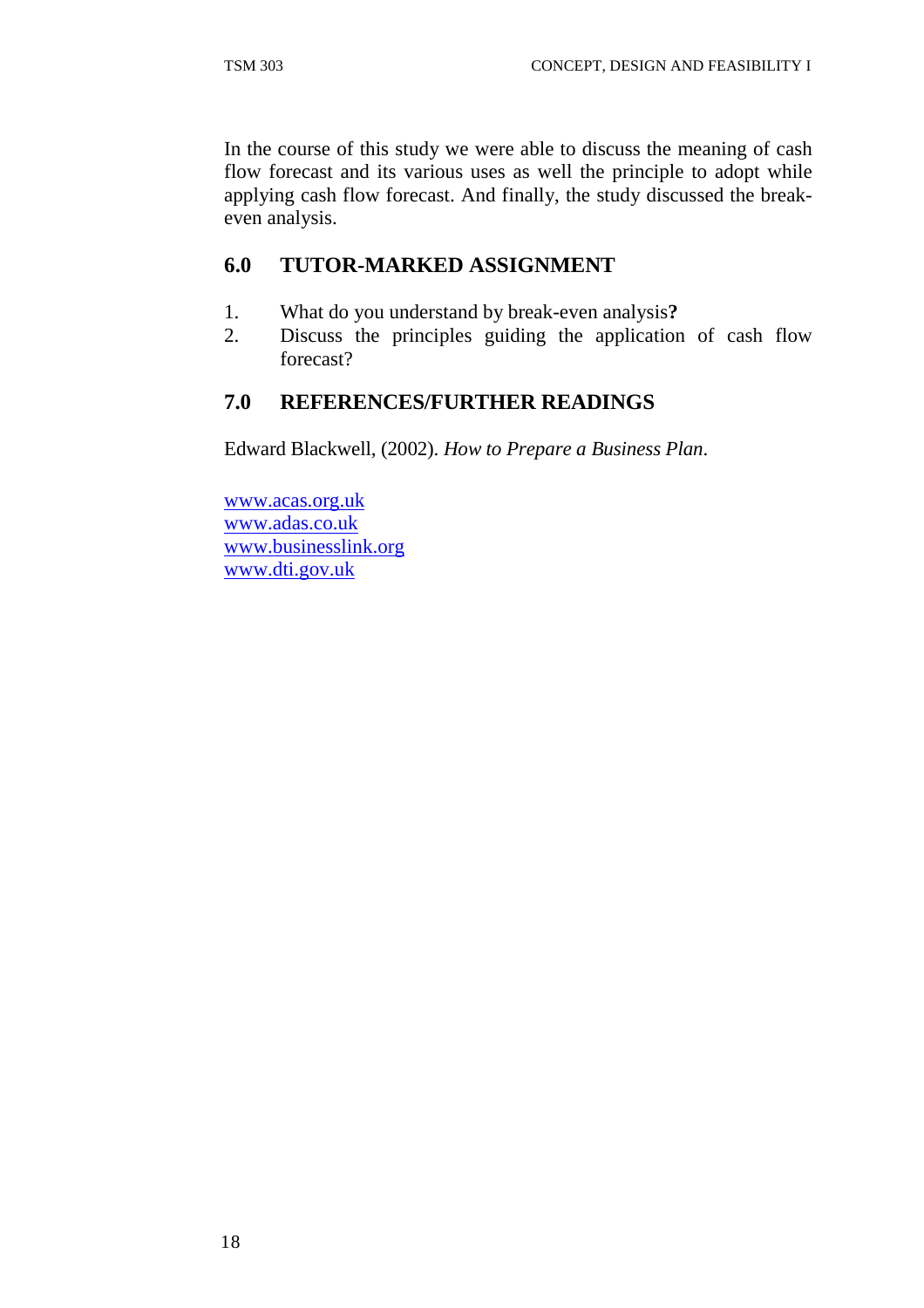# **UNIT 3 FEASIBILITY STUDIES**

#### **CONTENTS**

- 1.0 Introduction
- 2.0 Objectives
- 3.0 Main Content
	- 3.1 What is a Feasibility Report?
	- 3.2 How to Collect Information for Writing Your Feasibility Report.
	- 3.3 The Kind of Information Needed for a Feasibility Report
- 4.0 Conclusion
- 5.0 Summary
- 6.0 Tutor-Marked Assignment
- 7.0 References/Further Readings

# **1.0 INTRODUCTION**

The fundamental aspect of any investment decision is profitability. Before embarking on any major business project, a study should be undertaken to determine the feasibility of such a project and the degree of risk associated with such an investment.

The main concern of feasibility study is a detailed estimate of the cost and the technical, commercial, management and financial aspects of the project. It is an aid to an investment decision-making.

Uses of Feasibility Studies

- It helps to ascertain whether or not a project is worth undertaking.
- It is normally required to support an application for financial assistance.
- It serves as an implementation guide to the project to which it relates.

The Contents of a Feasibility Report

- A brief description of the project
- The project objective
- The economic and social justification for the project
- Organization and management
- Technical and production considerations
- Demand and supply outlook
- Marketing strategies
- Financial projections and profitability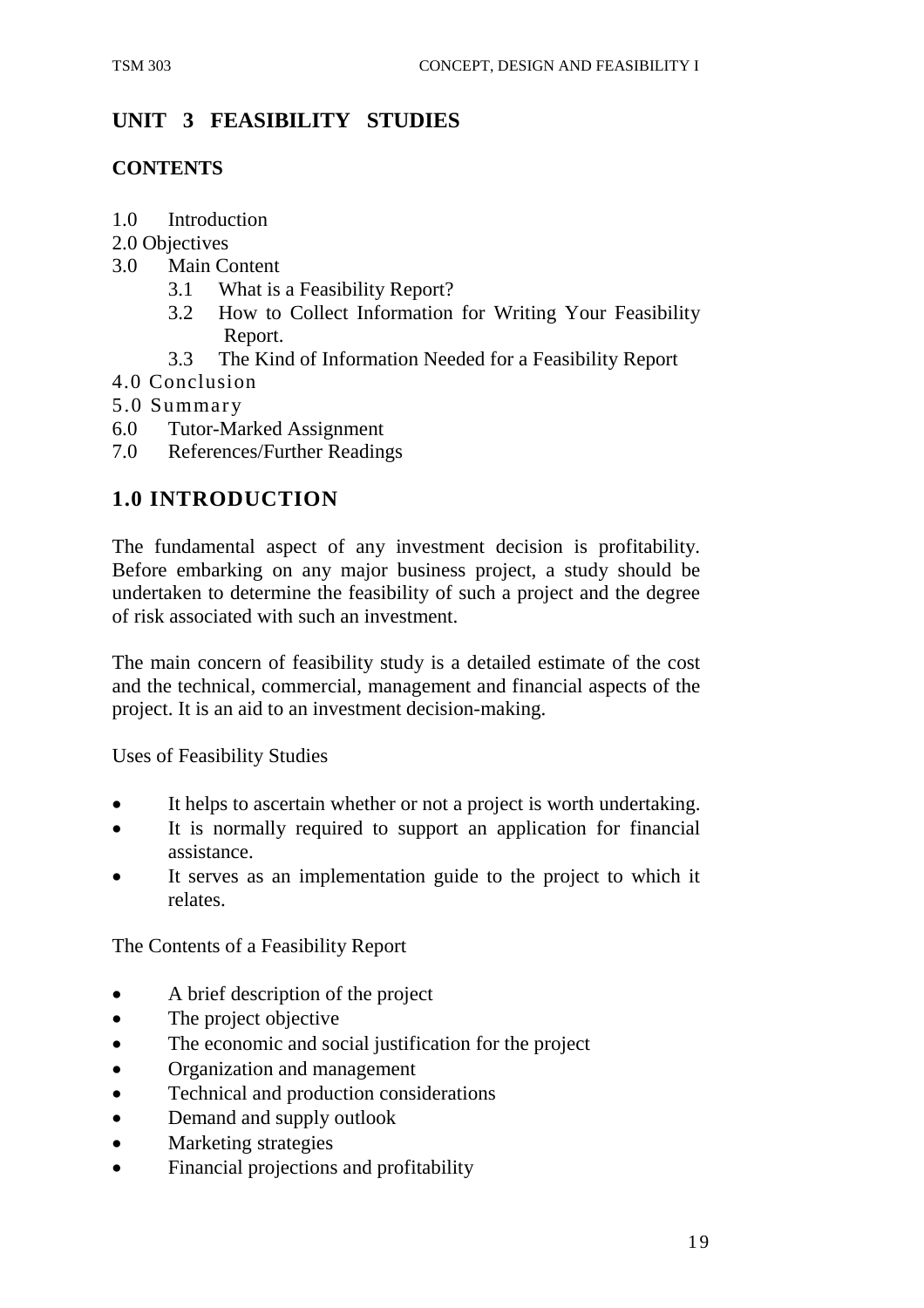- Cost of project
- Financing plan
- Risk analysis.

# **2.0 OBJECTIVES**

At the end of this unit, student will understand what feasibility studies is all about and will be able to conduct a good feasibility study for the success of a business.

# **3.0 MAIN CONTENT**

# **3.1 What is a Feasibility Report?**

Put in a very simple language, a feasibility report tells you whether a business plan will succeed or fail. In other words, the report concerns itself with determining whether the business you plan to do will be profitable. If the report indicates that the business cannot succeed then you must think of another business plan.

Such a report, no matter how elementary, is very important and should be prepared by anybody who wants to start a new business or expand an existing one. If you happen to go to any bank or any institution giving loans to businessmen, you will probably hear the loan officer telling you to go and bring a feasibility report or business plan which will show him whether there is a market for your product, whether you can manage the business and the financial implications of the proposal and whether or not the business proposal will be profitable.

A feasibility report helps you not only to make a decision whether to invest or not but also it helps you to raise much capital for your business.

A feasibility report also serves as a basis for measuring the performance of your new business.

# **3.2 How to Collect Information for Writing Your Feasibility Report**

In our country where there is poor record keeping and poor dissemination or publication of information, collecting information can be challenging and sometimes frustrating. But you should not be intimidated by this challenge.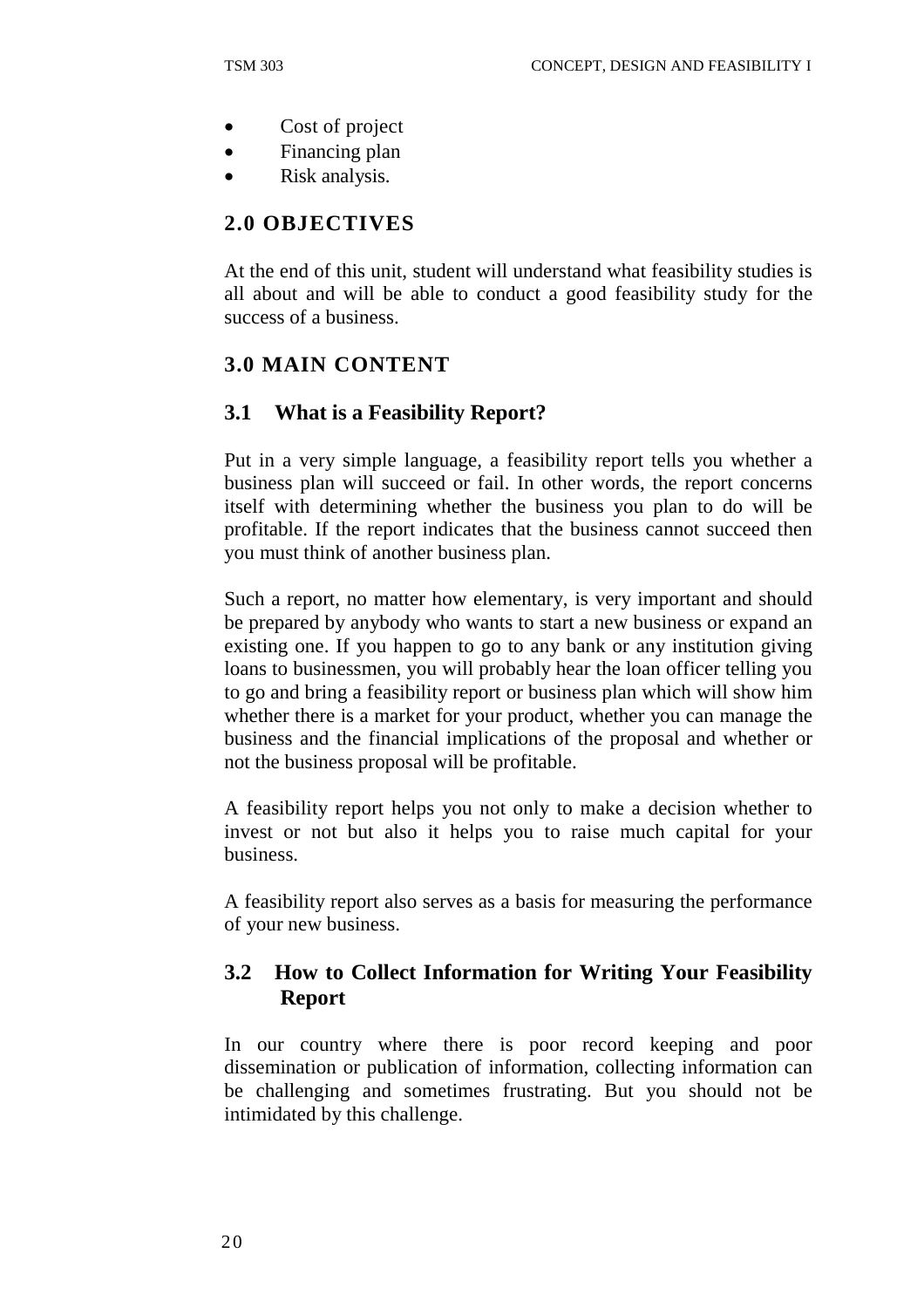Without information (or data, to use a technical jargon) it will be very difficult for you to determine what kind of information you need so as to prevent you from collecting useless material.

# **3.3 The Kind of Information Needed for a Feasibility Report**

The following are the major kinds of information a person doing feasibility study will need:

#### **1. Market Information**

You should try to answer the following questions:

Who are the major consumers of your product?

Where are they? What is their purchasing power?

What is the competition? How many competitive businesses are in the market? Where are they located? What are their practices and policies? Their pricing policies? What is total known or estimated volume of competitive business within the geographical area in which you want to do the business? What are the channels of distribution? What kind of advertising and sales promotion do the competitors do? What are the sources of raw materials and their cost?

You should study business directories, industrial directories, telephone directories and any other relevant directories to find out who your competitors are and where they are located. You can also get information on your competitors from other public sources you can think of.

#### **2. Logistics Information**

Here you will be concerned with identifying the forms of transport available and their cost. You should also think about possible locations for your business and the comparative costs of the alternative locations. Are there any custom duties or excise duties to be paid?

It is important to note that location selection involves different factors for different kinds of businesses. For example, some of the factors you consider when trying to decide where to locate a factory are the following:

- Nearness to the market
- Sources of raw materials
- Availability of shipping facilities
- Availability of public utilities like electricity, water, telephone, etc.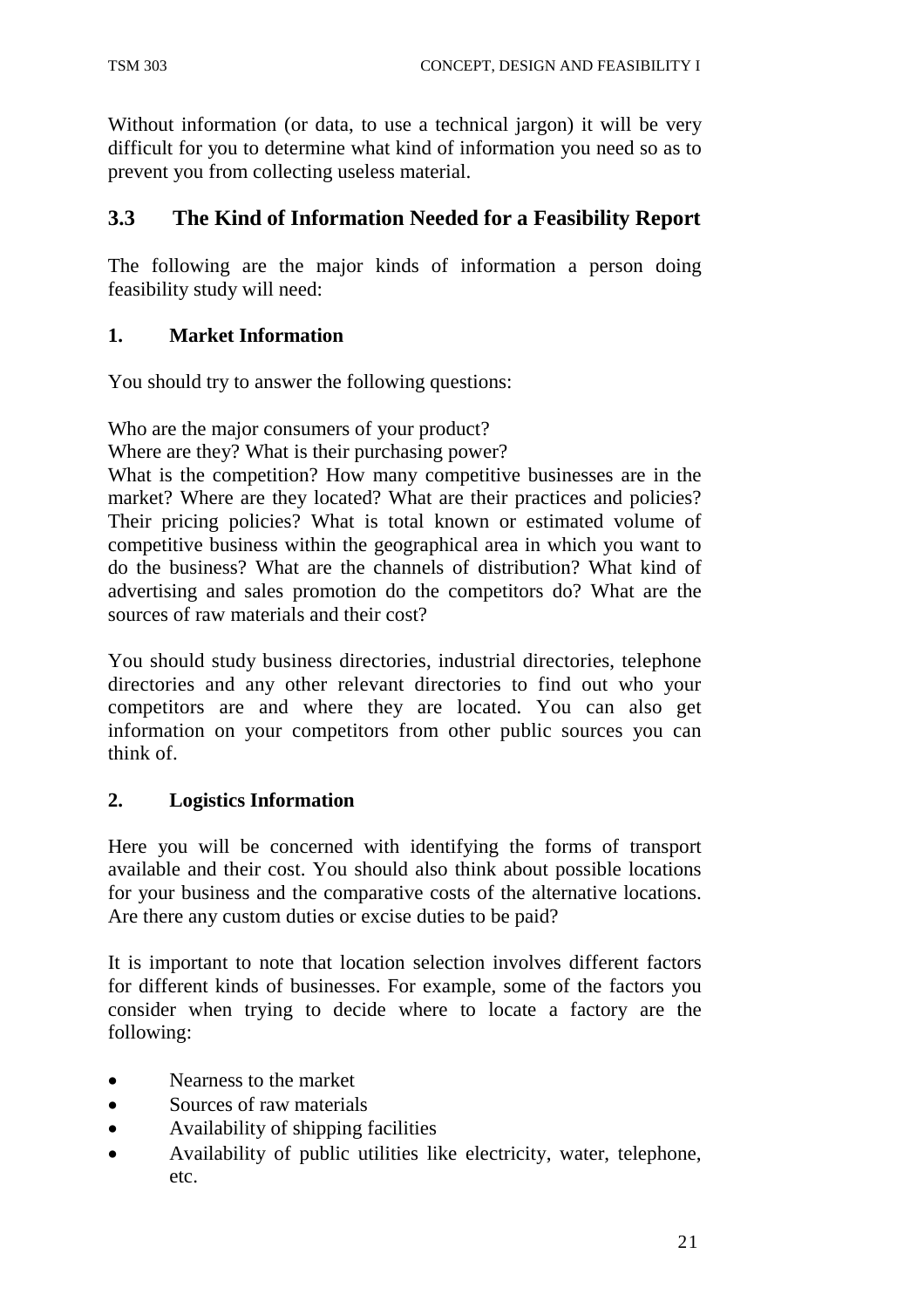- Availability of financial institutions like banks
- Availability of labour
- Availability of housing and so on.

You have to consider each factor in relation to your proposed location and determine to what extent it is going to affect the cost of your operation. If the raw materials are bulky and transporting them might be costly you should consider sitting your factory near the area where the raw materials are available. If the consumers of the products are concentrated in a certain geographical area or areas, you have to weigh the costs of transporting the finished goods to the market where your customers are. You should weigh the financial implications of each factor and compare the costs of alternative locations.

Then, site your project at the location which gives you maximum comparative advantage. Remember that you are in business to make profit. Therefore, site your project in a location that will enable you make the desired profit.

If you are proposing a wholesale business it will be wise to have the location near the center of your customer population. If such a business is in Lagos, for example, a location in Lagos Island will be quite satisfactory. Retailers can come to your warehouse easily to collect their supplies.

If you are proposing retail business its location is critical for success. It must be near the centre of where your customers are concentrated. Alternatively, it must be located in a high-foot traffic area where so many people pass-by to be able to notice and patronize your shop. You should take into consideration the age group of the population in the area where the shop is to be located, the group's income level, and the group's buying habits. You should try to match the shop's products, image, price class, and mode of operation.

If you are proposing a service business you have to determine whether visits by customers or clients are necessary. If so, you have to make sure that facilities for customer comfort are adequate. The location must also be consistent with the type of customers or clients you want and its habits in buying the service. You have to consider the need for efficient public utilities.

We have discussed location at length because of its importance. Location is very important for success. It can make or mar a business.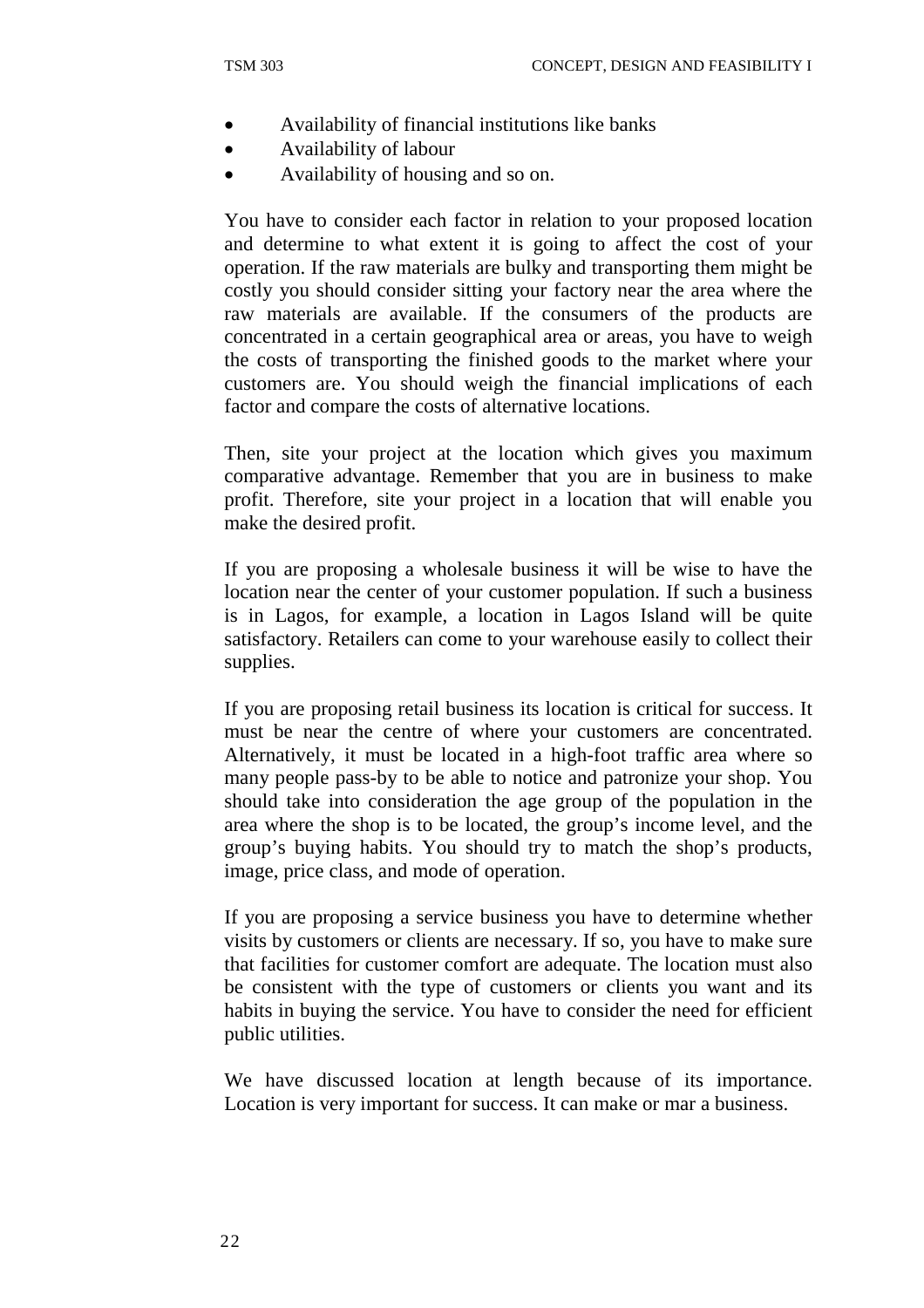#### **3. Information on Manpower Requirements**

You should gather information on the kind and grade of employees the business may require and their pay.

#### **4. Information on Capital Requirements**

Kind of machines and equipment needed? Any building necessary? Any land acquisition necessary and the cost?

#### **5. Legal Requirements**

You will need a lawyer if you want to operate the business as a partnership or as a limited liability company. You will have to complete registration formalities if you want to operate the business under a name other than your own.

#### **6. Bankers' or Lenders Requirements**

This is the last but not the least. You must get in touch with the bank or financial institution or ministry to which you may intend to approach for a loan to finance the business. You have to find out their loan requirements so that you can present your loan request in the form acceptable to them.

#### **3.4 Collecting the Information You Need**

You can collect the information you need by a combination of the following methods:

#### **1. Observation**

Observation involves recognizing and noting people, objects and events rather than asking people to give you information. For example, instead of asking consumers what kind of shoes they buy you go to the markets or shops where people are buying shoes and observe what kind of shoes are bought and by whom. If you want to know what kind of people patronize certain types of hotels and restaurants, you visit the hotel and restaurants and observe things for yourself.

Visit the places where your existing or prospective competitors are doing business and collect as much information as you can by observation. You can go there as ordinary customer and this is perfectly alright. Make as many mental notes as you can and put your observation in writing as soon as you leave the scene.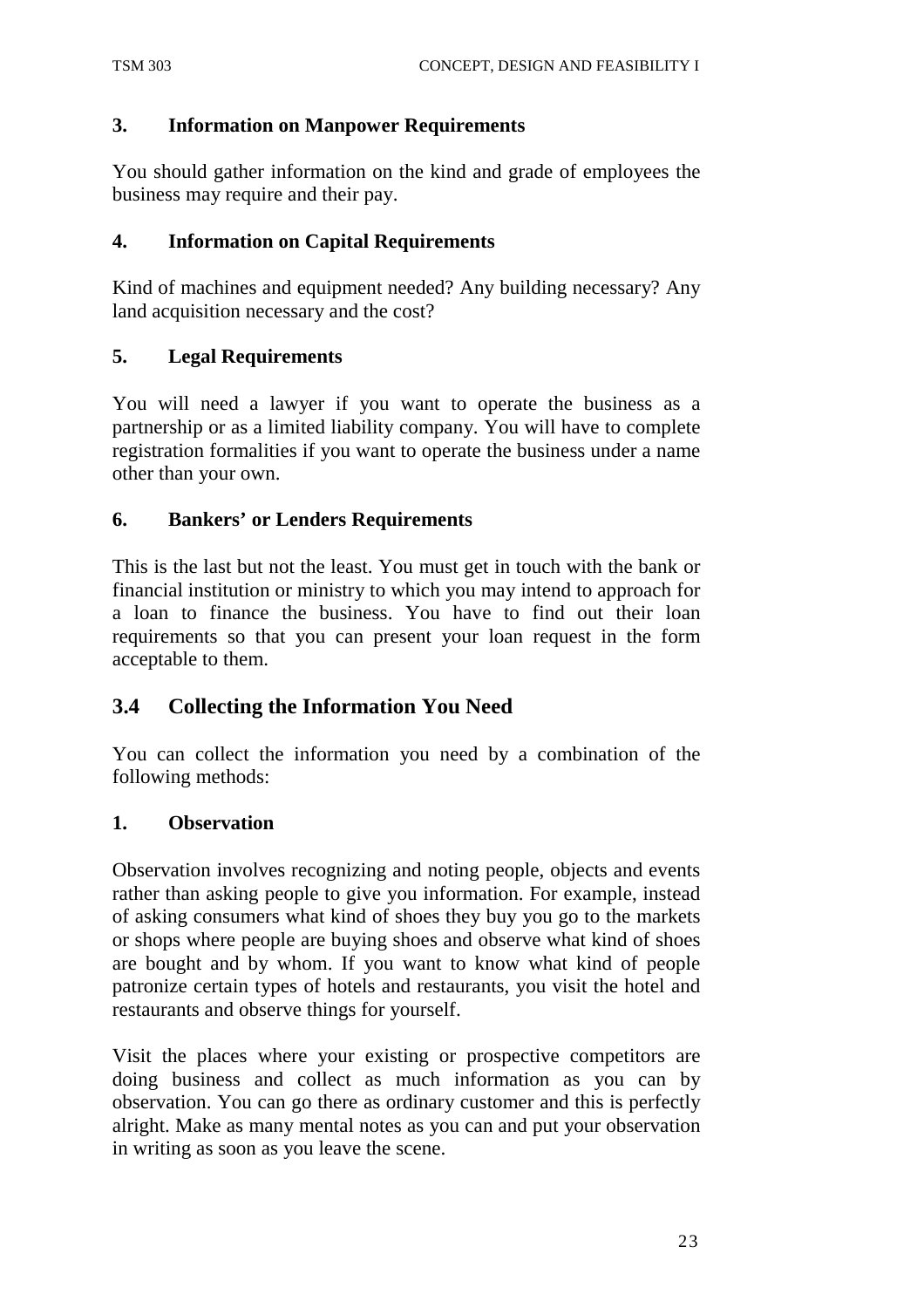#### **2. Questions**

This is called the questionnaire method. You must learn to ask questions to get information on the market for the product, logistics, manpower requirements, and capital requirements. You can put these questions either verbally or in writing depending on the situation. You must determine who you are going to ask the questions from, customers, suppliers, competitors, government officials etc. For example, if you cannot visit the supplier of the machine you need, you can write him and ask him to give a quotation covering the cost of the machines, and their transportation to intended site. You can go to customs and find out whether there are import duties if the machines are to be imported.

All these mean you must come out and visit places and offices where you can get information in all the areas where information is needed. In this area, you must demonstrate your own creativity and ingenuity, for research is, after all, a creative task.

#### **3. Library Research**

To the uninitiated, going to the library is intimidating. Library research is easy and I will show you how.

Before you go into the library make sure you know what you are looking for. There are librarians and library clerks always ready to help you in any good and well managed library. If you are looking for information on imports of certain commodity in this country, say cars, request the librarian to help you locate any publication, which will give you information on the amount of cars imported into this country. The librarian can collect some copies of annual abstract of statistics and Nigeria Trade Summary. Go through them patiently and painstakingly and collect the information you need. You can do the same on any other issues about which you want to do any other research. Be humble and tell the librarian you are new to the library and you need help on how to use the library.

#### **4. Research on the Internet**

You can also do research on the internet. The internet is the world largest library. You can collect information on any subject on the internet. All you need to do is to know what you are looking for and how to browse on the internet.

Once you have collected all the information needed through observation, use of questionnaires and through reading of publications either in the library, the internet or elsewhere you are ready to begin the writing of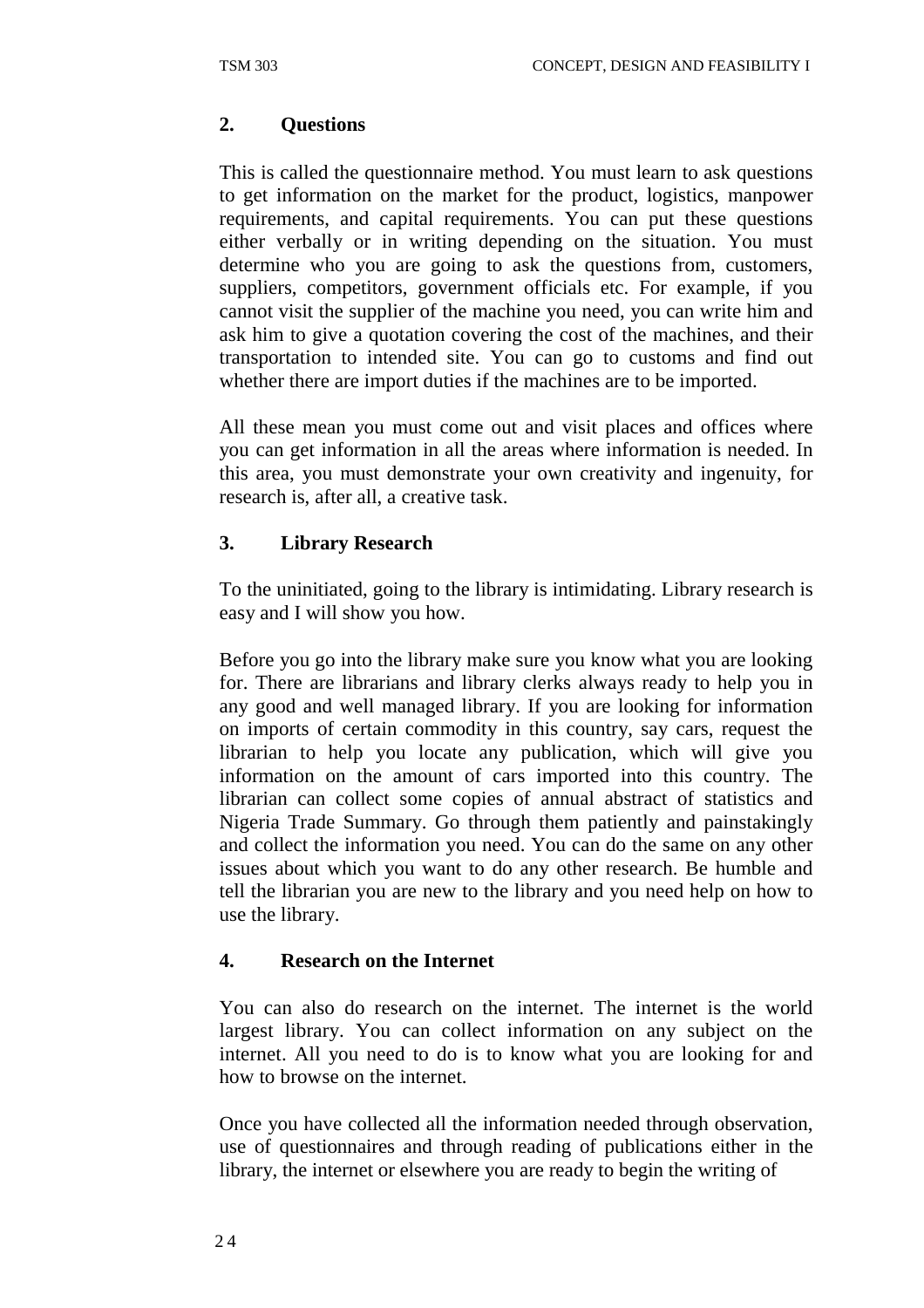your report. Before you start writing, however, you must make sure that you have organized the information you have collected. Organize them in a file or two as the case may be.

# **4.0 CONCLUSION**

In conclusion, collection of information can be so easy or complicated depending on how you handle it and your professional capability. And the information gotten as a long way to affect your feasibility report. It is of importance to get the right information, in case of any complication, contact your consultant.

# **5.0 SUMMARY**

This study discussed the meaning of and how to gather information for a feasibility report, as well as relevant information applicable to feasibility report.

#### **6.0 TUTOR-MARKED ASSIGNMENT**

- 1. What do you understand by feasibility report?
- 2. Discuss the various methods of gathering information to be used in a feasibility report?

#### **7.0 REFERENCES/FURTHER READINGS**

Jonathan A. O. Ifechukwu, (2006). *How to Prepare a Feasibility Report and Establish Your Own Business*.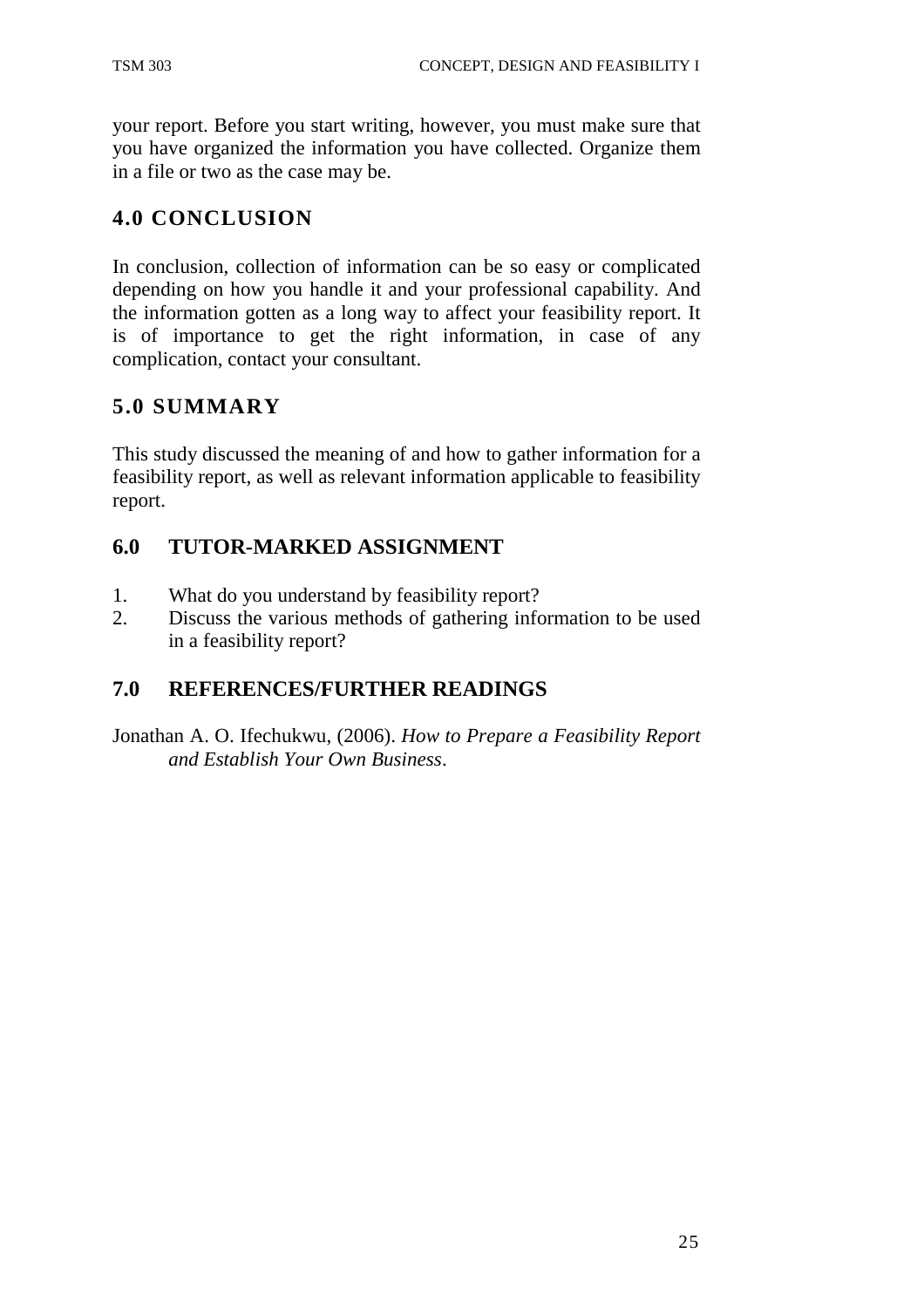# **UNIT 4 KEY PARTS OF A FEASIBILITY REPORT**

### **CONTENTS**

- 1.0 Introduction
- 2.0 Objectives
- 3.0 Main Content
	- 3.1 Features of a Feasibility Report
	- 3.2 Profitability Analysis and Evaluation of the Project
- 4.0 Conclusion
- 5.0 Summary
- 6.0 Tutor-Marked Assignment
- 7.0 References/Further Readings

# **1.0 INTRODUCTION**

Now that you have mastered how you can identify a business opportunity and how you can gather the required information for writing a feasibility report, you are now set for the next major aspect of feasibility study-writing the report. As you have seen by now, I have tried to remove as much technical jargon as possible that baffles the uninitiated to show you that there is no mystery about carrying out a feasibility study and writing report. One critical requirement, however, is that the study must be logically and carefully organized and painstakingly done.

# **2.0 OBJECTIVES**

At the end of this unit, the student should be able to discuss the basic features of a feasibility report and how they are being carried out.

## **3.0 MAIN CONTENT**

## **3.1 Features of a Feasibility Report**

The major features or parts of a feasibility report can be outlined as follows:

- the product
- the market for the product
- the management team
- the production process and the production plan
- the marketing plan
- manpower requirements
- estimated capital expenditure
- estimated working capital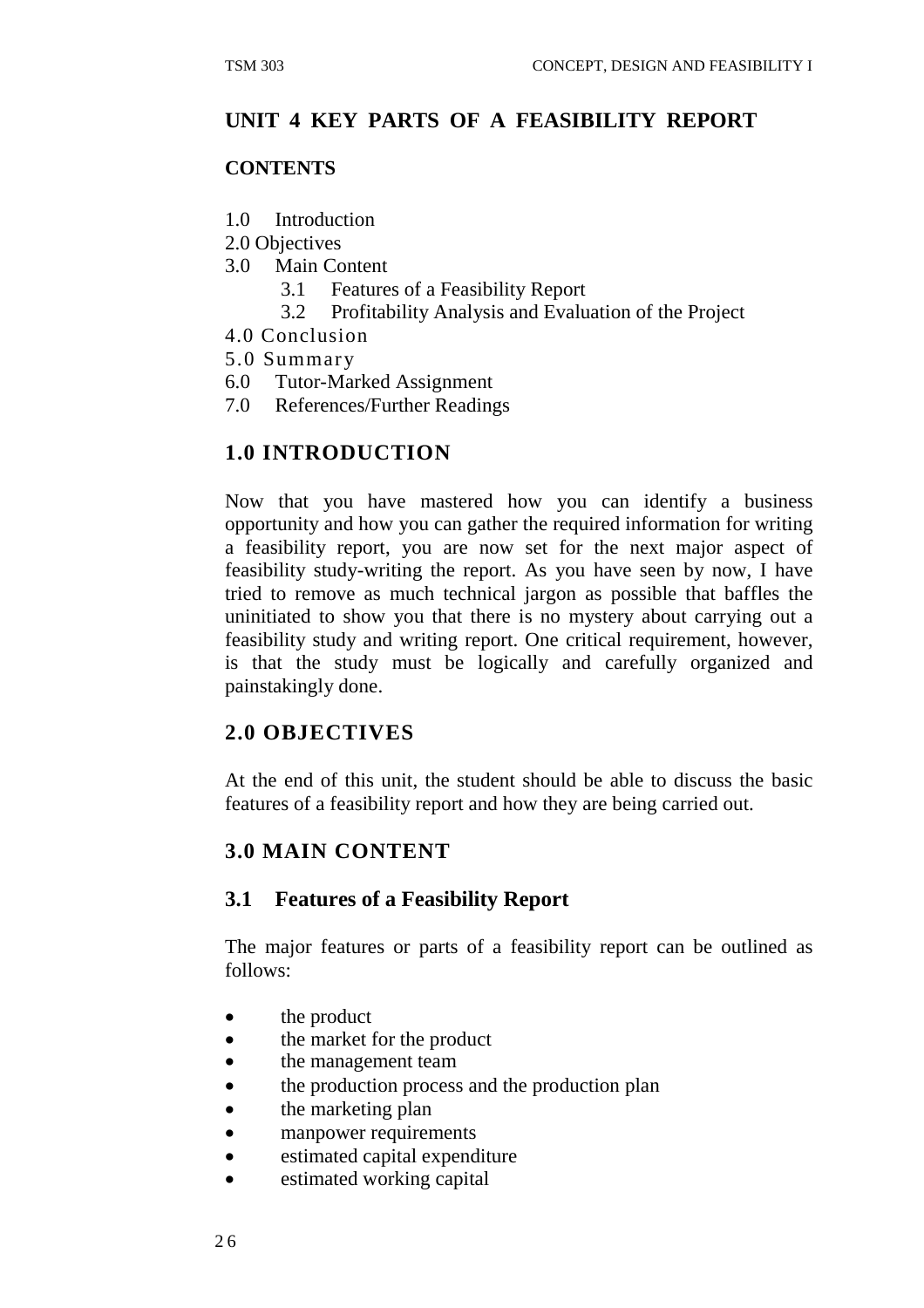- cash budget
- **projected income statement**
- projected balance sheet
- profitability analysis and evaluation of the project.

#### **1. The Product**

Give a brief and clear description of the nature of the product or service you are talking about. If it is a food product, give a clear description of what exactly it is.

#### **2. The Market**

Here you give an account of the nature and size of the market for the proposed product or service. You must indicate here how you did the market study. With the information you collected about the market you can now make your forecast. The market forecast is your estimate of the total size of the market and the estimate of your share of the market. Your market share simply means the proportion of the total market (for the particular product or service) which you hope to control if you establish the business.

Your share of the market becomes your sales forecast. The sales forecast is very necessary because such important areas of decision making like production, planning for plant and equipment, manpower requirements, raw material purchases, advertising and cash flow needs depend on your estimate of sales. Nothing happens without sales. Unless there is sufficient market for your product or service, it will be a waste of money and effort to establish the business.

#### **To Estimate the Market You Have to Determine**

The number of competitors in the industry and what part or proportion of the market will be left for you after the competitors have got their own market share.

You can estimate the market in a number of ways. Perhaps, one of the most common approaches is to estimate the number of families using your product in the geographical area where you want to market the product and multiply the number by their estimated annual expenditure for your kind of product per family.

To determine who competitors are is quite easy. Check a business or industrial directory and identify your competitors. You can also undertake a tour of the trade area of your interest to observe things for yourself. You can also ask people who you think can supply you with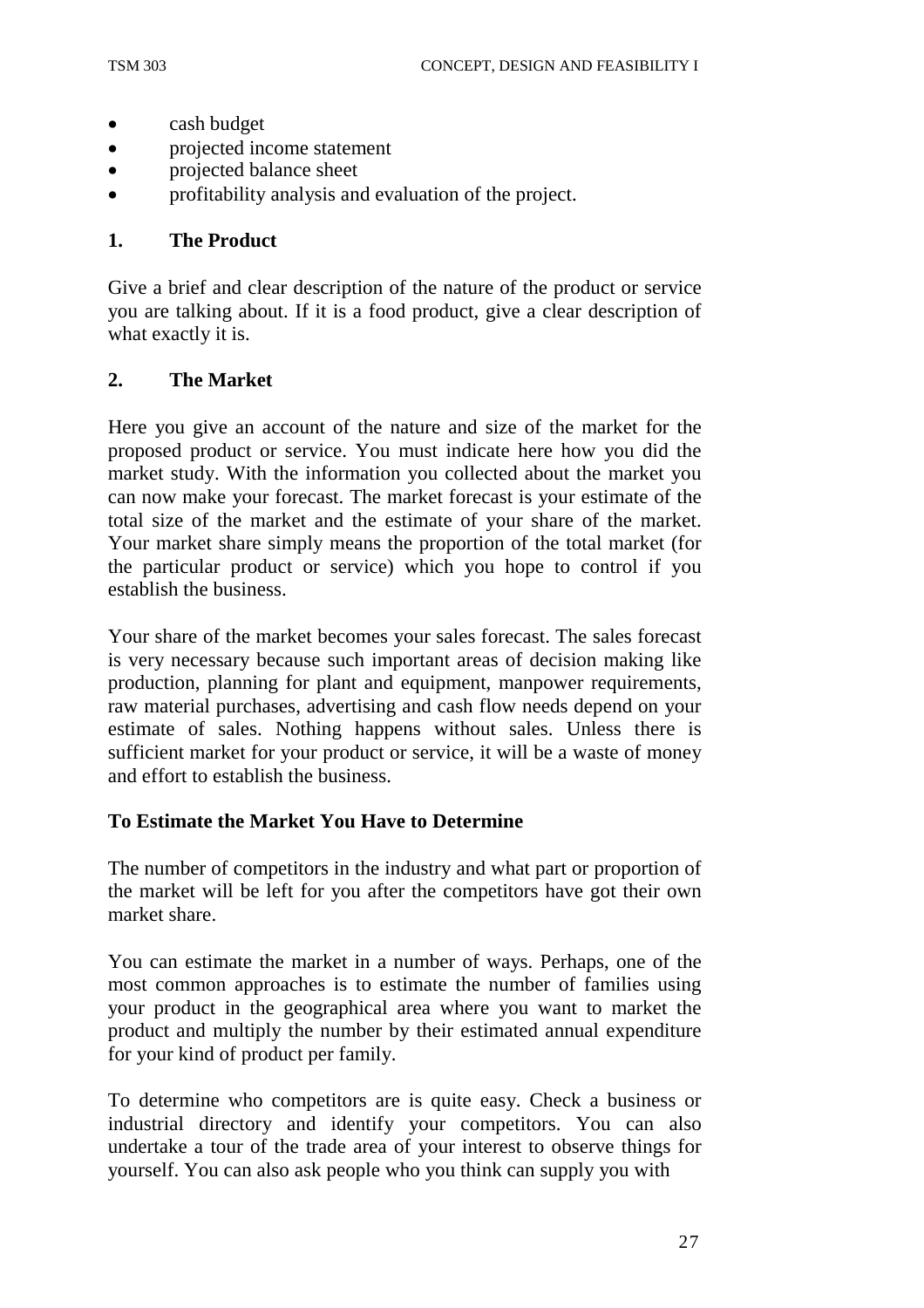the necessary information. Visit the ministry of trade and industry. Your banker may also know who your competitors are. Talk to existing retailers and wholesalers of the product. Visit the chamber of commerce and any manufacturers association near you. Explore all sources of information earlier discussed and any new ones you can think of.

## **Once You have the Two Figures, namely**

- the estimated market for the product in the industry and
- the number of competitors (including, of course, yourself) you can then estimate your market share.

Let us illustrate. Let us take, for example, that there are 50,000 families in the geographical area where you want to sell your product. We assume each of the families spends N200.00 a year on your proposed product. Let us assume also that there are five competitors (including you).

Then the estimated market for the product in the industry can be calculated as follows:

Market for the product  $=$  Number of families  $\times$ Annual expenditure  $= N200 \times 50,000$  $= N10,000,000$ N10,000,000 Market share per competitor  $=$  5  $= N2,000,000.$ 

While your estimated share of the market is N2,000,000 you must remember that you are new to the market. It will therefore be unrealistic for you to assume you will capture your whole share of market initially. You may therefore have to reduce your estimate of your share of the market by some percentage to make your estimate realistic.

Anther forecasting approach is to assume that sales will grow according to past history at a given percentage or that they will grow in proportion to the value of the Gross National Product (GNP). The GNP means the market value of all goods and services produced by a country in a given year. This approach assumes not only that you are already in business but also that there are no ups and downs in the economy. If you are just starting a new business, you have no past sales to work with. If, you can get your competitors' salesmen to make such estimates that will be fantastic. At the end of your opinion poll you average all the estimates of sales for your proposed product and arrive at the sales estimate and the market for the product. For example, assuming five salesmen give estimates of a particular product as follows: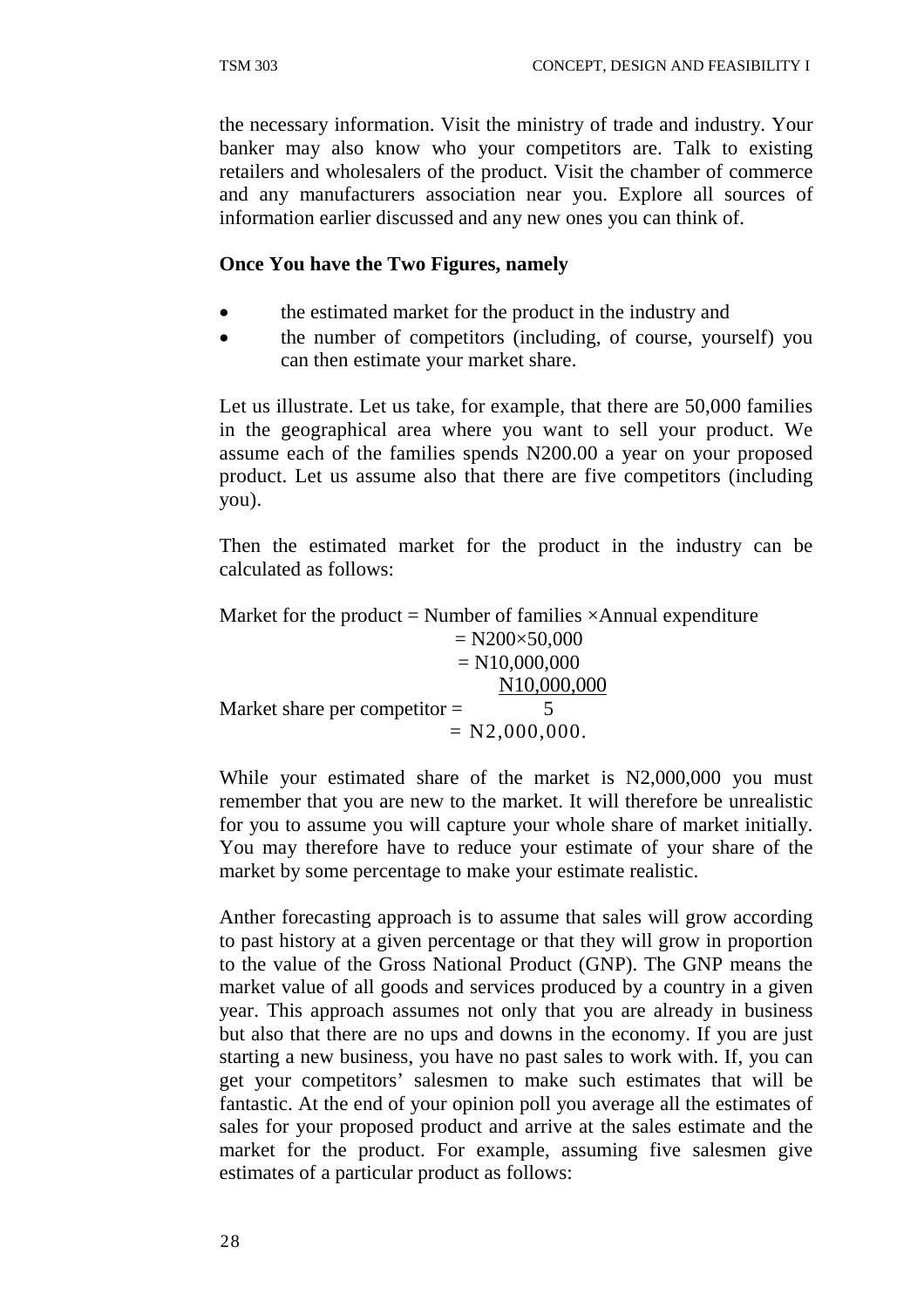| Salesman      |         |       | <b>Estimate</b> |
|---------------|---------|-------|-----------------|
| A             |         |       | N5,000,000      |
| B             |         |       | 6,500,000       |
| $\mathcal{C}$ |         |       | 7,000,000       |
| D             |         |       | 6,000,000       |
| E             |         |       | 5,500,000       |
|               |         | Total | N30,000,000     |
|               | Average |       | N6,000,000      |

You can therefore assume that the size of your market is about N6,000,000

It must be cautioned that this estimate is subject to the problem of human estimating optimism.

There are more sophisticated approaches to estimating the market for your product. You can consult books on business statistics or market research for more sophisticated approaches if you are interested. Any combination of the approaches discussed above will enable you make a reasonable estimate of the market for your product. You can also devise other creative approaches to assess the market. Once you have made a sales forecast, you have built the foundation for making the other estimates in your feasibility report.

## **3. The Management Team**

Another item of utmost importance in your feasibility report is a brief but sufficient description of the background and experience of the persons who will manage the enterprise. One financial institution considers strong market for the product and sound management as crucial. The financier's decision will depend heavily on his evaluation of the management team and its members' ability to perform their assigned roles.

### **4. Production Process and Production Plan**

Under this section you describe how to make the product, if the proposed business is a manufacturing enterprise. You describe clearly the stages the materials will go through before the finished product is produced from the factory. You can also include information on the location of the factory, space requirements and so on. You should outline the production costs involved.

If your project is agriculture, you should also describe the production methods. For instance, if you are planning to establish a vegetable farm,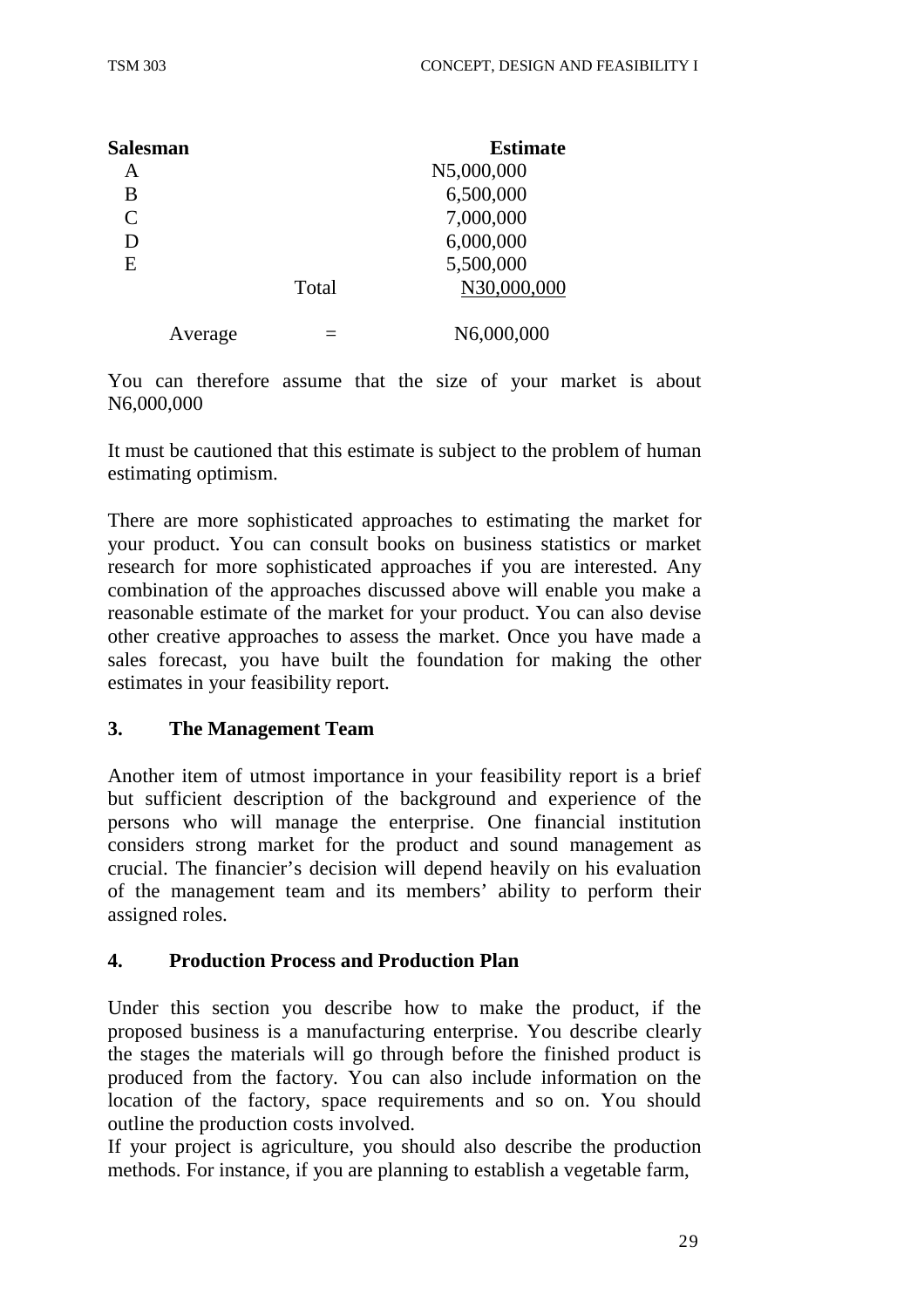you should include under the production process such activities like land clearing, seed bed preparation, nursery management and so on. If your agricultural project is concerned with crop production, you should describe such activities like land preparation, planting, weed control, harvesting, storage etc.

Where your proposed business is not manufacturing or something like agriculture, you do not need a production plan and related budgets but you will have to adapt the principles provided in this course to prepare relevant estimates like sales, purchases, operating expenses, etc.

Let us assume you are going into manufacturing. If that is the case, you have to prepare a production budget. This budget shows the quality of finished products to be produced during a given period, say a year. You should remember that the quantity to be produced should be based on your sales forecast, availability of raw materials and the capacity of the factory. You should also estimate the quantity and types of the materials to be used, the numbers, hours of work and grades of workers to be employed and their pay. You should also estimate the type and cost of any facilities you may want to provide at the factory.

In this connection, you may have to prepare a materials cost budget. In this budget, you set a standard materials cost which shows the quantity of materials (standard quantity) to be used to produce a unit of finished product and the price to be paid for the right quality of material. The standard material cost can be calculated as follows:

Standard Material Cost = Standard qty  $\times$  Standard price

Your material cost budget is thus derived by multiplying the standard material cost per unit (i.e. single product) by the number of unit to be produced. Your material purchases should be enough to cover:

- the requirements of the factory for a flow of materials into production, and
- planned changes in the amount of materials to be held in the materials store.

It needs to be pointed out here that the preparation of a material cost budget may not be possible sometimes and may not even be necessary in some situations. The important thing, however, is that you give a careful thought to the quantity and cost of materials to be used in your factory. This will force you to plan very carefully like a good businessman.

Setting standard costs can be learned from experience. It is as you go along that you may be able to set a standard. Even then, the standard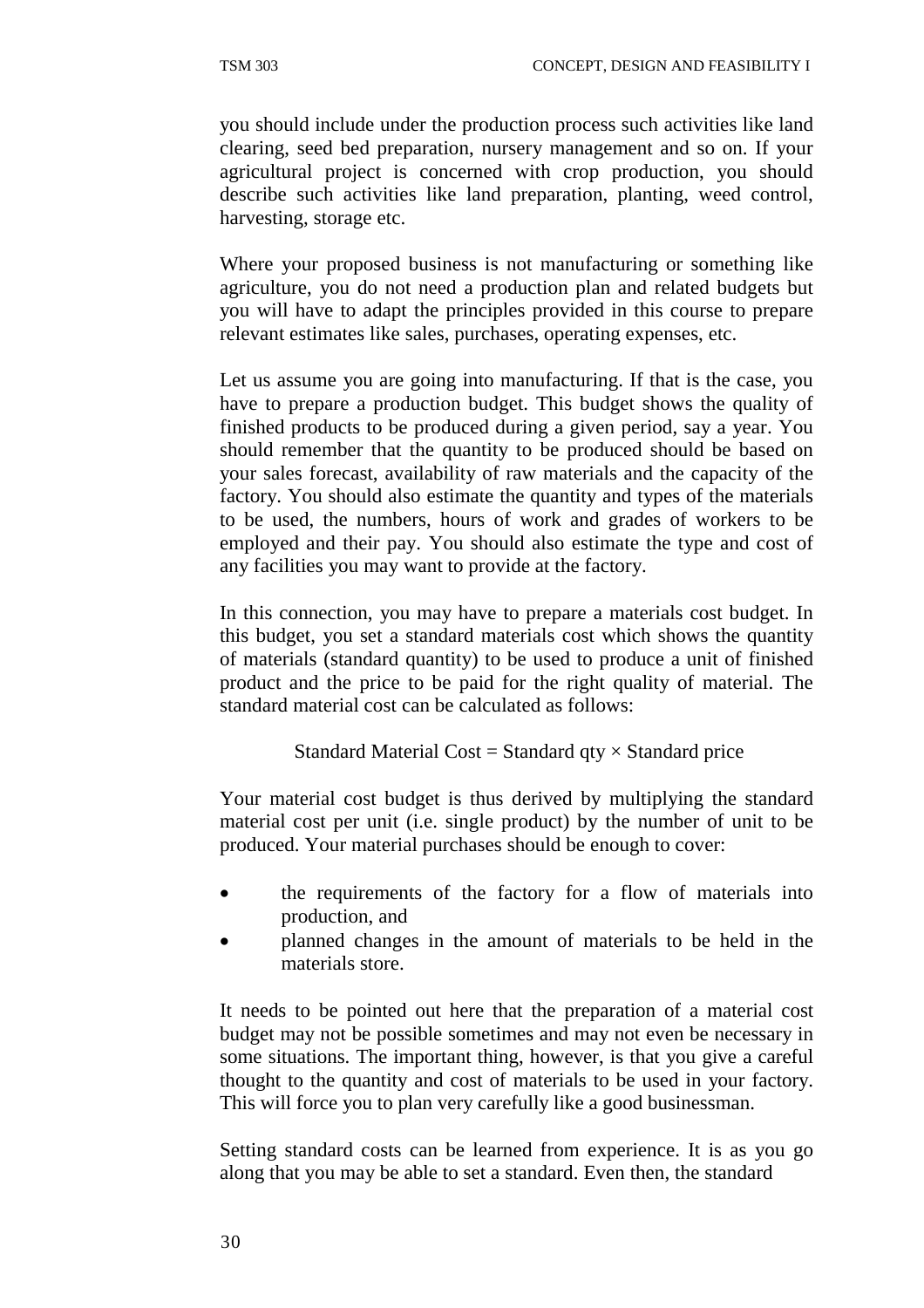needs review periodically especially if economic conditions in the country are not stable.

Just like in the case of materials you can also set up a labour budget. It is the same principles used in setting a materials cost budget that you use here. A standard labour cost can be developed by considering labour time and wage rates. You should estimate the number of labour hours to be spent on producing a unit of finished product and the rate of pay for the right grade of labour. A formula for calculating standard labour cost may be as follows:

Standard Labour Cost = Standard Hours  $\times$  Standard Rate of Pay

The calculation of the labour cost forces you to study the operations or stages involved in making the product in the factory, the time to be taken and the type of labour required, if you are experienced. For example, you can ask a production manager, supervisor or foreman in a similar factory to give you some help. A cost accountant in such a firm can also be of help.

Another cost you may think of estimating is the overhead or indirect costs of making the product. Factory overhead refers to those costs arising from the provision of factory facilities and services required to produce the finished products. The overhead budget will therefore cover all production cost not included in the materials and labour cost budgets, including such items as management and supervisors' salaries, depreciation of plant and equipment, repairs and maintenance, light, fuel and power and so on. With these estimates you will arrive at the production cost comprising:

- materials
- labour and
- overhead.

As you go through all the activities we have described so far you can see that doing a feasibility study is quite interesting and you can learn a lot in the process. It forces you to develop a high degree of discipline in the way of managing your affairs and business, in particular.

#### **5. The Marketing Plan**

It is very important that you indicate in your feasibility report the marketing strategy you intend to follow to achieve your sales target as reflected by your sales forecast. It is necessary to emphasize that failure to meet your sales forecast will affect your Net Profit and will threaten the ability of the business to remain profitable. You therefore under the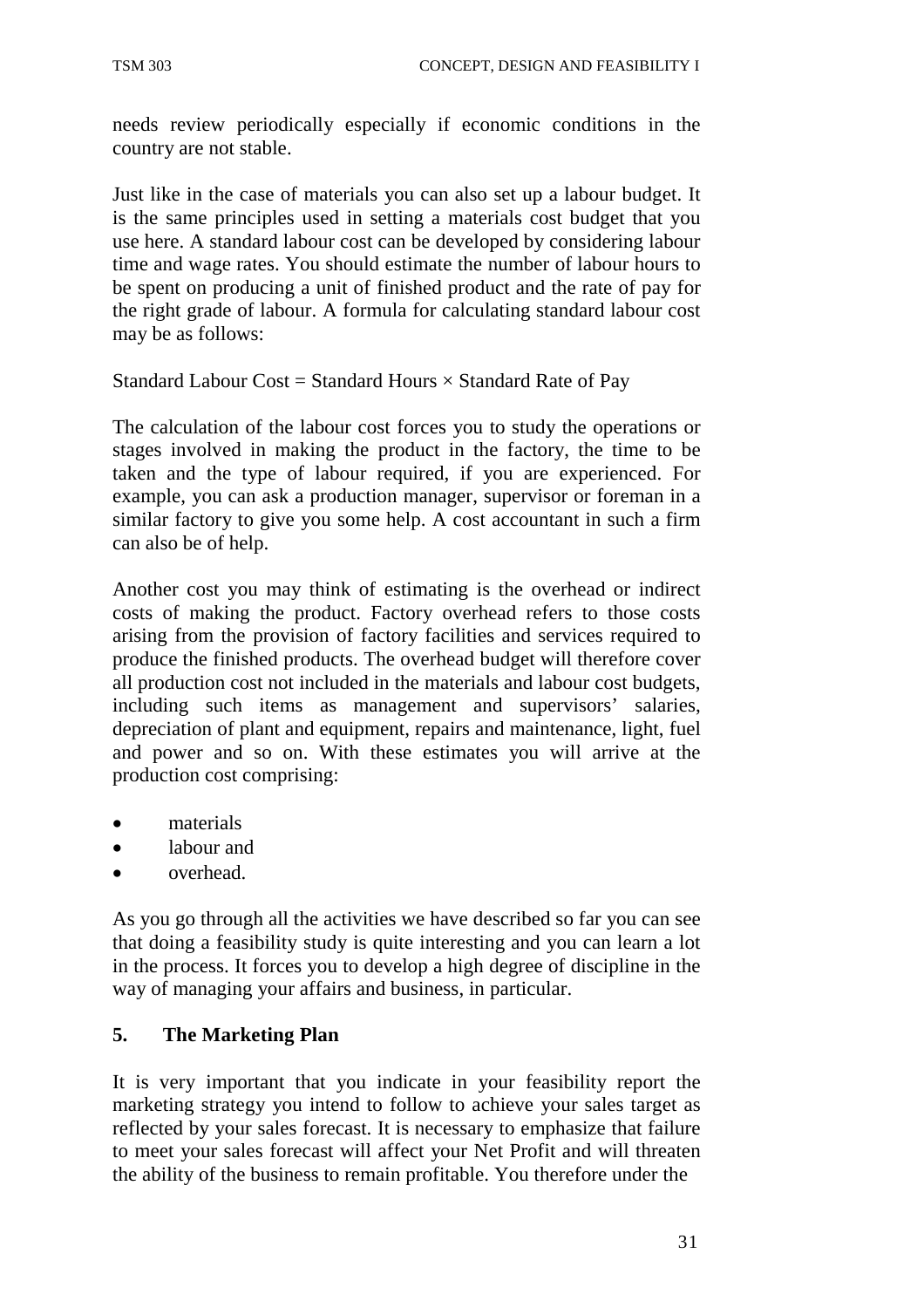marketing plan state your marketing goals and how you are going to achieve them.

You should describe the distribution channel you will use to sell the product. You should also describe your advertising and sales promotion arrangements. You should also specify who, where and when to implement the marketing plan.

#### **Manpower Requirements**

Apart from your management team, there may be other grades of personnel the business will require in order to function properly. You should therefore under your estimate of the manpower requirements, outline the kind and number of personnel the business will need and their pay. For example, you need to determine whether you need one or two accountants, bookkeepers, production managers, supervisors, labourers, etc. You must also estimate their salaries or pay. If you have done your research well, you will have no difficulty in estimating the type and the cost of your manpower requirements.

#### **Estimated Capital Expenditure**

Capital expenditure refers to expenditure on such things like plant and machinery, tools, transportation equipment, power plants, office furniture and equipment. Capital here therefore refers to those items that tie up capital for a long time and do not turn over into cash fast enough but take several years to return their cash outlay (i.e. money spent on them).

Under this section you should therefore estimate carefully your equipment requirements and the cost of each equipment. You can get help on this from suppliers of the machines and equipment. Determine the types and cost of office furniture and equipment you need to run the business. In the case of machines and equipment, you should include their transportation cost to the site and their installation charges as part of the capital expenditure. Your total capital expenditure should be made up of

- the cost of your fixed assets (equipment and fixtures as earlier explained) and
- start-up costs initial expenditure in starting the business before actual operation commences.

#### **Estimated Working Capital**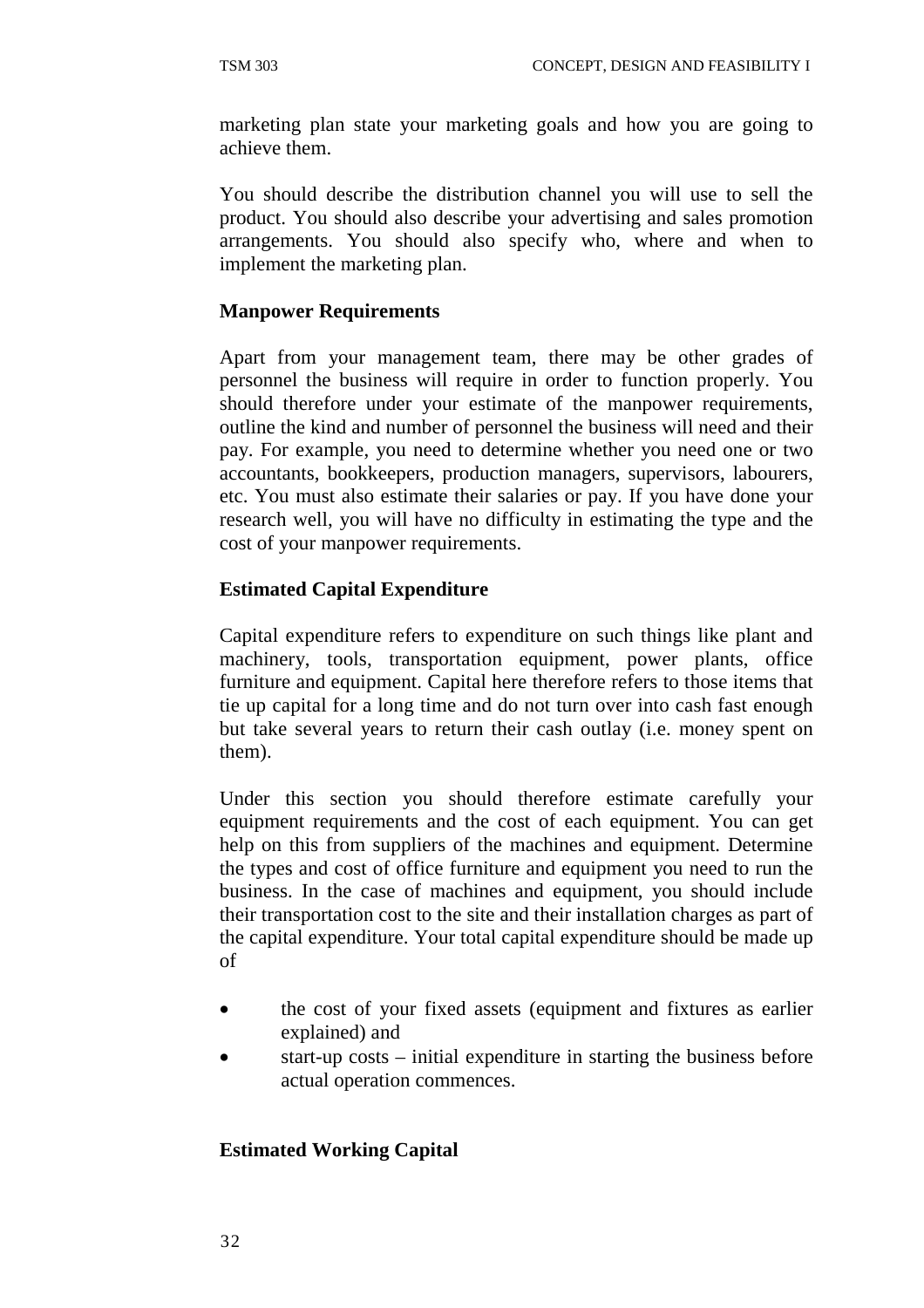Under this section you estimate the amount of cash necessary to cover anticipated expenditure before revenue begins flowing in. This involves a study of anticipated payment for labour, utilities, rents, supplies and other expenses following initiation of the business. Inventory requirements (covering initial raw material cost) should be included in this estimate. If you have performed all the activities I have suggested so far, you will have no difficulty in determining the amount of working capital needed for, say, the first month or two.

#### **Cash Budget**

The estimate of your working capital is followed by your cash budget, which is in a way planning for your working capital. The cash budget is nothing more than an estimate of your cash receipts and cash payments over a given period. To use the technical jargon, the cash receipt and cash payments are referred to as cash flow. The cash flow thus has two aspects: the cash inflow (the receipts) and the cash outflow (the payments).

When you deduct your total cash payments from your total cash receipts you get the estimated cash balance. You may prepare a cash budget for 12 months in respect of each year you want to prepare a projected balance sheet. The cash budget will help you not only anticipate your cash needs but also enable you exercise proper control over the management of cash in your business. Such control and monitoring help you prevent your business from experiencing financial crises whereby you run out of cash or have excess cash.

#### **Projected Income Statement**

If you have done a good job up to this point in estimating your sales, inventory requirements (both raw materials and finished goods), payments for labour and other expense items, you will have no difficulty in preparing your estimated income statement. This is because the income statement summarizes your estimated operating expenses and operating revenue and show the Net Profit or Loss as the case may be.

The Net Profit is the return on your investment. If the Net Profit is not up to the desired minimum or acceptable level, you have to think twice before deciding to go ahead with the project. In preparing the income statement, you put all the income items on the right side of the statement.

#### **Projected Balance Sheet**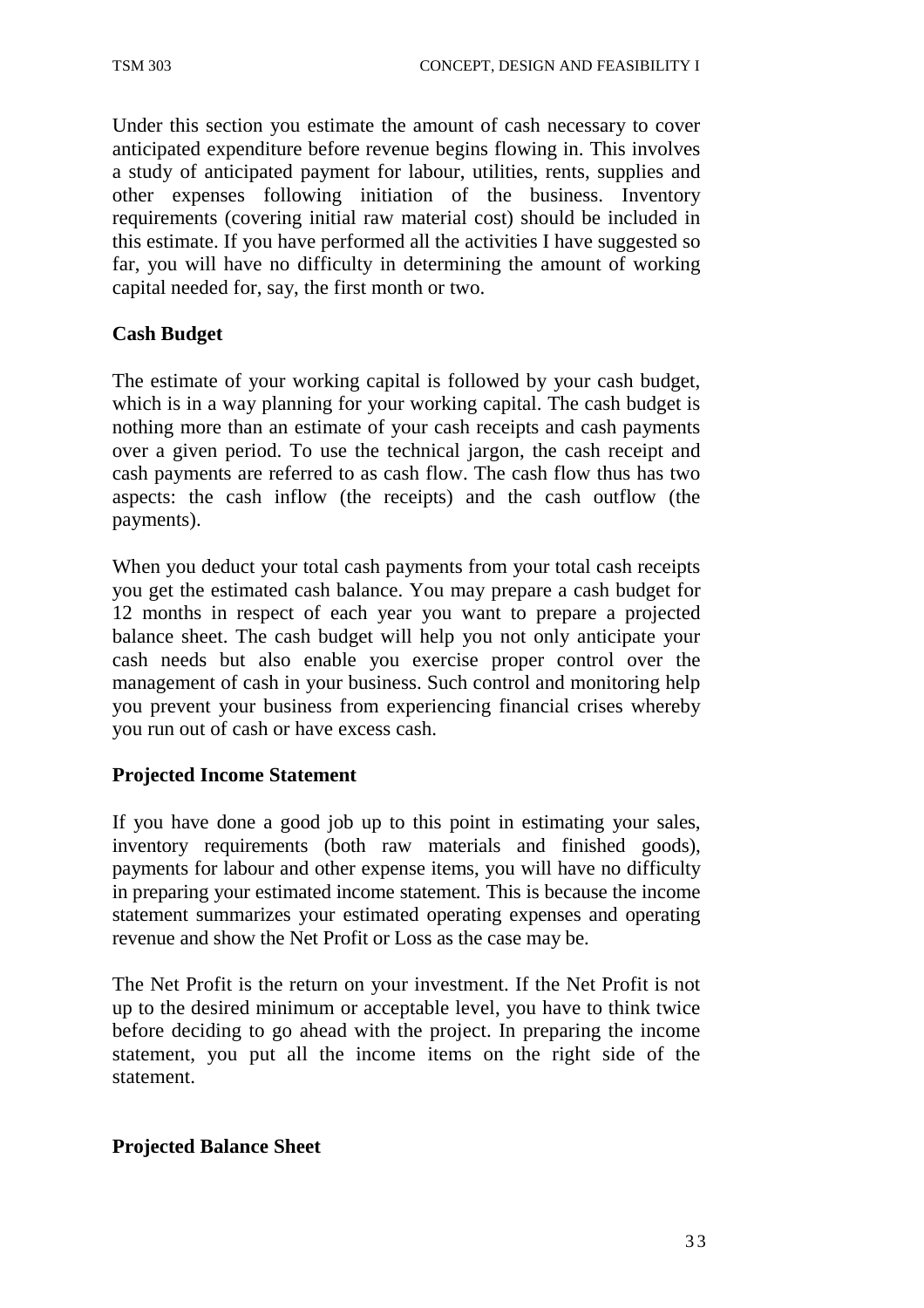The balance sheet summarizes the assets and liabilities of your business. Again all the information here will come from preceding estimates. The estimated figures for cash balance for a year, accounts receivable and inventories are together called current assets which refer, to all the items in the estimated capital expenditure (after deducting allowances for depreciation).

Liabilities will consist of amounts due to third parties and the owners of the business. Amounts due to third parties include accounts payable (i.e. the amounts the business owes on purchases). Amounts due to owners include the capital invested and, of course, the Net Profit.

When all the assets (except cash), liabilities, and capital are projected on to balance sheet the cash on hand can be determined by deducting the sum of the assets from the sum of liabilities, that is to say, after you have listed all the liabilities and all the assets (excluding cash), you obtain the total of liabilities and the total of assets. Then you subtract the total of assets from the total of liabilities; the difference becomes the cash balance at the end of the period. For example, if the sum of assets (except cash) is N900.00 and the sum of liabilities is N1,000.00, the cash balance is N100.00.

## **3.2 Profitability Analysis and Evaluation of the Project**

So far, all your estimates and analysis are geared toward enabling you to take the crucial decision to invest in the business or refrain from doing so. Here you will be given a few guidelines to help you make the final decision.

### **Break–Even Analysis**

First, it is a good exercise for you to determine when the business will break-even. That is, when it will make no loss or profit. At the breakeven point your total expenses will be equal to the total revenue generated by the business.

Determination of break-even point is easy. You can do this by following one of two approaches or both. We can call one approach the algebraic or computational approach. Another approach is the graphical approach.

### -the Algebraic Approach

Under this method you use a simple formula to calculate the break-even point.

The formula can be stated thus: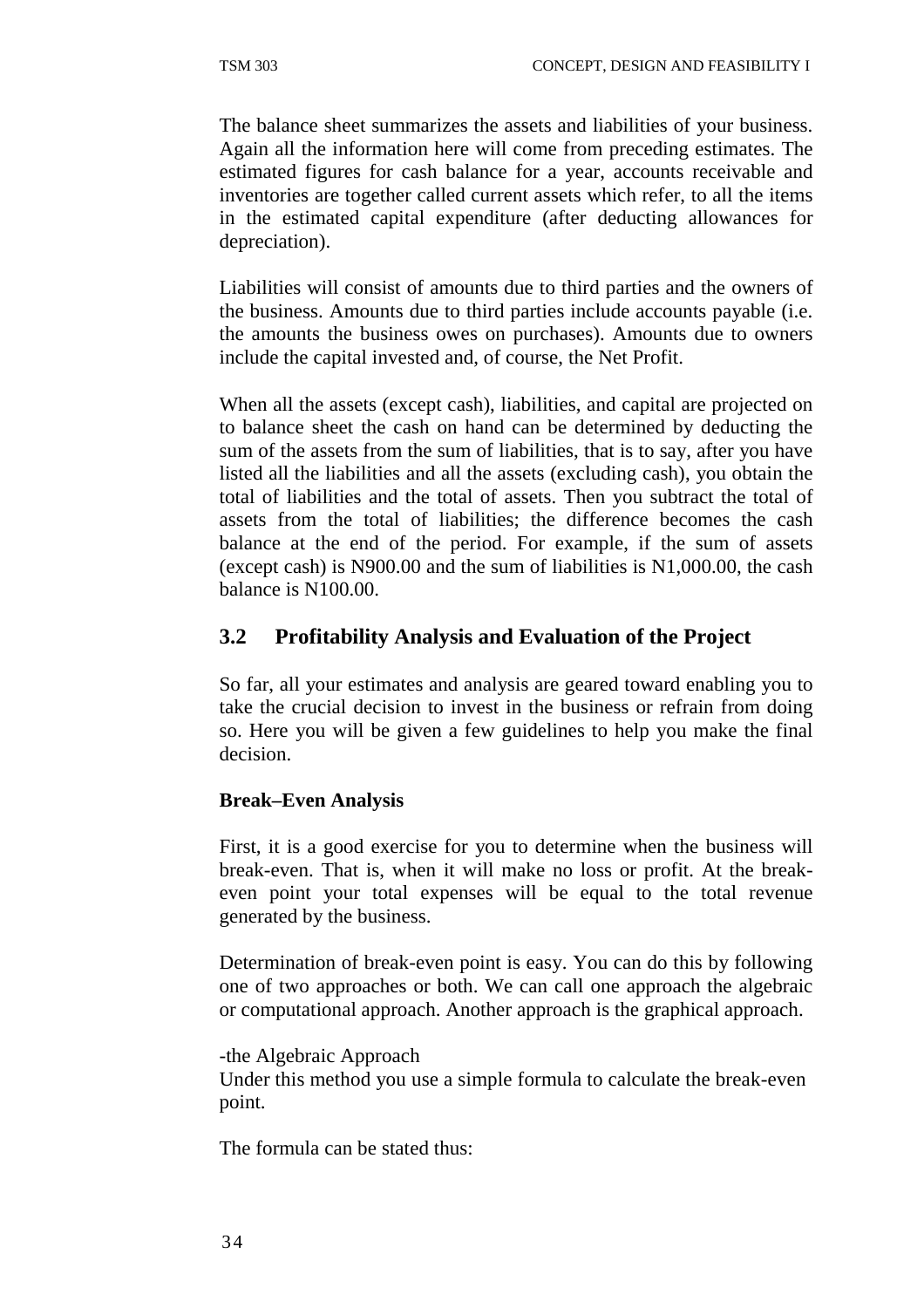$$
B-E Point = P - \frac{FC}{VC}
$$

Where  $= C$  stands for fixed cost, P stands for unit selling price, and VC stands for unit variable cost.

Fixed cost is a cost that remains fixed and not affected by changes in the level of production/sales or business activity. Examples of fixed costs are rent, insurance, property taxes, and depreciation arising from time passage. You have to determine in your business which costs are fixed.

A variable cost varies with the volume of business activity. Examples of variable cost are cost of goods sold, sales commissions, some salaries, etc. the total variable cost is used in calculating the unit cost or cost per unit of the product produced. Thus if you make 100 units and your total variable cost is, say N200, then your unit cost is N2.00.

If we assume that the unit selling price is N4.00, then the

B-E Volume = 
$$
4-2
$$
  
\n=  $\frac{FC}{2}$   
\nIf FC = N500.00  
\nThen B-E volume = 500/2 units = 250 units  
\nB-E Point (in naira) = N4 × 250 = N1,000.00.

## **Marginal Safety**

It is not enough to calculate break-even point. You should also determine the margin safety. The margin safety is the excess of actual or budgeted sales over the break-even volume. It is a measure or the extent sales may drop before the business begins to make losses. This means that sales must not be allowed to fall to such an extent that the margin of safety becomes very small. The smaller the margin of safety the less profitable the business becomes.

We can calculate the margin of safety with the simple formula: Margin of Safety  $= A - B$ Where A stands for budgeted sales, and B stands for break-even sales.

Let us take the break-even sales calculated above and assume that the budgeted sales are N2,500. The margin of safety is then calculated thus:

Margin safety =  $N2,500 - N1,000$  $= N1,500.00.$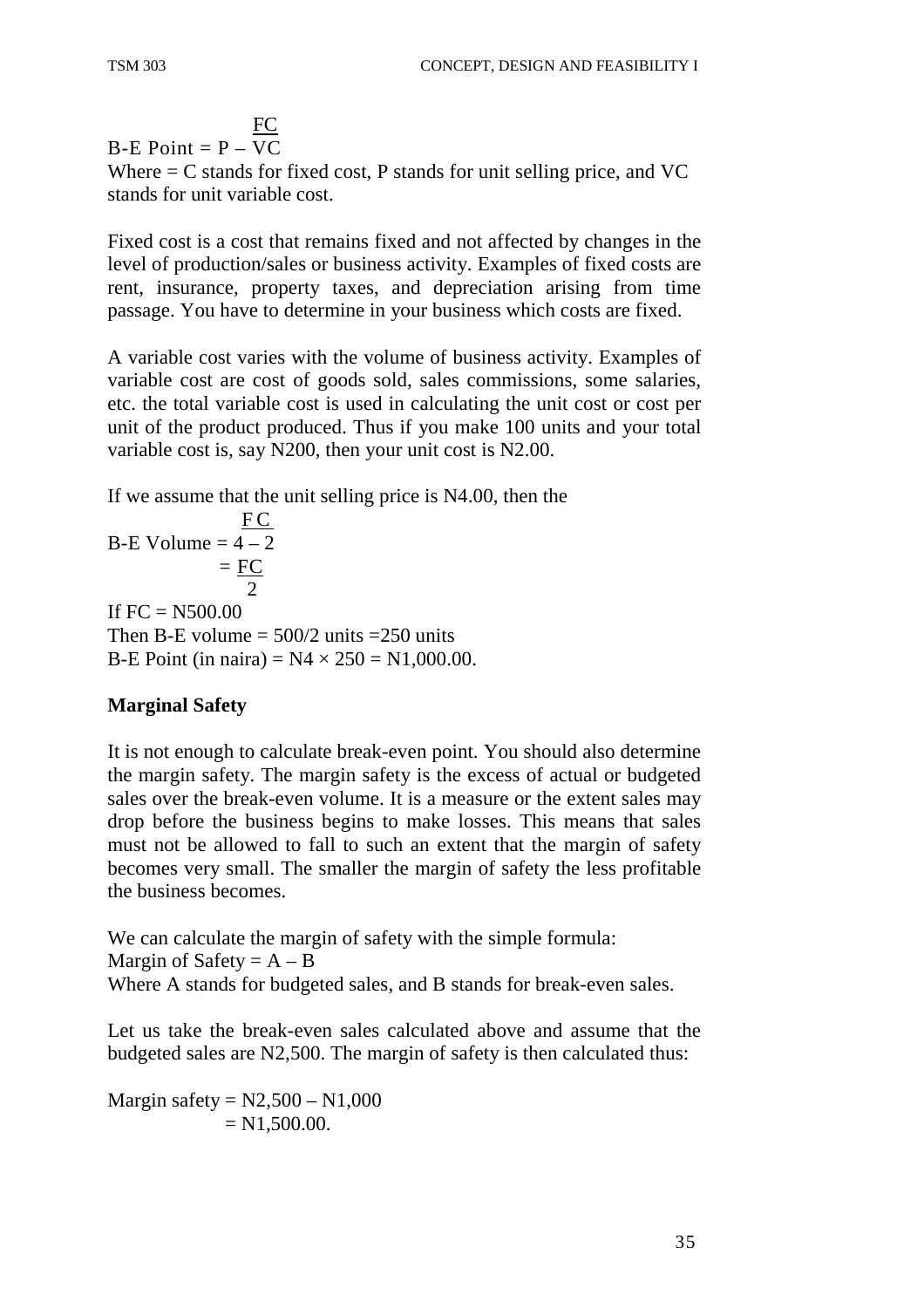This means you must allow sales to fall below N1,500 otherwise the profitability of the business will be in danger. A sale below break-even volume will automatically result in a loss.

The idea is simple. If you want to make no profit and make no loss, then sell up to the break-even volume. On the other hand, if you want to make a profit, make your margin safety as large as possible.

Our analysis of break-even point has so far assumed that your business will be producing only one product. This in practice is not always the case. How then can you calculate the break even point where the business produces or sells more than one product?

The answer to the above question is that you should use the same techniques as you used in the one-product case. However, in the multiproduct situation you must exercise great care in your allocation of fixed costs and indirect costs to the various products. For sure, you have to determine what proportion or percentage of the total fixed cost and total indirect cost will be allocated to a particular product or product line. The problem here is that the total fixed cost and total indirect cost are common to the whole business and you have to decide how to distribute those costs among the product lines.

Another point worth emphasizing is that in a multi-product company (that is, a company producing or selling more than one product) the sum of individual break-even point, unless the sales figure for each product bears the same relationship to total sales as the individual break-even points bear to the overall break-even point.

Let us give an example. Let us assume a business produces three different products as follows:

 $\mathbf A$  B C

Suppose, their total projected sales and their break-even sales are in the proportions given below:

|                        | <b>PRODUCT</b>  |     |              | <b>TOTAL</b>     |  |
|------------------------|-----------------|-----|--------------|------------------|--|
|                        | A               | к   | $\mathbf{C}$ |                  |  |
| <b>Projected Sales</b> | N <sub>10</sub> | N50 | N40          | N <sub>100</sub> |  |
| Break-Even Sales N5    |                 | N25 | N20          | N50              |  |

The sum of the individual Break-Even sales of the above three products will be equal to their overall Break-Even point. This is because their individual projected sales bear the same relationship to total projected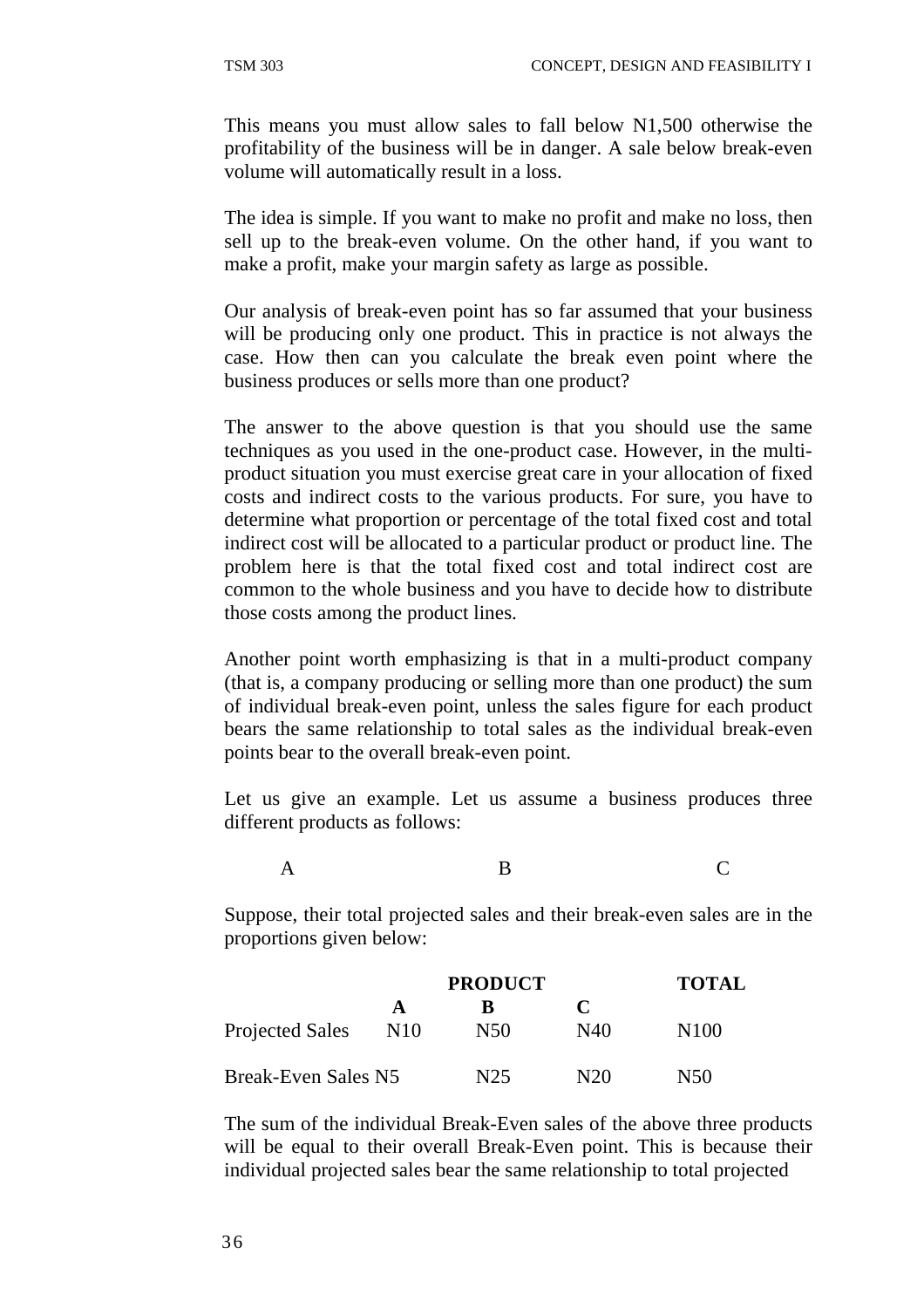sales bear the same relationship to total projected sales as the individual Break-Even points bear to overall Break-Even point.

Just take product A, for example. You can see that its Break-Even sales constitute 10 percent of the overall sales. How did we get 10 per-cent?

This is it.

 $5/50 \times 100/1 = 10\%$  Also,  $10/100 \times 100/1 = 10\%$ .

-the Graphical Approach

A graphical method can also be used but it is less exact than the computational method so, there is no need wasting time on it.

## **Multiple Break-Even Charts**

Just as you can calculate multiple Break-Even points in multi-product firm using the computational approach so also you can construct multiple Break-Even charts. If you are interested you can consult books in accounting or managerial finance. As long as you can use the algebraic approach the determination of multiple Break –Even points should pose little or no problem.

### **Sensitivity Analysis**

This is a kind of analysis in which factors or assumptions made in the study are changed and the effect on the rate of return or profit is observed. In other words, it is a technique used to measure the changes in the key factors that affect a project's cash in-flows and cash outflows. Do not, therefore, be scared by the term, sensitivity analysis. It is easy to understand. Let us illustrate.

When you try to estimate what will happen to your profits if the cost of your doing business rises or falls, you are doing sensitivity analysis. Examples; what will happen to your profits if cost of raw materials falls? What will happen if the cost rises? What will happen if you raise your selling prices? All these are changes in the factors or variables that can have impact on your profits. When you consider the consequences of any of these assumed changes you are doing sensitivity analysis.

Let us take a concrete example. Suppose you are given the following information earlier used in or derived from the preceding Break-Even analysis: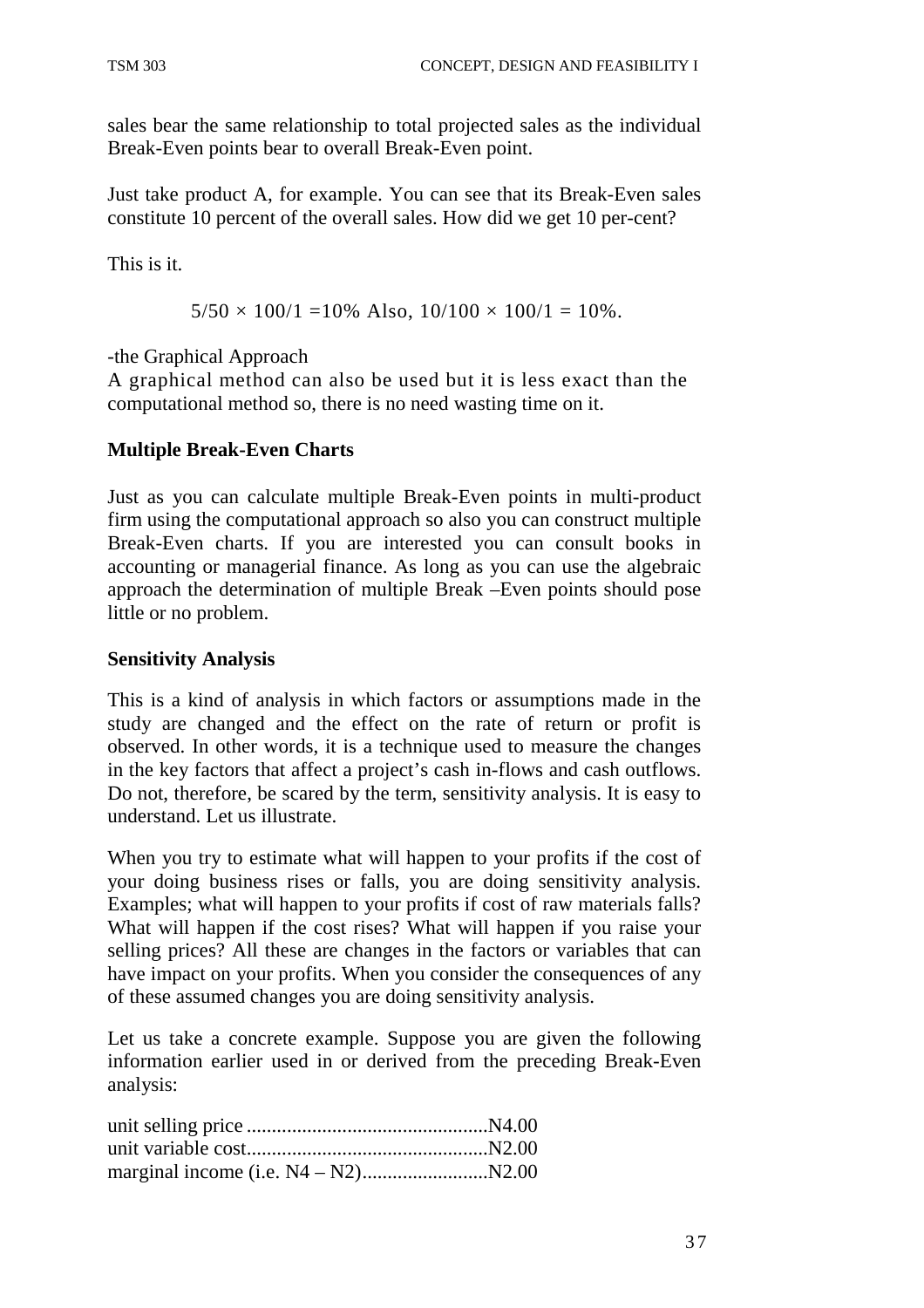| N500.00   |
|-----------|
| .N750.00  |
| N1,000.00 |

What will happen to profits if either of the following two events occurs; the selling price rises by 10%, or unit variable cost rises by N1.00?

Let us consider the impact of the first case. If the unit selling price rises by 10% it means that the new selling price is N4.40. How did we get N4.40? Here is how we arrived at it.

First,  $10\%$  of N4.00 =  $10/100 \times 400k/1 = 40k$ Therefore  $N4.00 + 40k = N4.40k$ 

If at the selling price of N4 the business made a profit of N750.00, then at a selling price of N4.40 the profit can be calculated as follows:

Profit =  $750/4 \times 22/5 = 75 \times 11 = N825.00$ 

If the unit variable cost rises by N1.00 while other factors remain unchanged, it means that the new variable cost is N3.00. The contribution margin or marginal income will then be  $N4 - N3 = N1.00$ 

We can calculate the impact on profits of the increase in unit variable cost as follows.

At a marginal income of N2.00 (i.e. N4-N2) the profit was N750.00. Then at marginal income of only N1.00 the profit will be N375.00. We got this result by the following calculations:

Profit =  $750/2 \times 1 = N375.00$ 

We may then arrange the results of the above sensitivity analysis in a table as shown below:

#### **TABLE 1: SENSITIVITY ANALYSIS**

| Nature of Variation or Assumption                                         | Profit  |
|---------------------------------------------------------------------------|---------|
| Unit Selling Price, Unit Variable Cost<br>And Fixed Cost remain unchanged | N750.00 |
| Unit Selling Price rises by 10% while other<br>Factors remain unchanged.  | N825.00 |
| Unit Variable Cost rises by N1.00 while other                             |         |
| Factors remain unchanged.                                                 | N375.00 |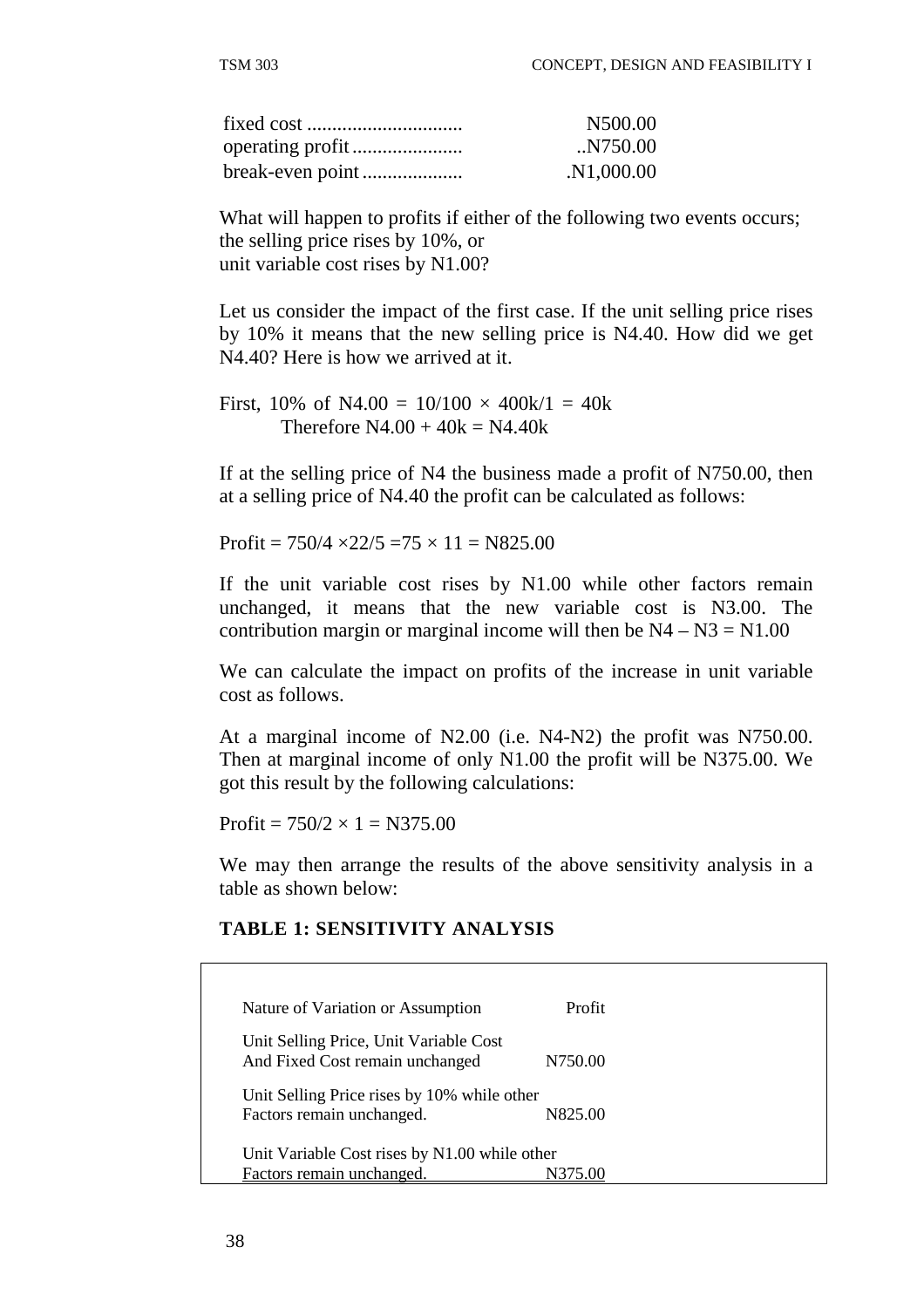Before we leave this subject of sensitivity analysis, it is pertinent to point out that it is not absolutely necessary that you do the analysis. It will however enhance the quality of the feasibility study if you do so. The whole idea behind the exercise is to alert you to the consequences of possible changes in the circumstances of your business.

#### **Evaluation of the Project**

It is necessary to appraise your project to determine whether it is worthwhile going into the business or not. In practice, there are three parties who may be interested in the appraisal of a project. These are:

- You the entrepreneur. Your aim here is to satisfy yourself that the project has high prospects of being profitable.
- Institutional investors and financiers. These include commercial banks, investment banks, development banks like the bank of industry (BOI) and Nigeria Agricultural, Cooperative and Rural Development Bank (NACRD). The banks want to ensure the project has an impact on the national economy. They also want to ensure the project is profitable and that it will generate adequate cash to enable it (the business) pay its debt (if any) to the bank.

#### **The Government**

The aim of the government in project appraisal is to ensure that the overall social and economic impact is good and to determine what forms of incentives the project is eligible for. Government is particularly interested in determining to what extent the project can contribute towards the saving of foreign exchange for the country.

In appraising a project, therefore, the aim is to minimize the capital and operational costs, to ensure high production efficiency and that the products or services can be sold at fair market prices. But above all, from your stand point as an entrepreneur, you should decide to establish the business if it passes profitability test i.e. if the project promises a satisfactory rate of return. The rate of return simply refers to the Net Profit generated by the business.

In general, there are four methods of appraising a business proposal. These are:

- Payback Method
- Annual Rate of Return
- Net Present Value and
- Discounted Cash Flow.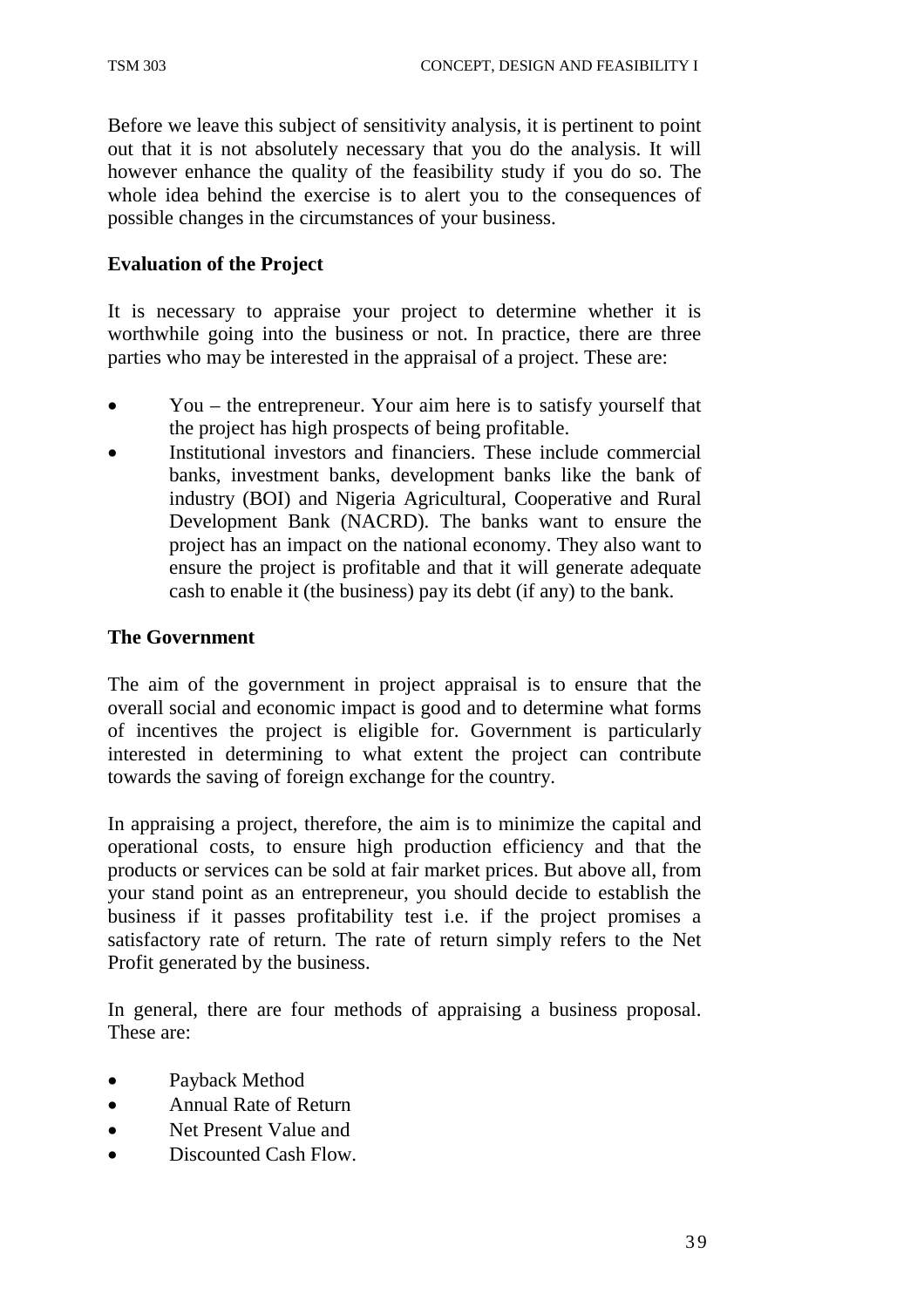We shall be concerned with the payback method and annual rate of return method.

## **The Payback Method**

The payback period is the number of years it will take a business to recover the original investment from net cash inflows. Assume a project will cost N2,000.00. Assume also that the net cash inflows from the investment are estimated as follows:

|            | Net cash inflows |  |
|------------|------------------|--|
| Year 1-    | 1,000            |  |
| Year $2$ - | 800              |  |
| Year 3-    | 600              |  |
| Year 4-    | 400              |  |
| Year 5-    | 200              |  |
|            | 3,000            |  |

In the above example, the payback is  $2^{1/3}$  years. We arrived at  $2^{1/3}$  years in this way. In the first two years the business generated only  $N800 +$ N1,000 i.e. N1,800. This amount was N200 short of the investment of N2,000. then in the third year the business generated N600 and we assume the first N200 was generated in the first four months. So, the payback period for this project is  $2^{1/3}$  years.

A simple formula for calculating Payback Period may be stated as follows:

Payback Period = Total Investment Net Profit + Depreciation.

An implicit assumption in the above formula is that Net Cash inflows will be even through the forecast period. That is, we have to find the average of the net cash inflows for the forecast period. In the above example, the average will be N600 (i.e. N3,000/5). If we apply the above formula (assuming that depreciation is already taken into consideration in arriving at each net cash inflow for each year) the payback period will be calculated as follows:

Payback Period = 
$$
2,000/600 = 3^{1/3}
$$
 years

As you can see, the above formula does not take into consideration the timing of the arrival of the cash inflows. This means that there is an average yearly net cash inflow of N600 without taking into consideration the variations in the amounts of the cash inflows from year to year. As our example shows, there will be N1,000 net cash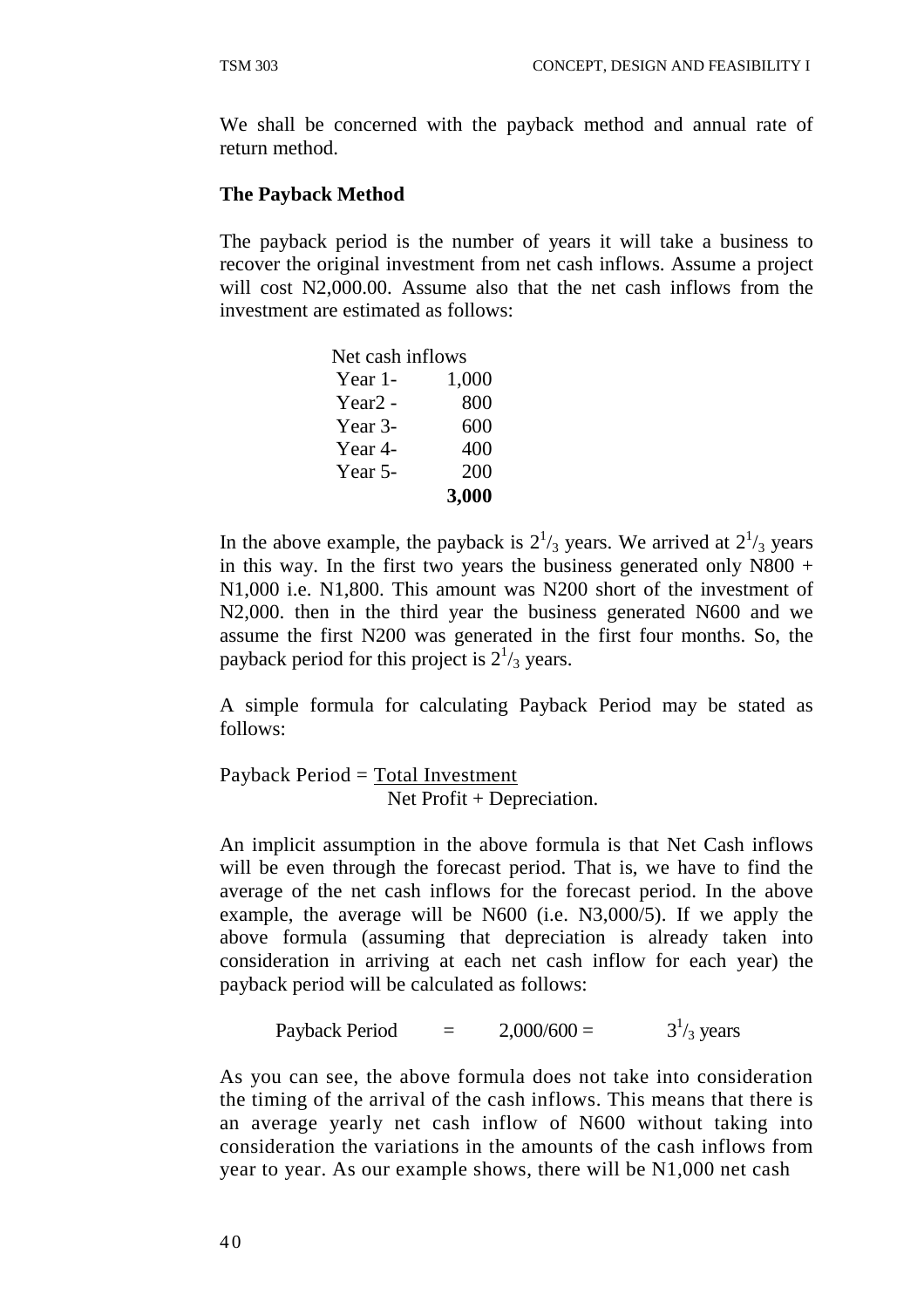inflow in the first year, N800 in the second year, N600 in the third year and so on. Using the formula given above may result, therefore in, a situation where two alternative projects have the same payback period without considering the timing of the arrival of the cash inflows. This is a serious shortcoming which the user of the formula should bear in mind if he chooses to use the formula.

It is suggested that, wherever possible, you should use the first approach which takes into consideration the timing of the arrival of the cash flows. In the example given here, where we took the timing of the arrivals of the cash flows into consideration, we even had a shorter payback period of  $2^1$ /<sub>3</sub> years!

You should set the time limit within which the business should payback. In a highly risky project you can set payback period as low as 1.5 years. Generally, if the calculated payback period is shorter than the time you set, you should go ahead with the project.

Generally, a project involving a relatively small capital investment and with a short payback period can be established without undertaking detail analysis beyond the payback calculation. The method can, however, be dangerous where large amounts of capital are involved. I assume that you are interested in establishing a relatively small manufacturing business or service and do not intend to invest several millions of Naira. In my opinion, if your proposed project has a payback period beyond 5 years you should think twice before investing your funds in the business.

## **Annual Rate of Return Method**

In this method, the profit on the investment is expressed as a percentage of the capital outlay. In the above example involving an investment of N2,000 the profit on the project is N1,000. That is N3,000 – N2,000 = N1,000. As this profit is earned over five years, the annual rate of return is 10% per annum.

That is;

$$
\frac{1000/5 \times 100}{2000 \times 1}
$$
  
= 200/2000 \times 100/1 = 10%

Under the Annual Rate of Return Method of investment appraisal, the entrepreneur sets a target rate of return acceptable to him. For a project to be approved, the rate of return must be higher than the projected rate. Currently in Nigeria, some banks charge about 26 per cent on loans. You can bear this interest rate in mind in evaluating your project. By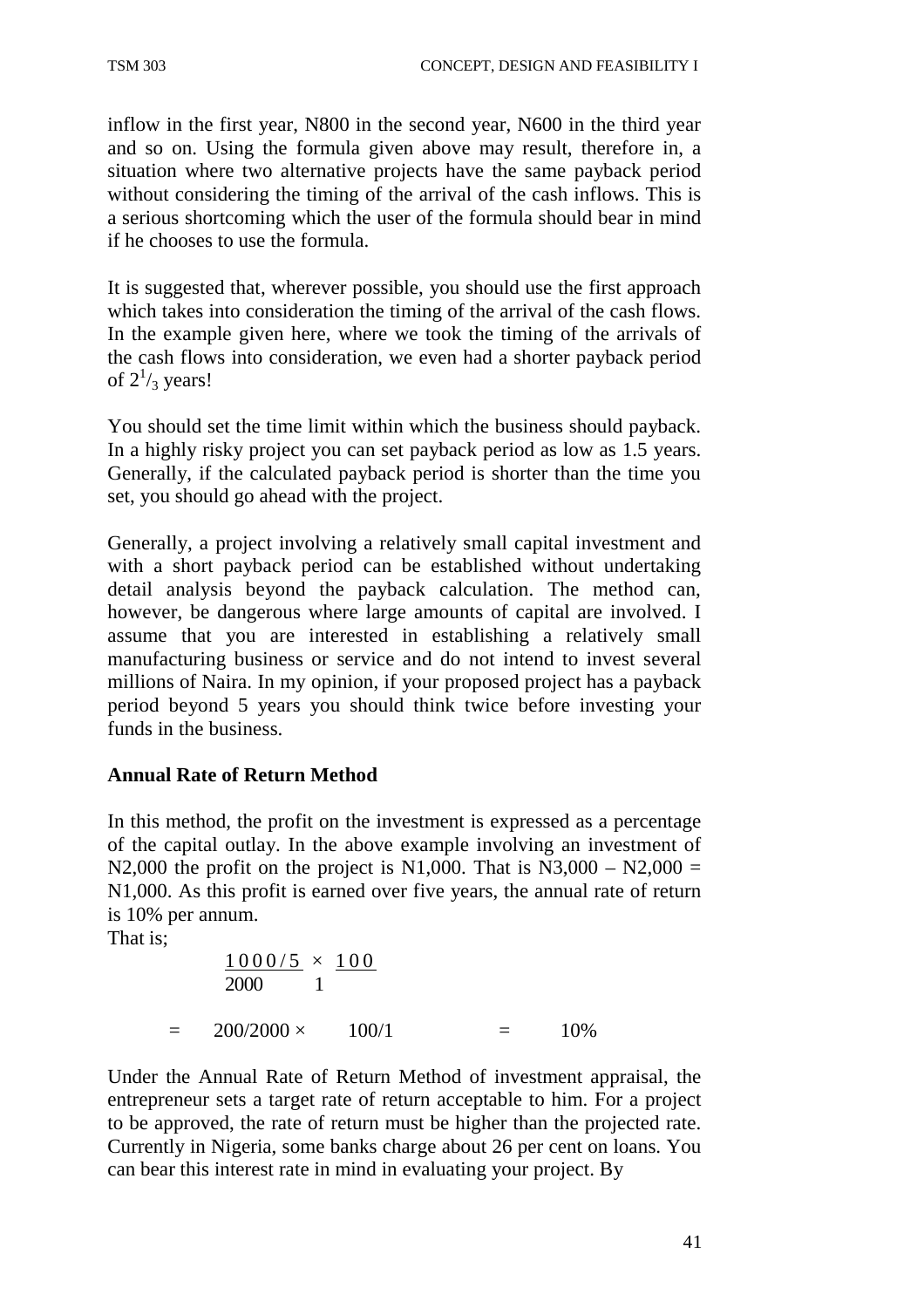this I mean you can use that interest rate as a guide in setting your desired rate of return. For instance, one can say that unless the business can yield 26 per cent Net Profit, after all expenses every year, he/she will not go into it.

# **4.0 CONCLUSION**

In conclusion, it is necessary to remind you that if, for any reason, you do not want to cover all aspects of feasibility report, you should at least prepare the following:

- 1. A market forecast i.e. sales forecast
- 2. A market plan
- 3. A cash flow budget and
- 4. Projected income statement.

Now that you are on a firm ground, go ahead and try. Remember the old adage: 'if you try and do not succeed, try, try, and try again.' There is no way you can learn except by practice.

# **5.0 SUMMARY**

The overall company's objective will be fully integrated into the various aspects highlighted below:

## • **Purpose of the Report**

This is to ascertain the viability and profitability of such project.

### • **The Objective and Scope**

The objective of the study should reflect the purpose for which the owner/investor commissioned the consultant.

### • **The Business**

For an already established company/business, a brief history of the business will be necessary. The nature of the business, the status of the company, that is, whether it is limited liability or not, and if it is indigenous or foreign. The total shareholding and its composition, the business head office, directors and their nationalities.

For others, personal details of the investor or group of investors will be given. It may be pertinent here to state that financial institutions are more favourably disposed towards an incorporated business. Even then some financial institutions have peculiar demands.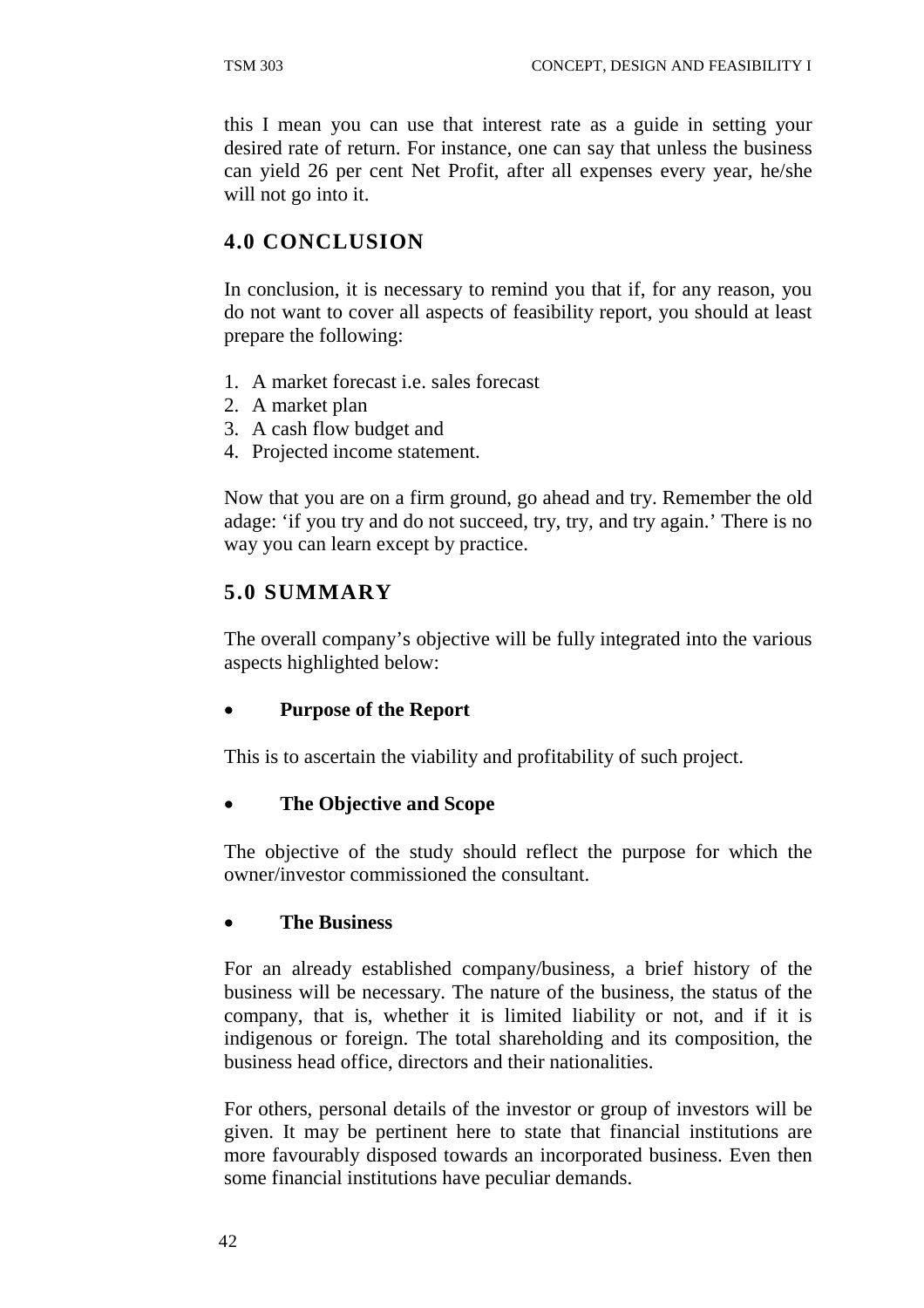### • **The Project**

Here, the project to be undertaken should be clearly described. The product or service should be well defined. The industry to which the business belongs should be well identified. In fact, this is the point at which the total project package is considered.

## • **Land and Location**

The description of the area where the business is or will be located and the plant layout are necessary here. Title to the land has to be secured either from the state or local government.

## • **Operational Plan**

The plan of the conversion process and its use, the goal setting, policy making, forecasting, timing and standardization of work should be described. Details of each sub-unit of the project should be discussed.

## • **Desirability of the Project**

Why is the particular project necessary? Of what importance is it to the society? What is the government policy on similar project? Is it export – oriented type that will earn the country foreign exchange? All these questions need to be answered in this section.

### • **Demand and Supply Outlook**

There should be a market analysis of the product or service. This is to identify the gap in the supply/demand profile. This sector should also identify the market segment and their composition and competitors in terms of their names, location, strengths and weaknesses as well as strategies.

### • **Management and Manpower Requirement**

Much of the success or failure of the operation will depend on the ability of personnel to effect the plan. In doing this, you need to consider the size of the organization, the resources, and get high caliber of personnel within the limit of available financial resources.

### • **Salaries and Benefits**

The salaries provisions should take into consideration the manpower projection. Allowances should be made for annual increases in salaries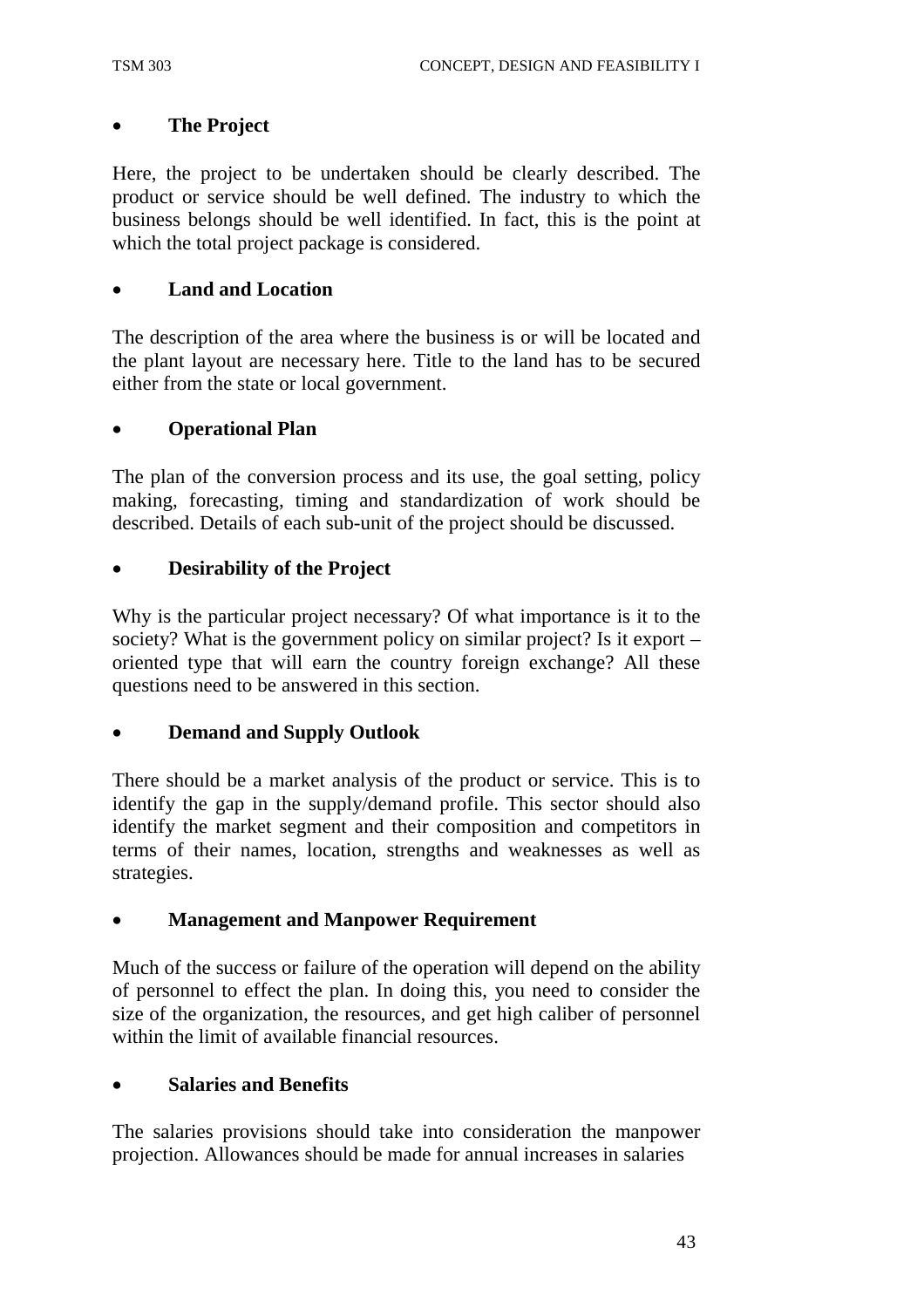in subsequent years which will be directly related to the qualification of staff, nature of work, and occupational hazard there in.

### • **Administrative Expenses**

This can be considered under the following headings:

- Salaries
- Transport and vehicle maintenance
- Insurance
- Advertising
- **Utilities**
- **Contingencies**
- Interest expenses
- Tax
- **Depreciation**
- **Production cost**
- **Marketing strategy**
- **Distribution and promotion**
- **Sales and pricing**
- **The project's general appraisal.**

## **6.0 TUTOR-MARKED ASSIGNMENT**

- 1. State and discuss various key parts of a feasibility report?
- 2. Discuss various methods used to appraise a business plan?

## **7.0 REFERENCES/FURTHER READINGS** Edward

Blackwell, (2002). *How to Prepare a Business Plan*.

www.acas.org.uk www.adas.co.uk www.businesslink.org www.dti.gov.uk

Jonathan A. O. Ifechukwu, (2006). *How to Prepare a Feasibility Report and Establish Your Own Business*.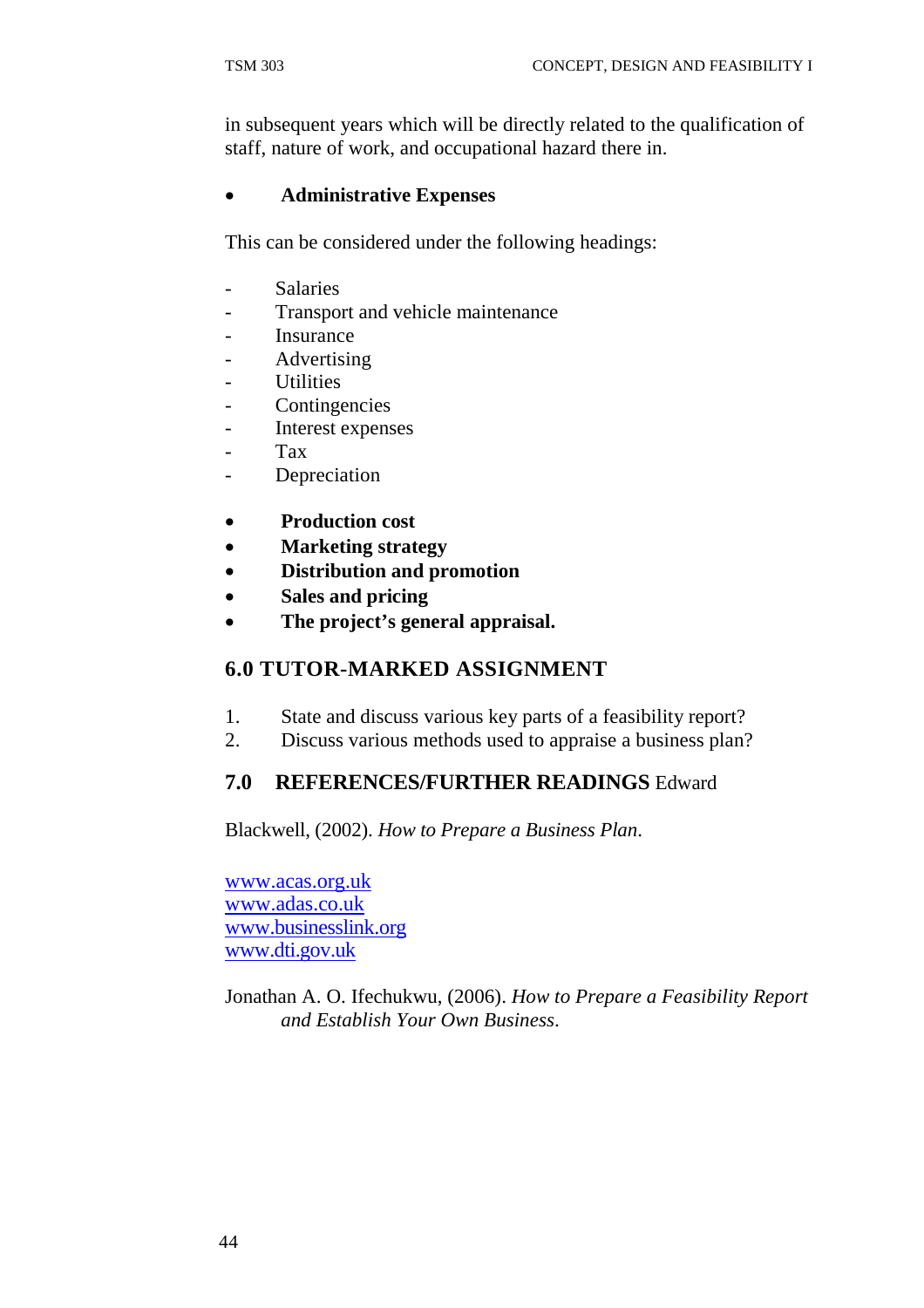# **UNIT 5 PROJECT FINANCING AND ASSOCIATED RISKS**

#### **CONTENTS**

- 1.0 Introduction
- 2.0 Objectives
- 3.0 Main Content
	- 3.1 Risk Minimisation Process
	- 3.2 Types of Risks
	- 3.3 Risks Common to both Construction and Operational Phases Participant/Credit Risk
- 4.0 Conclusion
- 5.0 Summary
- 6.0 Tutor-Marked Assignment
- 7.0 References/Further Readings

## **1.0 INTRODUCTION**

Project financing is an innovative and timely financing technique that has been used on many high-profile corporate projects. Employing a carefully engineered financing mix, it has long been used to fund largescale natural resource projects, from pipelines and refineries to electricgenerating facilities and hydro-electric projects. Increasingly, project financing is emerging as the preferred alternative to conventional methods of financing infrastructure and other large-scale projects worldwide.

Project financing discipline includes understanding the rationale for project financing, how to prepare the financial plan, assess the risks, design the financing mix, and raise the funds. In addition, one must understand the cogent analyses of why some project financing plans have succeeded while others have failed. A knowledge-base is required regarding the design of contractual arrangements to support project financing; issues for the host government legislative provisions, public/private infrastructure partnerships, public/private financing structures; credit requirements of lenders, and how to determine the project's borrowing capacity; how to prepare cash flow projections and use them to measure expected rates of return; tax and accounting considerations; and analytical techniques to validate the project's feasibility.

Project finance is finance for a particular project, such as a mine, toll road, railway, pipeline, power station, ship, hospital or prison, which is repaid from the cash-flow of that project. Project finance is different from traditional forms of finance because the financier principally looks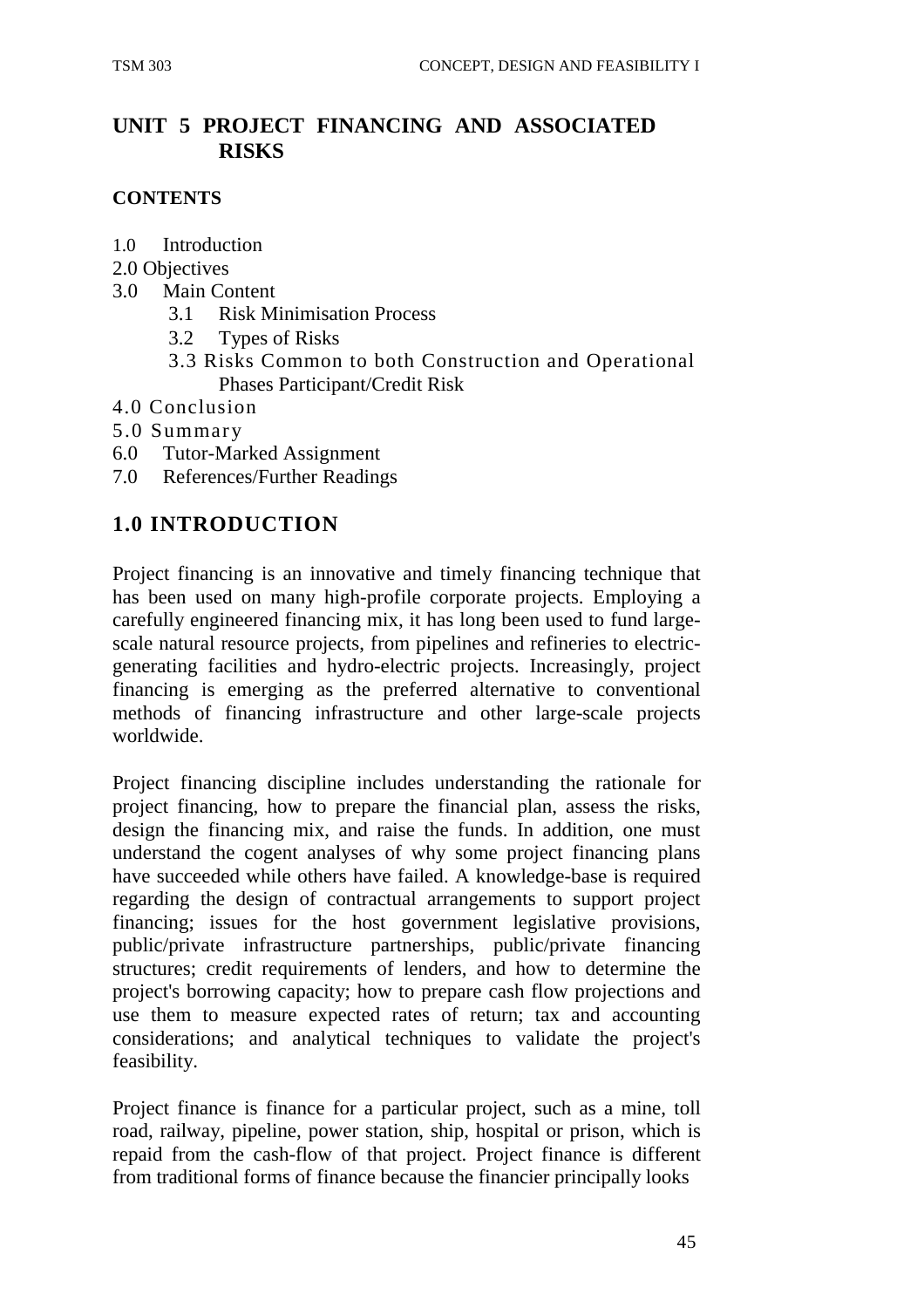to the assets and revenue of the project in order to secure and service the loan. In contrast to an ordinary borrowing situation, in a project financing the financier usually has little or no recourse to the nonproject assets of the borrower or the sponsors of the project. In this situation, the credit risk associated with the borrower is not as important as in an ordinary loan transaction; what is most important is the identification, analysis, allocation and management of every risk associated with the project.

This unit explains, in a brief and general way, the manner in which risks are approached by financiers in a project finance transaction. Such risk minimisation lies at the heart of project finance.

In a no recourse or limited recourse project financing, the risks for a financier are great. Since the loan can only be repaid when the project is operational, if a major part of the project fails, the financiers are likely to lose a substantial amount of money. The assets that remain are usually highly specialised and possibly in a remote location. If saleable, they may have little value outside the project. Therefore, it is not surprising that financiers, and their advisers, make substantial efforts to ensure that the risks associated with the project are reduced or eliminated as far as possible. It is also not surprising that because of the risks involved, the cost of such finance is generally higher and it is more time consuming for such finance to be provided.

### **2.0 OBJECTIVES**

At the end of this unit student will be able to discuss:

- discuss the risk minimisation process
- types of risks
- risks common to both construction and operational phases Participant/credit risk.

## **3.0 MAIN CONTENT**

### **3.1 Risk Minimisation Process**

Financiers are concerned with minimising the dangers of any events which could have a negative impact on the financial performance of the project, in particular, events which could result in: (1) the project not being completed on time, on budget, or at all; (2) the project not operating at its full capacity; (3) the project failing to generate sufficient revenue to service the debt; or (4) the project prematurely coming to an end.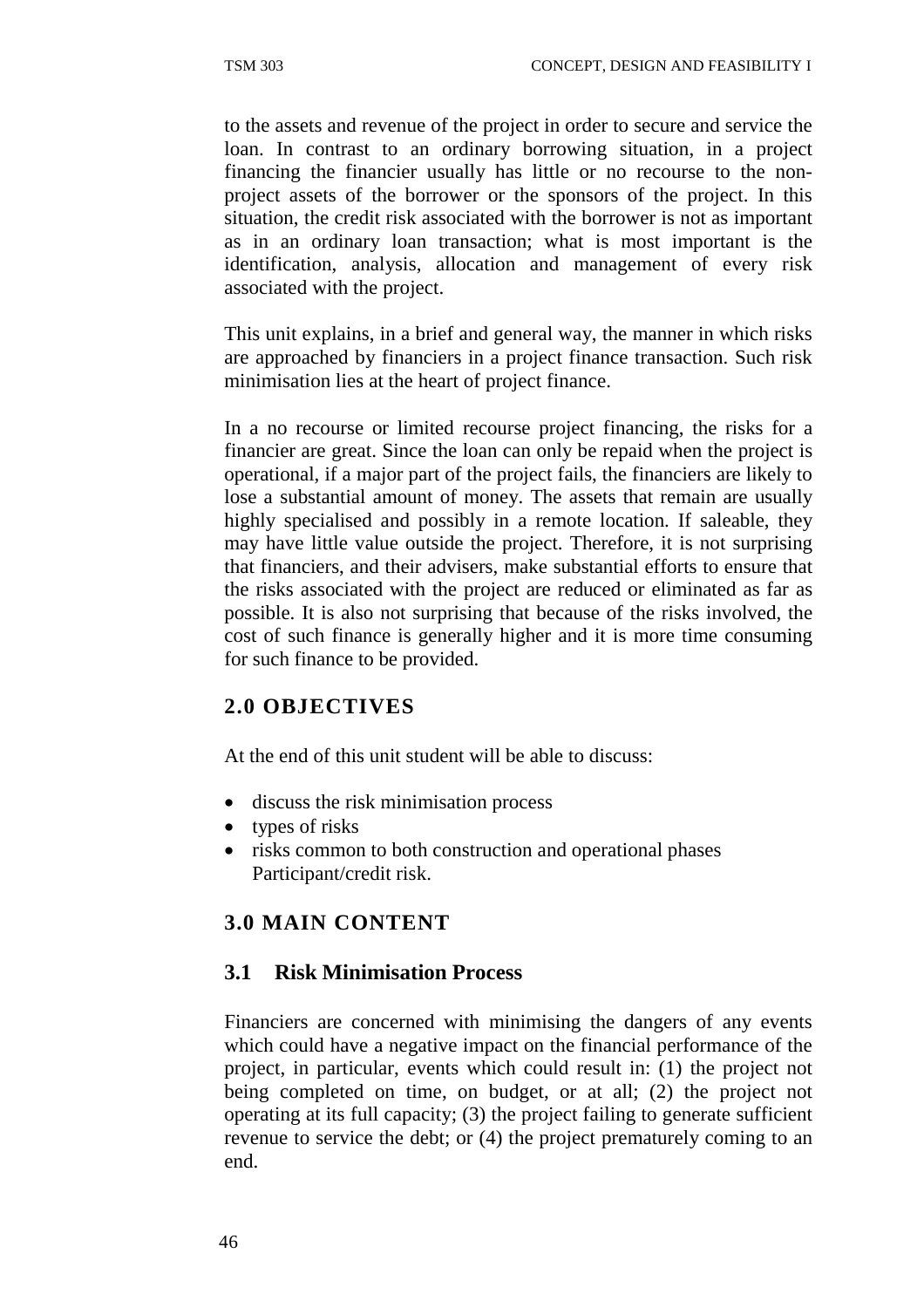The minimisation of such risks involves a three-step process. The first step requires the identification and analysis of all the risks that may bear upon the project. The second step is the allocation of those risks among the parties. The last step involves the creation of mechanisms to manage the risks.

If a risk to the financiers cannot be minimised, the financiers will need to build it into the interest rate margin for the loan.

### **STEP 1 - Risk Identification and Analysis**

The project sponsors will usually prepare a feasibility study, e.g. as to the construction and operation of a mine or pipeline. The financiers will carefully review the study and may engage independent expert consultants to supplement it. The matters of particular focus will be whether the costs of the project have been properly assessed and whether the cash-flow streams from the project are properly calculated. Some risks are analysed using financial models to determine the project's cash-flow and hence the ability of the project to meet repayment schedules. Different scenarios will be examined by adjusting economic variables such as inflation, interest rates, exchange rates and prices for the inputs and output of the project. Various classes of risk that may be identified in a project financing will be discussed below.

#### **STEP 2 - Risk Allocation**

Once the risks are identified and analysed, they are allocated by the parties through negotiation of the contractual framework. Ideally, a risk should be allocated to the party who is the most appropriate to bear it (i.e. who is in the best position to manage, control and insure against it) and who has the financial capacity to bear it. It has been observed that financiers attempt to allocate uncontrollable risks widely and to ensure that each party has an interest in fixing such risks. Generally, commercial risks are sought to be allocated to the private sector and political risks to the state sector.

#### **STEP 3 - Risk Management**

Risks must be also managed in order to minimise the possibility of the risk event occurring and to minimise its consequences if it does occur. Financiers need to ensure that the greater the risks that they bear, the more informed they are and the greater their control over the project. Since they take security over the entire project and must be prepared to step in and take it over if the borrower defaults. This requires the financiers to be involved in and monitor the project closely. Such risk management is facilitated by imposing reporting obligations on the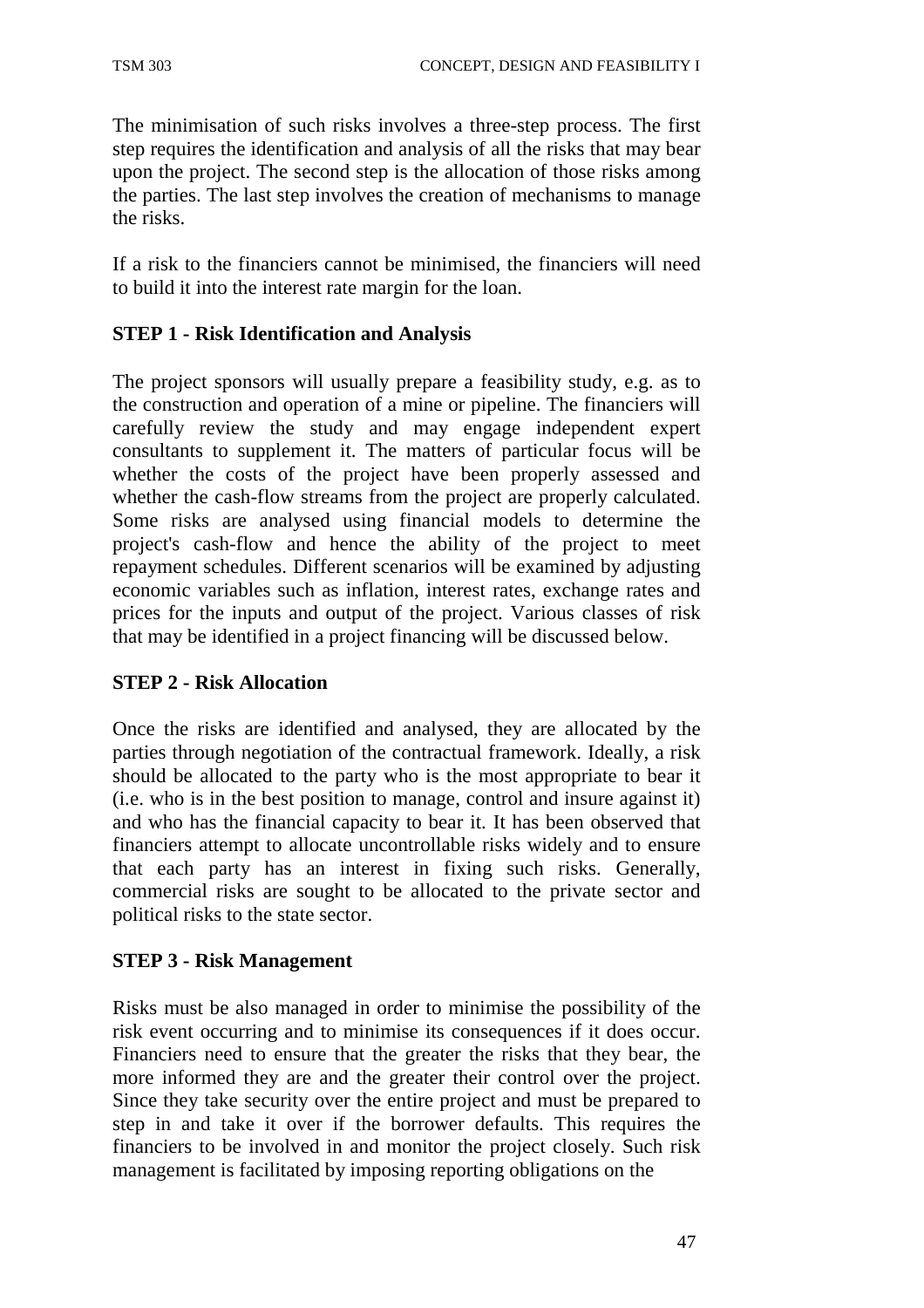borrower and controls over project accounts. Such measures may lead to tension between the flexibility desired by borrower and risk management mechanisms required by the financier.

# **3.2 Types of Risks**

Of course, every project is different and it is not possible to compile an exhaustive list of risks or to rank them in order of priority. What is a major risk for one project may be quite minor for another. In a vacuum, one can just discuss the risks that are common to most projects and possible avenues for minimizing them. However, it is helpful to categorize the risks according to the phases of the project within which they may arise: (1) the design and construction phase; (2) the operation phase; or (3) either phase. It is useful to divide the project in this way when looking at risks because the nature and the allocation of risks usually change between the construction phase and the operation phase.

### 1. **Construction Phase Risk-Completion Risk**

Completion risk allocation is a vital part of the risk allocation of any project. This phase carries the greatest risk for the financier. Construction carries the danger that the project will not be completed on time, on budget or at all because of technical, labour, and other construction difficulties. Such delays or cost increases may delay loan repayments and cause interest and debt to accumulate. They may also jeopardise contracts for the sale of the project's output and supply contacts for raw materials.

Commonly employed mechanisms for minimising completion risk before lending takes place include: (a) obtaining completion guarantees requiring the sponsors to pay all debts and liquidated damages if completion does not occur by the required date; (b) ensuring that sponsors have a significant financial interest in the success of the project so that they remain committed to it by insisting that sponsors inject equity into the project; (c) requiring the project to be developed under fixed-price, fixed-time turnkey contracts by reputable and financially sound contractors whose performance is secured by performance bonds or guaranteed by third parties; and (d) obtaining independent experts' reports on the design and construction of the project. Completion risk is managed during the loan period by methods such as making precompletion phase drawdowns of further funds conditional on certificates being issued by independent experts to confirm that the construction is progressing as planned.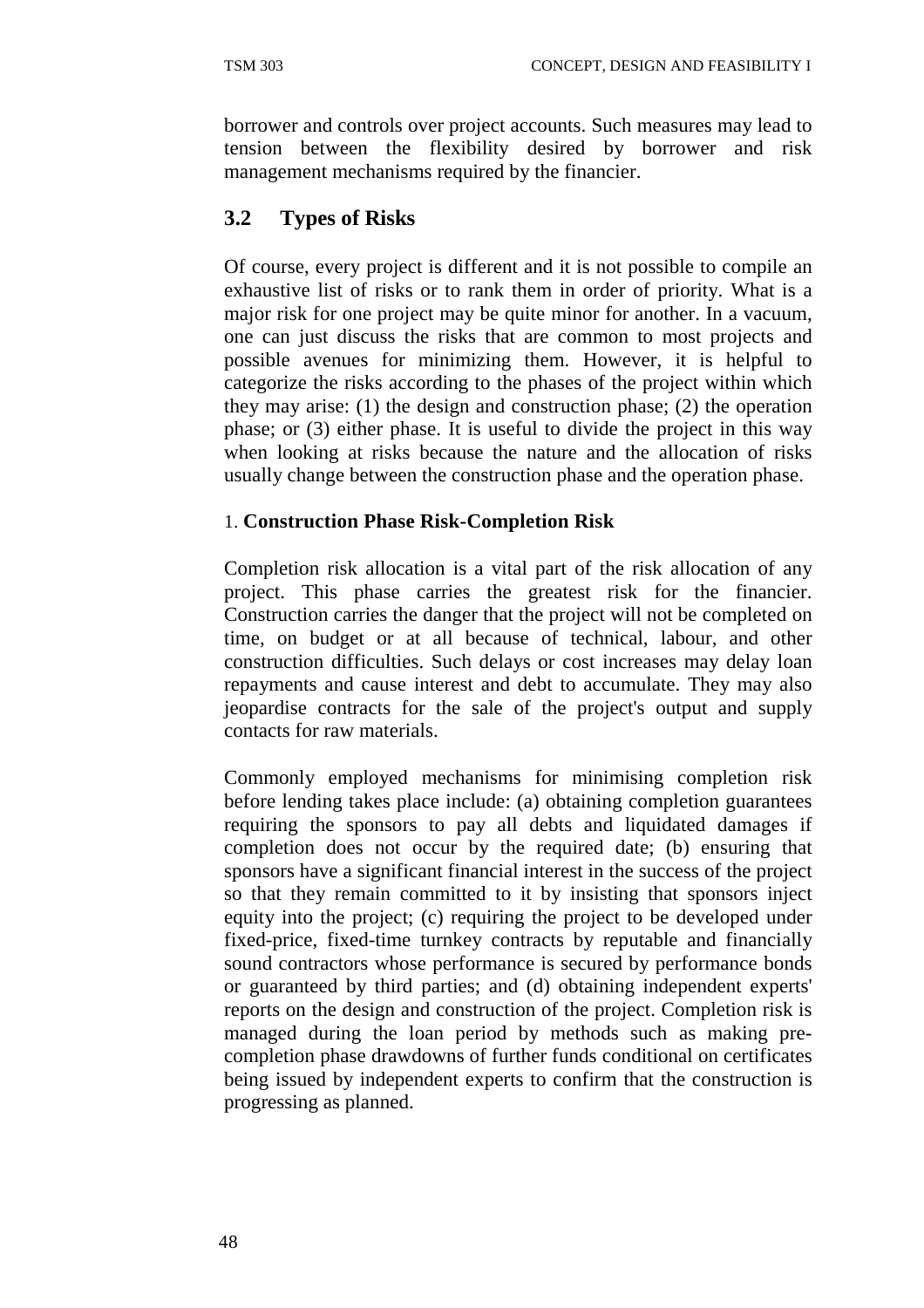#### **2. Operation Phase Risk-Resource/Reserve Risk**

This is the risk that for a mining project, rail project, power station or toll road there are inadequate inputs that can be processed or serviced to produce an adequate return. For example, this is the risk that there are insufficient reserves for a mine, passengers for a railway, fuel for a power station or vehicles for a toll road.

Such resource risks are usually minimised by: (a) experts' reports as to the existence of the inputs (e.g. detailed reservoir and engineering reports which classify and quantify the reserves for a mining project) or estimates of public users of the project based on surveys and other empirical evidence (e.g. the number of passengers who will use a railway); (b) requiring long term supply contracts for inputs to be entered into as protection against shortages or price fluctuations (e.g. fuel supply agreements for a power station); (c) obtaining guarantees that there will be a minimum level of inputs (e.g. from a government that a certain number of vehicles will use a toll road); and (d) "take or pay" off-take contacts which require the purchaser to make minimum payments even if the product cannot be delivered.

#### **Operating Risk**

These are general risks that may affect the cash-flow of the project by increasing the operating costs or affecting the project's capacity to continue to generate the quantity and quality of the planned output over the life of the project. Operating risks include, for example, the level of experience and resources of the operator, inefficiencies in operations or shortages in the supply of skilled labour. The usual way for minimising operating risks before lending takes place is to require the project to be operated by a reputable and financially sound operator whose performance is secured by performance bonds. Operating risks are managed during the loan period by requiring the provision of detailed reports on the operations of the project and by controlling cash-flows by requiring the proceeds of the sale of product to be paid into a tightly regulated proceeds account to ensure that funds are used for approved operating costs only.

#### **Market/Off-Take Risk**

Obviously, the loan can only be repaid if the product that is generated can be turned into cash. Market risk is the risk that a buyer cannot be found for the product at a price sufficient to provide adequate cash-flow to service the debt. The best mechanism for minimizing market risk before lending takes place is an acceptable forward sales contact entered into with a financially sound purchaser.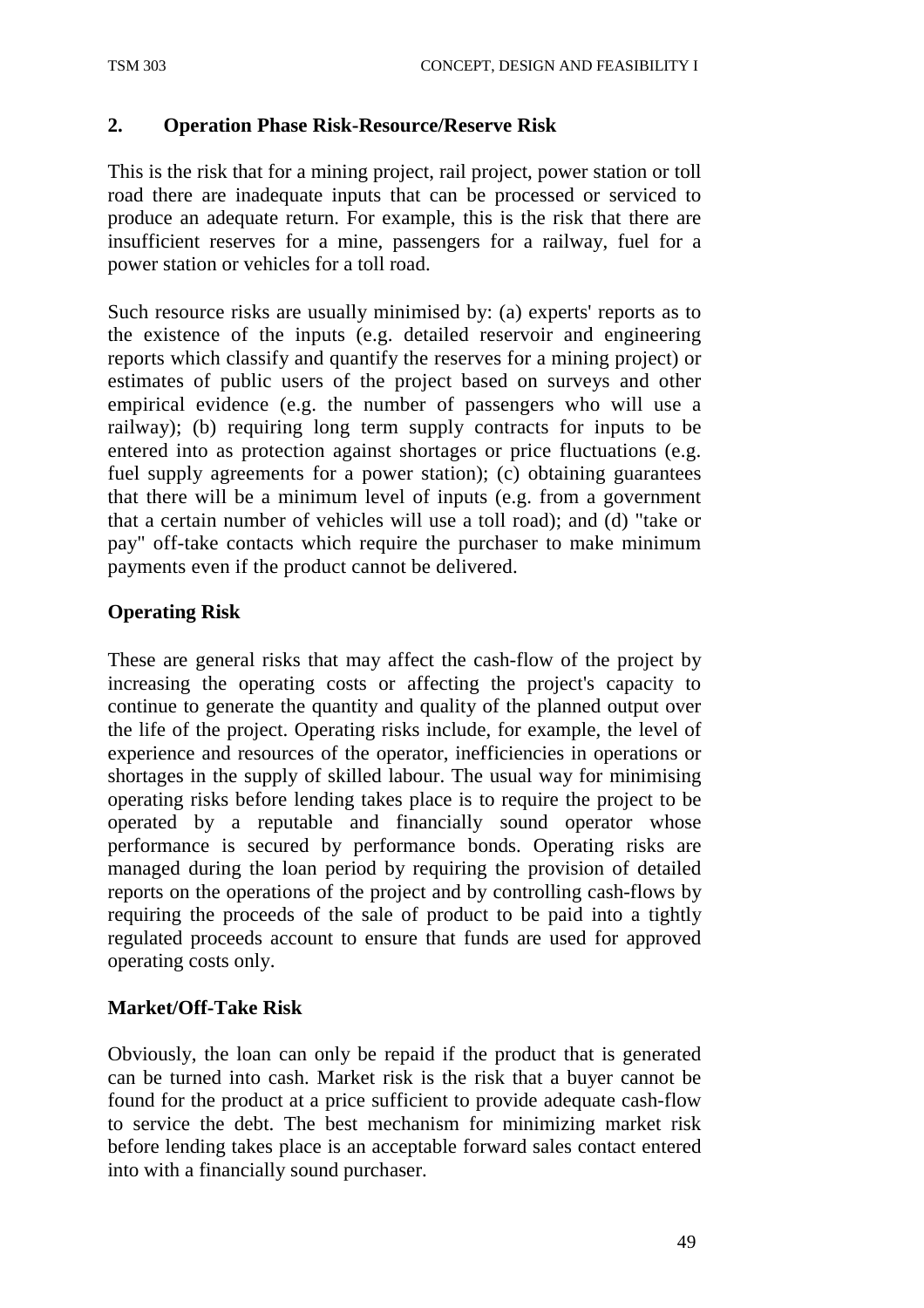## **3.3 Risks Common to both Construction and Operational Phases Participant/Credit Risk**

These are the risks associated with the sponsors or the borrowers themselves. The question is whether they have sufficient resources to manage the construction and operation of the project and to efficiently resolve any problems which may arise. Of course, credit risk is also important for the sponsors' completion guarantees. To minimise these risks, the financiers need to satisfy themselves that the participants in the project have the necessary human resources, experience in past projects of this nature and are financially strong (e.g. so that they can inject funds into an ailing project to save it).

### **Technical Risk**

This is the risk of technical difficulties in the construction and operation of the project's plant and equipment, including latent defects. Financiers usually minimise this risk by preferring tried and tested technologies to new unproven technologies. Technical risk is also minimised before lending takes place by obtaining experts reports as to the proposed technology. Technical risks are managed during the loan period by requiring a maintenance retention account to be maintained to receive a proportion of cash-flows to cover future maintenance expenditure.

### **Currency Risk**

Currency risks include the risks that: (a) a depreciation in loan currencies may increase the costs of construction where significant construction items are sourced offshore; or (b) a depreciation in the revenue currencies may cause a cash-flow problem in the operating phase. Mechanisms for minimizing resource include: (a) matching the currencies of the sales contracts with the currencies of supply contracts as far as possible; (b) denominating the loan in the most relevant foreign currency; and (c) requiring suitable foreign currency hedging contracts to be entered into.

### **Regulatory/Approvals Risk**

These are risks that government licenses and approvals required to construct or operate the project will not be issued (or will only be issued subject to onerous conditions), or that the project will be subject to excessive taxation, royalty payments, or rigid requirements as to local supply or distribution. Such risks may be reduced by obtaining legal opinions confirming compliance with applicable laws and ensuring that any necessary approvals are a condition precedent to the drawdown of funds.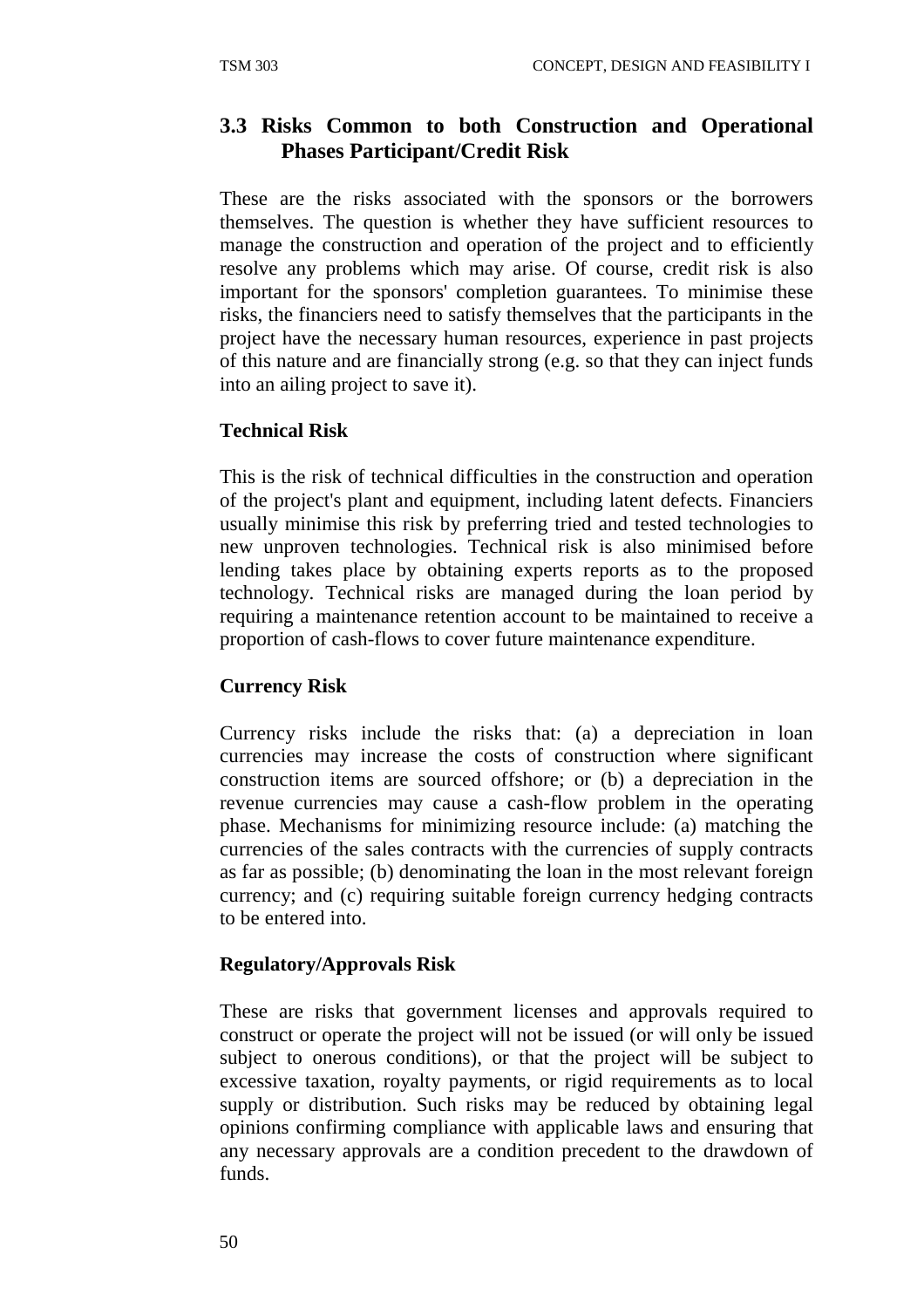### **Political Risk**

This is the danger of political or financial instability in the host country caused by events such as insurrections, strikes, suspension of foreign exchange, creeping expropriation and outright nationalization. It also includes the risk that a government may be able to avoid its contractual obligations through sovereign immunity doctrines. Common mechanisms for minimising political risk include: (a) requiring host country agreements and assurances that project will not be interfered with; (b) obtaining legal opinions as to the applicable laws and the enforceability of contracts with government entities; (c) requiring political risk insurance to be obtained from bodies which provide such insurance (traditionally government agencies); (d) involving financiers from a number of different countries, national export credit agencies and multilateral lending institutions such as a development bank; and (e) establishing accounts in stable countries for the receipt of sale proceeds from purchasers.

### **Force Majeure Risk**

This is the risk of event which renders the construction or operation of the project impossible, either temporarily (e.g. minor floods) or permanently (e.g. complete destruction by fire). Mechanisms for minimizing such risks include: (a) conducting due diligence as to the possibility of the relevant risks; (b) allocating such risks to other parties as far as possible (e.g. to the builder under the construction contract); and (c) requiring adequate insurances which note the financiers' interests to be put in place.

# **4.0 CONCLUSION**

This unit only gives a brief overview of the common risks and methods of risk minimisation employed by financiers in project finance transactions. As stated previously, each project financing is different. Each project gives rise to its own unique risks and hence poses its own unique challenges. In every case, the parties - and those advising them need to act creatively to meet those challenges and to effectively and efficiently minimize the risks embodied in the project in order to ensure that the project financing will be a success.

# **5.0 SUMMARY**

In the course of this study we were able to discuss project finance and the various risks associated with it.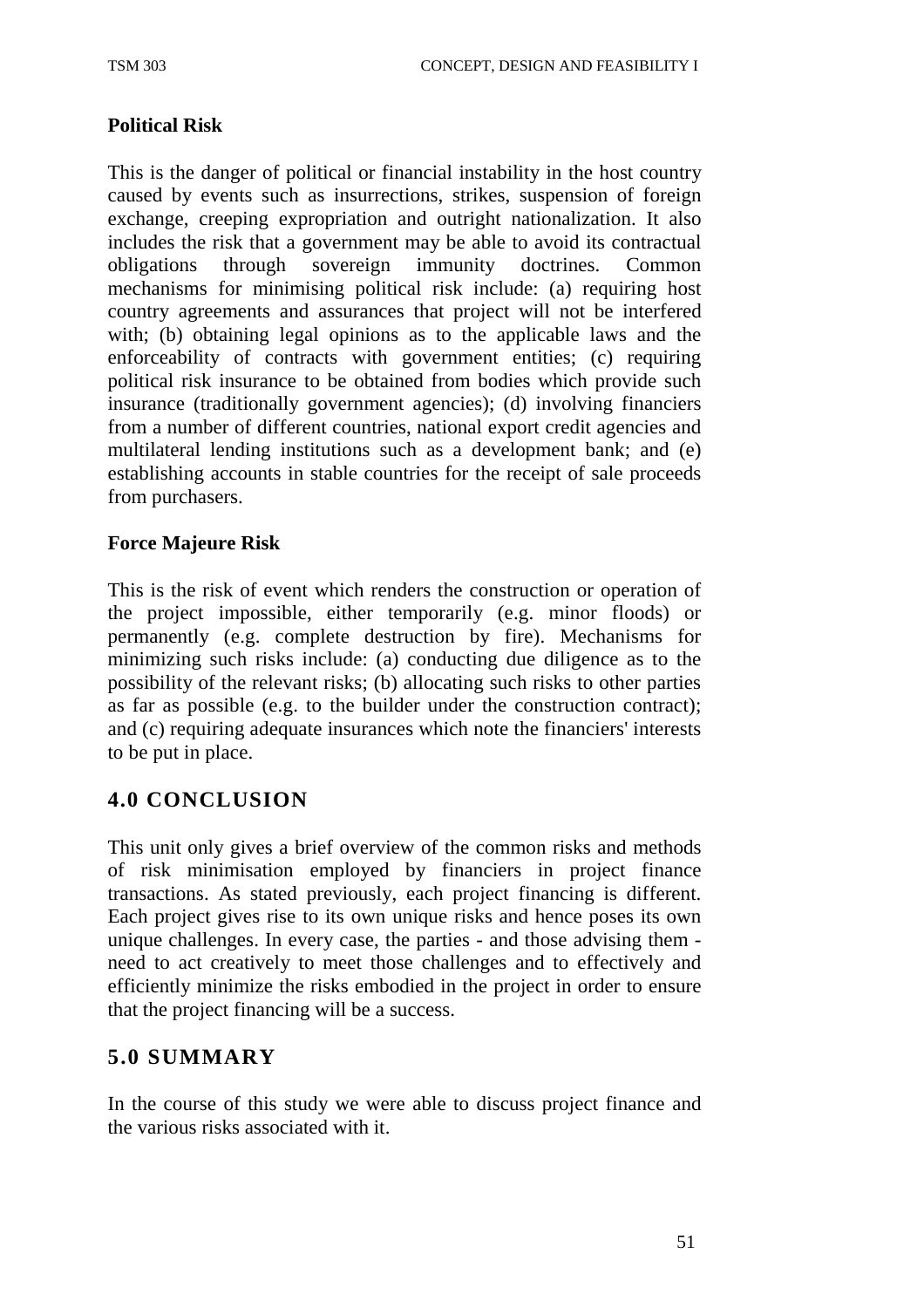#### **6.0 TUTOR-MARKED ASSESSMENT**

State and discuss the various risks associated with project financing in Nigeria?

# **7.0 REFERENCES/FURTHER READINGS**

Bryce, M. D. (1960). Industrial Development: *A Guide to Accelerating Economic Growth*. USA: McGraw Hill.

Odufalu O. (2000). *The Principle and Techniques of Project Analysis and Evaluation*. Lagos: Y2K Academy Ltd.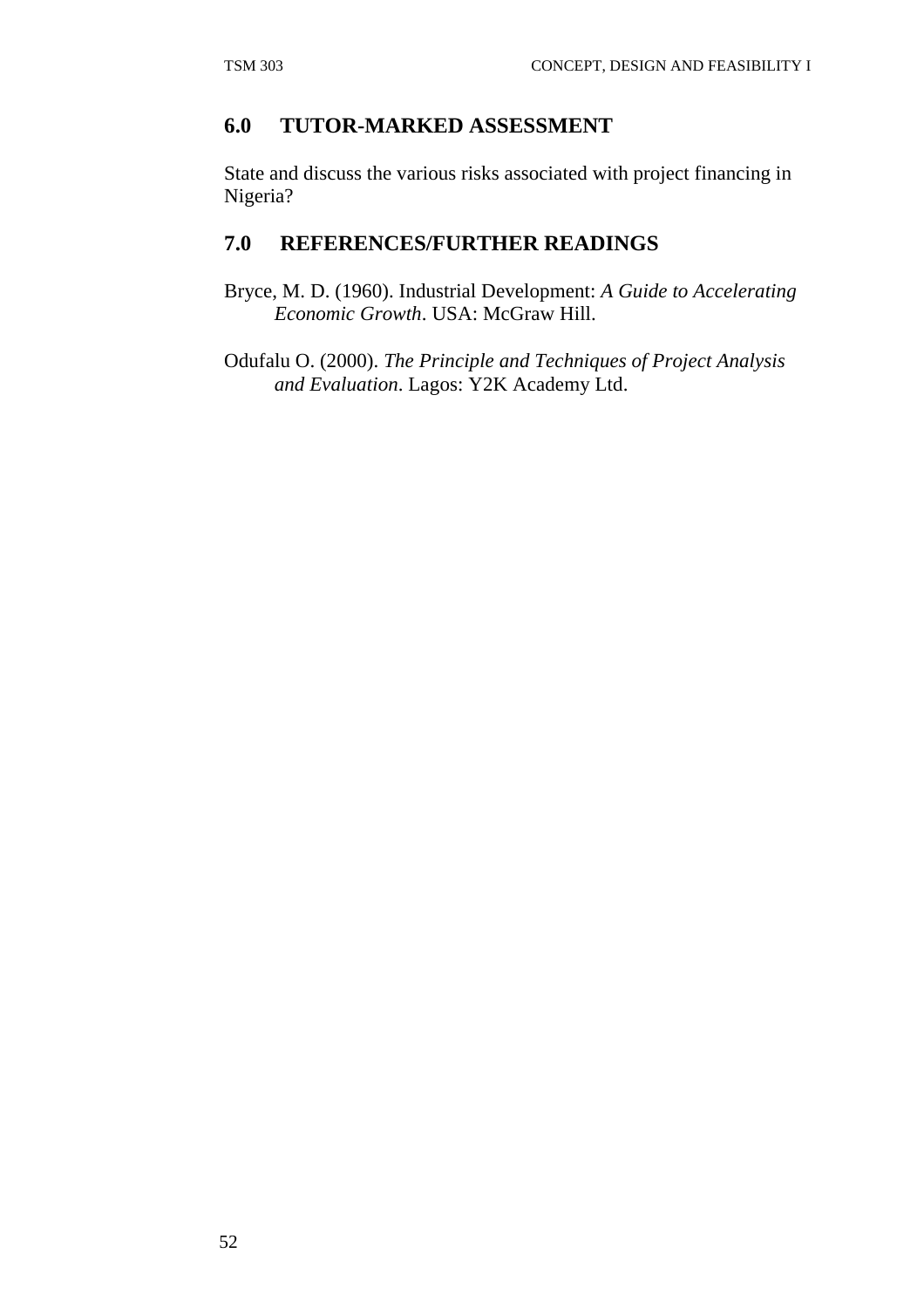# **MODULE 2**

- Unit 1 Project Cycle (With Emphasis on the Financial and Economic Feasibility)
- Unit 2 Project Planning and Control
- Unit 3 Financing of project- objectives of financial analysis
- Unit 4 Sources and uses of funds
- Unit 5 Cash flow statements and working capital management

# **UNIT 1 PROJECT CYCLE (WITH EMPHASIS ON THE FINANCIAL AND ECONOMIC FEASIBILITY)**

## **CONTENTS**

- 2.0 Introduction
- 2.0 Objectives
- 3.0 Main Content
	- 3.1 Project Cycle Management
	- 3.2 Application of Project Cycle by World Bank
	- 3.3 Financial and Economic Feasibility
- 4.0 Conclusion
- 5.0 Summary
- 6.0 Tutor-Marked Assignment
- 7.0 References/Further Readings

# **1.0 INTRODUCTION**

The World Bank defines project as "a proposal for capital investment to develop facilities to provide goods and services'. It is a technically coherent production undertaking which can be carried out independently of other projects by a private or public agency. It is the smallest unit of investment activity for producing goods and services.

The United Nations (1958) on its part defines a project as 'the compilation of data which will enable an appraisal to be made of the economic advantages and disadvantages attendant upon the allocation of a country's resources to the production of specific goods and services".

Projects may be conceived and prepared for all types of activities contained in the International Standard Industrial Classification, and may vary from a simple car-wash undertaking or an arable-crop farm to produce maize or beans, through a more complex manufacturing outfit such as aluminum cooking pots, to a more generalized investment involving many facilities and activities such as the automobile, the kainji dam, the iron and steel complex, the petroleum refinery, and the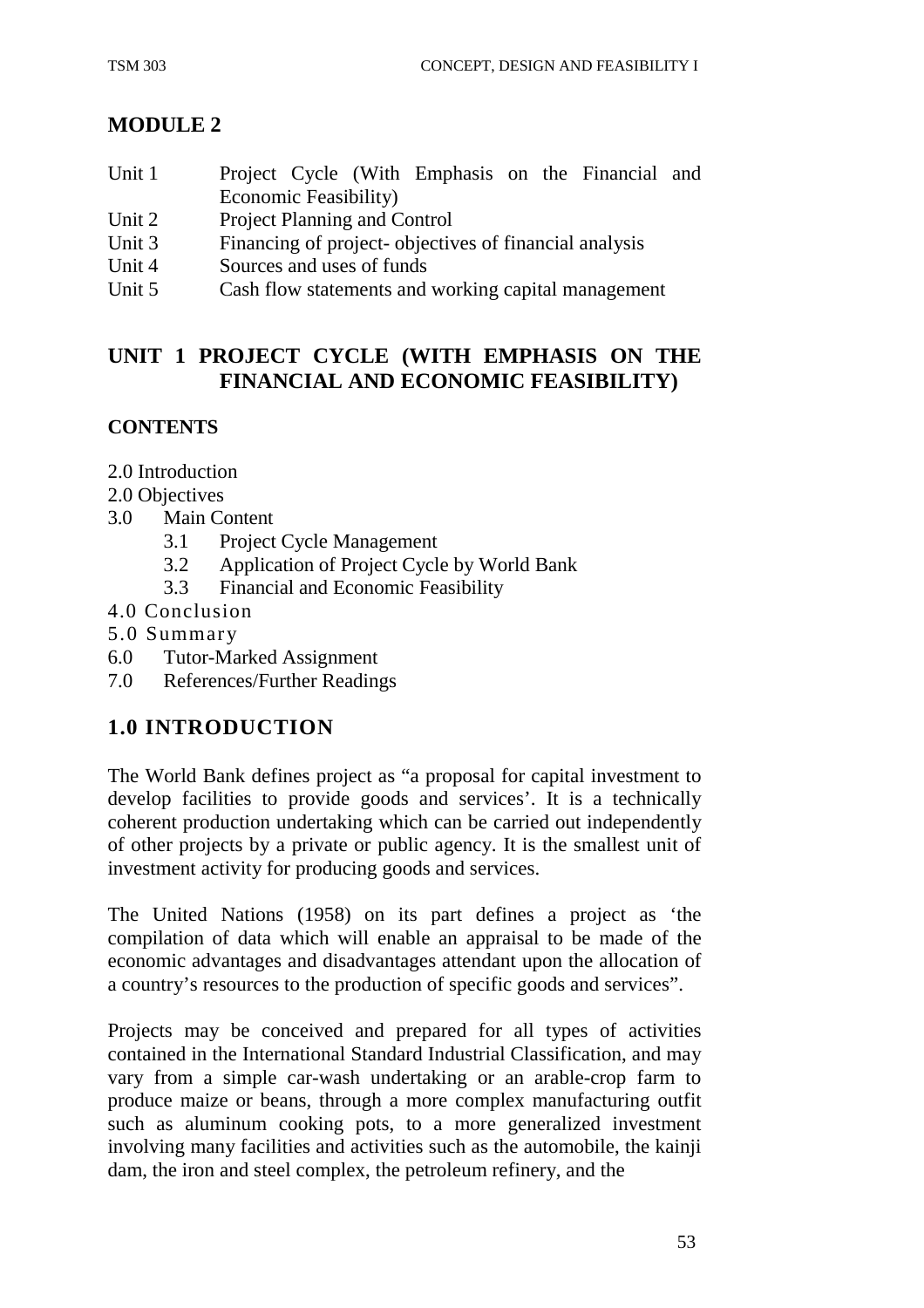construction of the railways. A project may be an investment to build something entirely new for example the BRT road constructing by Lagos State Government or for the expansion, improvement, rehabilitation, replacement or modernization of an existing facility.

A project may be distinguished from a programme. A programme is defined by Odufalu (2000), as a coordinated set of projects within the same country, state, local government areas or city. For example, a rice project may require for its success, access road and transportation facilities for the evacuation of the products, and water supply for parboiling rice to prevent the germination of the harvested rice. Both the road and transportation facilities, the water supply and the rice project may be regarded as a programme if they have to be simultaneously implemented to ensure the success of the rice project.

The World Bank, according to Odufalu (2000), regards project study as a continuous and self-sustaining cycle of activity which runs through four principal stages viz.: the identification of the project, its preparation, its appraisal, and supervision of the project in its construction and operating stages to make sure that it achieve its objectives.

# **2.0 OBJECTIVES**

At the end of this unit students will be able to:

- describe process of project cycle management, and
- application of project management by World Bank.

# **3.0 MAIN CONTENT**

# **3.1 Project Cycle Management**

The process of planning and managing projects can be drawn as a cycle. Each phase of the project leads to the next.

**Identification:** To identify what a project will focus on, we need to find out who should benefit and what their needs are. A 'needs assessment' will give an overview of community problems. A 'capacity assessment' will help identify which problem the project should address.

The manner in which the process of project identification proceeds depends on the findings of the preliminary review of the situation and identification of relevant stakeholders. For example, if the constraints exist principally at the macro level, the problem may best be tackled through stakeholders operating at the national level. Stakeholders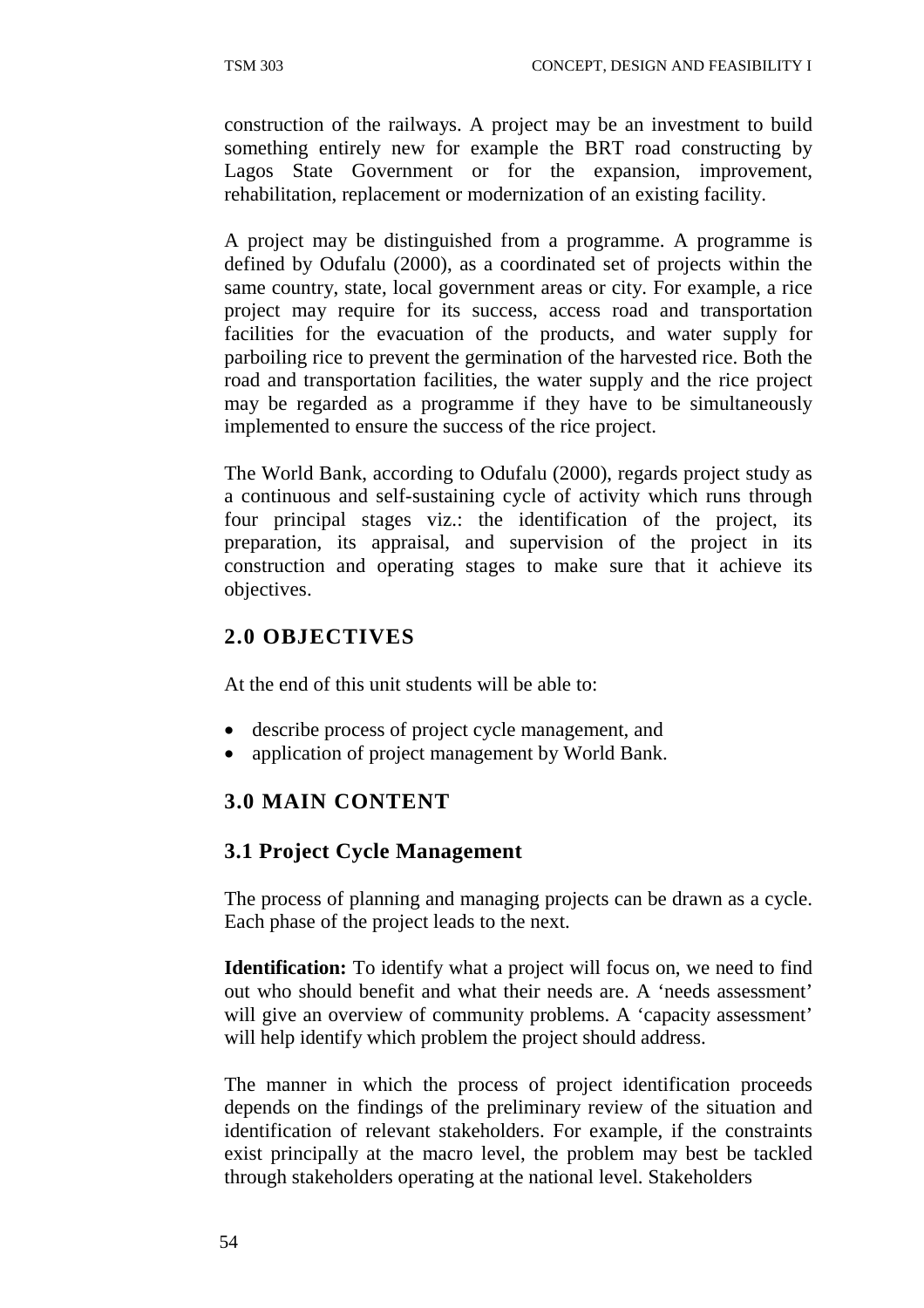network vertically as well as horizontally. Thus, intermediate level stakeholders can assist with addressing constraints at the community level as well as provide linkages from the field to the policy environment.

**Design:** Once it is decided to go ahead with the project, we can start to think about the detail. This involves carrying out further research into the people affected by a problem and how they are affected by it. We also need to consider the risks to the project and how we will measure the project's performance.

**Implementation:** During the implementation of the project it is important to monitor and review the progress of the project and any outside changes that affect it. The project plans should be adjusted where necessary.

**Evaluation:** Evaluation should be carried out at or after project completion. Evaluation could be carried out a few months or years after the project has finished in order to assess its long-term impact and sustainability.

**Lesson Learning:** While the project cycle is a useful way of outlining the stages of a project, it has one drawback: it makes it look as though one tool follows another. In fact, many of the planning tools can be used at any stage of the project. They should be repeated throughout the project's life to ensure that any changes that might affect project success are accounted for. Findings should also be used for organizational learning and to improve other projects.

# **3.2 Application of Project Cycle by World Bank**

Each year the World Bank lends between US\$15-\$20 billion for projects in the more than 100 countries it works with. Projects range across the economic and social spectrum in these countries from infrastructure, to education, to health, to government financial management. The projects the bank finances are conceived and supervised according to a welldocumented project cycle. Documents produced as part of the project cycle can be valuable sources of information for interested stakeholders wanting to keep abreast of the work the bank is financing and for businesses wishing to participate in bank-financed projects. Below is a step-by-step guide to the project cycle, the documents that are produced as part of the process, and how to access them.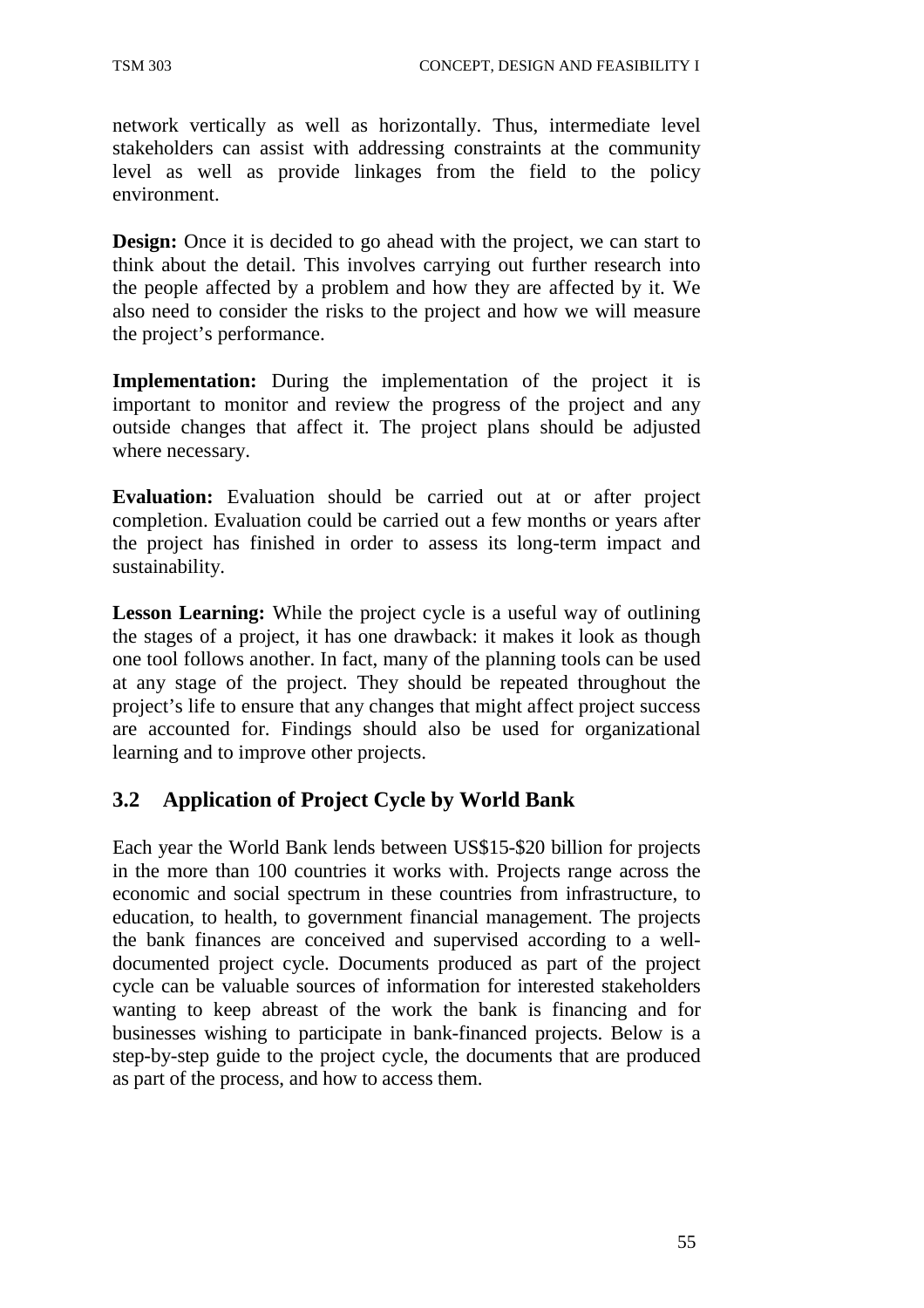

*How the Process Begins: Poverty Reduction and Country Assistance Strategies* 

The bank recognizes that many past assistance efforts, including some of its own, failed because the agenda was driven by donors rather than by the governments it was trying to assist. Under its current development policy, the bank helps governments take the lead in preparing and implementing development strategies in the belief that programmes that are owned by the country, with widespread stakeholder support, have a greater chance of success.

In low-income countries, the bank uses the Poverty Reduction Strategy (PRS) approach which involves widespread consultation and consensusbuilding on how to boost development. Under this process, a national poverty reduction strategy is prepared by the country, creating a framework for donors to better co-ordinate and align their programs behind national priorities. The government consults a wide cross-section of local groups and combines this with an extensive analysis of poverty in the country's society and its economic situation. The government determines its own priorities from this process and produces targets for reducing poverty over a three to five-year period. These are outlined in a Poverty Reduction Strategy Paper (PRSP). The bank and other aid agencies then align their assistance efforts with the country's own strategy - a proven way of improving development effectiveness.

The bank's blueprint for its work with a country is based on a Country Assistance Strategy (CAS) which, in the case of low income countries,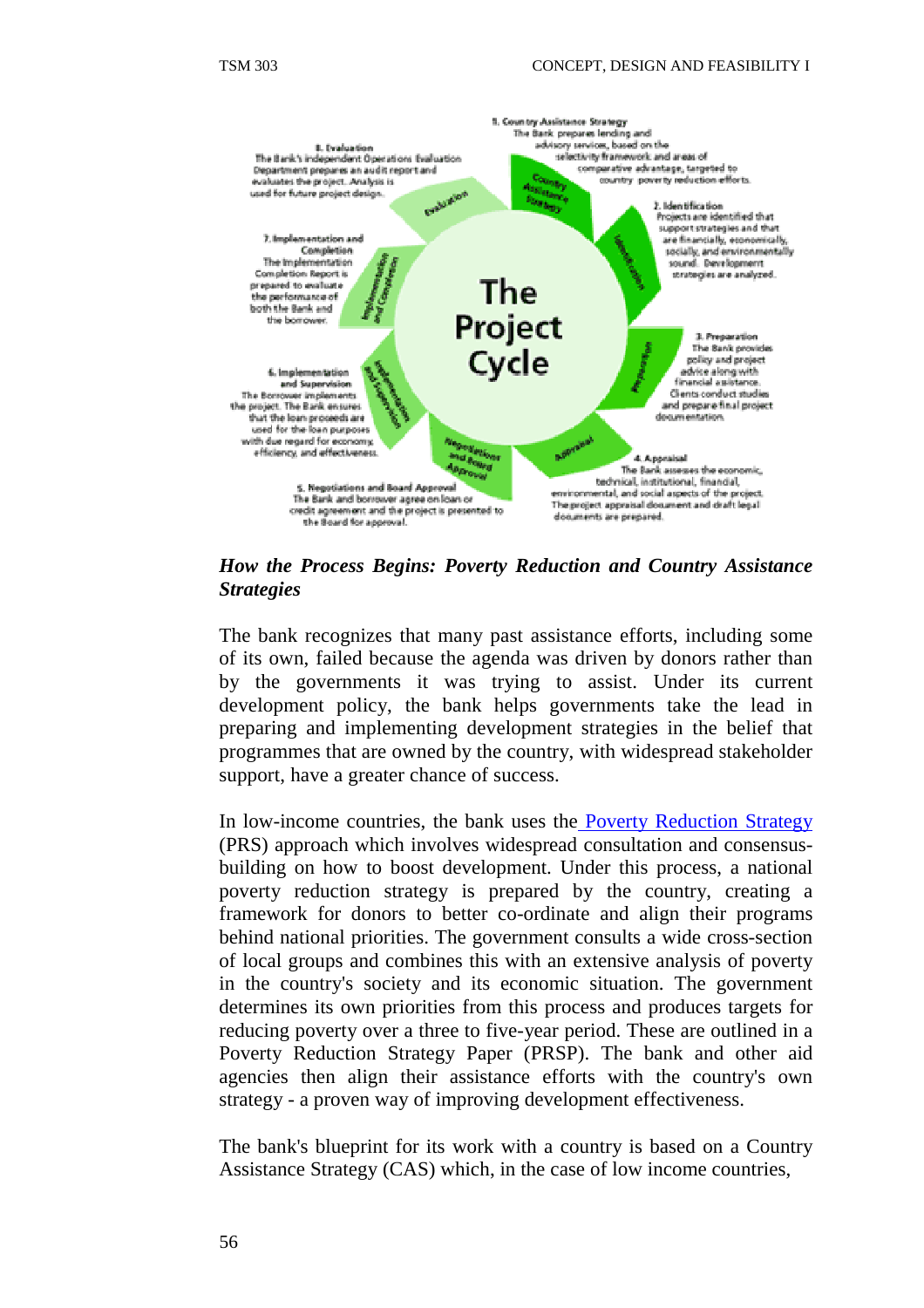is derived from the priorities contained in the country's Poverty Reduction Strategy Paper. The CAS is produced in co-operation with the government and interested stakeholders. The preparation of the CAS may draw on analytical work conducted by the bank or other parties on a wide range of economic and social sectors, such as health, education, agriculture, public expenditure and budgeting, fiscal management, or procurement, among others.

#### **The Identification Phase**

The bank's Country Assistance Strategy (CAS) forms the blueprint for its assistance to a country. In low-income countries, the CAS is based on the priorities identified in the country's Poverty Reduction Strategy Paper (as outlined above). The goals outlined in the CAS guide the priorities of the bank's lending programme and are a useful source of information for interested stakeholders and businesses wishing to identify potential future areas of bank lending. During the identification phase, bank teams work with the government to identify projects which can be funded as part of the agreed development objectives. Once a project has been identified, the bank team creates a Project Concept Note (PCN) which is an internal document of four to five pages that outlines the basic elements of the project, its proposed objective, likely risks, alternative scenarios to conducting the project, and a likely timetable for the project approval process.

#### **Useful Public Documents**

The *Project Information Document* (PID) is prepared after an internal review of the PCN and is released publicly through the bank's InfoShop. It is usually four to five pages long and contains the information mentioned above - the objective, a brief description, etc. It also contains the name of the World Bank Task Manager or Team Leader who is supervising the project, a useful contact for companies interested in bidding for work on the project. The PID is an essential resource for tailoring bidding documents to the project concerned.

The *Integrated Safeguards Data Sheet* (ISDS) is also prepared for the first time after the project's first formal review and made available publicly. It identifies key issues under the World Bank's safeguard policies for environmental and social issues, and provides information about how they will be addressed during project preparation.

#### **The Preparation Phase**

This part of the process is driven by the country that the bank is working with and can take anything from a few months to three years, depending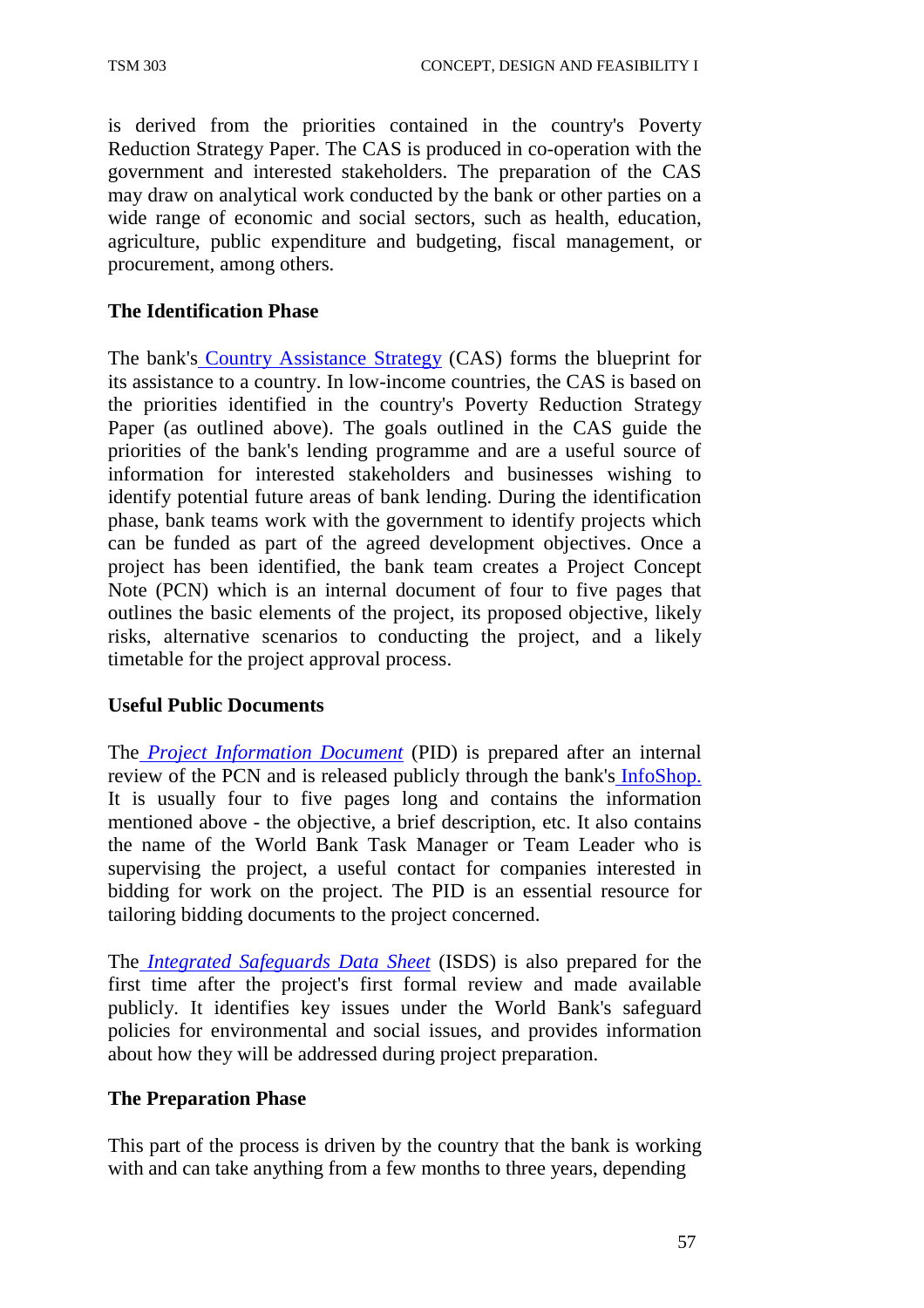on the complexity of the project being proposed. The bank plays a supporting role, offering analysis and advice where requested. During this period, the technical, institutional, economic, environmental and financial issues facing the project will be studied and addressed including whether there are alternative methods for achieving the same objectives. An assessment is required of projects proposed for bank financing to help ensure that they are environmentally sound and sustainable (Environmental Assessment). The scope of the Environmental Assessment depends on the scope, scale and potential impact of the project.

#### **Useful public documents**

An *Environmental Assessment Report* (EA) analyzes the likely environmental impact of a planned project and steps to mitigate possible harm.

An *Indigenous Peoples Development Plan* identifies potentially adverse effects on the health, productive resources, economies, and cultures of indigenous peoples.

The *Environmental Action Plan* - describes the major environmental concerns of a country, identifies the main causes of problems, and formulates policies and concrete actions to deal with the problems.

### **The Appraisal Phase**

The bank is responsible for this part of the process. Bank staff review the work done during identification and preparation, often spending three to four weeks in the client country. They prepare for bank management either Project Appraisal Documents (investment projects) or Programme Documents (for adjustment operations) and the Financial Management team assesses the financial aspects of the project. The PID is updated during this phase. These documents are released to the public after the project is approved (see below).

### **The Negotiation and Approval Phase**

After bank staff members have appraised the proposed project, the bank and the country that is seeking to borrow the funds, negotiate on its final shape. Both sides come to an agreement on the terms and conditions of the loan. Then the Project Appraisal Document (PAD) or the Program Document (PGD), along with the Memorandum of the President and legal documents are submitted to the Bank's Board of Executive Directors for approval. The appropriate documents are also submitted for final clearance by the borrowing government which may involve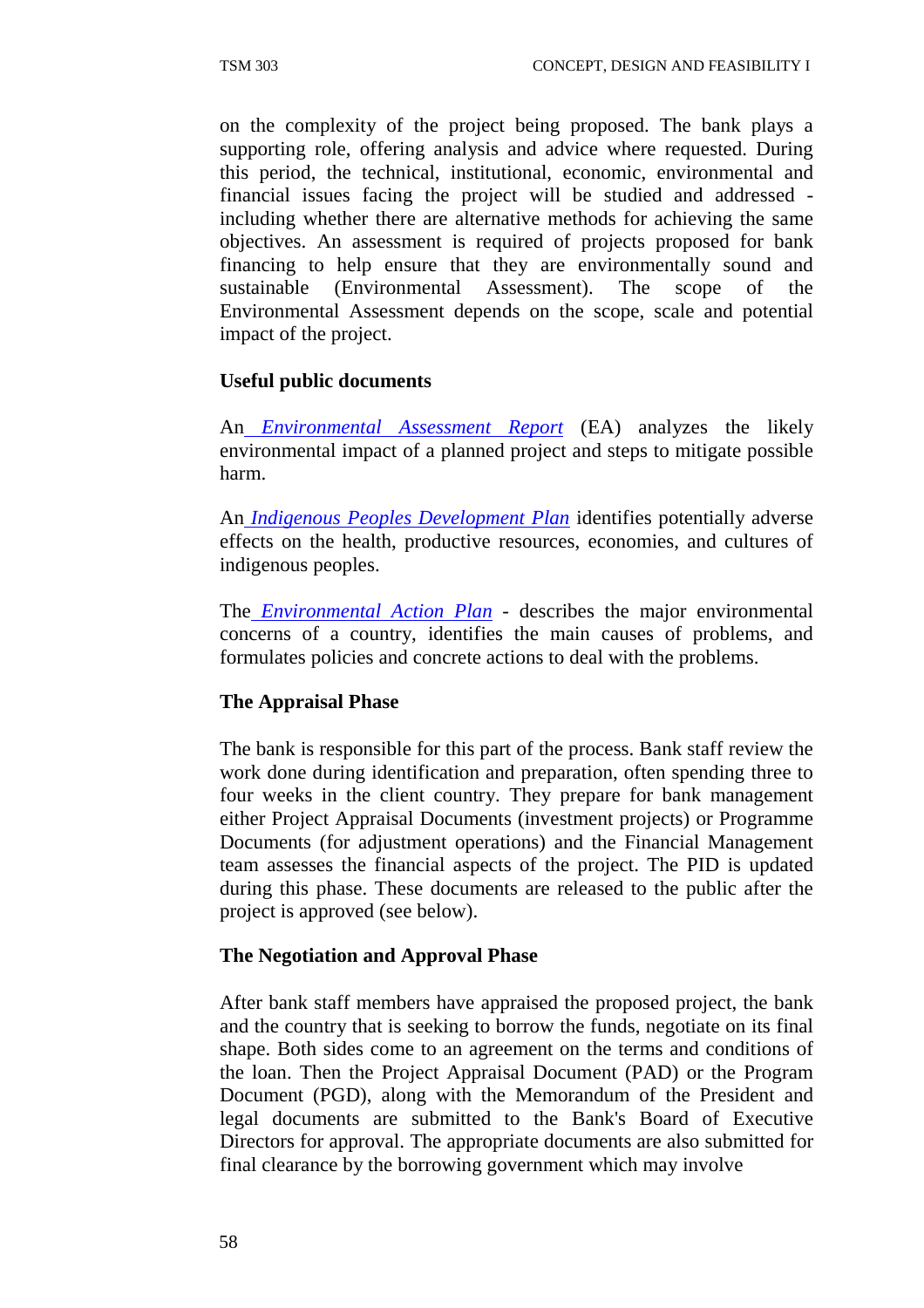ratification by a council of ministers or a country's legislature. Following approval by both parties, the loan agreement is formally signed by their representatives. Once this has occurred, the loan or credit is declared effective, or ready for disbursement, after the relevant conditions are met, and the agreement is made available to the public.

#### **Useful Public Documents**

The *Project Appraisal Document* (PAD) presents all the information the Board needs to approve bank financing of the proposal. Before 1999, this document was called the Staff Appraisal Report. The *Program Document* (PGD) describes adjustment lending operations, and sets out the bank's appraisal and assessment of the feasibility and justification for the programme.

The *Technical Annex* supplements a Memorandum and Recommendation of the President for freestanding technical assistance loans, which do not require Project Appraisal Documents.

#### **The Implementation and Supervision Phase**

The implementation of the project is the responsibility of the borrowing country, while the bank is responsible for supervision. Once the loan is approved, the borrowing government, with technical assistance from the bank, prepares the specifications and evaluates bids for the procurement of goods and services for the project. The bank reviews this activity to ensure that its procurement guidelines have been followed. If they have, the funds will be disbursed. The Bank's Financial Management Team maintains an oversight of the financial management of the project including periodically requiring audited financial statements.

#### **Useful Public Document**

*Report on the Status of Projects in Execution* provides a very brief summary of all projects that were active during the previous fiscal year. Previously an internal communication to the Board of Executive Directors, the SOPE Report now is available to the public. Projects that closed during the fiscal year are no longer included in the SOPE, since their Implementation Completion Reports are also publicly disclosed.

#### **The Implementation Completion Report**

At the end of the loan disbursement period (anywhere from 1-10 years), a completion report identifying accomplishments, problems, and lessons learned is submitted to the Bank Board of Executive Directors for information purposes.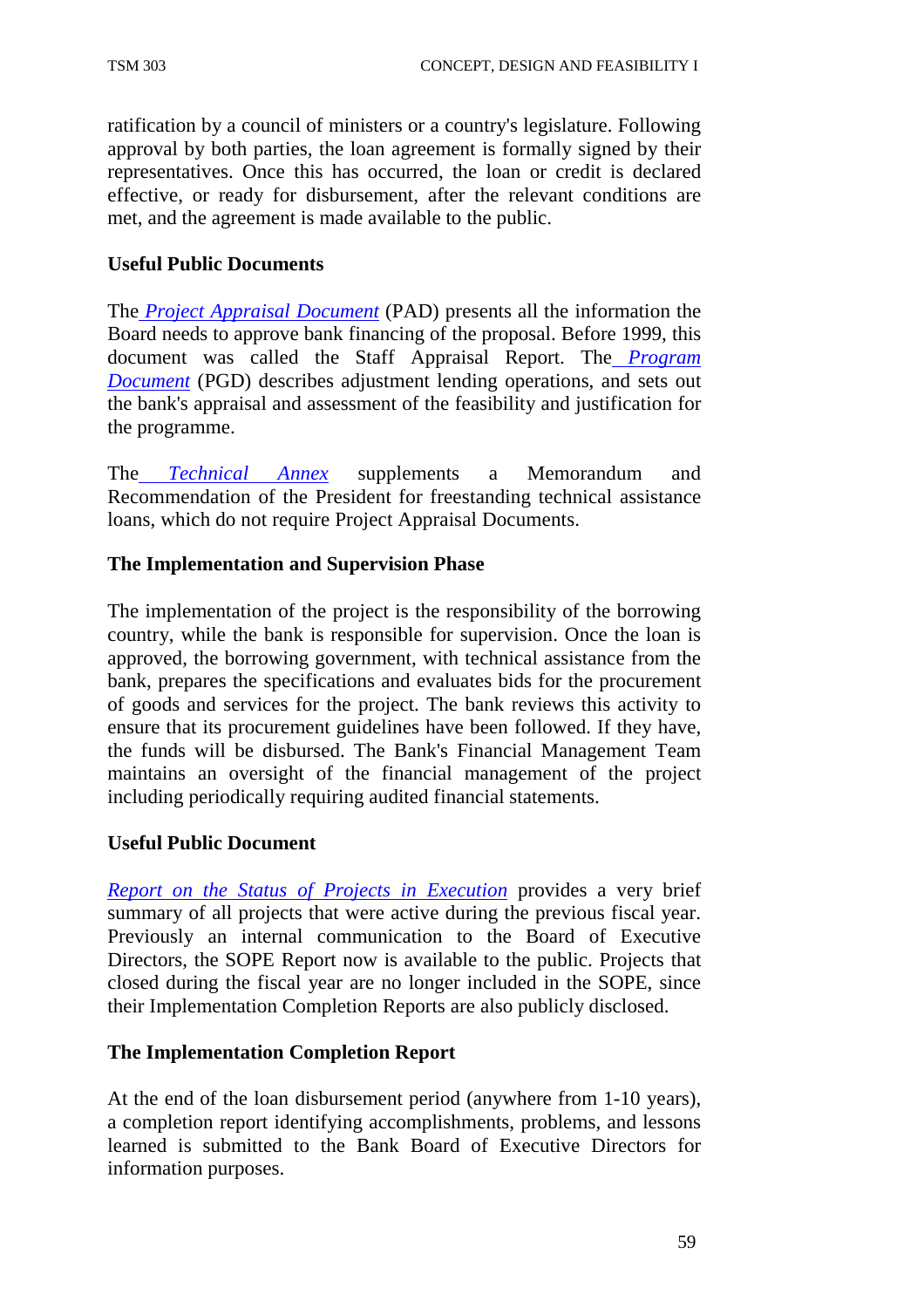#### **Useful public document**

*Implementation Completion Reports* review the results and assess an operation on completion of each loan financed by the bank. Operational staff prepare these self-evaluations for every completed project.

#### **The Evaluation Phase**

Following the completion of a project, the Bank's Operations Evaluation Department conducts an audit to measure its outcome against the original objectives. The audit entails a review of the project completion report and preparation of a separate report. Both reports are then submitted to the executive directors and the borrower. They are not released to the public.

#### **Useful Public Documents**

*Project Performance Assessment Reports* rate project outcomes (taking into account relevance, efficacy, and efficiency), sustainability of results, and the institutional development impact. One in four completed projects (or about 70 a year) is chosen for a Project Performance Assessment Report, which takes Operations and Evaluation Department staff about six weeks to produce and normally includes a visit to the project in the borrowing country.

*Impact Evaluation Reports* assess the economic worth of projects and the long-term effects on people and the environment. These "second looks" at projects are performed five to eight years after the close of loan disbursements.

*Inspection Panel Reports* review claims by affected parties that the bank failed to follow its operational policies and procedures with respect to the design, appraisal and/or implementation of a bank-financed operation.

Projects may be dropped at any point in the project cycle from preparation to approval. For these projects, which never achieve active status, Project Information Documents, described above, are effectively the final documents.

## **3.3 Financial and Economic Feasibility**

#### **What is a Feasibility Report?**

A feasibility report tells you whether a business plan will succeed or fail. In other word, the report concerns itself with determining whether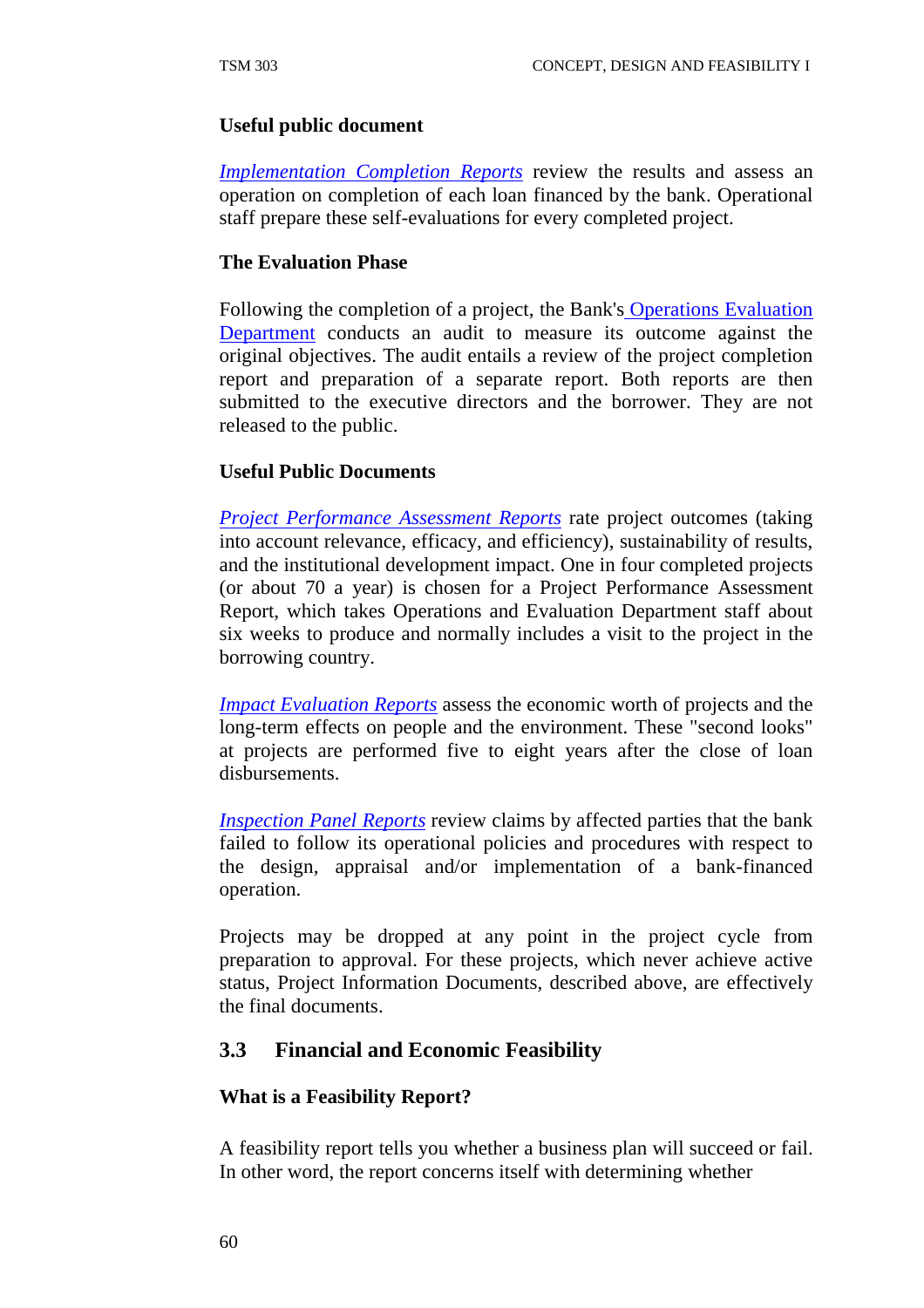the business you plan to do will be profitable. If the report indicates that the business cannot succeed then you must think of another plan.

Such a report, no matter how elementary, is very important and should be prepared by anyone who wants to start a new business or expand an existing one. If you happen to go to any bank or any other institution giving loans to businessmen, you will probably hear the loan officer telling you to go and bring a feasibility report or business plan which will show him whether there is a market for your product, whether you can manage the business and the financial implications of the proposal and whether or not the business proposal will be profitable. The formality, detail and complexity of the plan can vary with the size of the business. But irrespective of the size, the feasibility report should include at least a market forecast, a marketing plan, cash-flow budget and proforma income statement.

A feasibility report has many advantages. It helps you not only to make a decision whether to invest or not but also it helps you to raise capital for your business. It is doubtful if you can raise much capital without it. It is on the basis of your bankers evaluation of your business plan or feasibility report that he can decide whether your business has a chance of success and therefore the ability to repay the loan as and when due.

A feasibility report also serves as a basis for measuring the performance of your new business. For example, if in your feasibility report it was estimated you will make N100,000 sales of your product or service a month, you should compare your sales with the estimated sales of N100,000 to ascertain whether you are performing below or above forecast. Whenever there is a significant difference between the actual performance and estimate, you should find out why and take corrective action.

### **Critical Aspects of a Feasibility Report**

No two feasibility reports are the same but there are certain aspects of a feasibility report which every good report should have. Among these critical aspects are:

- a. Size of the market for your product or service.
- b. The management team for the business i.e. who are going to run the business and what is their background and experience.
- c. Financial requirements of the new business.
- d. A marketing plan i.e. how you will sell the product or service to be produced.
- e. Determination of profitability. You must be able to ascertain after some analysis how much profit to be expected from the business. If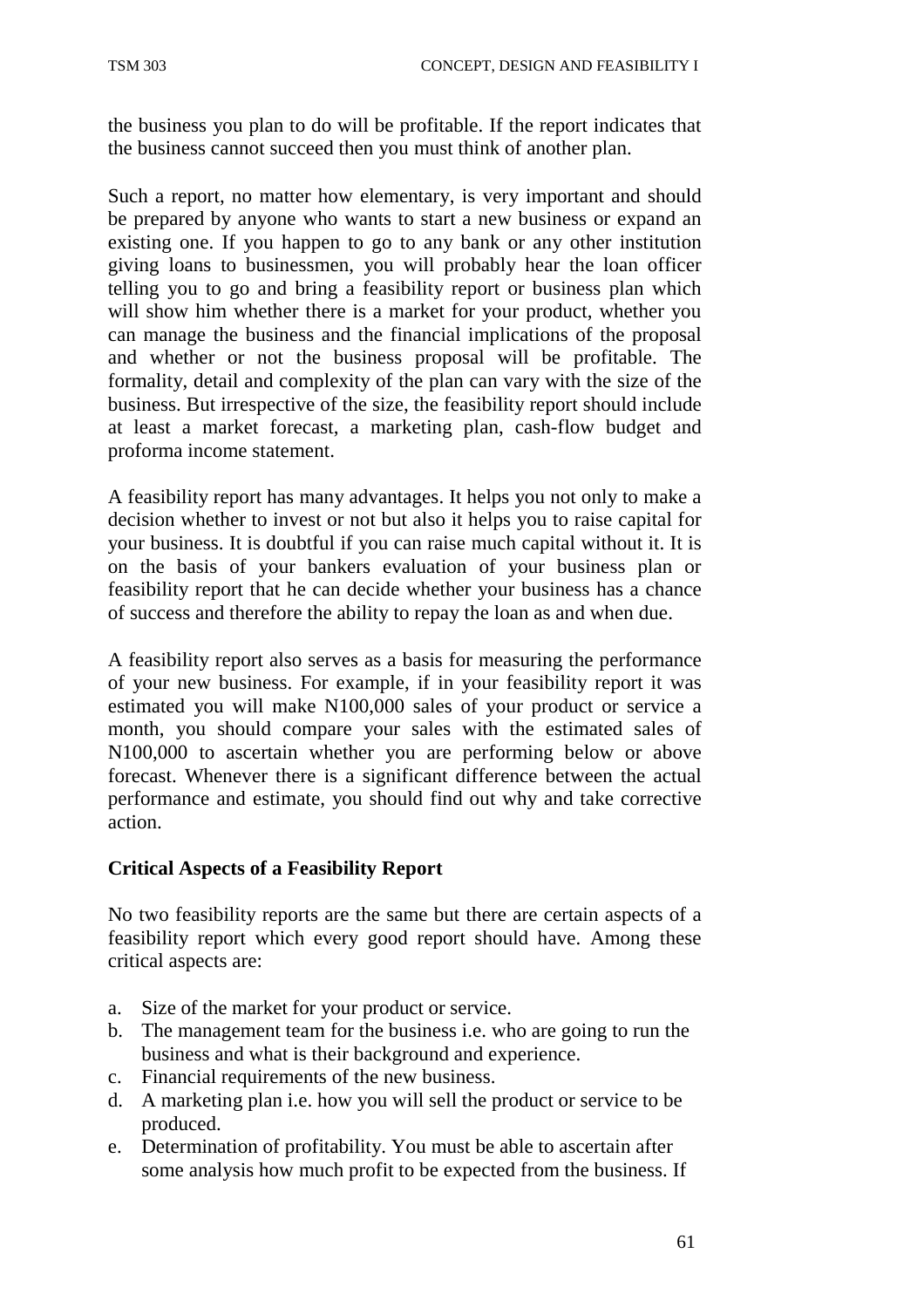there is no adequate profit, the proposal should be dropped. Similarly, of course, if the analysis shows that the business will make losses it will not be wise to invest your scarce capital in it.

## **4.0 CONCLUSION**

In the course of our study in this unit we were able to examine the process of project management cycle. The project cycle process discussed the project identification, design, implementation, and evaluation. While the application of the project cycle by World Bank followed the same processes. Therefore, it is very important to use the foregoing mentioned sequence of events in designing project cycle for both private and public projects

## **5.0 SUMMARY**

In summary, project cycle entailed those sequence of events needed to follow in order to complete a project. It usually involves the project identification where people needs and capacity assessments are conducted, project design, which involves carrying out further research into the people affected by a problem and how they are affected by it. During the implementation of the project it is important to monitor and review the progress of the project and any outside changes that affect it.

## **6.0 TUTOR-MARKED ASSIGNMENT**

Enumerate the process of project cycle and relate it with a particular project?

## **7.0 REFERENCES/FURTHER READINGS**

- Bryce, M. D. (1960). Industrial Development: *A Guide to Accelerating Economic Growth*. USA: McGraw Hill.
- Odufalu, O. (2000). *The Principles and Techniques of Project Analysis and Evaluation.* Lagos: Y2K Academy Ltd.

World Bank Publication (1999).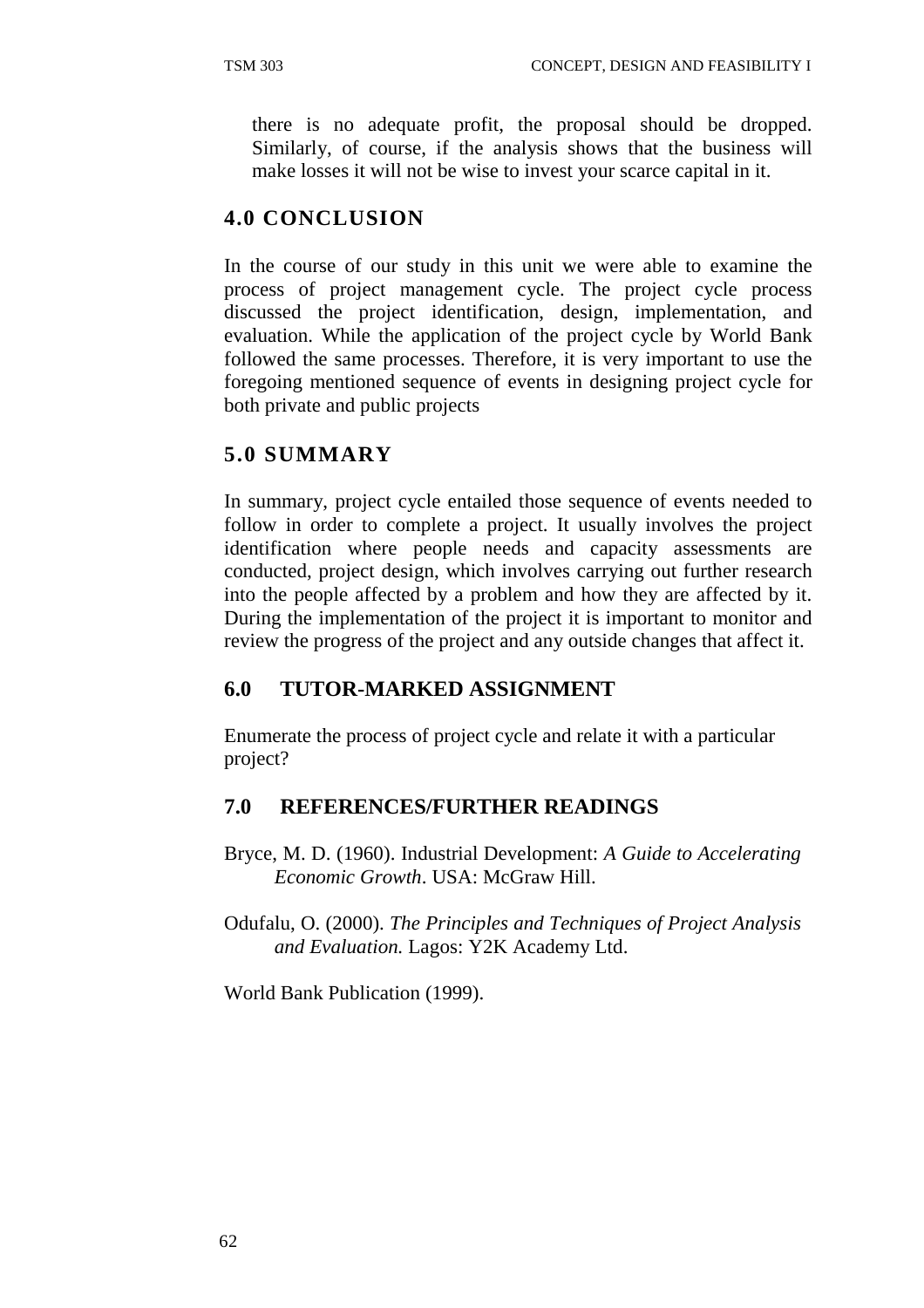# **UNIT 2 PROJECT PLANNING AND CONTROL**

### **CONTENTS**

- 1.0 Introduction
- 2.0 Objectives
- 3.0 Main Content
	- 3.1 Project Planning
	- 3.2 Project Control
- 4.0 Conclusion
- 5.0 Summary
- 6.0 Tutor-Marked Assignment
- 7.0 References/Further Readings

## **1.0 INTRODUCTION**

Engineers and engineering teams vary greatly in how they carry out their projects, in the university and in business. Their performance varies from smooth easy productivity, to complete chaos, ending in failure. Variations are expected, because of the inherent differences in the difficulties in the projects. This alone is not sufficient to explain all the differences in performance. On close examination, the variation can usually be attributed to the lack of proper planning and control. High performing engineers and engineering teams always have their project under control. When faced with an impossible task they find out quickly, face it, and reorient themselves. They overcome the difficulty and then get on with the next problem.

The basic elements of any project are the same. The differences can be attributed to the difficulties and details of basic elements. A typical project would consist of the following elements:

- Defining the objectives of the project
- Defining the constraints; physical, financial, manpower, and time
- Gathering information
- Generating alternate methods of solution
- Evaluating alternative solutions
- Selecting the best solution
- Carrying out solution
- Evaluating against objectives
- Generalizing and extending the results
- Iterate
- Report results.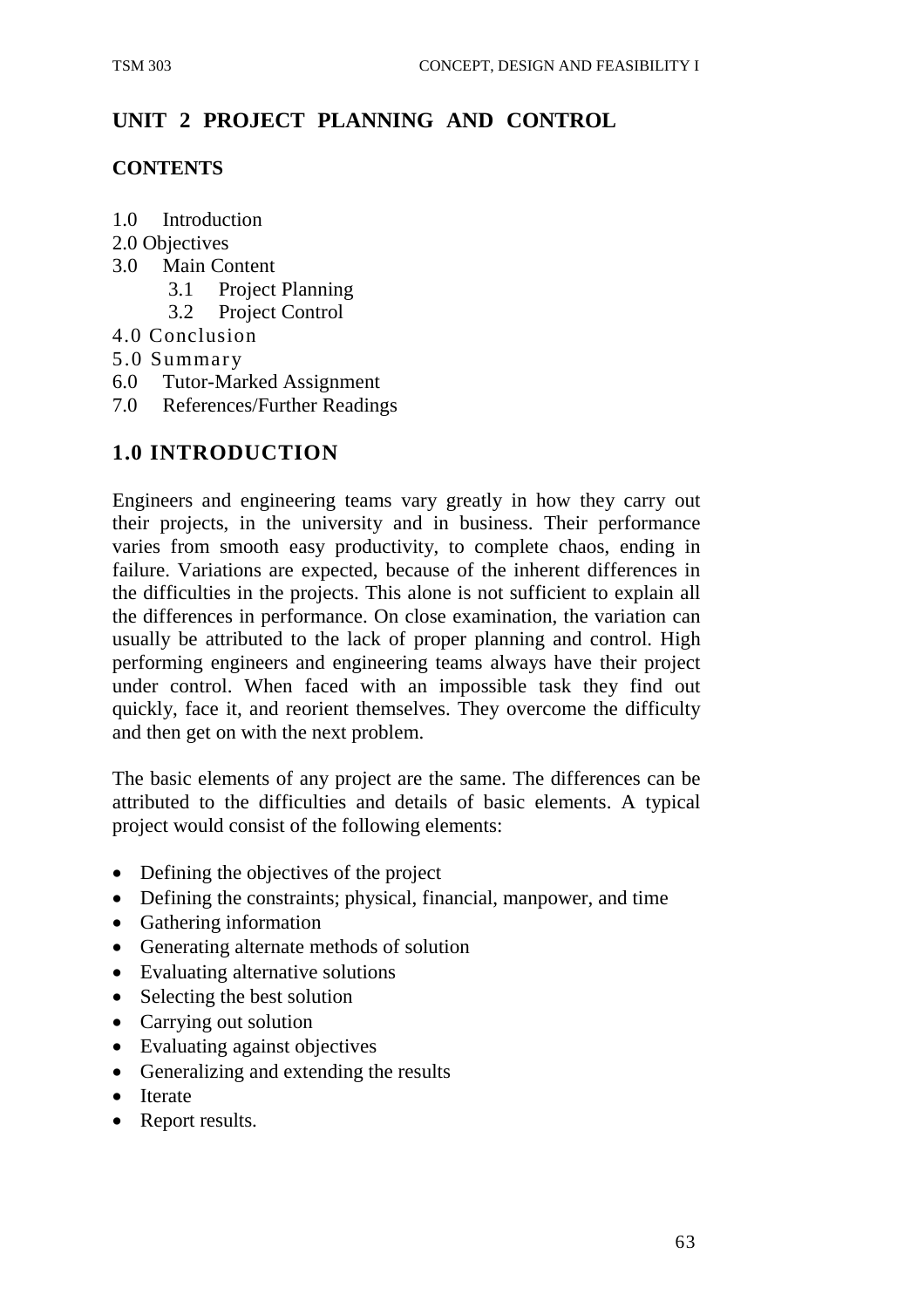Recognizing that these things have to be done is not planning. All projects are composed of these. Planning means identifying for each element the specific tasks that must be accomplished. **What** must be done, by **whom**, and **when**.

Unfortunately most projects do not permit the use of infinite time or money. Usually the time and/or money are established at the start. They represent a constraint of the project. The question is no longer, how the technical requirements are optimized. Rather, how to accomplish the technical requirements with the time and money available. Therefore, the technical goals schedules are based upon the time and money available. With the cost and delivery fixed as cornerstones, the technical effort must be made to fit.

Good project planning means identifying, early and continuously, the specific tasks that must be achieved; considering the resources in money, personnel, facilities, and time available. This means that where more than one person is needed, specific tasks are assigned to the individuals by name. They must commit themselves to accomplishing the task by a fixed time. And, there should be no duplication of effort. The interfaces between tasks must be recognized and the responsibility for resolving the differences assigned.

Beyond the responsibility for the performance of their own specific tasks, every engineer on the team must accept the responsibility for the success of the whole project. An excellent engineering task that is part of an unsuccessful project is wasted.

From experience and many examples it is apparent that:

- Good technical work is often obscured and even negated by poor administrative control.
- Good technical work cannot by itself control a project, and a project cannot control itself. Engineers must consciously work at controlling their projects.
- As the work on a project progresses the plans and schedules must change.

Many engineers erroneously believe that technical work cannot be controlled. This in itself becomes a self-fulfilling prophesy.

• Management expects and demands that technical work be administered and controlled effectively.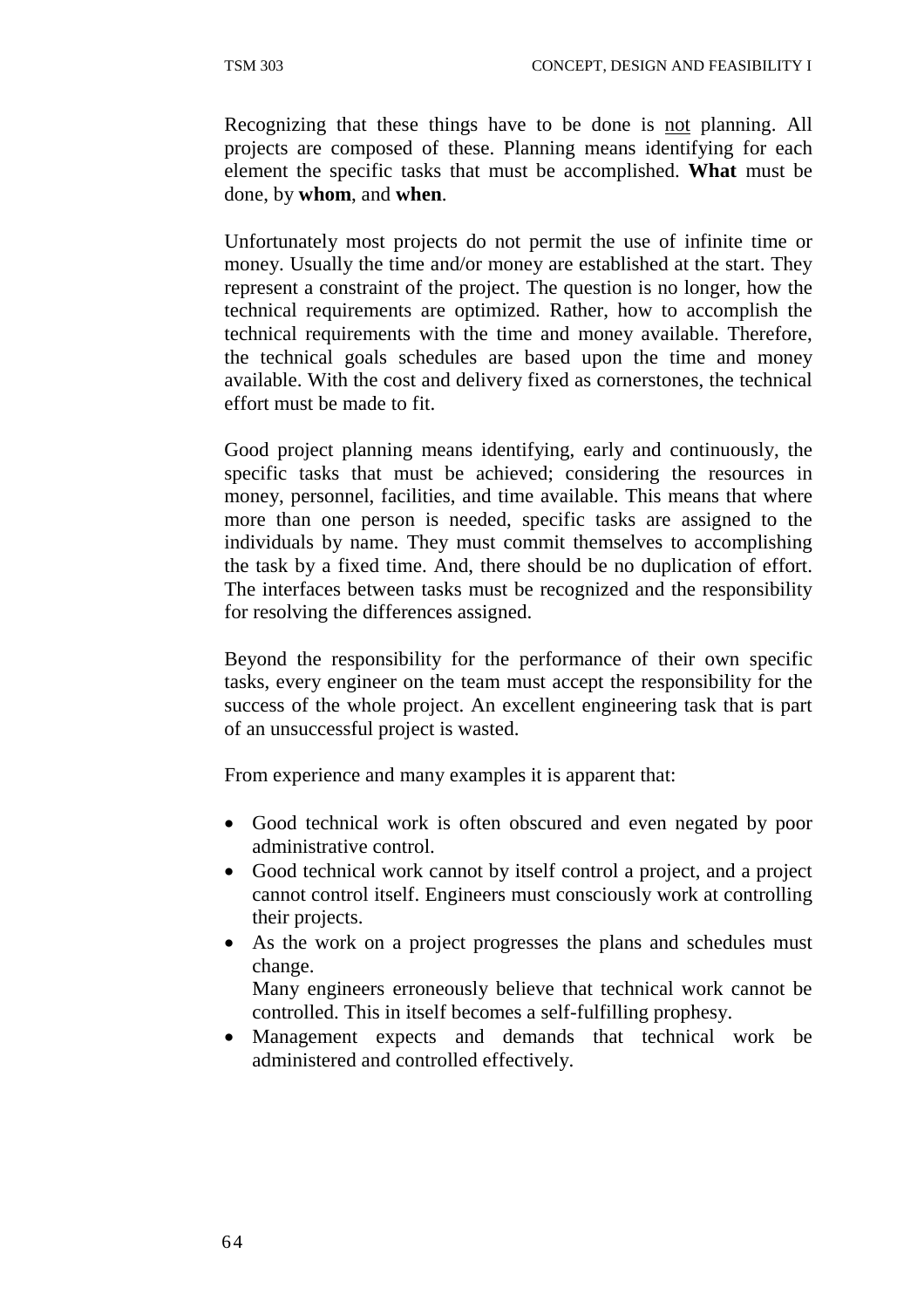# **2.0 OBJECTIVES**

At the end of this unit students will be able to:

- use a project management discipline that is applicable to most projects
- use a step-by-step process for successful projects
- improve scheduling of project tasks
- improve estimation of project costs, resources and time
- control projects through special methods, tools and techniques
- assess and improve your current project management process
- immediately apply project management principles back at work.

## **3.0 MAIN CONTENT**

## **3.1 Project Planning**

### **The Project Management Triangle**

Project management control can only be achieved when cost, schedule, and technical objectives are clearly documented, realistically derived, and managed deliberately.



The planning process should result in major parties to the project having a clear sense of the cost, schedule, and technical objectives. The establishment of these three should attempt to define the possible. The project's technical objectives should be derived from a clear understanding of the business requirements. Project costs should be realistic and affordable. The schedule should be achievable and appropriate for the business needs.

Trade-off studies balancing technical performance, schedule, and costs may be used to adjust project parameters to fit with organizational priorities. The realism inherent in determining these three project parameters can largely affect the perceived success or failure of the project.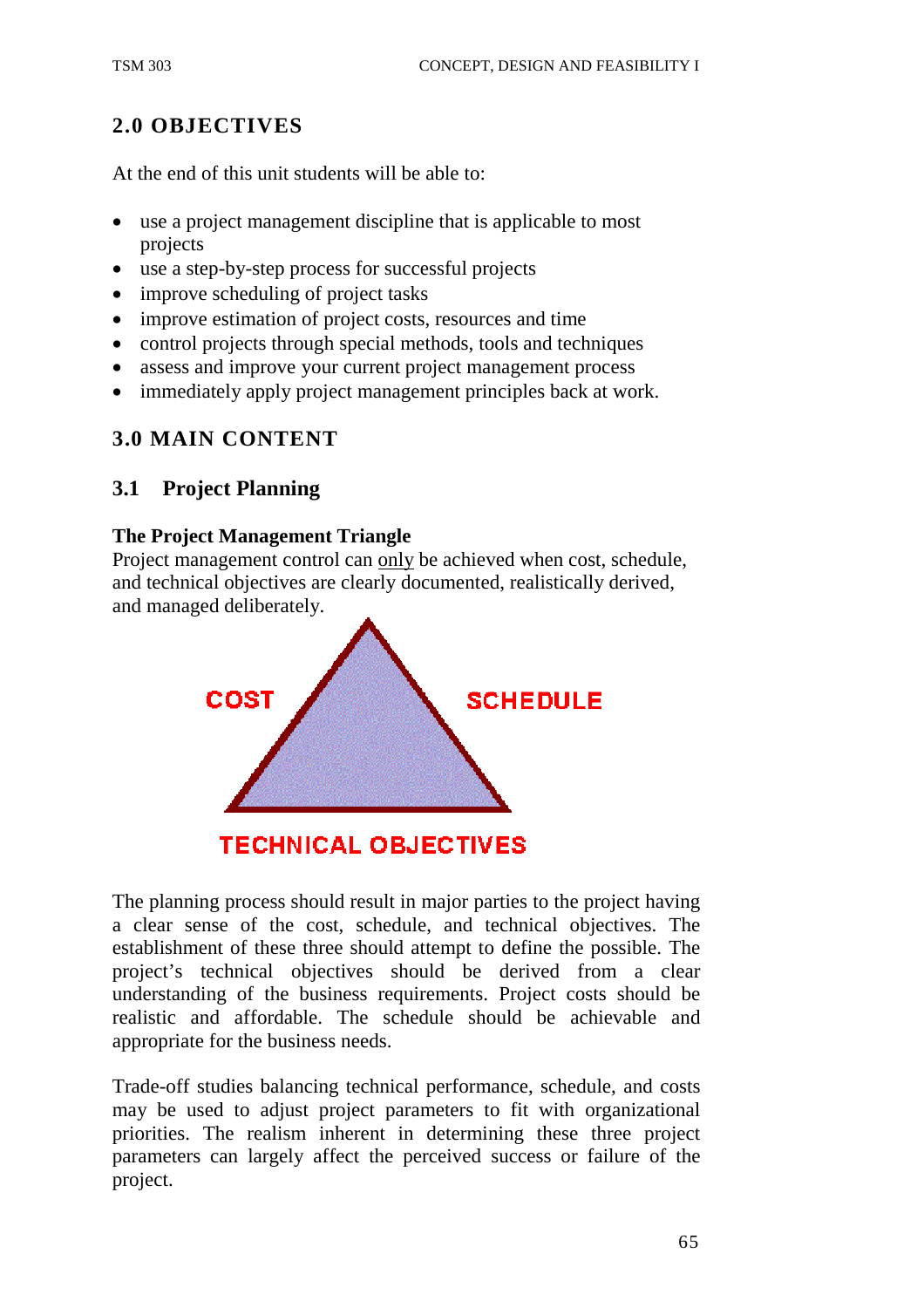Efforts to accelerate project schedules will usually increase project risks. Innovative techniques must be used to achieve orderly schedule compression without creating unacceptable risks and quality impacts. Without reducing project scope or attempting radical development methodologies, a project schedule can often be compressed by up to 20% by increasing concurrency of tasks and adding additional staffing. A typical project environment will usually involve pressures to add scope, accelerate schedule, and decrease costs. Nevertheless, changes to project scope and schedule accelerations will tend to make cost the dependent variable, causing cost to expand as if one were squeezing a balloon.

#### **Planning and Establishing the Project Baseline**



*An Iterative Process*  **Begin Here:** 

Project baseline definition begins with understanding the user or customer requirements. Understanding requirements involves making judgments about what the organization, technologies, and markets will be like in the time-frame after project completion. Sometimes a requirements analysis will have to penetrate beyond a mere synthesis of what user's think they need. The project requirement may be part of a larger need to improve vital business processes.

After the requirements analysis has resulted in definition of the project's technical scope, the cost and schedule estimates can be refined. Project costs and schedules can be estimated with no greater certainty than that inherent in the definition of technical scope. Cost and schedule estimates will require assumptions about labor categories, availabilities, and rates knowing who will do the work - so assumptions and commitments about organizational involvements are needed. When cost, schedule, and requirements definition are acceptable to the organization, *a project planning baseline must be established.*

Very often, establishing the project baseline will be an iterative process involving a number of successive approximations before a baseline is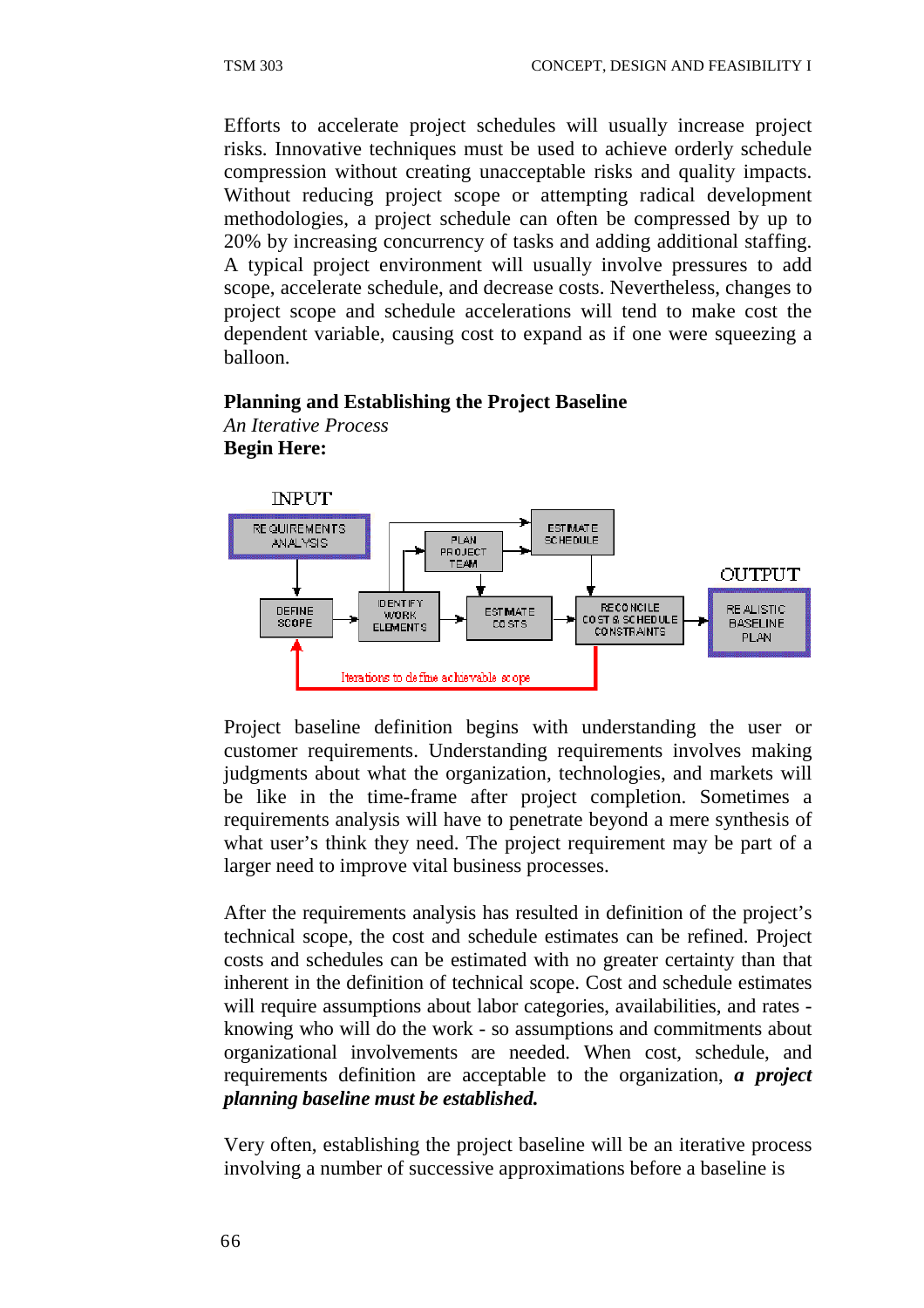established. The first pass may result in a project that is too costly and will take too long. This can happen if the requirements analysis is done well. If the requirements analysis is done incompletely, the project plan may look affordable and achievable, but further emerging requirements may drive the project over budget and prolong the schedule.

A rigorous requirements analysis and a realistic cost and schedule estimate are necessary to establish a project baseline plan that provides a practical map for project success.

#### **Manage Your Project as a Closed-System**

The only way to really control a project is to treat it as a closed system. That means you put the project "in a box" and then control what goes into the box and what comes out. The closed system must address each element of the project management triangle. Each element must be established as a BASELINE, and then changes tracked and managed methodically. You will never be able to stop changes on a project, but if you don't manage them methodically, your project will go out of control. Don't be surprised if establishing and maintaining control of the schedule, cost, and scope baselines is a continual struggle.



Most project environments are so turbulent that you will have to work hard to control the project as a closed system. This means you need to manage the scope, cost, and schedule in such a way that you understand and can generally quantify anything that changes as the project progresses. The primary way to do this is by various forms of "baseline controls."

The project scope needs to be defined clearly in a scope document or specification, and then any changes to that document need to be incorporated into the project plan very carefully. The cost estimates, project budgets, and project schedule (with associated commitments of work hours and resources) need to be baselined in order to have a useful standard against which to measure.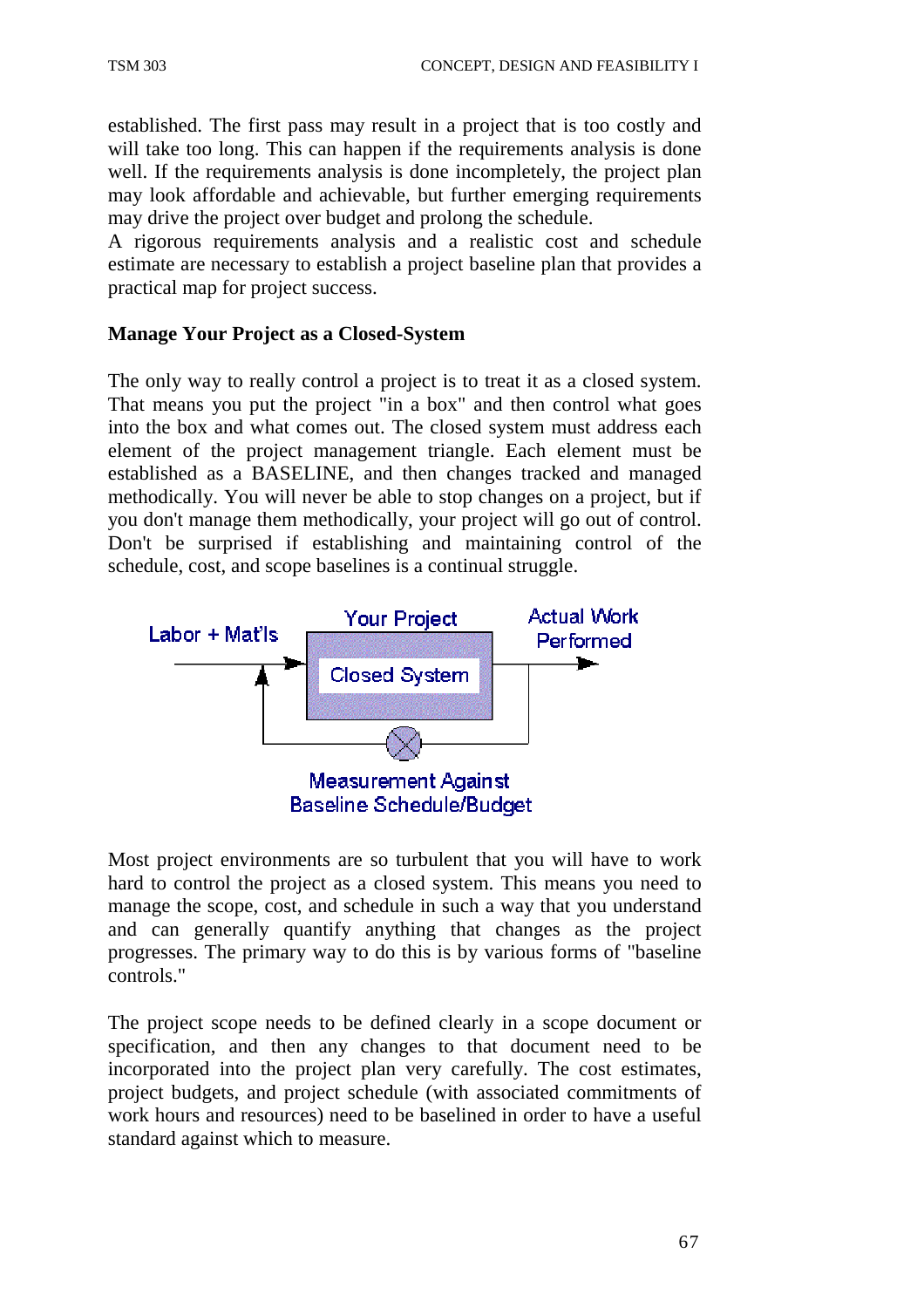You need to be able to measure the work that goes into a project in dollars and work hours and the productivity that comes out of the project, in per cent completions and tasks accomplished. Without a stable baseline and measurement of input and output, the project cannot be measureable and in control.

On modest sized projects and in informal project management environments you will need to develop innovative ways to set up a performance measurement baseline and keep that baseline stable enough to be able to track project progress. In some cases, scope changes will be small enough so your baseline can still be useful for project tracking. For larger changes in project scope, the baseline will have to be updated. This is a judgment call for the project manager and for those involved with the project control function. You just need to have a sense that your baseline is useful for tracking schedule progress and for measuring project team productivity.

## **3.2 Project Control**

Project control is making sure that the technical objectives of a project are achieved within the time and money constraints. Time and money scheduling is not separated from the technical activity. Technical decisions by their very nature affect time and money considerations.

Engineers must take responsibility for the control of their projects. If they do not, management will assign others to the control. Then the engineer will not have all of the factors under his jurisdiction. If others have control of time and money, rational trade-offs cannot be made. **Control** comprises of those administrative measures that need to betaken to get and keep a project on schedule with respect to time and money.

*The three parts of control are:* 

- *Scheduling*
- *Monitoring*
- *Controlling*

#### **Scheduling**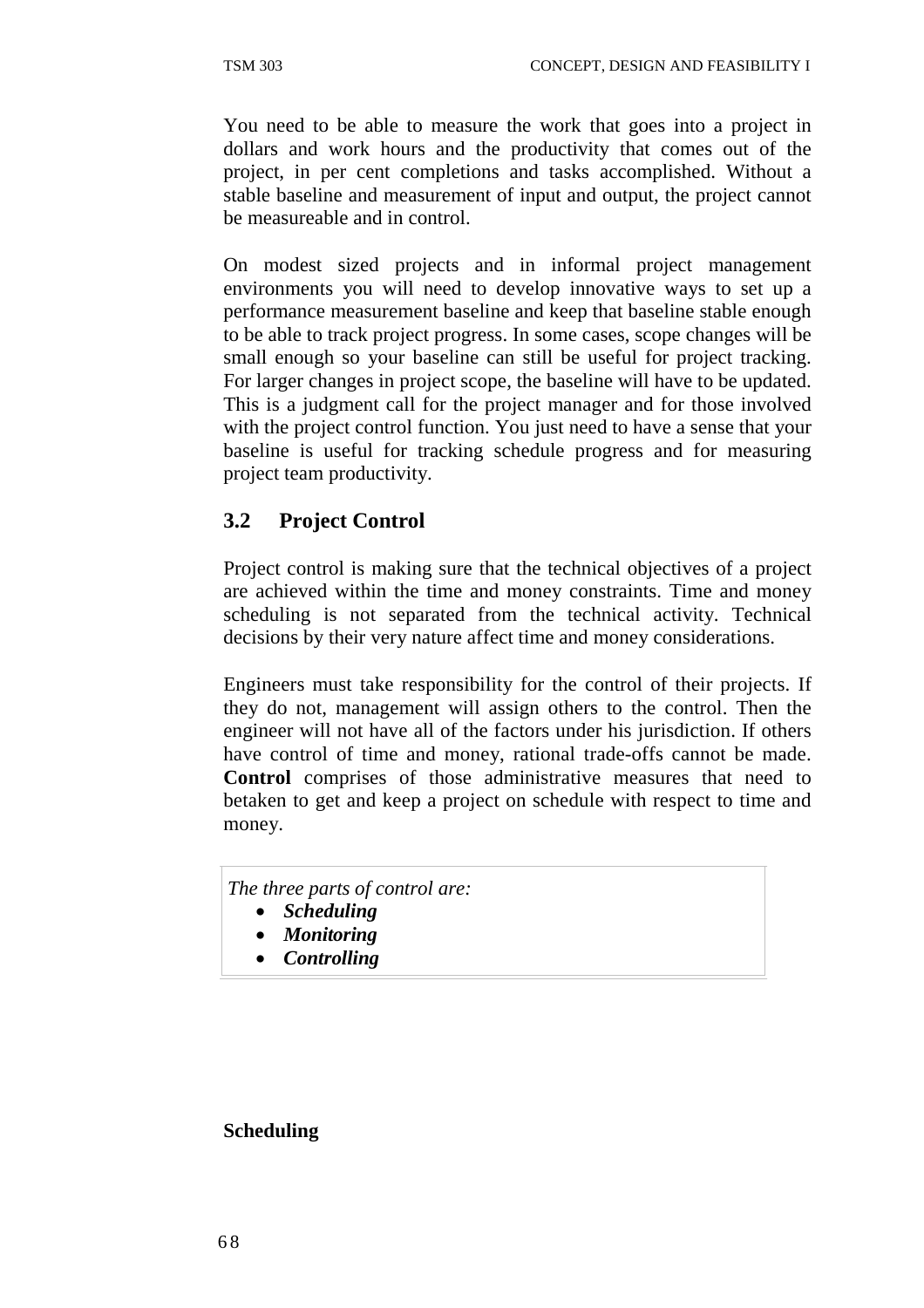To schedule, *Scheduling is the planning and recording part of control.* 

the engineer

must identify and list the tasks that must be accomplished, and the activities required. The level of detail will depend on the purpose of the schedule and who will use it. Including too little detail, not enough planning takes place to anticipate major problems.

Including too much detail, obscures the important tasks and milestones in trivia and reduces flexibility. The level of detail should reflect the size and importance of the project. The preparation of a schedule generates a check list to be sure that nothing is forgotten at the planning stage.

On large projects, it is sometimes convenient to produce a relatively undetailed schedule covering the entire project. This is supplementing periodically with more detailed schedules showing decisions and assignments over short intervals between events in the overall schedule. These supplementary schedules can be produced as the project moves into different phases of the work.

It is essential to make and maintain schedules. Where more than one individual is concerned the schedule must be produced and distributed in a form that is easy to understand. The people using it and responsible for the work should easily see where they stand and appreciate what is expected of them. Each individual should perceive exactly what he is responsible for, and how their effort fits into the overall schedule. **Although actual names do not normally appear on the schedule, the items on the schedule should appear in a form that the responsibility can be identified with a single individual.**

| <b>SCHEDULING</b><br><b>Schedule</b>                    |     | the  | whole |          | project | <i>at</i> | the   | beginning.        |
|---------------------------------------------------------|-----|------|-------|----------|---------|-----------|-------|-------------------|
| <i>Identify</i>                                         |     | the  |       | critical |         |           | items | early.            |
| <b>Seek</b>                                             | the | best |       | time     | and     | cost      |       | <i>estimates.</i> |
| <b>Modify</b>                                           |     | and  |       | update   |         | the       |       | schedule.         |
| Bring all the contributors into the scheduling process. |     |      |       |          |         |           |       |                   |

Often, tasks overlap in time on a schedule. This may show the interdependency between tasks or resources. It is, therefore, valuable to find, list, and show the milestones that signal start or completion of a tasks. Milestones should indicate when resources or information from one task must be available for use in another task. Thus, the schedule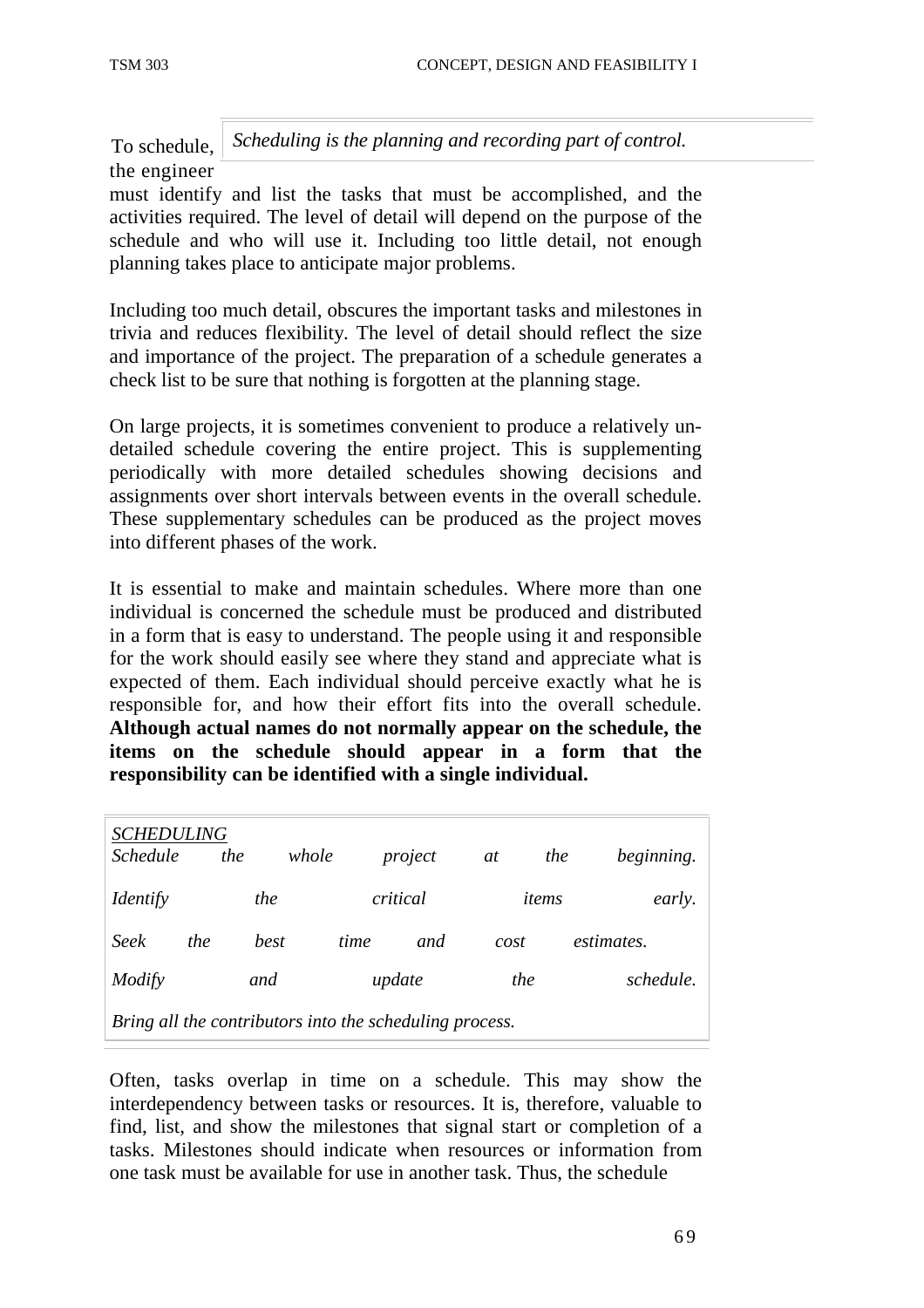will indicate when a task is completed and what must be available to perform or start additional tasks.

Sometimes, there may be a cost schedule associated with the time schedule that shows the relative intensity of activity on the project. The cost schedule acts as warning if the costs are out of control. It ensures there is a reasonable balance between costs and time, and that time/cost trade-offs are made deliberately.

Schedules provide a common meeting place between engineers, coworkers, and management during its construction and its subsequent updating. If everyone contributes to its construction and agreeing to its validity, everyone will make every effort to keep to it, where necessary. When circumstances dictate changes, they can be made without recriminations.

#### **Monitoring**

*Monitoring means; the progress of the project must be continuously measured against the established schedule.* 

No matter how good the schedules are, if they are not used for monitoring, they serve very little purpose other than recording expectations. Monitoring does not require holding to the schedule rigidly. Circumstances change and as the project develops new information becomes available that may require a change in plans. The schedules serve as a yardstick against which to measure progress, to show where and how plans must change. The schedule is a tool to keep attention on the final objective and goal.

The project's progress must be continually monitored with respect to the be higher for the first units and decrease thereafter until the point at which a market schedule. The engineer uses the schedule to see where he stands and to ensure that commitments are met as planned. If they cannot be met, then those whose work depends on them can be forewarned. Resources can be diverted, reallocated, and the schedule revised so the overall project commitment is achieved.

The checking of progress against schedules is never interesting and the temptation is to avoid it. Therefore, it should be a mandatory routine. The most useful way to do monitoring is to combine it with the regular project technical reviews. Thus, once technical progress is reviewed and established, the project's status is checked against the schedule.

Most projects do not always run smoothly, unexpected difficulties do occur. Monitoring is the only way that resources can be reallocated effectively and judiciously.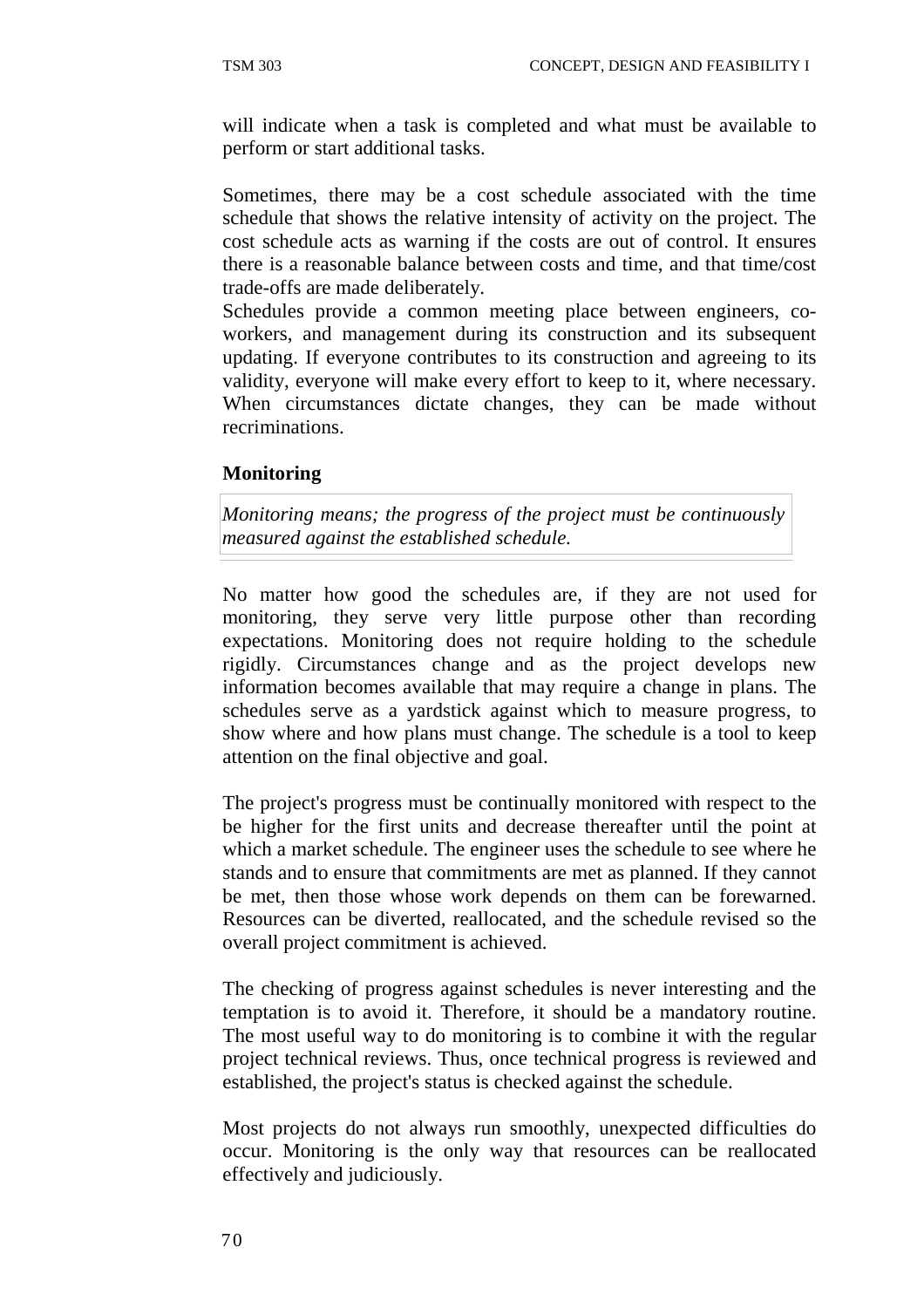#### **Controlling**

Controlling is the adjustment of the work when needed, so the overall time and money commitments are maintained or at least optimized. Thus, controlling means taking the appropriate action in the light of the information gained from monitoring. The whole purpose of scheduling and monitoring is to permit intelligent control.

Scheduling and monitoring by themselves are not control. Control must be deliberately exercised. The engineer must, with help, if necessary, decide what action must be taken to keep the project on schedule. Once the controlling action has been decided on, it must be implemented.

The most common error in project control is not acting soon enough. Action is delayed either because of poor monitoring or more often because of unwillingness to face the facts. The solution to a problem is assumed to be just around the corner or will yield on completion of the next test. The true facts cannot work against a project, but erroneous assumptions can. When it becomes reasonably clear that a certain line of investigation or approach is not going to work, stop it. Redirect the effort in a more fruitful direction. Delay wastes time and money.

It is often a mistaken assumption that delays or difficulties can be overcome by working harder. **Engineers should always be working hard.** This will rarely solve the problem. Delays can only be overcome by adding extra time or extra resources. Expert help can be sought, tests can be run concurrently, overtime can be put in, or the approach can be changed to one that is more likely to yield result. Control is exercised by a definite, specific action.

One of the major blocks to effective control is a common error in the engineer's view of the project. When engineers are given a task they tend to identify with it, and feel that its success is their success. The more effort they put into it the stronger they feel that way. This is good because it means commitment. Unfortunately, they often begin to see their solution or approach as the only correct one. Controlling actions threaten this image and engineers often resent and resist them. Engineers must learn to identify with success of the whole project. The controlling actions are for the good of the whole project. Individual success comes from being identified with successful projects.

#### **4.0 CONCLUSION**

In the course of our discussion in this unit, were able to conclude that project planning and control could be achieved through proper establishment of project baseline and project management triangle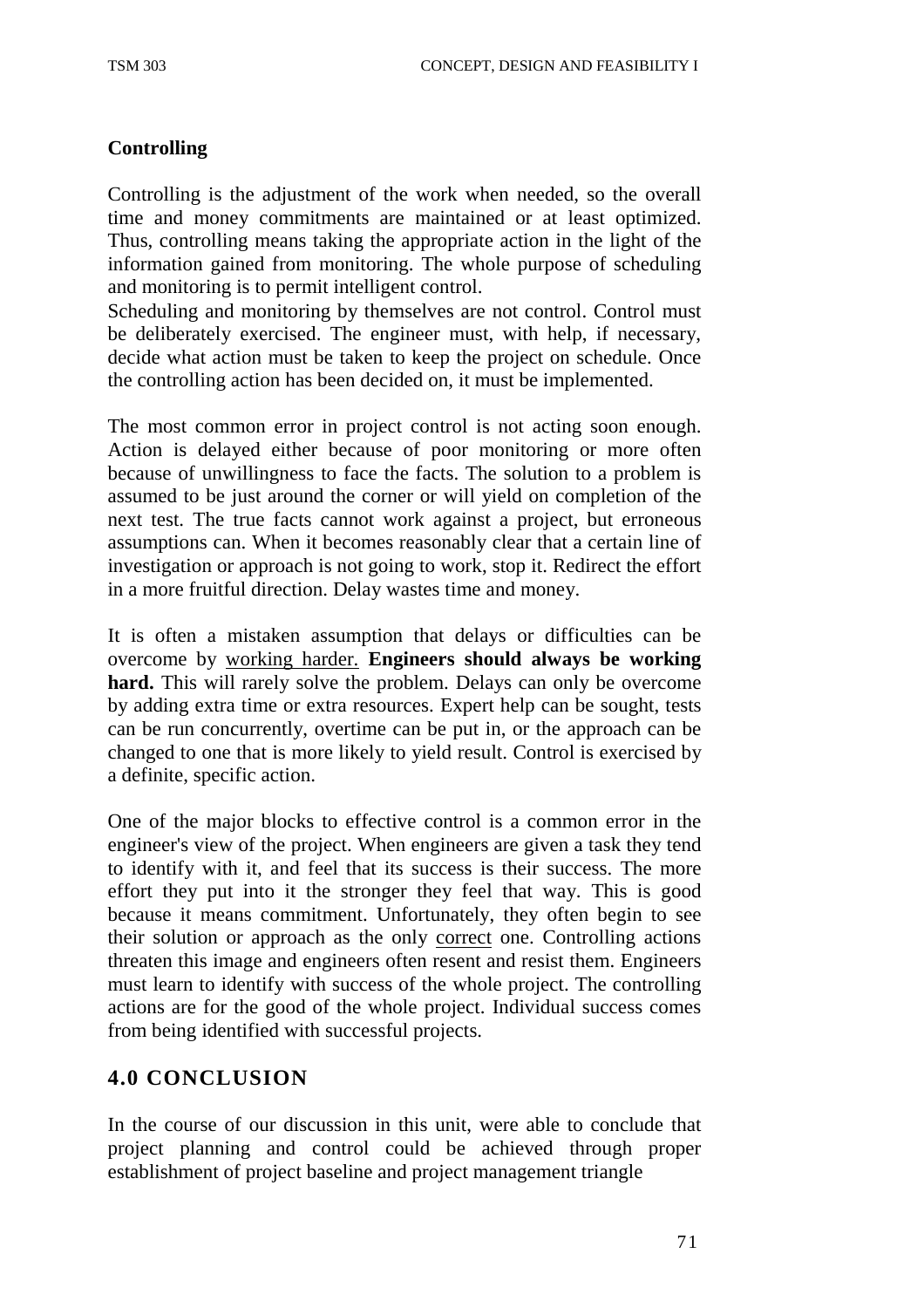which comprises of costs, schedule and technical objectives. Also, we established that planning control comprises of three major parts which are scheduling, monitoring and controlling. Thus, any successful project officer must be articulate enough to effect the foregoing in their current and future projects.

## **5.0 SUMMARY**

Proper project management means excellence in the technical, cost, and delivery aspects of the project. This requires proper attention being paid to the administrative aspects of the project **Scheduling, Monitoring, and Control.**

For good project planning and control, the following has to be observed:

- Schedule the whole project at the beginning
- Recognize interdependence of the parts
- Identify the critical items early
- Seek the best time and cost estimates
- Modify and update the schedule
- Bring all contributors into the scheduling process
- Follow and monitor on a regular basis
- Include all contributors in the monitoring process
- Plan general alternatives for each contingency
- Keep the goals and alternatives in mind
- Take early corrective action when needed
- Balance project effort
- Look for where effort can be reduced
- Make changes early rather than late
- Take early corrective action when needed
- Balance project effort
- Look for where effort can be reduced
- Make changes early rather than late

## **6.0 TUTOR-MARKED ASSIGNMENT**

- 1. Discuss project control with particular reference to scheduling, monitoring and controlling?
- 2. Compare and contrast between project planning and control?

## **7.0 REFERENCES/FURTHER READINGS**

Deiter G., "Engineering Design", Chapter 10.

Roadstrum W.H. "Being Successful As An Engineer" Chapter 4.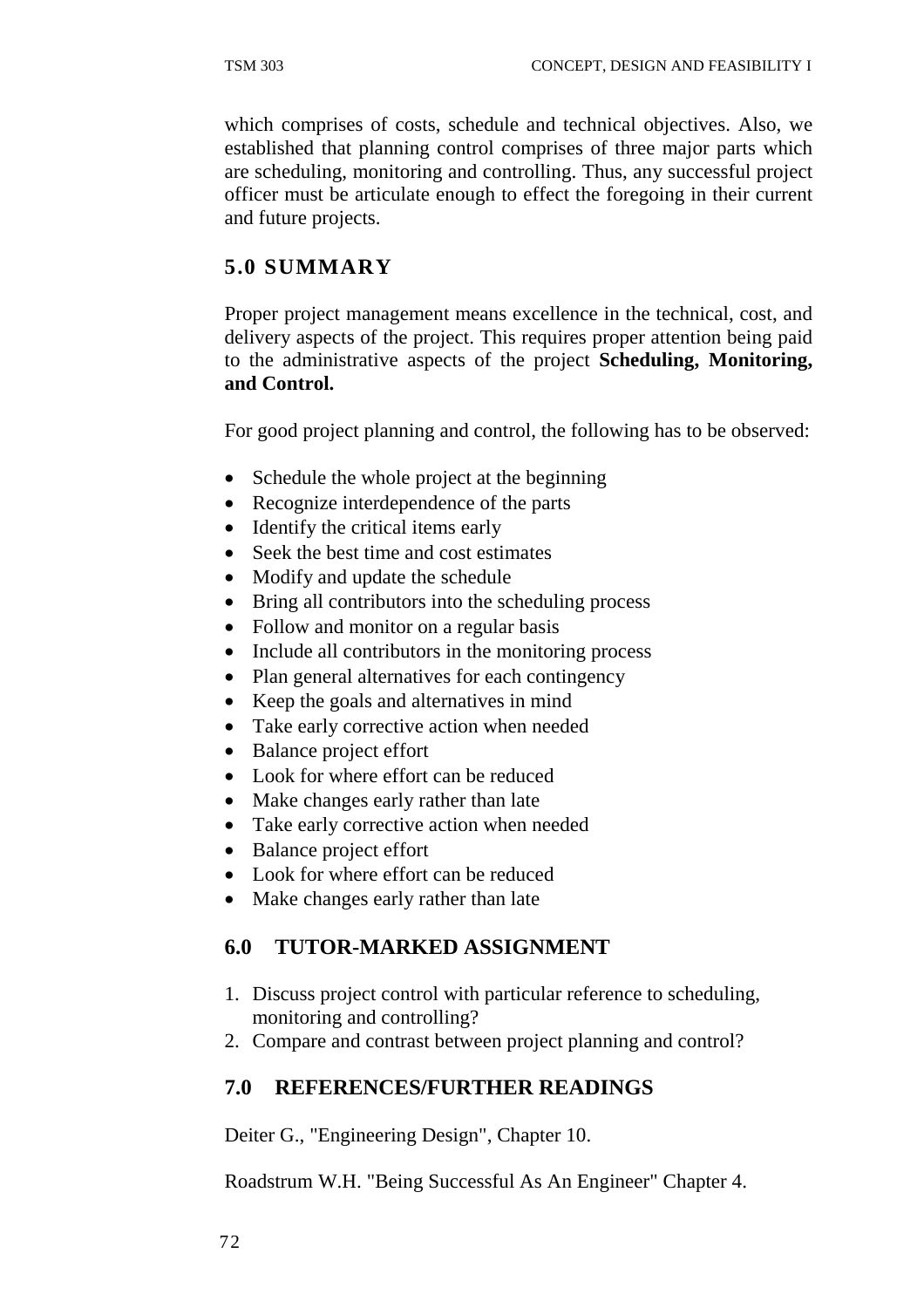## **UNIT 3 FINANCING OF PROJECT-OBJECTIVES OF FINANCIAL ANALYSIS**

#### **CONTENTS**

- 1.0 Introduction
- 2.0 Objectives
- 3.0 Main Content
	- 3.1 Principle and Components of Financial Analysis
	- 3.2 Ratio Analysis
		- 3.2.1 Horizontal Analysis
		- 3.2.2 Trend Analysis
		- 3.2.3 Vertical analysis
		- 3.2.4 Ratio Analysis
- 4.0 Conclusion
- 5.0 Summary
- 6.0 Tutor-Marked Assignment
- 7.0 References/Further Readings

## **1.0 INTRODUCTION**

Financial statement analysis is the analysis of the borrower's financial statement as it relates to the project and as it relates to the amount asked for. The first establishes the end and need for the loan as well as the repayment ability while the second will establish how much is required, for how long, when required, and whether the loan demand conforms to the existing directives/guidelines both of head of head office and of the Central Bank

## **2.0 OBJECTIVES**

At the end of this unit students will be able to:

- explain the principle of financial analysis
- describe the roles of credit officers
- investigate loan requirement of a project
- use ratio analysis as financial tools.

## **3.0 MAIN CONTENT**

#### **3.1 Principles and Components of Financial Analysis**

One is the analysis of borrower's financial statement as it relates to the project and as relates to the amount asked for. The first establishes the end and need for the loan as well as the repayment ability while the second will establish how much is required, for how long, when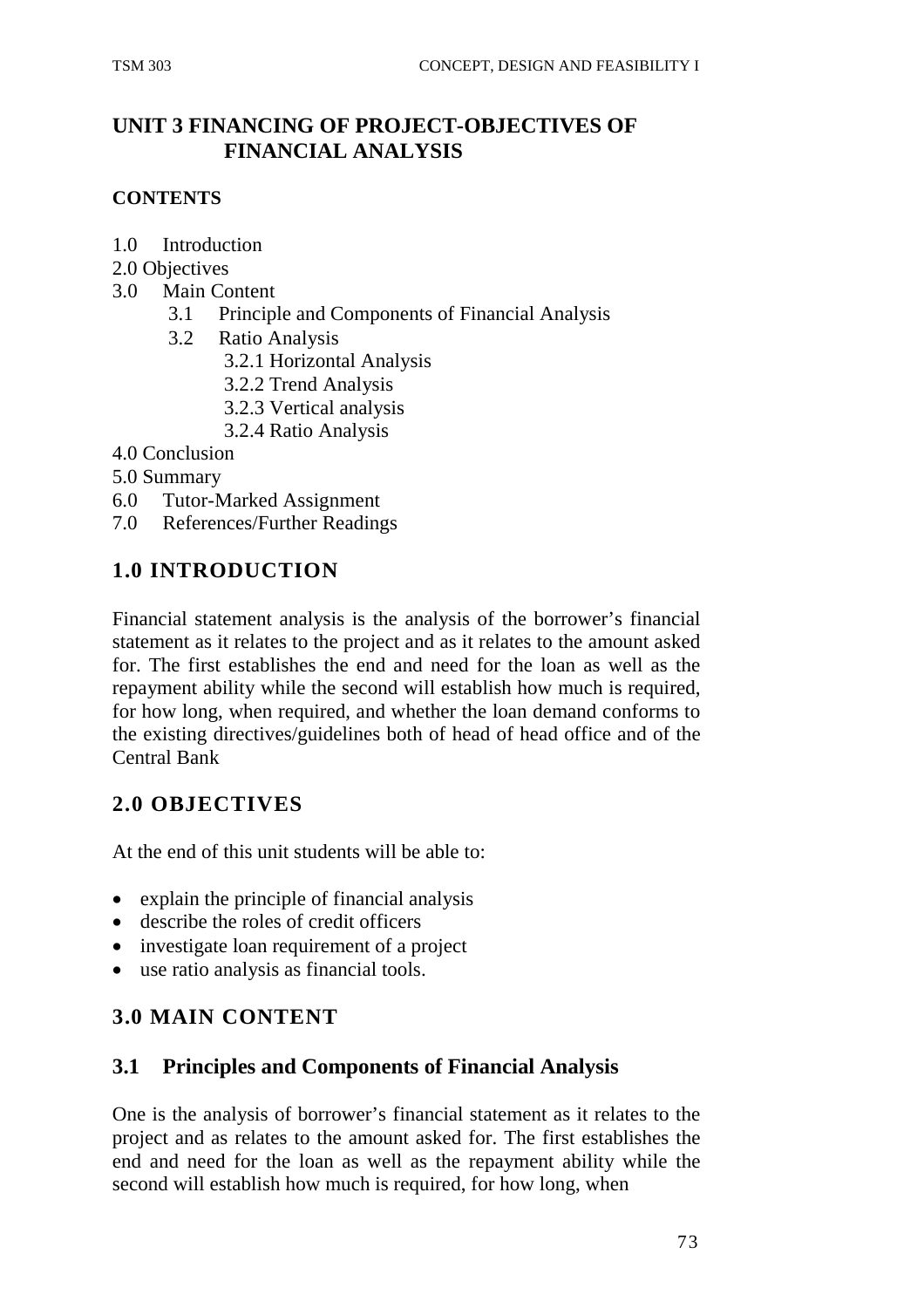required and whether the loan demand conforms to the existing directives and guideline both of head office and of the Central Bank.

In analyzing the end use, the banker should endeavour to establish whether all reasonable estimated costs are allowed for, and whether the estimates are realistic, He should also attempts to establish whether the sources of finance contemplated by the sponsors will be adequate and whether they would, in fact be forthcoming otherwise the banker will be stuck with his own lending. Finally, he would attempt to ascertain the likely impact of the project on the level of production, sales, net earnings, borrowings etc. of the borrower, and when the project is expected to break even and start yielding profit.

Having established the above, the banker then turns to analyze the amount of the loan asked. An up-to-date audited balance sheet or the appropriate financial statement normally gives some clues. Generally, the capital employed including any undistributed profits is one guide to how much the customer can borrow; while the figures for creditors of all kinds, of stock and work-in-progress and of trade debtor show the liquid position of the business and may indicate the difficulty or with which credit can be paid regularly. All in all, the objective must be to determine that the amount demanded is neither too much nor too small but is just adequate, and that magnitude of the available surplus or profits, including any other cash accruals, will be adequate to service the loan effectively through repayment of principal and interest plus a margin for incidentals. The point to emphasize is that there should be a proper perspective of the financial position of the concern. For this purpose, a single year's performance as revealed in the profit and loss account and the balance sheet will not be adequate. A dynamic view has to be taken of the organization both in prospect and retrospect (Nwankwo, 1991 pp.125).

## **3.2 Tools and Techniques of Financial Analysis**

The tools for financial analysis are intended to show relationships and changes. Among the more widely used of these techniques are horizontal analysis, trend analysis, vertical analysis, and ratio analysis.

#### **3.2.1 Horizontal Analysis**

Generally accepted accounting principle calls for presenting comparative financial statements that give the current year and past year's financial information. A common starting point for studying such statement is *horizontal analysis*, which involves the computation of dollar amount changes and percentage changes from year to year. The percentage change must be figured to show how the size of the change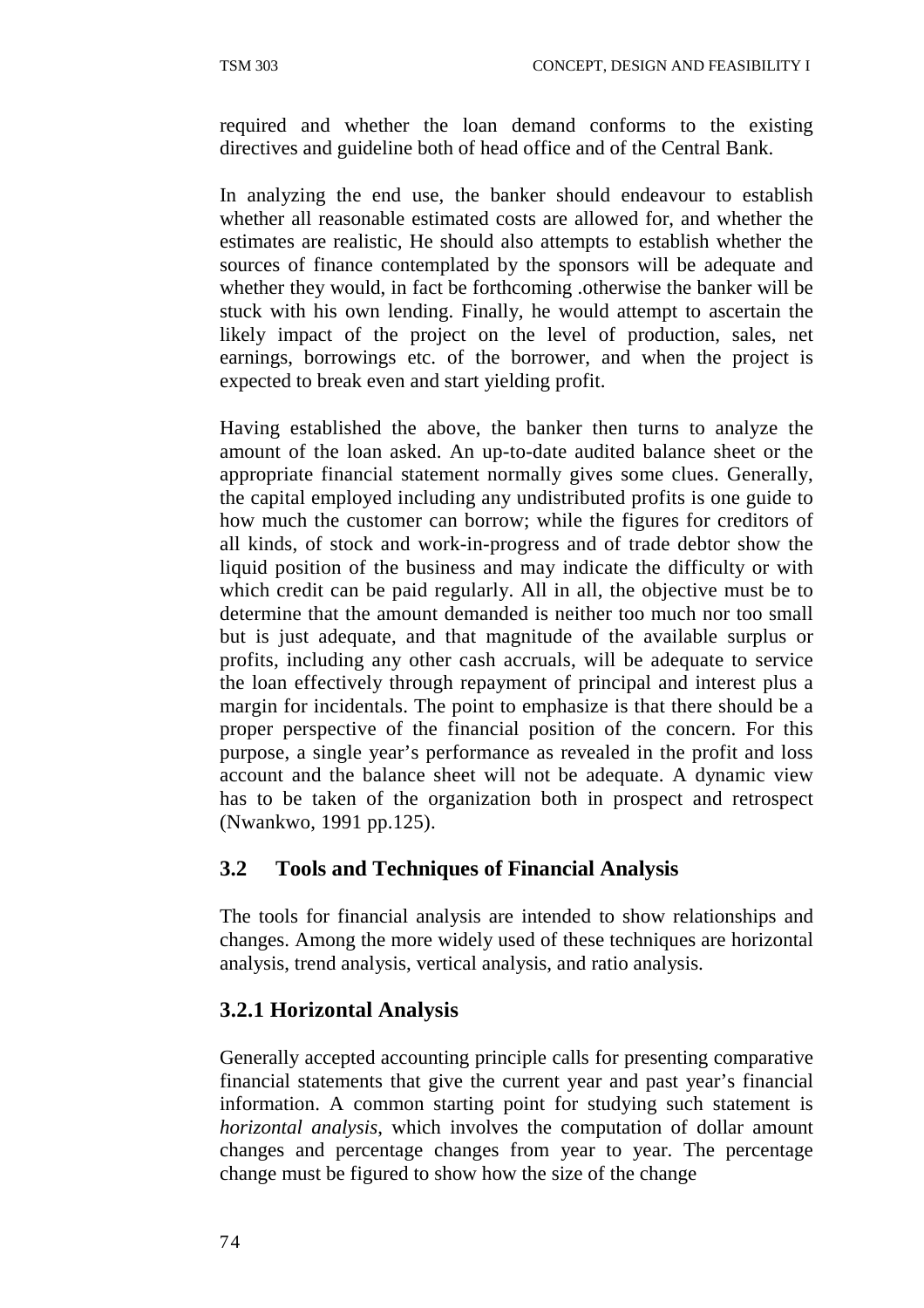relates to the size of the amounts involved. A change of N1 million in sales is not so drastic as a change of N1 million in net income, sales is a larger amount than net income. The percentage change is figured as follows:

Percentage change  $=$  100 (amount of change) **(**base-year amount )

the base year in any set of data is always the first year being studied. For example, from 1981 to 1982, the base year will be 1981.

# **3.2.2 Trend Analysis**

A variation of horizontal analysis is trend analysis, in which percentage changes are calculated for several successive years instead of between two years. Trend analysis is important because, with its long-run view, it may point to basic changes in the nature of the business. Besides comparative financial statements, most companies give out a summary of operations and data on other key indicators for five or more years.

# **3.2.3 Vertical Analysis**

Vertical analysis uses percentages to show the relationship of the different parts to the total in a single statement. Vertical analysis sets a total figure in the statement equal to 100 per cent and computes the percentage of each component of that figure. This figure would be total assets or total liabilities and stockholders' equity in the case of the balance sheet, and revenues or sales in the case of the income statement. The resulting statement of percentages is called a 'common-size statement'.

Vertical analysis is useful for comparing the importance of certain components in the operation of the business. It is also useful for pointing out important changes in the components from one year to the next when comparative common size statements are presented

## **3.2.4 Ratio Analysis**

Ratio analysis is a useful tool in financial statement and project analysis. It is used in the initial stages to reduce the large number of individual items in the financial statements to a fewer number of meaningful ratios that assist the lending officer to analyze the borrowers' current position. It helps also to identify critical areas for further detailed examination. The basic commonly used ratios relate to liquidity, management efficiency, leverage or debt, and profitability. The ratios are not universally applicable to all situations. Inventory turnover, for instance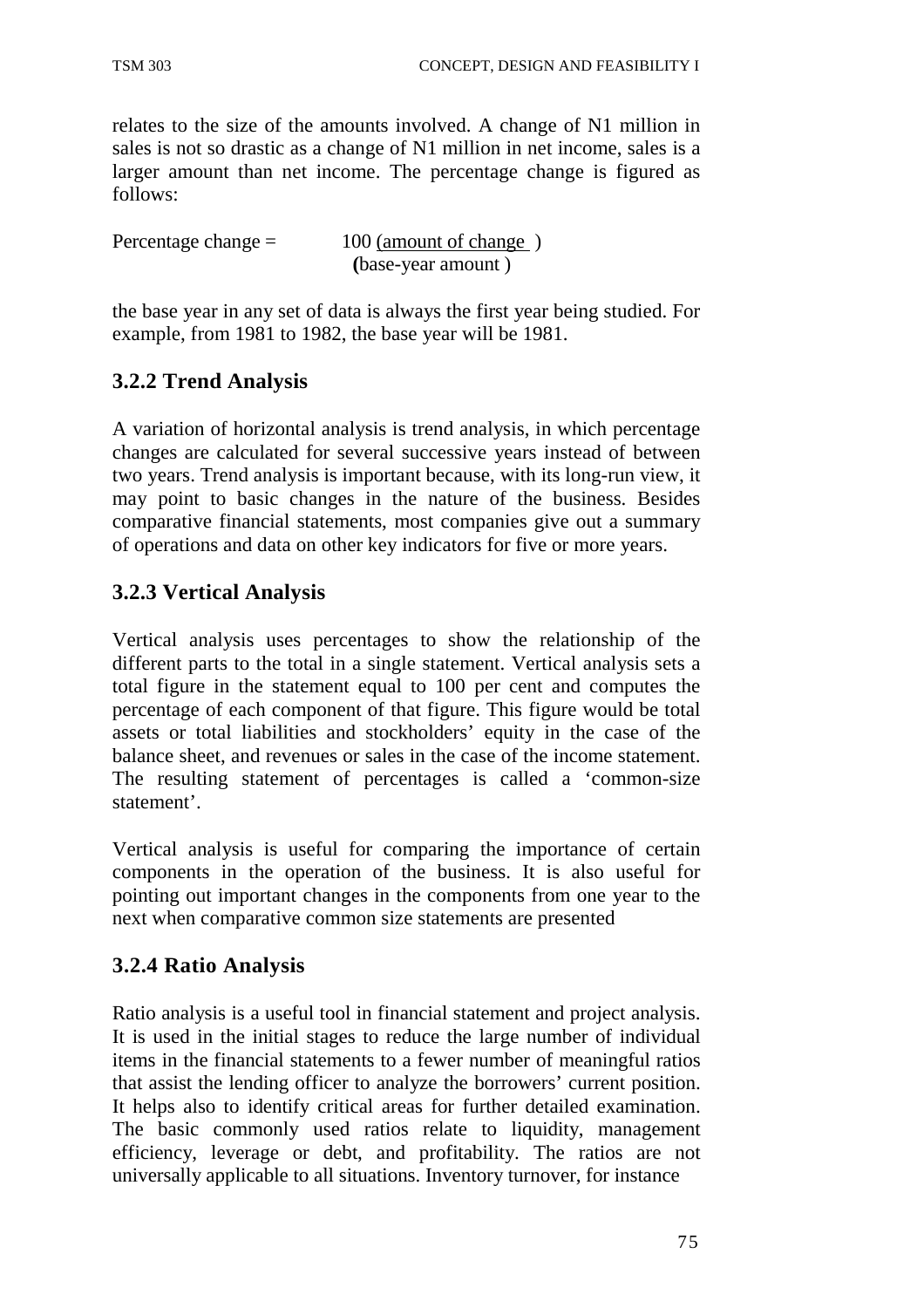is not relevant and meaningful in the analysis of service firms but very relevant and important in the analysis of retail or manufacturing firms. The table below shows the key ratios commonly used by analysts.

| Type of<br>Ratio  | <b>Name</b>                                                              | <b>Function</b>                                                                                                                                                                                                                                                                                                                    | <b>How Measured</b>                                              |  |
|-------------------|--------------------------------------------------------------------------|------------------------------------------------------------------------------------------------------------------------------------------------------------------------------------------------------------------------------------------------------------------------------------------------------------------------------------|------------------------------------------------------------------|--|
| (1) Liquidity     | <b>Current Ratio</b><br>a)<br>Quick (Acid<br>b)                          | Indicate the extent to which<br>claims of short-term creditors<br>are covered by assets that can<br>be readily converted into cash<br>without loss. High<br>values<br>suggest high safety margins<br>for short-term creditors<br>but<br>does not consider quality of<br>receivables and inventories.<br>A more reliable measure of | Current asset (CA)<br>Current liabilities (CL)                   |  |
|                   | test) ratio                                                              | liquidity than the current ratio.<br>Purges the current ratio of lack<br>of concern for the quality of<br>receivables and inventories.<br>NB: a and b, each measures<br>the ability of the<br>firm<br>to<br>generate cash to meet short-<br>term obligation                                                                        | CA - Inventories.<br><b>Current liabilities</b>                  |  |
| (2) Profitability | Net<br>Profit<br>a)<br>Margin<br><b>or</b><br>Return on Sale<br>(ROS)    | Measures profitability of the<br>firm relative to sales.                                                                                                                                                                                                                                                                           | Net Income<br>Sale                                               |  |
|                   | b)<br>Return on<br>Equity (ROE)                                          | Measures profitability of the<br>firm relative to net worth or<br>owner's equity in the firm.                                                                                                                                                                                                                                      | Net Income<br><b>Total Equity or Net</b><br>worth                |  |
|                   | Return on Asset<br>c)<br>(ROA)                                           | Measures profitability of the<br>firm in relation to<br>assets<br>employed.                                                                                                                                                                                                                                                        | Net Income<br><b>Total Assets</b>                                |  |
| (3) Leverage      | Debt to Asset<br>a)                                                      | Measures the amount of debt<br>employed by the firm in<br>relation to the total assets of<br>the firm. The bigger the debt<br>the more volatile the earnings<br>because of the fixed charge.                                                                                                                                       | <b>Total Debt</b><br><b>Total Assets</b>                         |  |
|                   | b)<br>Debt to Equity                                                     | Measures the amount of<br>debt employed by the firm<br>in relation to total equity or<br>net worth.                                                                                                                                                                                                                                | Long Term Debt<br><b>Total Equity</b><br>(Net Worth)             |  |
|                   | <b>Times</b><br>Interest<br>c)<br>Financial<br>or<br>Charges<br>coverage | Measures the coverage of<br>interest payment in the debt.                                                                                                                                                                                                                                                                          | Earning before Interest<br>+ Taxes<br>Annual Interest<br>Expense |  |
|                   | $\rm d$<br>Account Payable<br>Turnover                                   | Measures account payable in<br>relation to purchases                                                                                                                                                                                                                                                                               | Average accounts<br>rayapie<br>Av. Purch. Per Day                |  |

**Table 7: Commonly used Ratios in Financial Analysis of Project**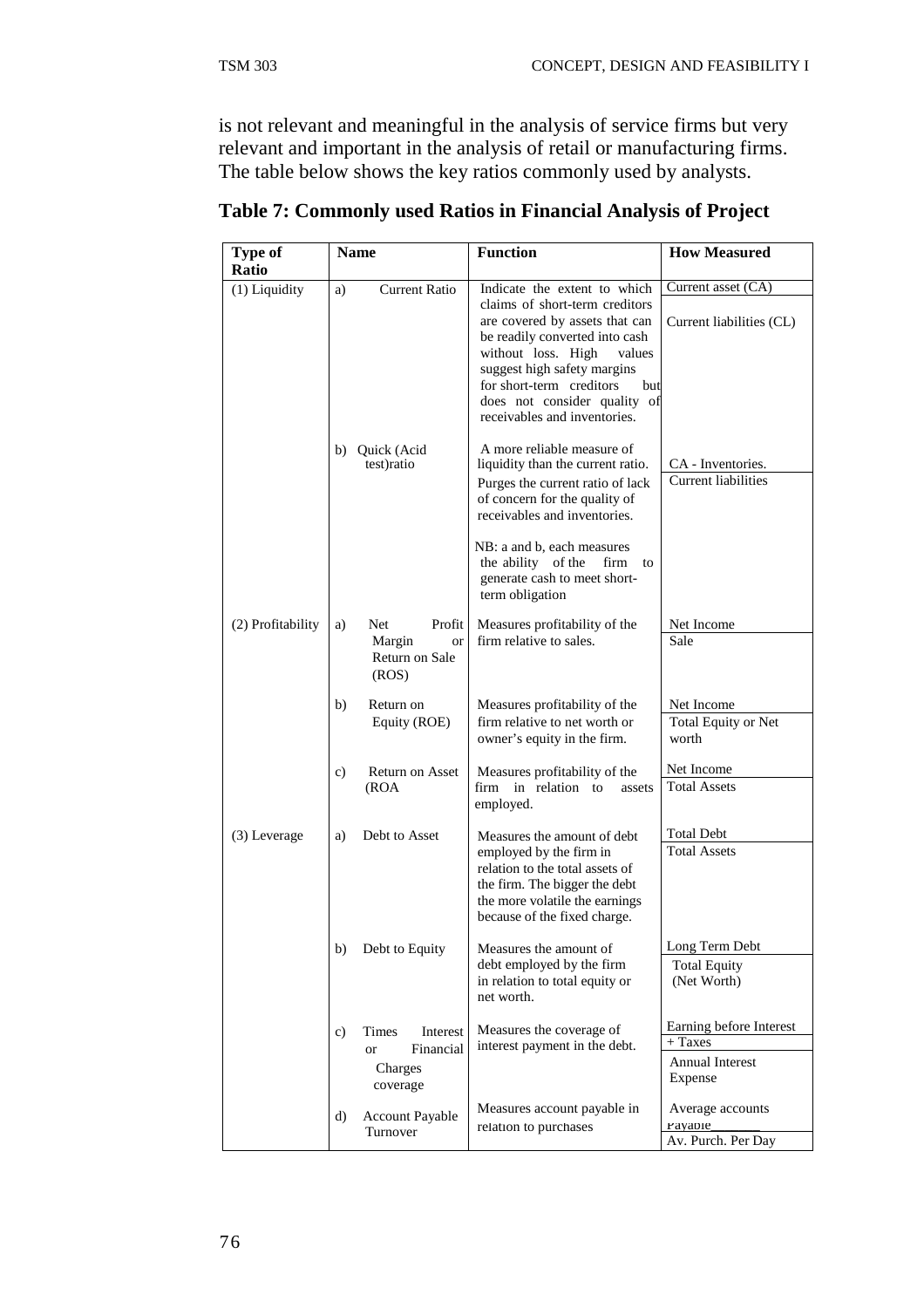| (4) Activity or<br>Management<br>Efficiency | a)            | Collection<br>Period           | Measures the degree of<br>efficiency with which<br>management collects<br>receivables.                                  | Average Account<br>Receivables<br>Sales per Day                 |
|---------------------------------------------|---------------|--------------------------------|-------------------------------------------------------------------------------------------------------------------------|-----------------------------------------------------------------|
|                                             | b)            | Total<br>Assets<br>Turnover    | Measures the degree of<br>efficiency with<br>which management<br>utilizes assets in<br>relation to sales                | Sales<br><b>Total Assets</b>                                    |
|                                             | $\mathbf{c})$ | Inventory<br>Turnover          | Measures management<br>efficiency in turning<br>over inventories to<br>generate profit <i>i.e.</i><br>inventory control | <b>Sales</b><br>Av. Inventory                                   |
|                                             | d)            | <b>Fixed Asset</b><br>Turnover | Measures net sales over<br>net fixed assets<br>Measures sales over                                                      | <b>Sales</b><br><b>Net Fixed Assets</b><br>Credit Sales Account |
|                                             | e)            | Receivables<br>Turnover        | receivables                                                                                                             | Receivables                                                     |

For better results, common size ratios should be obtained by expressing each balance sheet item as a percentage of total revenue and each expense item as percentage of total expenses. The ratios should also not be analyzed in isolation as there are no absolute standard for them. They can be analyzed cross-sectionally by comparing the firms ratios with the ratios of peer firms in the industry or at a point in time. Another way is time series. This deals with historical trends in the ratios, in effect measuring the firm against itself at different time periods. This helps to detect looming problems before they occur.

A firm experiencing rapid sales but steadily declining profit margin because of rising costs may find, through time series analysis, that the rapid growth may have masked the dangerous slide in profit margins and would then try to do something about it – get away from the euphoria of rapid growth and correct deficiencies in costing matrix and therefore in profit margins.

It is also usually advisable not to rely on a single ratio but on combination of ratios. Return on equity, for instance can be broken down to its constituents such as leverage, profit margin, activity and common size ratios. This enables analysts to simultaneously view the key relationships governing the business enterprises.

## **4.0 CONCLUSION**

In the course of our study in this unit we were able to discuss the principles and components of financial analysis as well as use financial ratios as financial tools in analyzing and assessing the financial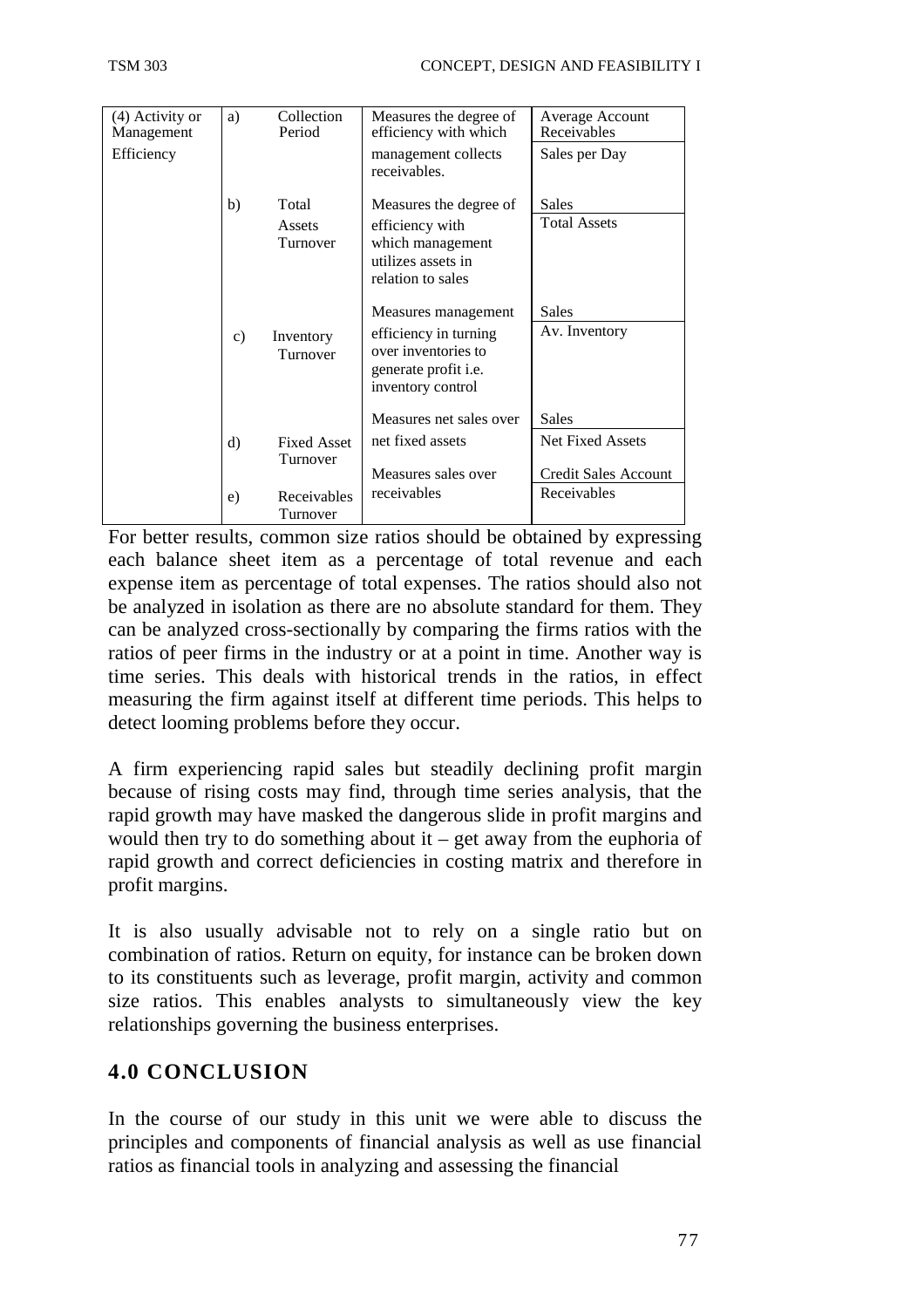capability of the borrowers of funds. Thus, the foregoing are very important in order to safeguard any future defaults in loan repayment.

# **5.0 SUMMARY**

In analyzing the end use, the banker should endeavour to establish whether all reasonable estimated costs are allowed for, and whether the estimates are realistic, He should also attempt to establish whether the sources of finance contemplated by the sponsors will be adequate and whether they would, in fact be forthcoming. Otherwise, the banker will be stuck with his own lending. Finally, he would attempt to ascertain the likely impact of the project on the level of production, sales, net earnings, borrowings etc. of the borrower, and when the project is expected to break even and start yielding profit.

## **6.0 TUTOR-MARKED ASSIGNMENT**

State and discuss how a loan requirement of a project could be investigated?

## **7.0 REFERENCES/FURTHER READINGS**

Nwankwo, G. O. (1980). *The Nigerian Financial System*.

- CBN Briefs: Research Dept. series No. 95/03, June 1995 Monetary Policy in Nigeria.
- Odozi, V. A. The Imperative of Economic Growth in Nigeria The Nigerian Banker (Jan-June 2002).
- Akingbola, E. B. O. Strategies for Effective Management of Financial Institutions in the New Millennium (The Nigerian Banker - July-Dec 2001).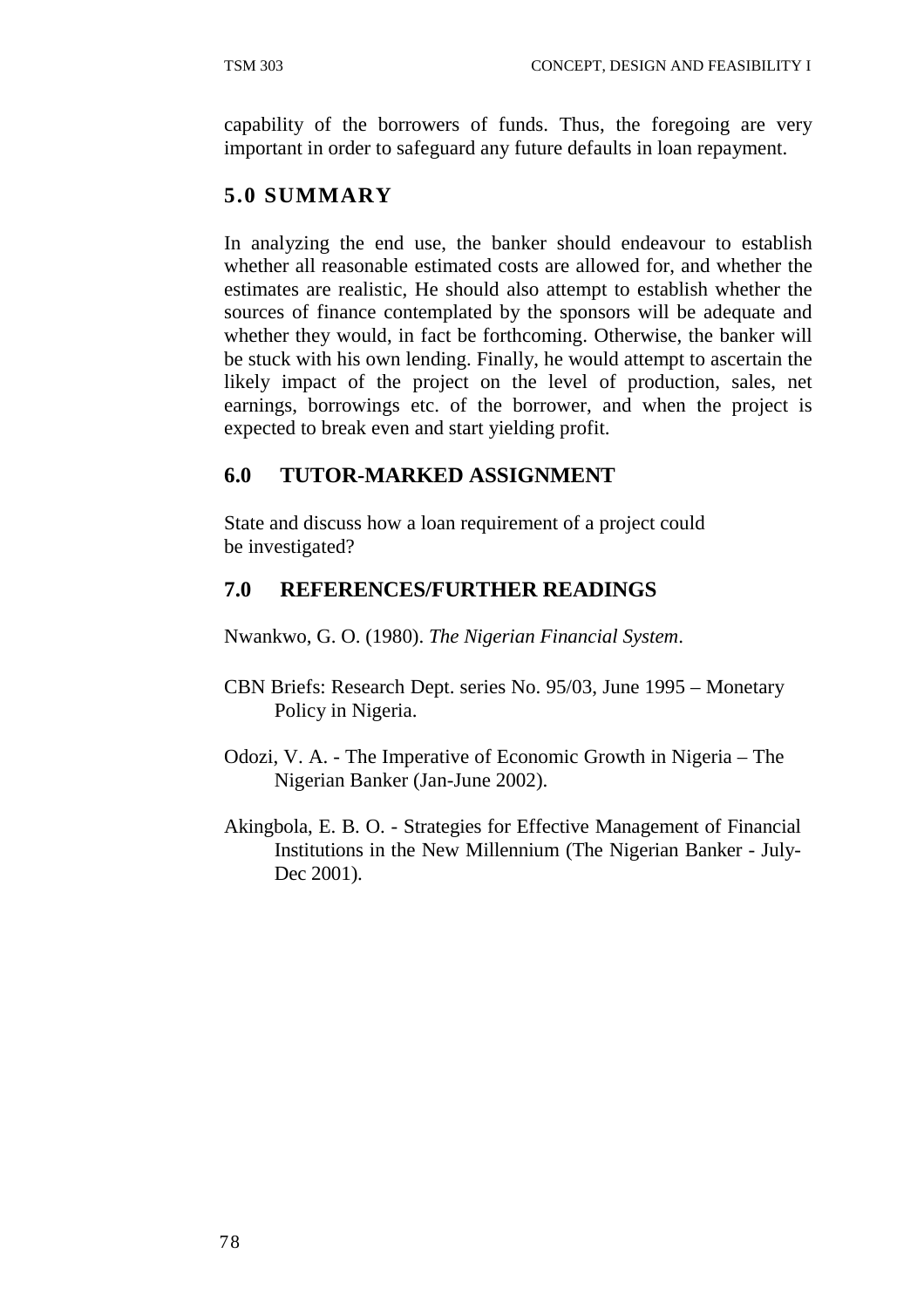# **UNIT 4 SOURCES AND USES OF FUNDS**

### **CONTENTS**

- 1.0 Introduction
- 2.0 Objectives
- 3.0 Main Content
	- 3.1 Sources and Uses of Cash
	- 3.2 The Statement of Cash Flows
- 4.0 Conclusion
- 5.0 Summary
- 6.0 Tutor-Marked Assignment
- 7.0 References/Further Readings

## **1.0 INTRODUCTION**

The profit and loss account provides details of financial performance resulting in the net profit figure; the balance sheet is an explanation of the financial status of the enterprise in the form of a listing of its assets and liabilities at the close of the accounting period.

Accounting flows may be classified into three distinct types – profit flows, funds flows and cash flows. Therefore, funds flow and cash flow statements are needed to obtain a complete picture of accounting flows in respect of accounting period.

The funds flow statement provides reconciliation between the opening and closing balance sheets for a given accounting period through an explanation of the changes which have occurred. This explanation is in the form of an analysis of the sources of additional funds available to the enterprise during the accounting period, as well as an analysis of the manner in which they have been utilized. Consequently, the funds flow statement cover both the funds internally generated and additional funds obtained by the enterprise during the accounting period. The funds statement deals with the changes which have occurred in the size of the business, as well as changes which in the structure assets, liabilities, and invested capital. For all enterprises of a stipulated size, SSAP10 'Statement of Source and Application of Funds' imposes a disclosure of a periodic funds flow statement, in addition to the traditional profit and loss account and balance sheet. In this unit we shall examine various aspect of sources and uses of funds.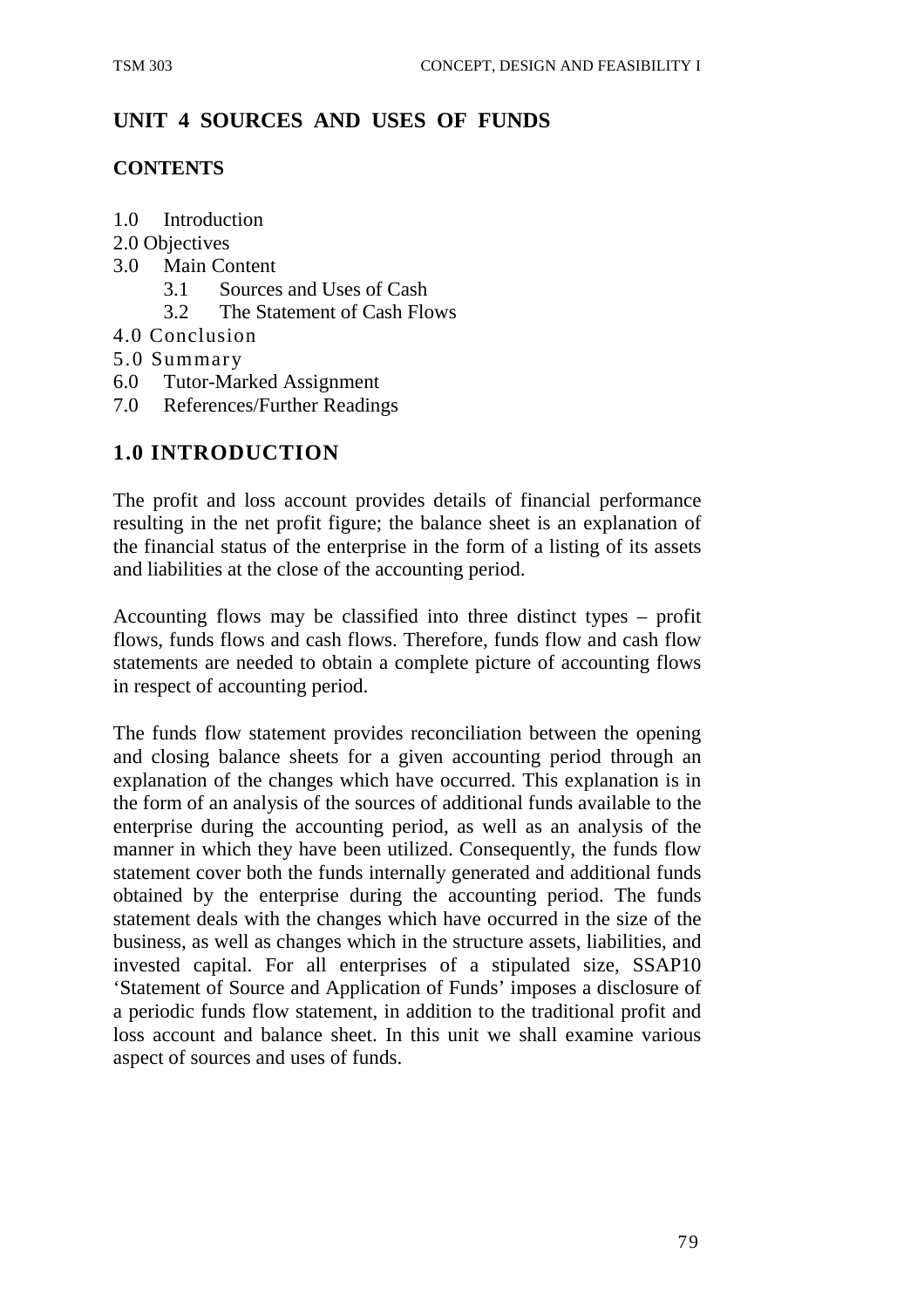# **2.0 OBJECTIVES**

At the end of this unit, you will be able to:

- discuss fund flow statement
- compute fund flow statement
- apply fund flow statement
- analyze sources and uses of funds in organization.

## **3.0 MAIN CONTENT**

### **3.1 Sources and Uses of Cash**

Those activities that bring in cash are called sources of cash. Those activities that involve spending cash are called uses or application of cash. What we need to do is to trace the changes in the firm's balance sheet to see how the firm obtained its cash and how the firm spent its cash during some time period. To get started, consider the balance sheet for the ABC Nig. Plc. in Table 6.1. Notice that we have calculated the change in each of the items on the balance sheets. Looking over the balance sheet for the ABC Nig. Plc, we see that quite a few things changed during the year. For example ABC increased its net assets by N149 million and its inventory by N29 million. Where did the money come from? To answer this and related questions, we need to first identify those changes that used up cash (uses) and those that brought cash in (sources).

Table 3.1

#### **ABC NIGERIA PLC**

Balance Sheets as of December 31, 2001 and 2002 ( N in million)

|                                  | 2001          | 2002  | <b>Changes</b> |
|----------------------------------|---------------|-------|----------------|
|                                  | <b>Assets</b> |       |                |
|                                  | N             | N     | N              |
| <b>Current Assets:</b>           |               |       |                |
| Cash                             | 84            | 98    | $+14$          |
| Account receivables              |               |       |                |
| Inventory                        | 165           | 188   | $+23$          |
| Total                            | 393           | 422   | $+29$          |
|                                  | 642           | 708   | 66             |
| <b>Fixed Assets:</b>             |               |       |                |
| Net plant and Equipment          |               |       |                |
| <b>Total Assets</b>              |               |       |                |
|                                  | 2,731         | 2,880 | $+149$         |
|                                  | 3,373         | 3,588 | $+215$         |
| Liabilities and Owners' Equities |               |       |                |
| <b>Current liabilities:</b>      |               |       |                |
| Account payable                  | 312           | 344   | $+32$          |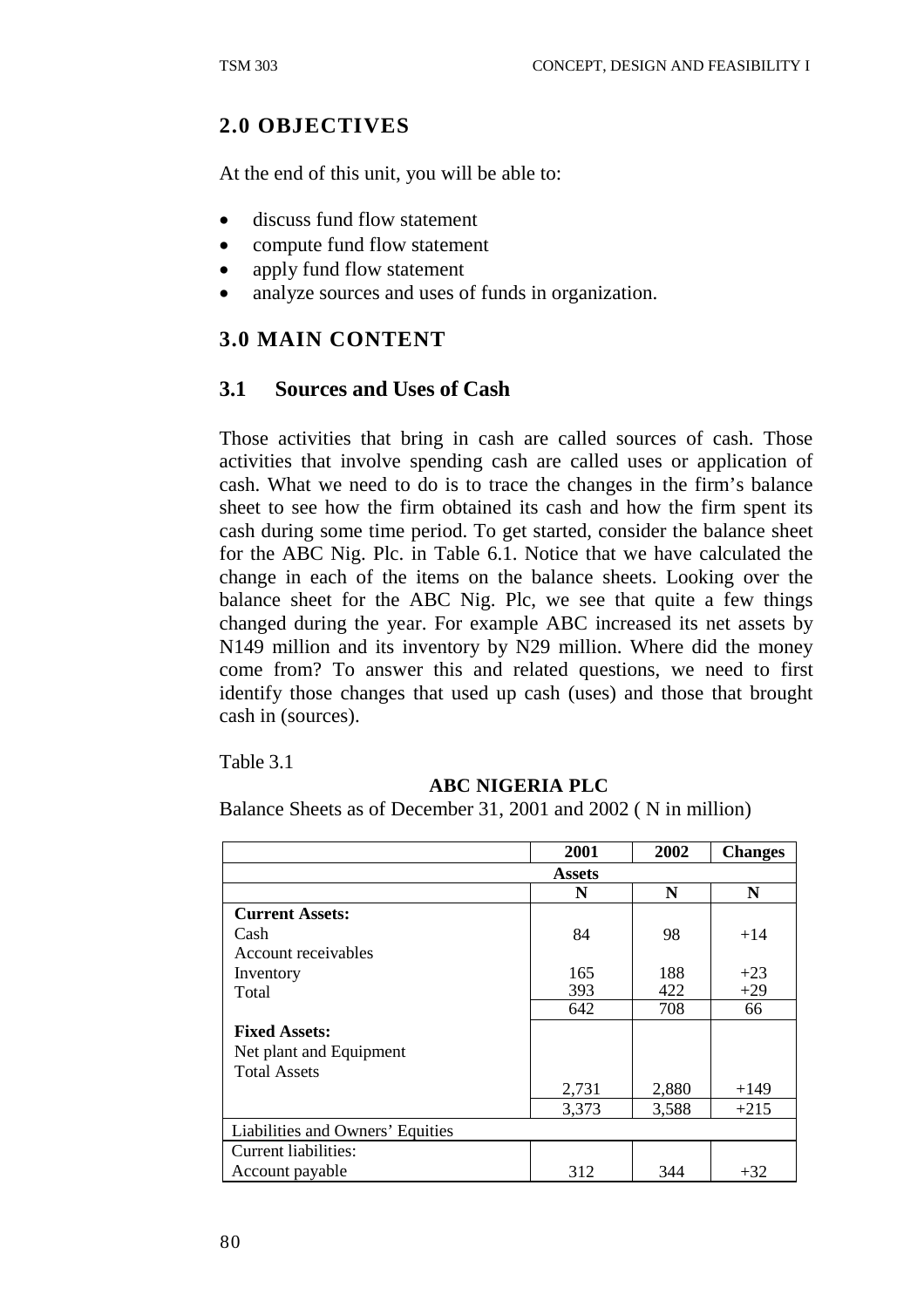| Notes payable                        | 231   | 196   | $-35$  |
|--------------------------------------|-------|-------|--------|
| Total                                | 543   | 540   | $-3$   |
| Long term debt                       | 531   | 457   | $-74$  |
| Owners' equity:                      |       |       |        |
| Common stock and paid in surplus     | 500   | 550   | $+50$  |
| Retained earnings                    | 1,799 | 2,041 | $+242$ |
| Total                                | 2,299 | 2,591 | $+292$ |
| Total liabilities and owners' equity | 3,373 | 3,588 | $+215$ |
|                                      |       |       |        |

A little common sense is useful here. A firm uses cash by either buying assets or making payments. So, loosely speaking, an increase in an assets account means the firm, on a net basis, bought some assets, a use of cash. If an asset account went down, then on a net basis, the firm sold some assets. This would be net source. Similarly, if a liability account goes down, the firm has made net payment, a use of cash.

Looking again at Balance sheet of ABC Plc, we see that inventory rose by N29 million. This is a net use because ABC Plc. effectively paid out N29 million to increase inventories. Accounts payable rose by N32 million. This is a source of cash because ABC effectively has borrowed an additional N32 million payable at the end of the year. Note payable, on the other hand went down by N35 million, so ABC effectively paid off N35million worth of short-term debt – a use of cash.

Based on our discussion we can summarize the sources and uses from the balance sheet as follows:

| Source of cash:                 |     | N'Million |
|---------------------------------|-----|-----------|
| Increase in account payable     | 32  |           |
| Increase in common stock        | 50  |           |
| Increase in retained earnings   | 242 |           |
| Total sources                   | 324 |           |
| Uses of cash:                   |     |           |
| Increase in account receivables | 23  |           |
| Increase in inventory           | 29  |           |
| Decrease in notes payable       | 35  |           |
| Decrease in long-term debt      | 74  |           |
| Net fixed asset acquisition     | 149 |           |
| Total uses                      |     | 310       |
| Net additional cash             | 14  |           |

The net addition to cash is just the difference between sources and uses, and our N14 million result here agrees with N1 million change shown on the balance sheet.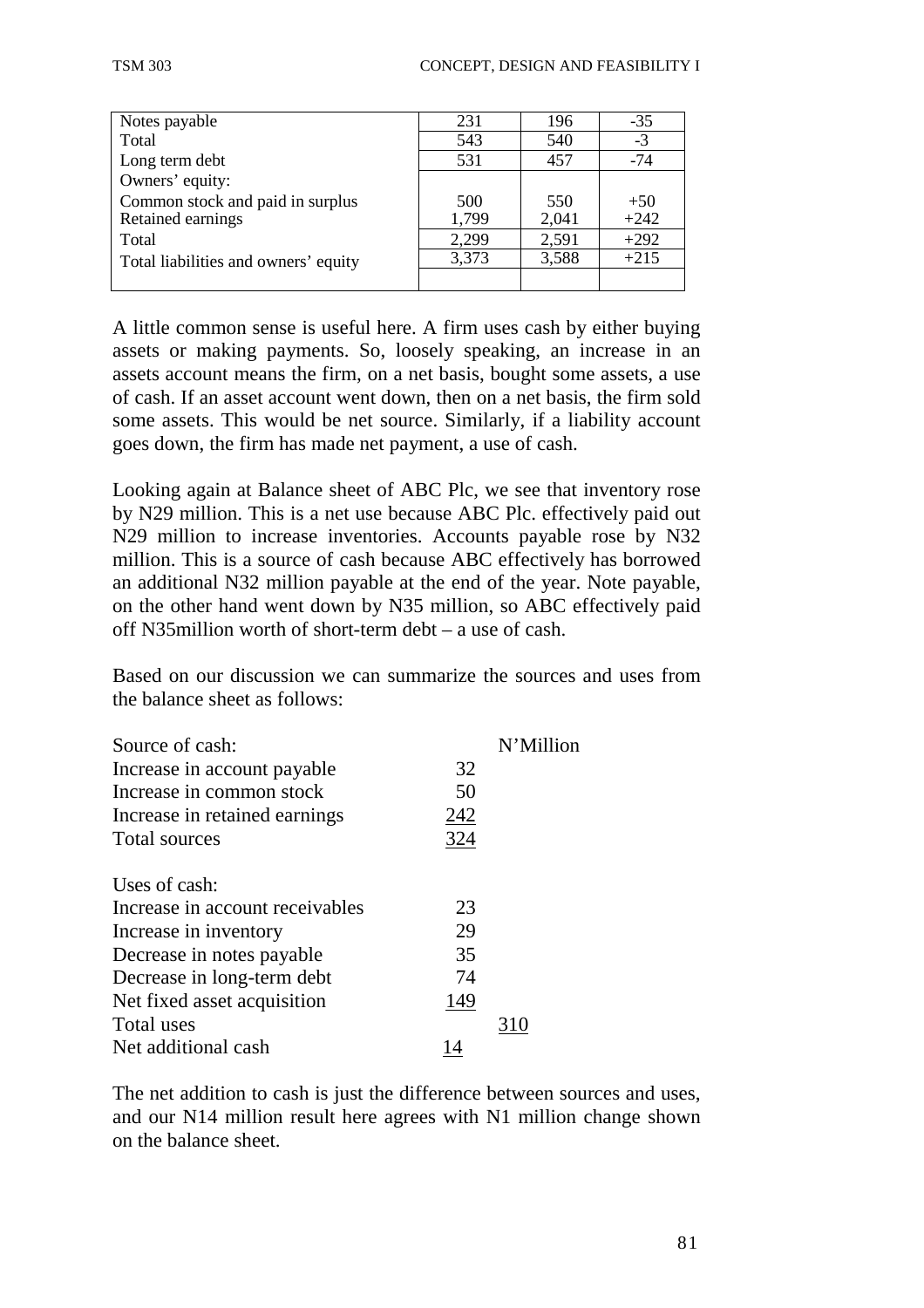To further trace the flow of cash through the firm during the year, we need an income statement. For ABC Plc., the results for the year are shown in Table 3.2.

Notice here that the N242 additional to retained earnings we calculated from the balance sheet is just the difference between the net income of N363 and the dividends of N121.

Table 3.2

| <b>ABC NIG. PLC</b>                |       |       |  |  |  |  |
|------------------------------------|-------|-------|--|--|--|--|
| <b>2002 Income Statement</b>       |       |       |  |  |  |  |
| $N'$ million                       |       |       |  |  |  |  |
| Sales                              |       | 2,311 |  |  |  |  |
| Cost of goods sold                 | 1,344 |       |  |  |  |  |
| Depreciation                       | 276   |       |  |  |  |  |
| Earnings before interest and taxes | 691   |       |  |  |  |  |
| Interest paid<br>141               |       |       |  |  |  |  |
| Taxable income                     |       | 550   |  |  |  |  |
| Taxes $(30\%)$                     |       | 165   |  |  |  |  |
| Net income                         |       | 385   |  |  |  |  |
| Dividends                          | 121   |       |  |  |  |  |
| Addition to retained earnings 242  |       |       |  |  |  |  |

#### **3.2 The Statement of Cash Flows**

There are some flexibility in summarizing the sources and uses of cash in the form of a financial statement. However, if it is presented, the result is called statement of cash flows. Historically, this statement was called the statement of changes in financial position and it was presented in terms of the changes in net working capital rather than cash flows. We will work with the newer cash format.

We present a particular format for this statement in Table 3.3. The idea is to group all the changes into three categories: operating activities, financing activities, and investment activities. The exact form differs from one preparer to another.

Don't be surprise if you come across different arrangement. The types of information presented will be very similar; the exact order can differ. The key thing to remember in this case is that we started out with N84 million in cash and ended up with N98 million, for a net increase of N14 million. We are just trying to see what event led to this change.

Interest paid should really go under financing activities, but unfortunately that is not the way the accounting is handled. The reason, you may recall, is that interest is deducted as an expense when net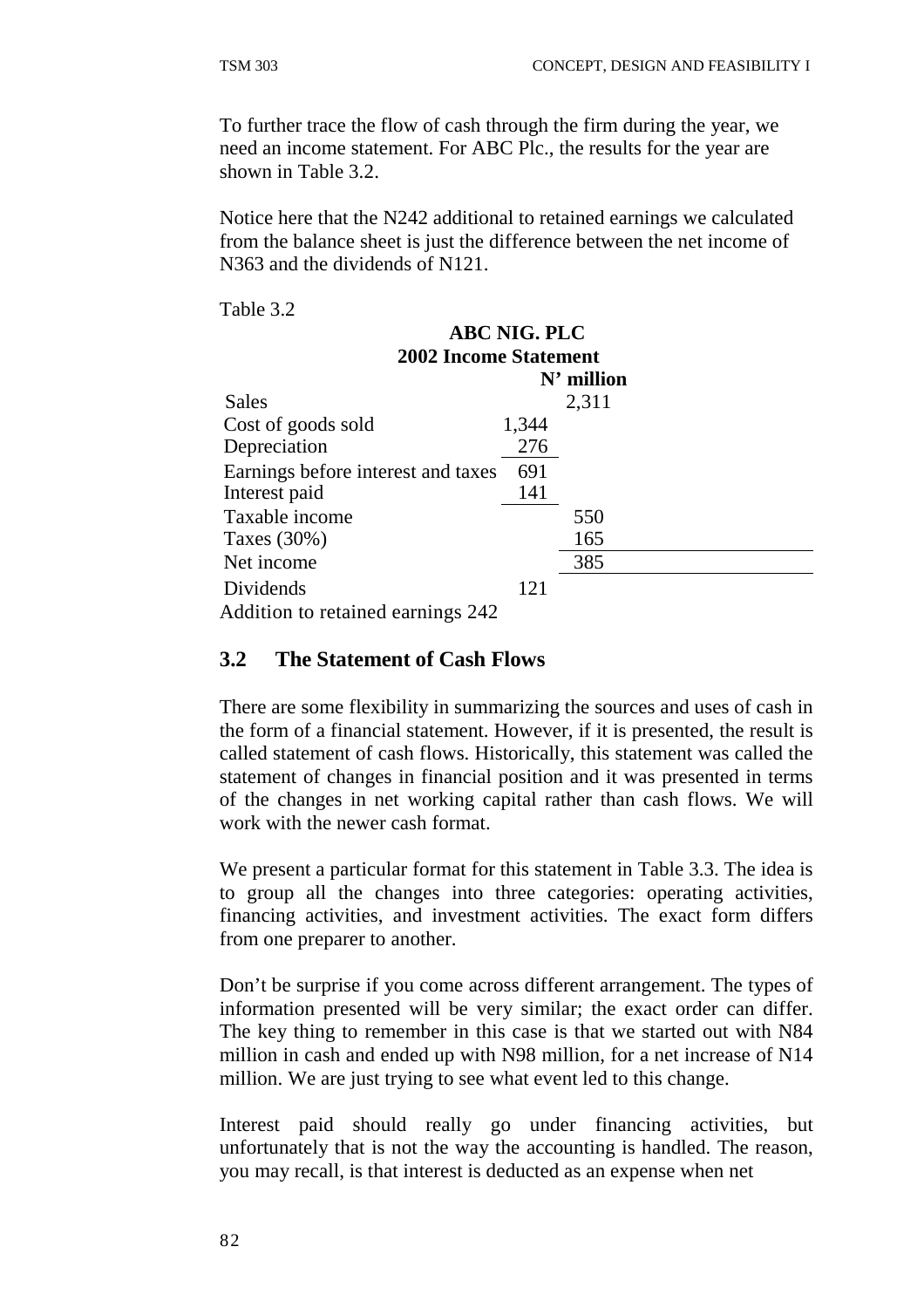income is computed. Also, notice that the net purchase of fixed assets was 149. Because ABC Nig Plc. wrote off N276 million worth of assets (the depreciation), it must have actually spent a total of  $N149 + N276 =$ N425 million on fixed assets.

Once we have this statement, it might seem appropriate to express the in cash on a per-share basis, much as we did for net income.

Table 3.3

**ABC NIG. PLC. 2002 Statement of Cash Flows (N in million)** 

| Cash, beginning of year          |        | 84    |
|----------------------------------|--------|-------|
| Operating activity:              |        |       |
| Net income<br>Plus:              |        | 385   |
| Depreciation                     | 276    |       |
| Increase in account payable      | 32     |       |
| Less:                            |        |       |
| Increase in account receivables  |        | $-23$ |
| Increase in inventory            | - 29   |       |
|                                  |        | 641   |
| Investment activity:             |        |       |
| Fixed asset acquisitions         |        | - 425 |
| Net cash from operating activity | $-425$ |       |
| Financing activity:              |        |       |
| Decrease in notes payable        | 35     |       |
| Decrease in long term debt       | 74     |       |
| Dividend paid                    | - 121  |       |
| Increase in common stock         | 50     |       |
| Net cash from financing activity | - 180  |       |
| Net increase in cash             | 14     |       |
| Cash end of the year             | 120    |       |

Ironically, despite the interest we might have in some measure of cash flow per share, standard accounting practice expressly prohibits reporting this information. The reason is that accountants feel that cash flow (or some component of cash flow) is not an alternative to accounting income, so only earnings per share are to be reported.

As shown in Table 3.4 it is sometimes useful to present the same information a bit differently. We will call this "the sources and uses of cash statement"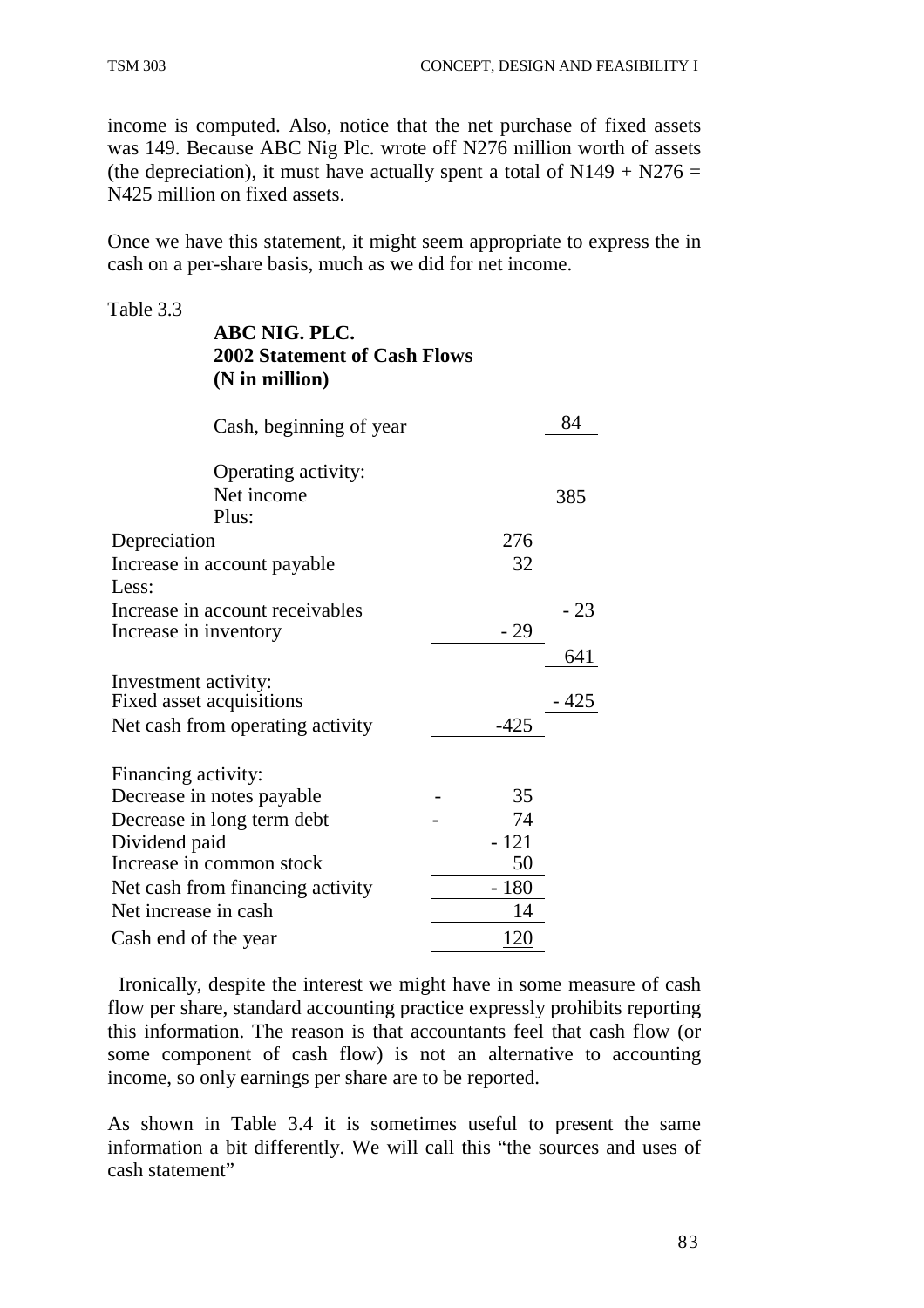Table 3.4

#### **ABC NIG. PLC. 2002 Sources and Uses of Cash (N in million)**

| Cash, beginning of year         |     | 84  |  |
|---------------------------------|-----|-----|--|
| Sources of cash                 |     |     |  |
| Operations:                     |     |     |  |
| Net income                      |     | 385 |  |
| Depreciation                    | 276 |     |  |
|                                 |     | 661 |  |
| Working capital:                |     |     |  |
| Increase in account payable     | 32  |     |  |
| Long term financing:            |     |     |  |
| Increase in common stock        | 50  |     |  |
| Total sources of cash           | 743 |     |  |
|                                 |     |     |  |
| Uses of cash                    |     |     |  |
| Working capital                 |     |     |  |
| Increase in account receivables |     | 23  |  |
| Increase in inventory           | 29  |     |  |
| Decrease in notes payable       | 35  |     |  |
| Long term financing:            |     |     |  |
| Decrease in long term debt      | 74  |     |  |
| Fixed asset acquisitions        |     | 425 |  |
| Dividend paid                   | 121 |     |  |
| Total uses of cash              |     | 707 |  |
| Net addition to cash            | 14  |     |  |
| Cash end of the year            | 120 |     |  |

## **4.0 CONCLUSION**

In the course of our study in this unit we were able to discuss sources and uses of funds. Those activities that involve spending cash are called uses or application of cash while those activities that involve accumulation of cash are called sourcing for funds. Therefore, ability to balance the two activities or making the sourcing for funds greater than use and application of funds constitutes a good leverage for any company.

## **5.0 SUMMARY**

In summary, this unit emphasized on source and use of cash, statement of cash flows and its computation.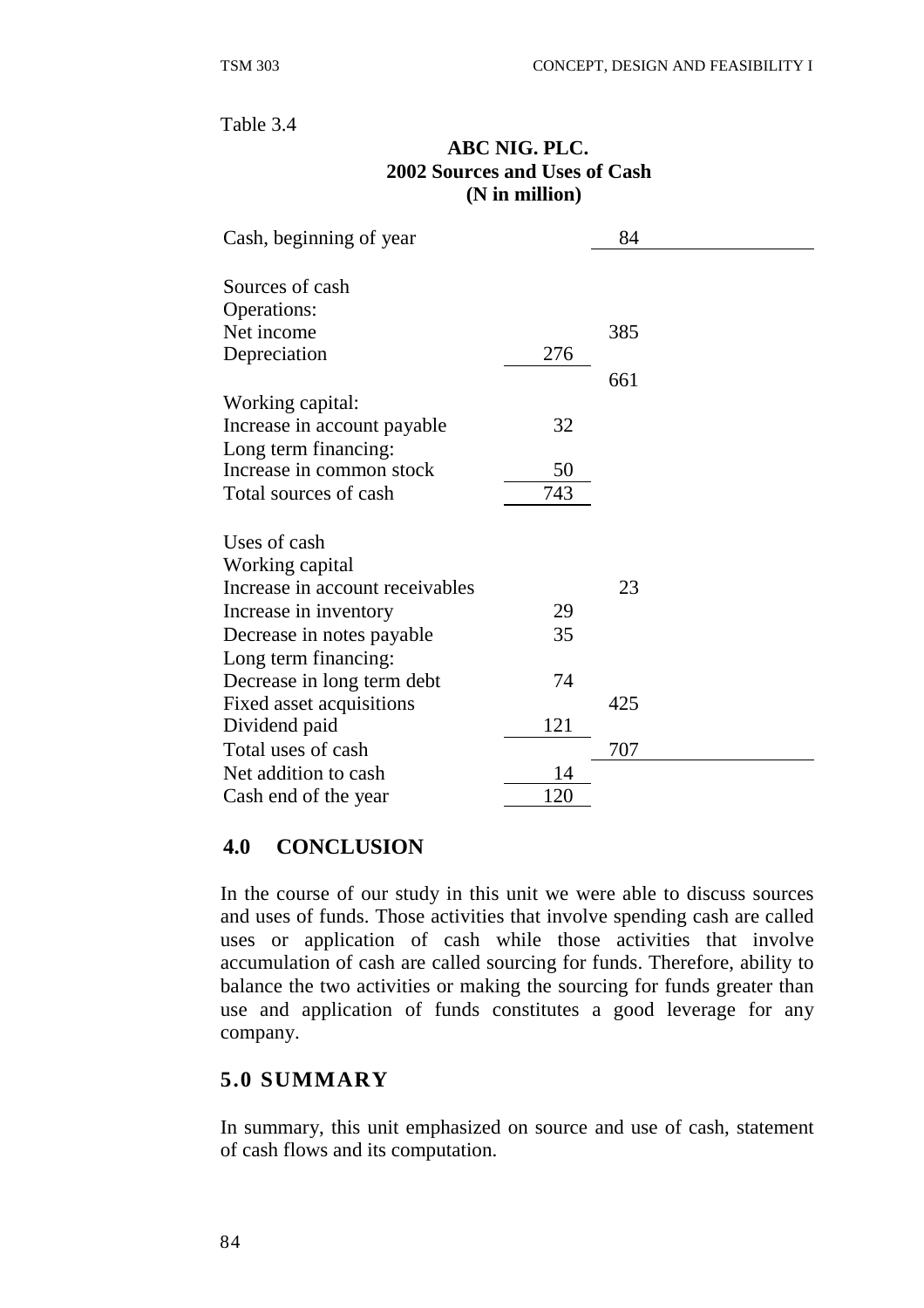## **6.0 TUTOR-MARKED ASSIGNMENT**

State and discuss how a loan requirement of a project could be investigated?

### **7.0 REFERENCES/FURTHER READINGS**

Nwankwo, G. O. (1980). *The Nigerian Financial System*.

- CBN Briefs: Research Dept. series No. 95/03, June 1995 Monetary Policy in Nigeria.
- Odozi, V. A. The Imperative of Economic Growth in Nigeria The Nigerian Banker (Jan-June 2002).
- Akingbola, E. B. O. Strategies for Effective Management of Financial Institutions in the New Millennium (The Nigerian Banker - July-Dec 2001).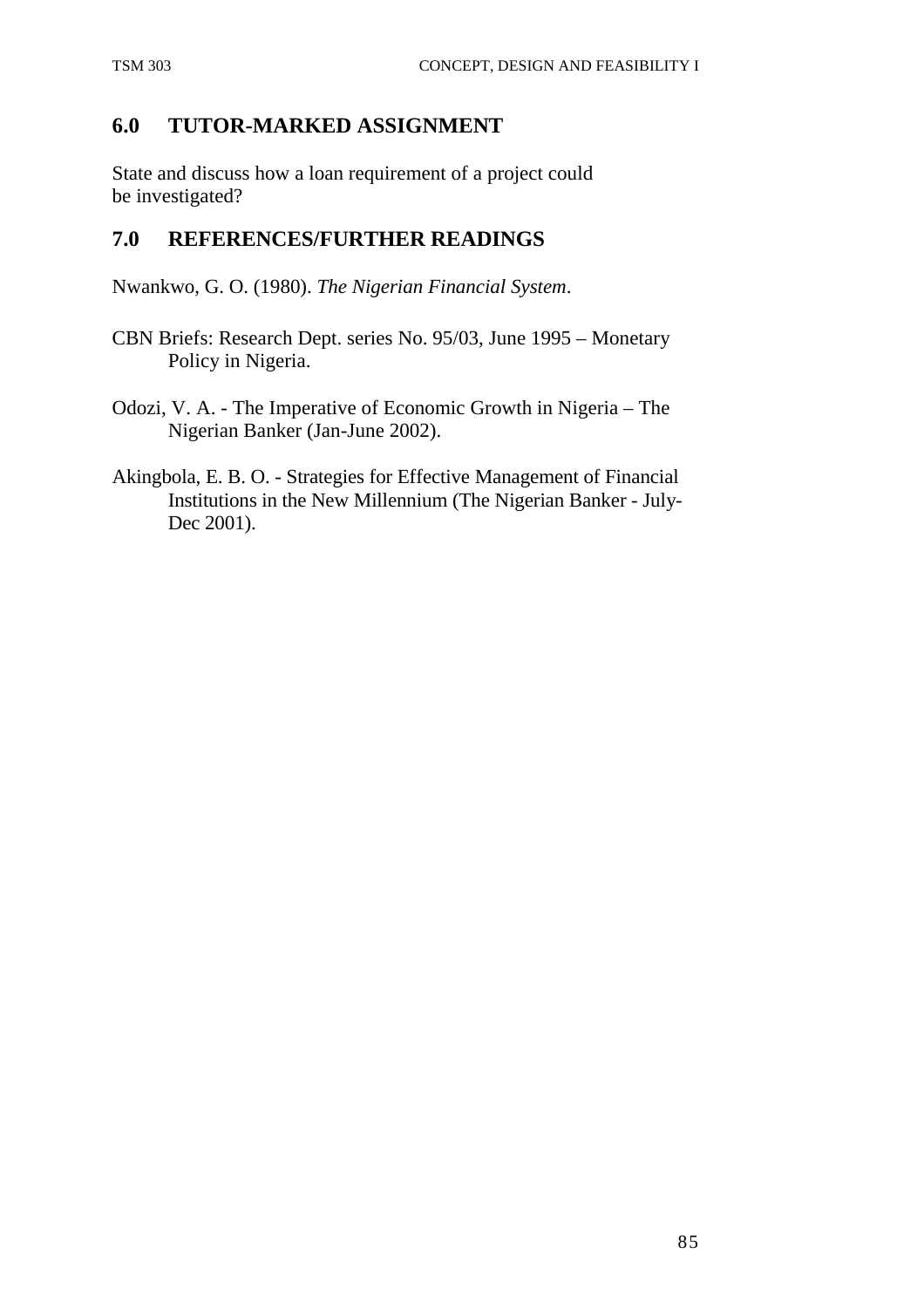## **UNIT 5 CASH FLOW STATEMENTS AND WORKING CAPITAL MANAGEMENT**

#### **CONTENTS**

- 1.0 Introduction
- 2.0 Objectives
- 3.0 Main Content
	- 3.1 Cash Flow
	- 3.2 Benefits from using Cash Flow
		- 3.3 Managing Short-Term Net Cash Flows
	- 3.4 Liquidity Management
	- 3.5 Managing Inventory
	- 3.6 Managing Accounts Receivable
	- 3.7 The Cash Operating Cycle
	- 3.8 Forecasting Working Capital
- 4.0 Conclusion
- 5.0 Summary
- 6.0 Tutor-Marked Assignment
- 7.0 References/Further Readings

### **1.0 INTRODUCTION**

Cash flow simply means the difference between number of Naira that came in and the number that went out. For example, if you were the owner of a business, you will be very interested in how much cash you actually took out of your business in a given year. How to determine this amount is one of the things we shall discuss in this part of our study.

At the fundamental level, firms do two different things: they generate cash and spend it. Cash is generated by selling a product, an asset or a security. Selling a security involves either borrowing or selling an equity interest (i.e. shares of stock) in the firm. Cash is spent in paying for materials and labour to produce a product and in purchasing assets. Payments to creditors and owners also require the spending of cash. The cash flow identity summarizes the total cash result of all transactions a firm engages in during the year.

In the short term, however, a considerable amount of managerial resources is devoted to day-to-day decision making in respect of working capital. Working capital, which also has an effect on a company's total market value, consists of short-term (current) assets and short-term (current) liabilities which, by definition, have terms to maturity less than one year. Current assets can be funded wholly or in part on a short-term basis, with net working capital measured as current assets less current liabilities.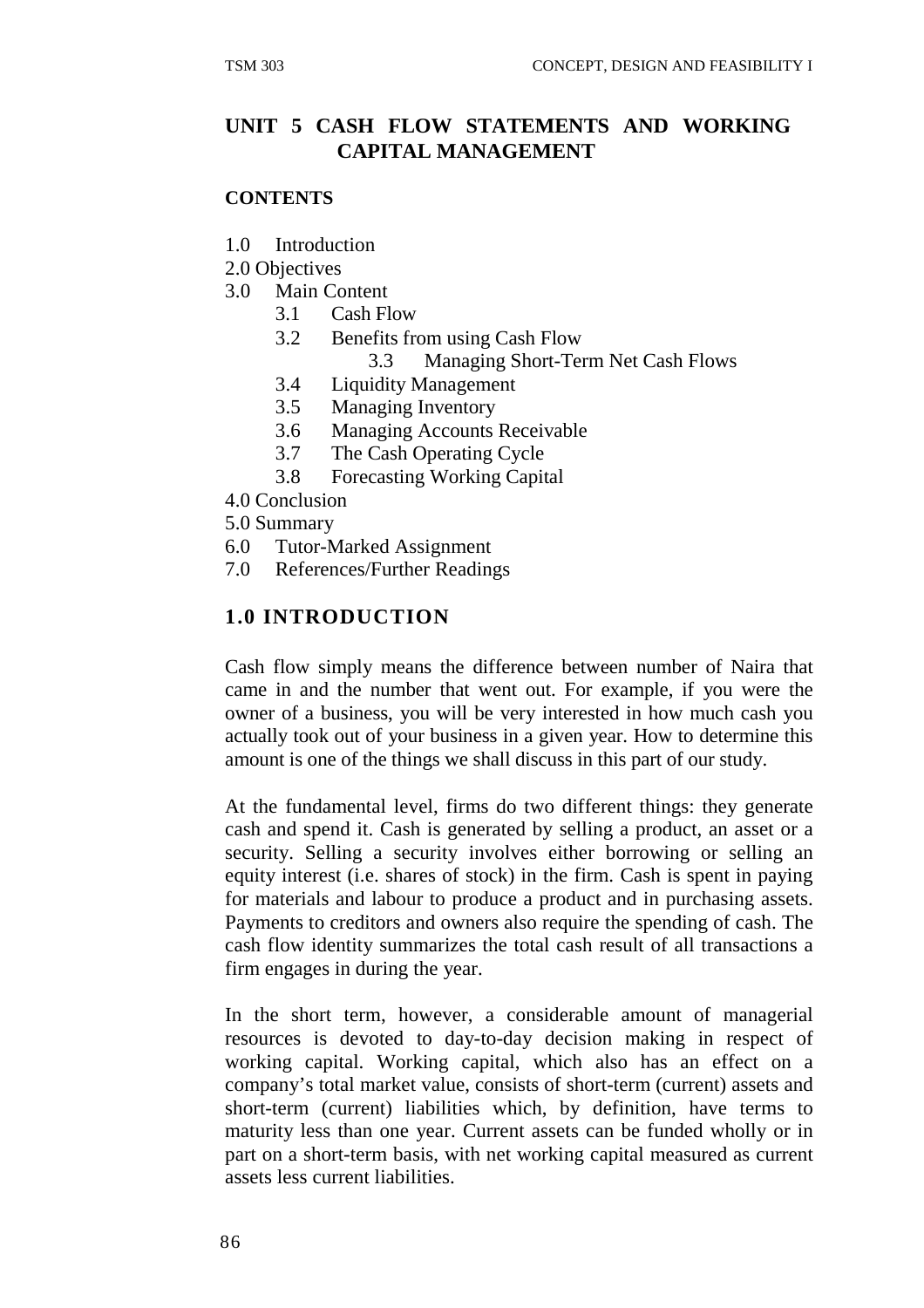This begins by defining the main components of current assets and current liabilities and by describing the role of working capital in a company's operations.

Attention is then turned to the core element in working capital: the management of cash flows. In long-run analysis, the focus is on annual net cash flows. In short-run analysis, a key issue is how the current year's net cash flows are expected to take shape on a daily or weekly basis. The expected short-term behaviour of net cash flows involves a company in developing strategies to avoid financial distress and bankruptcy, especially if the company anticipates sustained periods over which cash outflows will exceed cash inflows.

Following this, some of the basic principles involved in modeling the components of working capital are described. These relate to the management of cash and marketable securities, inventory and account receivable (or trade debtors). In terms of current liabilities, there are two main components: accounts payable (or trade creditors) and short-term debt financing.

Finally, overall working capital policy is examined in terms of a company's overall level of investment in current asset and in respect of the strategy the company adopts in matching the maturity structure of its assets and liabilities.

## **2.0 OBJECTIVES**

At the end of this session students should be able to:

- describe cash flow statement
- explain the various changes occur over the period on the balance sheet
- prepare an income statement
- describe the core element in working capital: the management of cash flows
- explain the basic principles involved in modeling the components of working capital
- define the working capital policy
- describe the various strategy involved in application of working capital.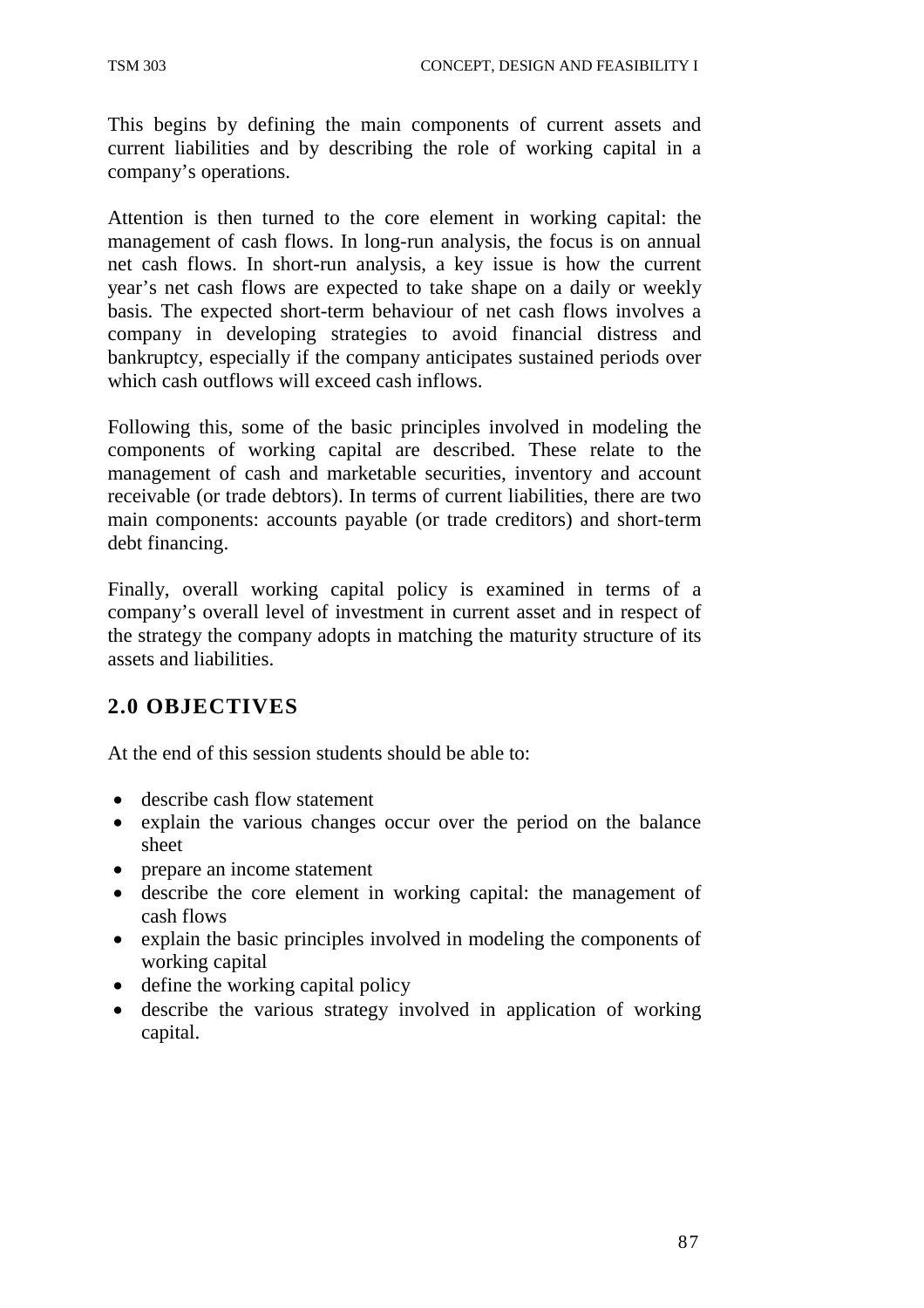## **3.0 Main Content**

## **3.1 Cash Flow**

**Cash flow** is an accounting term that refers to the amounts of cash being received and spent by a business during a defined period of time, sometimes tied to a specific project. Measurement of cash flow can be used:

- to evaluate the state or performance of a business or project.
- to determine problems with liquidity. Being profitable does not necessarily mean being liquid. A company can fail because of a shortage of cash, even while profitable.
- to generate project rate of returns. The time of cash flows into and out of projects are used as inputs to financial models such as internal rate of return, and net present value.
- to examine income or growth of a business when it is believed that accrual accounting concepts do not represent economic realities. Alternately, cash flow can be used to 'validate' the net income generated by accrual accounting.

Cash flow as a generic term may be used differently depending on context, and certain cash flow definitions may be adapted by analysts and users for their own uses. Common terms (with relatively standardized definitions) include operating cash flow and free cash flow. *Classification*

Cash flows can be classified into:

- **4. Operational Cash Flows**: Cash received or expended as a result of the company's core business activities.
- **5. Investment Cash Flows:** Cash received or expended through **capital expenditure,** investments or acquisitions.
- **6. Financing Cash Flows:** Cash received or expended as a result of financial activities, such as receiving or paying loans, issuing or repurchasing stock, and paying dividends.

All three together are necessary to reconcile the beginning cash balance to the ending cash balance.

## **3.2 Benefits from Using Cash Flow**

The cash flow statement is one of the four main financial statements of a company. The cash flow statement can be examined to determine the short-term sustainability of a company. If cash is increasing (and operational cash flow is positive), then a company will often be deemed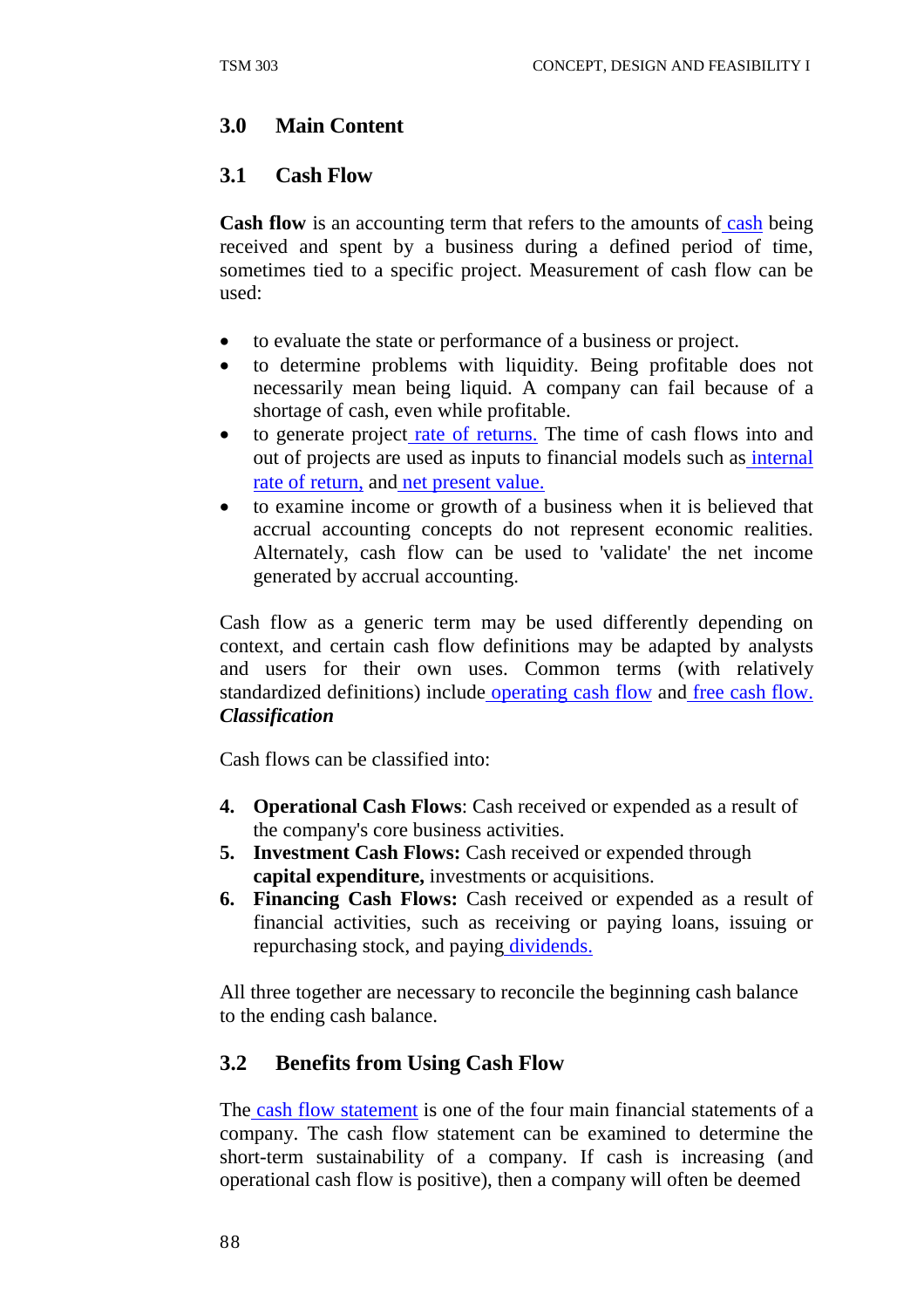to be healthy in the short-term. Increasing or stable cash balances suggest that a company is able to meet its cash needs, and remain solvent. This information cannot always be seen in the income statement or the balance sheet of a company. For instance, a company may be generating profit, but still have difficulty in remaining solvent.

The cash flow statement breaks the sources of cash generation into three sections: operational cash flows, investing and financing. This breakdown allows the user of financial statements to determine where the company is deriving its cash for operations. For example, a company may be notionally profitable but generating little operational cash (as may be the case for a company that barters its products rather than selling for cash). In such a case, the company may be deriving additional operating cash by issuing shares, or raising additional debt finance.

Companies that have announced significant writedowns of assets, particularly goodwill, may have substantially higher cash flows than the announced earnings would indicate. For example, telecoms firms that paid substantial sums for 3G licenses or for acquisitions have subsequently had to write-off goodwill, that is, indicate that these investments were now worth much less. These write-downs have frequently resulted in large announced annual losses, such as Vodafone's announcement in May 2006 that it had lost £21.9 billion due to a writedown of its German acquisition, Mannesmann, one of the largest annual losses in European history. Despite this large "loss", which represented a sunk cost, Vodafone's operating cash flows were solid: "Strong cash flow is one of the most attractive aspects of the cellphone business, allowing operators like Vodafone to return money to shareholders even as they rack up huge paper losses."

In certain cases, cash flow statements may allow careful analysts to detect problems that would not be evident from the other financial statements alone. For example, WorldCom committed an accounting fraud that was discovered in 2002; the fraud consisted primarily of treating ongoing expenses as capital investments, thereby fraudulently boosting net income. Use of one measure of cash flow (free cash flow) would potentially have detected that there was no change in overall cash flow (including capital investments).

## **3.3 Managing Short-Term Net Cash Flows**

In the short term, how net cash flow takes shape on a daily or weekly basis has an important bearing on value.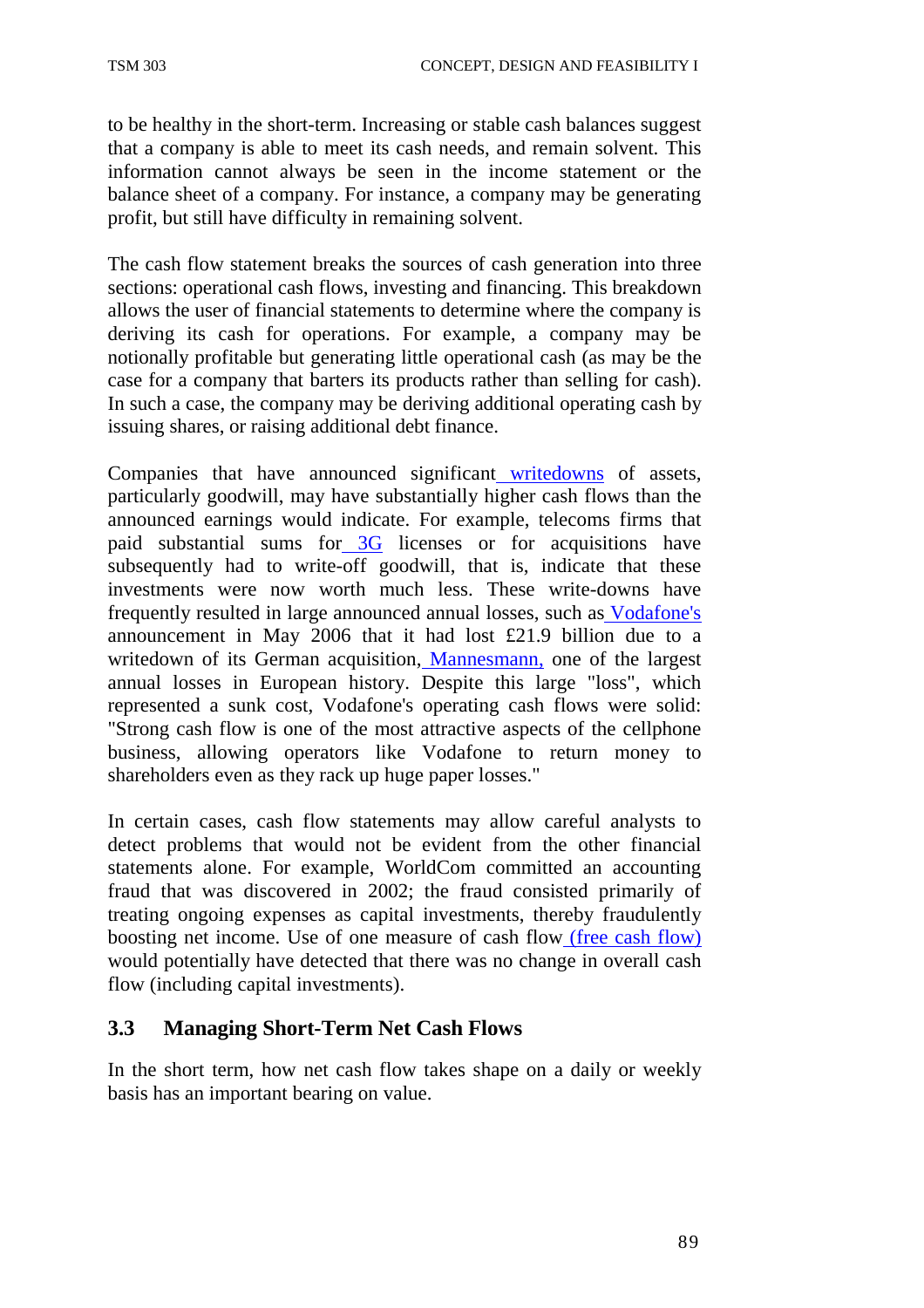#### **Cash Outflows**

Over a year, cash outflows will consist of regular payments to meet wages and salaries, and bills furnished by suppliers. Cash outflows will also occur in respect of tax-demands, interest payments and fees which can be expected at specific times during the year and in respect of the purchase of plant and machinery for long-term capital investment. These constitute what is referred to as the transactions motive for holding cash.

There may also be unanticipated events over a year which requires a company to have immediate access to cash resources. This constitutes the precautionary motive for holding cash. A speculative motive can exist to enable a company to take advantage of undervalued inputs or equipment which come up for sale due, for example, to a competitor going bankrupt. There is a fourth reason for holding cash known as a compensating balance motive. Here a company's bank may require it to hold minimum balances in its current account in order to indirectly cover the bank's costs of administration. If a company receives no interest on its current account, its bank receives all of he income earned on the company's balances through the bank's own investment strategies. Recently there has been a tendency to move away from compensating balances, with companies negotiating transactions fees with banks and receiving current account interest payments, or investing their surplus cash elsewhere.

#### **Cash Inflows**

Where cash inflows are concerned, these can be expected to occur at regular intervals over the year largely as a result of the pattern of sales. This pattern can, however, be uneven if sales are seasonal. For example, in the cases of toy manufacturers, and department stores the majority of sales, and hence cash inflows, can be expected to occur in the months around Christmas. In the case of a clothing manufacturer a significant proportion of orders can be expected during the weeks in which this industry has its national and international fashion shows.

In addition, anticipated cash inflows may be disrupted due to sudden and unexpected change in the economy. If, for example, there is an unanticipated rise in interest rates, short-term trade debtors who also have high levels of bank debt may respond by delaying settlement of their involves, using their own cash inflows to meet higher bank interest charges. Further, a major customer of a company may fail leaving significant amounts of unpaid debts.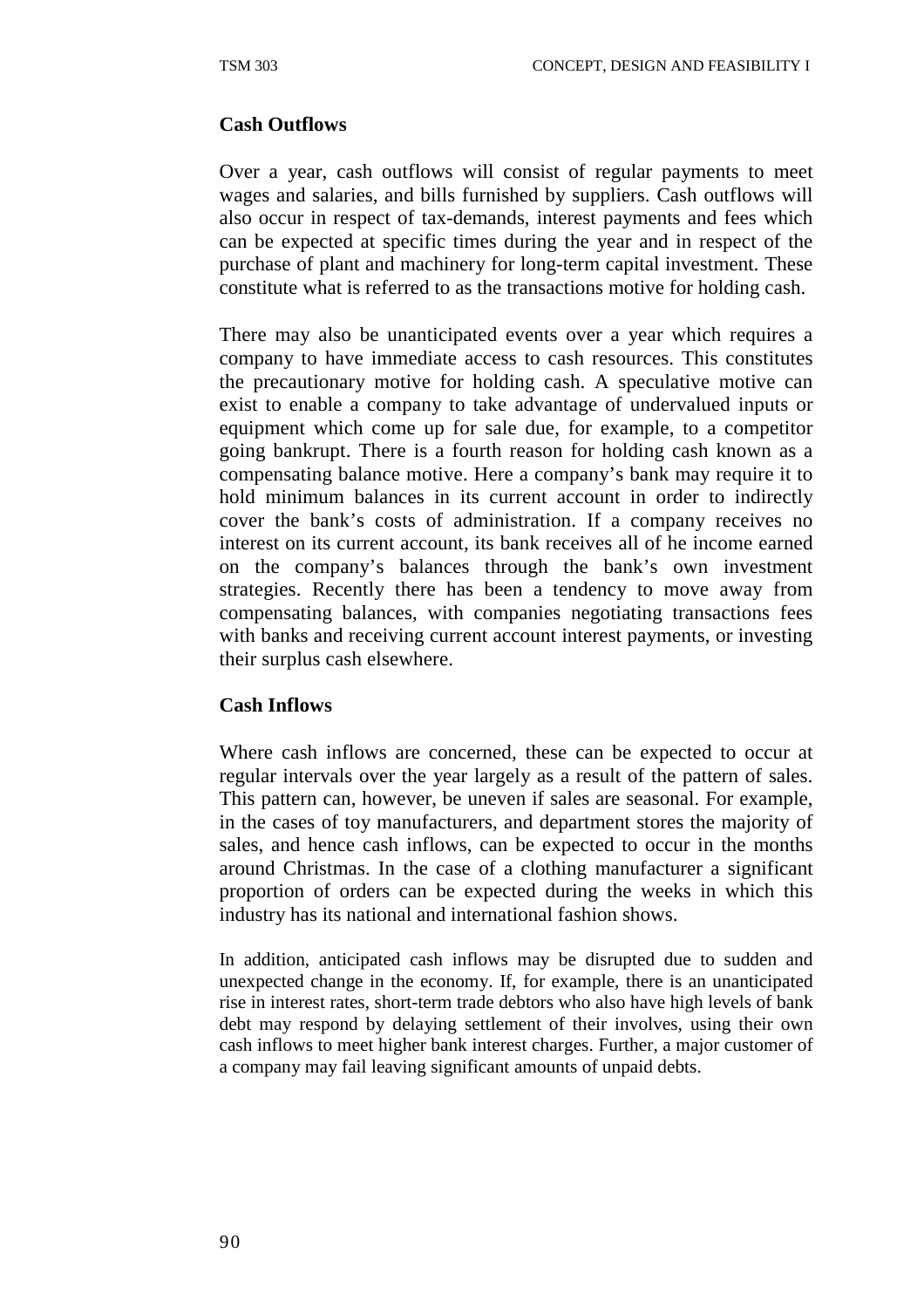### **Net Cash Flow Policy**

Given the opportunity costs of cash, in terms of borrowing and lending rates, it is in the interests of a company to:

- delay its expected cash outflows as long as possible, subject to minimizing the risks of jeopardizing input supplies
- maximize, at a current point in time, its expected cash inflows, subject to minimizing the risk of jeopardizing customer good will
- avoid significant periods when excess cash balances earning no interest are likely to increase as a result of cash inflows exceeding cash outflows; and
- avoid incurring costs associated with using short-term bank loans or overdrafts to cover significant periods when cash outflows exceed cash inflows.

In the short-term in order to cope with periods when net cash flows are expected to be negative and to avoid, at other times, holding excessive amounts of idle cash balances, a company can invest in a portfolio of marketable securities which earn interest. Investment in this portfolio is increased when short-term net cash flows are positive. When cash outflows exceed incoming cash receipts, some of the short-term marketable securities are sold to meet the deficit.

There are problems of capital or interest rate, risk involved in holding a portfolio of marketable securities. Consequently, companies, in seeking to avoid financial distress, tend to invest surplus cash balances in shortterm marketable securities which long-term prices, in response to a given interest rate change, vary less than those of long-term marketable. This minimizes interest rate risk but entails a cost since, with the term structure of interest rates sloping upwards for most periods of time, short-term marketable securities earn a lower rate of return than longterm marketable securities.

In general the optimal level of cash and marketable securities will be determined in a much wider risk-return trade-off context, where the risk of not being able to meet short-term cash outflows is set against the opportunity costs of foregoing investments in long-term physical assets. On average, returns on the latter exceed the returns which companies can earn on both short-term and long-term financial asset.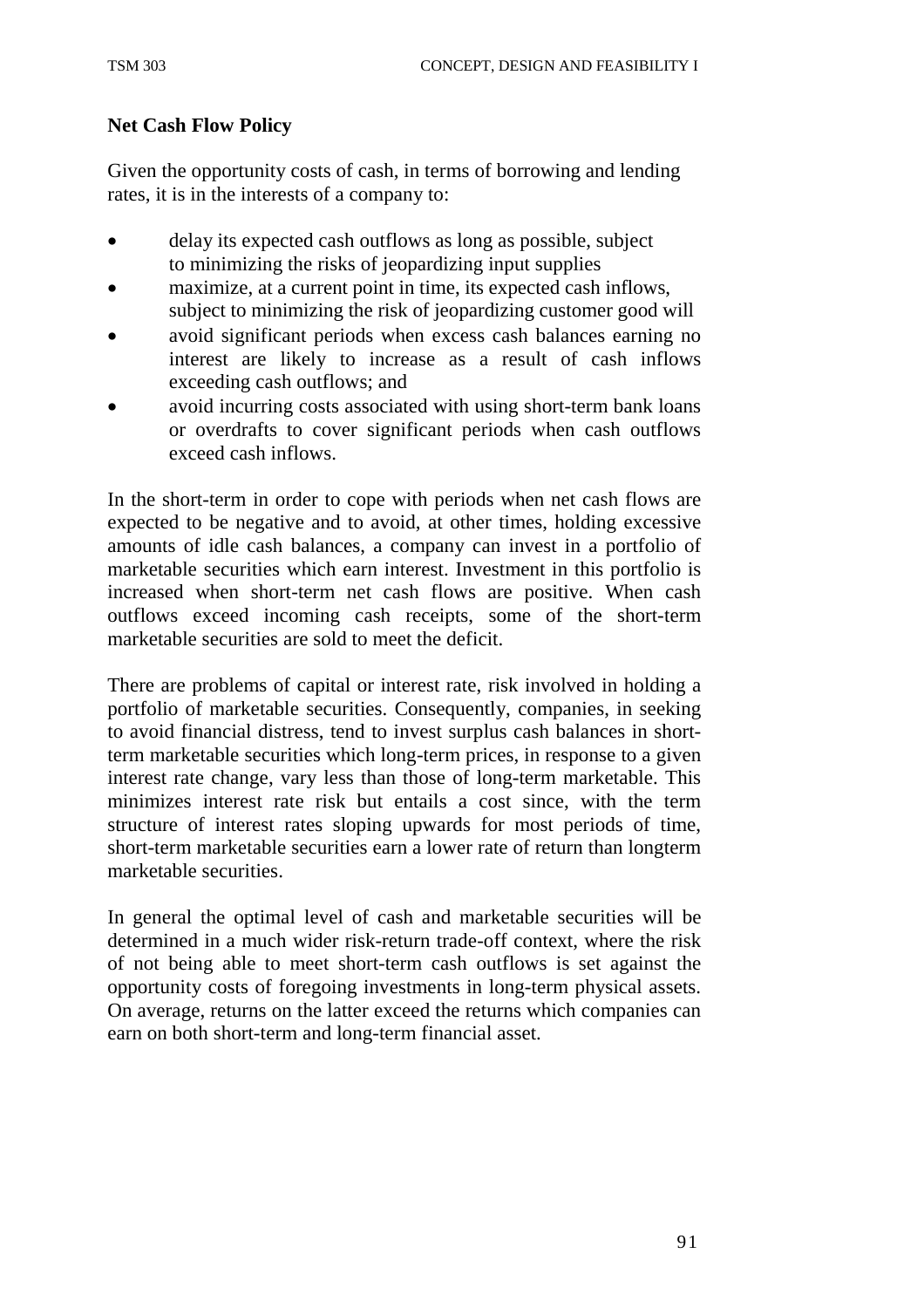## **3.4 Liquidity Management**

Liquidity is defined as the ability to realize value in cash. It has two components:

- the convertion time of an asset, that is, the time lag between deciding to sell an asset and receiving payment for it; and
- its convertion price.

Cash has zero conversion time and no conversion price risk. Marketable securities, provided they are actively traded, have zero conversion time but have significant conversion price risk associated with interest rate risk.

The optimal level of liquidity, that is, a level which is not too low as to produce significant probabilities of financial distress and bankruptcy, and not too high as to reduce the rate of return on long-term investment, is difficult to determine. As a rough guide a number of short-term financial ratios can be examined to determine if an optimal liquidity policy is being pursued. Beginning with cash and marketable securities ratios, these are:

#### **Cash + Marketable Securities**

Current Assets and

#### **Cash + Marketable Securities**

#### Current Liabilities

Reasonably large values of the former indicate that cash and marketable securities can provide substantial sources of funds to finance any increases in current assets which might occur with increased sales. Reasonably high levels of the latter measure the ability to meet current liabilities without the need to liquidate other current assets, for example inventory, or without recourse to external sources of finance.

It would be wrong, however, to determine the liquidity position of a company purely in cash ratio terms. As indicated, inventory can be sold directly for cash, but it may have a relatively long conversion time and have a conversion price which is significantly less than the inventory's intrinsic value. The latter will occur especially if it is known that inventory is being offered for sale in a situation of financial distress.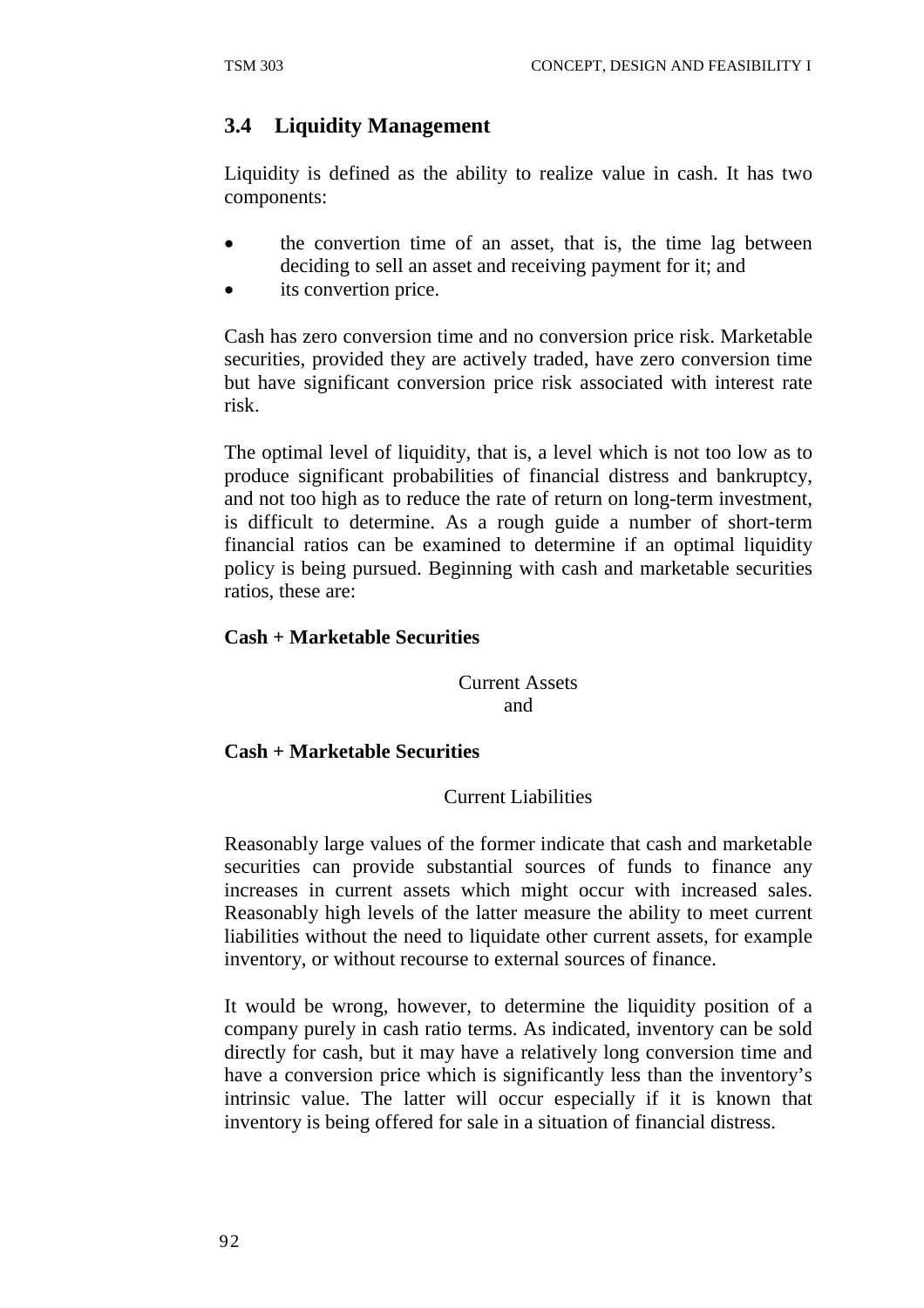Banks and financial institutions provide factoring services in respect of inventory and invoice discounting in respect of accounts receivable so as to eliminate conversion time. Here, a part or a whole of a company's inventory and/or its accounts receivable are purchased by a factoring company which, consequently, provides an immediate infusion of cash. Again, however, the conversion price will be below the intrinsic value of the current asset being purchased since factors earn their returns from obtaining assets at significant discounts and then reselling them or, in the case of accounts receivable, collecting payments due.

Two, more broadly based liquidity, measures take some of the above points into account. The first is the current ratio defined as:

#### **Current Ratio = Current Assets Current Liabilities**

This encompasses net working capital (current assets less current liabilities) and is a measure of a company's capacity to meet its liabilities, due within one year, out of current assets. Because a substantial proportion of current assets includes inventory which, assuming factoring services are not used, has a positive conversion time and significant conversion price risk, a desirable level for this ratio is taken, on average, to be 2.1. The second liquidity measure is referred to as the Acid Test or Quick ratio. This ratio nets out the effect of inventory and is defined as:

#### **Quick Ratio = Cash Assets - Inventory Current Liabilities**

On average, its optimal level is considered to be 1:1,

These cash, current and quick ratios are unlikely to give a full picture of a company's liquidity position. Back-up lines of credit which may not be explicitly observable can be important, for example, a bank's willingness to provide it has placed on a company's current account and a bank's willingness to provide additional short-term loans at short notice. These factors will help to determine a company's financing flexibility which, as explained in unit 11, partly depends on the levels of short-term and long-term tangible assets already pledged in existing loan contracts. Indeed the ability of a company to provide a near-term cash flow forecast, and the variability surrounding near-term cash flows, also play a part in determining the effect of liquidity on a company's market value.

The above introduces a dynamic aspect to liquidity which is not normally picked up in static (at a point in time) short-term financial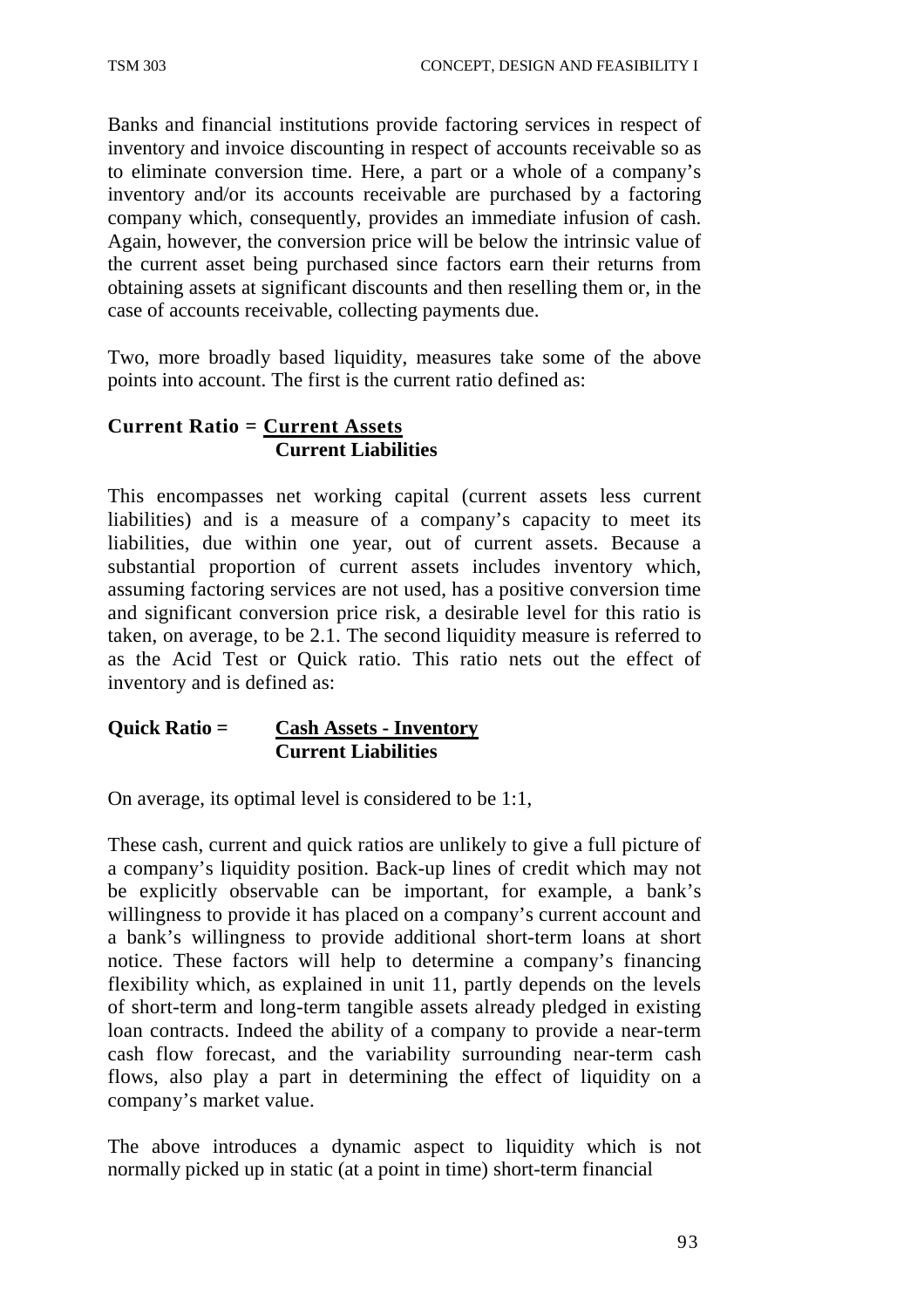ratios. The dynamic aspect involves the speed with which a company can alter its short-term position to avoid a crisis. It has been argued that one possible way of accommodating this is by considering a ratio based on a company's earning power, that is, the ratio of:

### **Cash Liabilities – Quick Assets x 365 Operating Funds Expected to be Generated over a Year**

This ratio gives the number of days required to pay off net current debt, that is, current debt not covered by liquid or quick assets. If, for example, this ratio exceeds 365 a company will be unable to meet its net current obligations out of its current year's expected earnings. Alternatively, if the ratio is significantly below 365 and short-term difficulties arise. The indication may be that additional short-term finance will be obtainable since banks would view such funding as entailing low risk. Expected earnings over the current year are not., however, a substitute for a short-term cash flow forecast which provides better evidence of the ability to repay net current debt.

## **3.5 Managing Inventory**

Cash and marketable securities are a form of inventory; therefore, when considering inventory in the wider context of raw materials, finished goods and spare parts, the basic principles used in cash management are applied. Indeed, the Economic Order Quantity Model was developed originally with physical inventory in mind. Here for example, the optimal level of raw materials over an inventory holding periods is determined in relation to the demand for a company's product and the holding and ordering costs of stock. Holding costs include the opportunity costs of financing inventory and of warehousing space together with any insurance costs.

As in the case of running out of cash, there are costs involved in running out of raw materials spare parts in terms of potential disruptions to production runs and sales patterns. Additional physical inventory costs can include the danger of a deterioration in the quality of inventory if it is held for too long; obsolescence, especially if the inventory is of a technical nature, and lead time variations, that is, the time lag between ordering and receiving new inventory. An important potential benefit from holding inventory is associated with possible price discounts on bulk purchases. Moving beyond the Economic Order Quantity Model, optimal control theory can be used to take account of unpredictability in product demand patterns.

A recent approach to inventory management in companies with repetitive manufacturing systems has involved near elimination of stock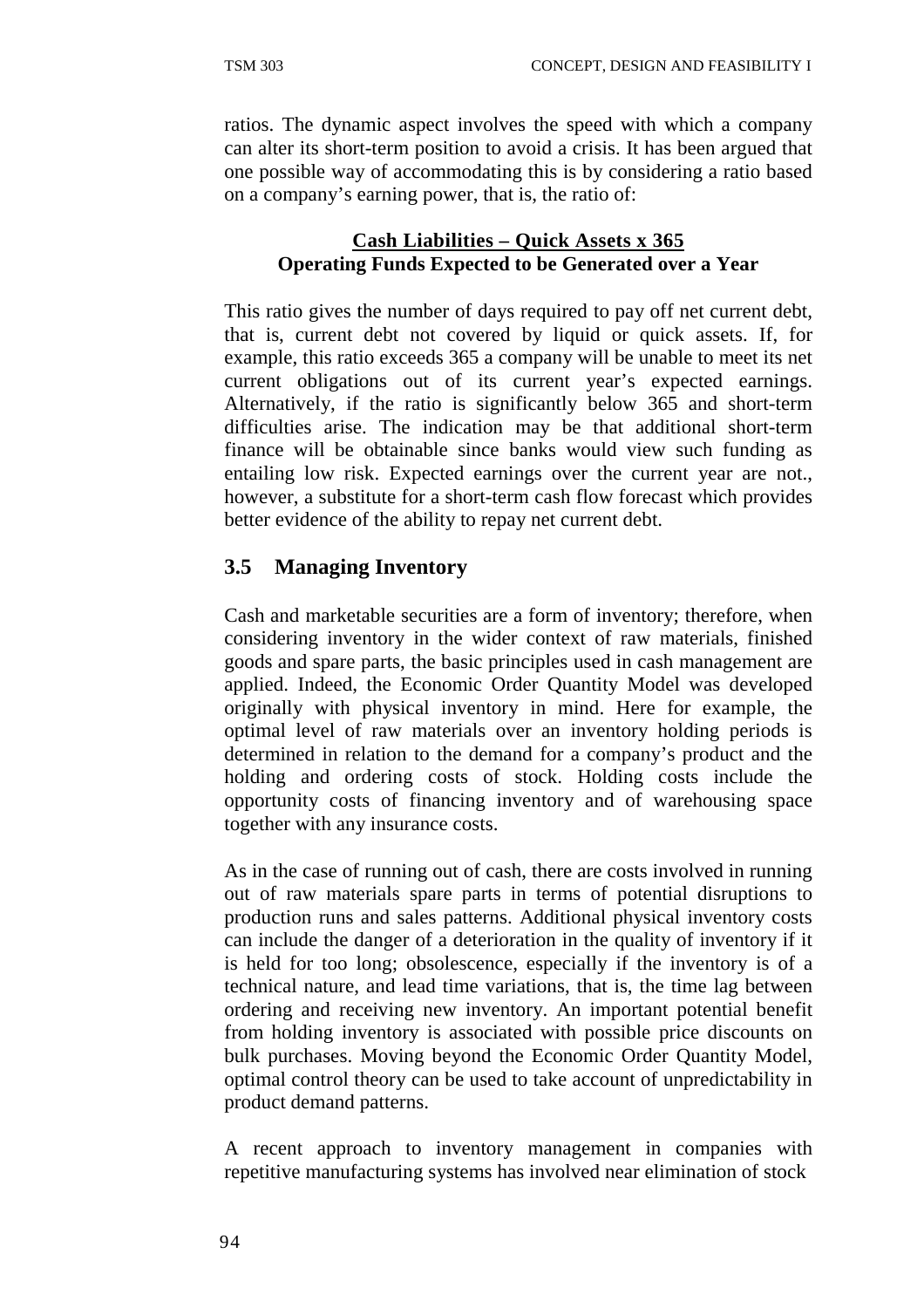holdings. This just-in-time inventory system requires suppliers to provide that relevant inputs, in their relevant quantities, at the precise points in time when they are needed in a manufacturing operation. There are costs in attempting to ensure that the just-in-time system works. These involve developing co-coordinating and monitoring operating plans between a company and its suppliers.

Inventory Turnover = Costs of Goods Sold Inventory

A relatively high inventory turnover ratio may suggest that a company is managing this current asset relatively efficiently. It could suggest, for example, that excessive amounts of stock, which would incur a significant probability of obsolescence and high warehousing costs, are not being held. On the other hand, a relatively high ratio could indicate that not enough stocks are being held to support future potential sales growth. In effect, a company's inventory turnover ratio should be judged in relation to the nature of the stock being held and in respect of a base point, such as the average inventory turnover ratio for the industry in which the company is located.

# **3.6 Managing Accounts Receivable**

A company which grants trade credit to its customers creates current assets in the form of accounts receivable or trade debtors. It also influences its average collection period, that is, the average time lag between supplying customers and receiving cash payments in settlement of invoices. As explained, granting trade credit can have an important effect in stimulating a company's sales and thus, given its average collection period, its sales revenue.

The average collection period is important in an opportunity cost sense since it involves a company in foregoing interest on cash which could have been invested in marketable securities. An important additional factor in offering trade credit is the probability of incurring bad debt that is, selling to customers who significantly delay or even default on their payments. Granting trade credit can be analyzed in terms of NPV.

As an investment decision, while the factors influencing the trade credit decision are complex, two simple examples are presented below to illustrate the basic principles.

This is followed by a brief discussion of consumer credit evaluation.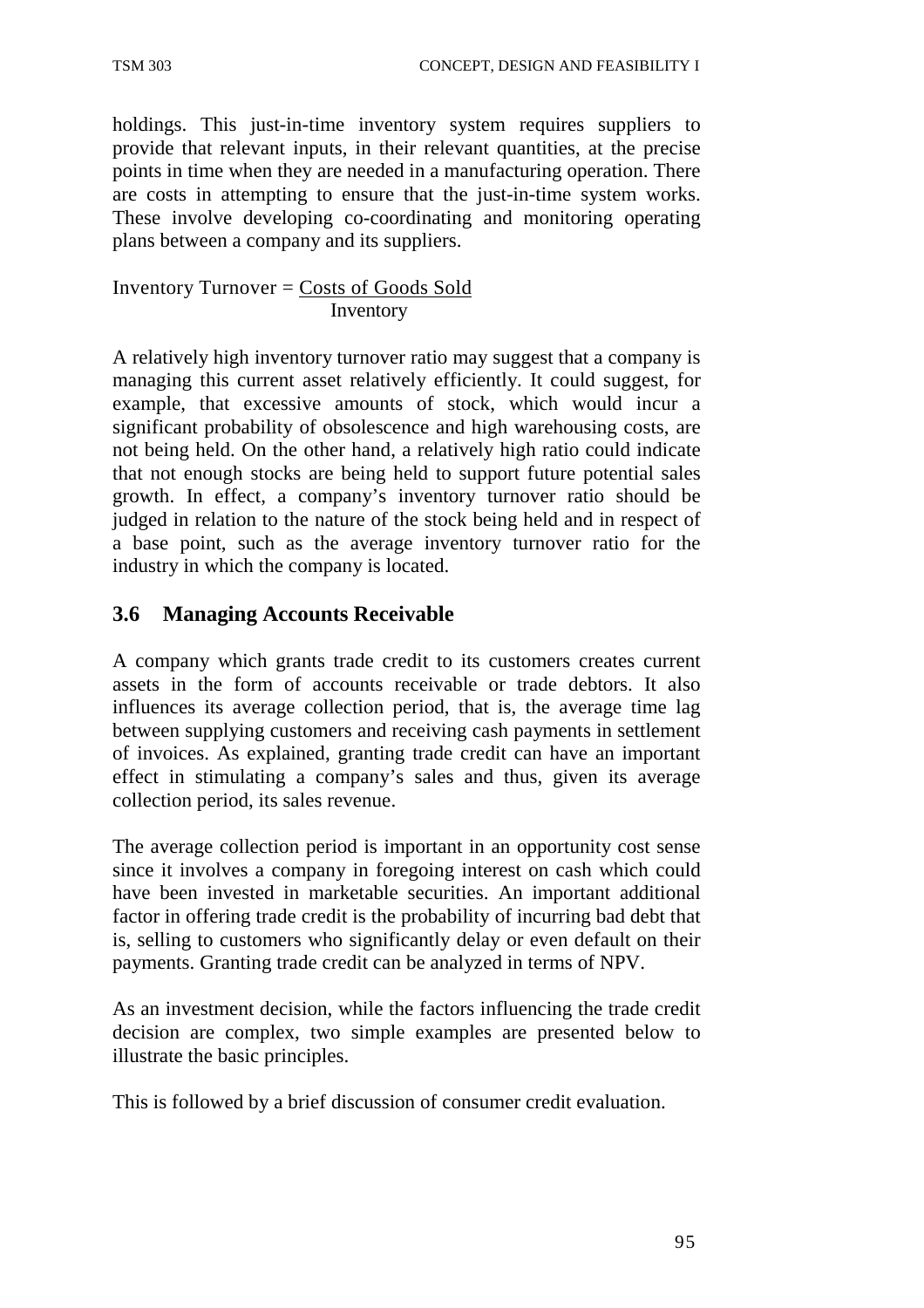#### **The Average Collection Period**

Looking at the average collection period, one way of reducing this is by changing or introducing, if not already in existence, discounts on the list price of goods sold, the discounts only being available to customers who settle their accounts within a specified period. (Such a policy can also influence sales). While a reduction in the average collection period has a benefit in that it reduces interest foregone on accounts receivable, it has a cost to the extent that discounts are taken up by customers and, consequently, profits from increased sales are reduced.

To illustrate these concepts, consider a company which has monthly sales of N2m and annual sales of N24m. Its average collection period is 30 days, indicating that there is approximately one month between it supplying its products and receiving payments for them. The company has therefore, an average investment in accounts receivable of N2m. in terms of its annual sales the company has an accounts receivable turnover ratio.

Receivables Turnover = Annual Sales = N24m Average Receivables Balance N2m = 12

Note that the ratio for the average collection period is formally defined on 365 days in the year, as:

Average Collection Period = Accounts Receivable X 365 **Sales** 

In the present example this ratio is  $(365)(N2m/N24m) = 30.4$  days. Normally in accounting terms this would be rounded to 31 days.

## **3.7 The Cash Operating Cycle**

Having introduced some of the ratios associated with current asset and liability management, it is useful to return to cash management and consider the cash operating cycle. This indicates the net time interval between cash inflows from goods sold and cash outflows for the purchase of resources. It is a measure of the length of time a company has funds tied up in working capital, an increase (decrease) in the cycle indicating an increase (decrease) in working capital needs.

A company's cash operating cycle is equal to:

• the average number of days a given inventory is held, measuring the length of time required to purchase and sell its product: plus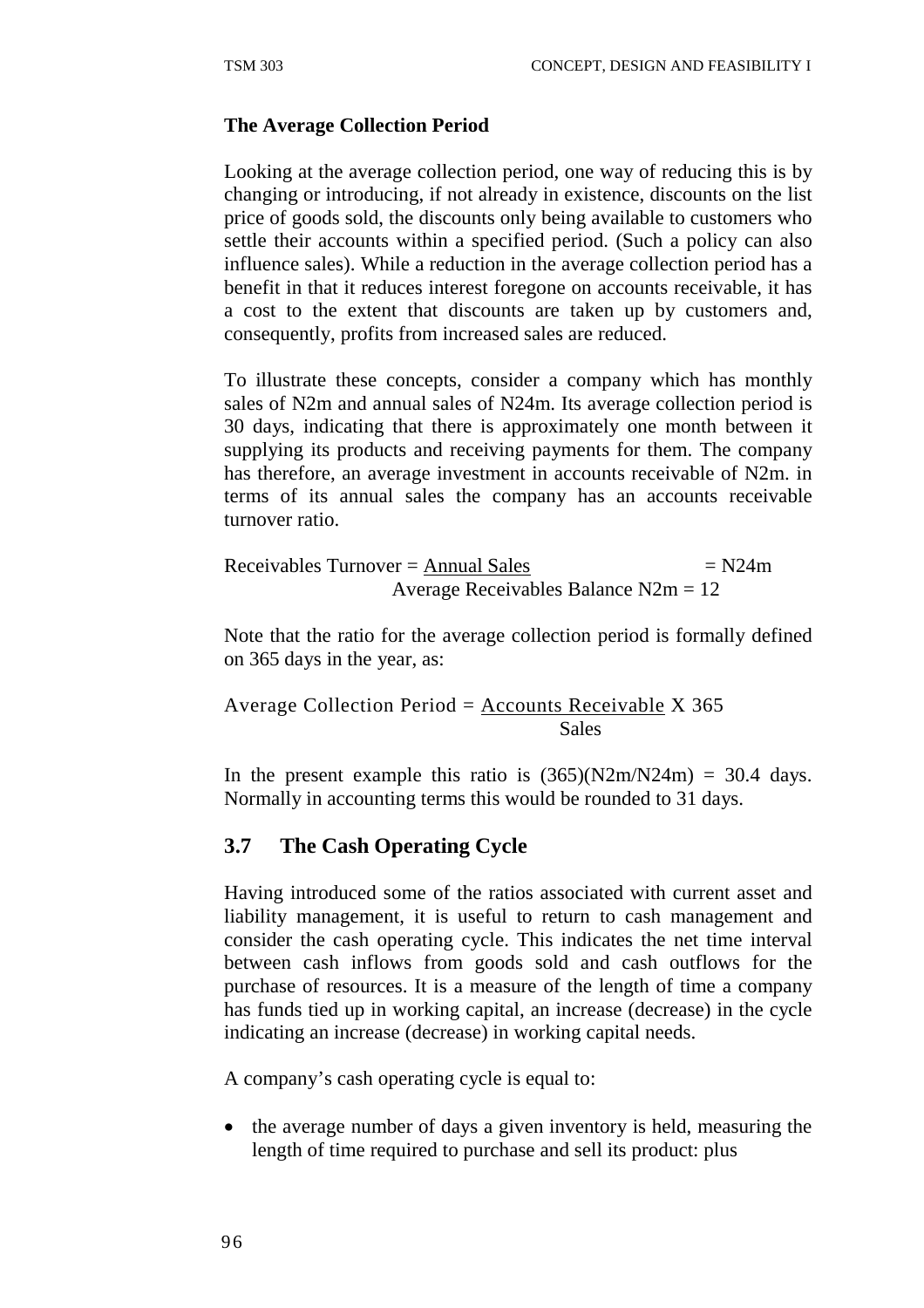• the average collection period on its account receivable, measuring the length of time required to collect sales revenue; minus

Annual N100.000 Cost of goods sold N40.000 Balance Ratios Inventory 5000 Inventory *Cost of goods* **N40.000** 8 Inventory 5000 Accounts 10,000 *Receivable Sales* 100.000 10 Receivable Turnover Receivables 10.000 Account 5000 *Debtor Sales* 100.000 10 Payable Turnover Account Payable 10.000

#### **Table 3.5: The cash operating cycle**

\* The average period of its accounts payable, measuring the length of time payments can be deferred on its purchase of resources.

This is, the cash operating cycle is equal to:

365  $\frac{1}{1}$  +  $\frac{1}{1}$ [Inventory Turnover Ratio Receivables turnover Ratio

 $-$  1 Debtor Turnover Ratio]

Since each of these ratios measures, respectively, the number of times in a year that inventory, accounts receivable and accounts payable are 'turned over', dividing each ratio into the number of days in a year measures the average number of days each of these components of working capital is held.

To illustrate, consider a company which has average annual sales of £100,000 at an average annual cost of goods sold of £40,000. given the average balances in its inventory, accounts receivable and accounts payable and the relevant ratios, the cash operating cycle is:

 $3651 + 1 - 1$ 8 10 10 = 365 [0.125 + 0.1 - 0.1] = 45.6 days

If for example, the company reduced its investment in accounts receivable there would be, all other things being equal, an improvement in liquidity as measured by the cash operating cycle. Assuming accounts receivable are reduced to £6000, the receivable turnover ratio falls to £100,000/£6000 = 16.7. Thus, the cash operating cycles reduced from 45.6 days to 31 days: that is, in the latter case:

 $3651 + 1 - 1$ 8 16.7 10 = 365  $[0.125 + 0.06 - 0.1] = 365[0.085]$  31days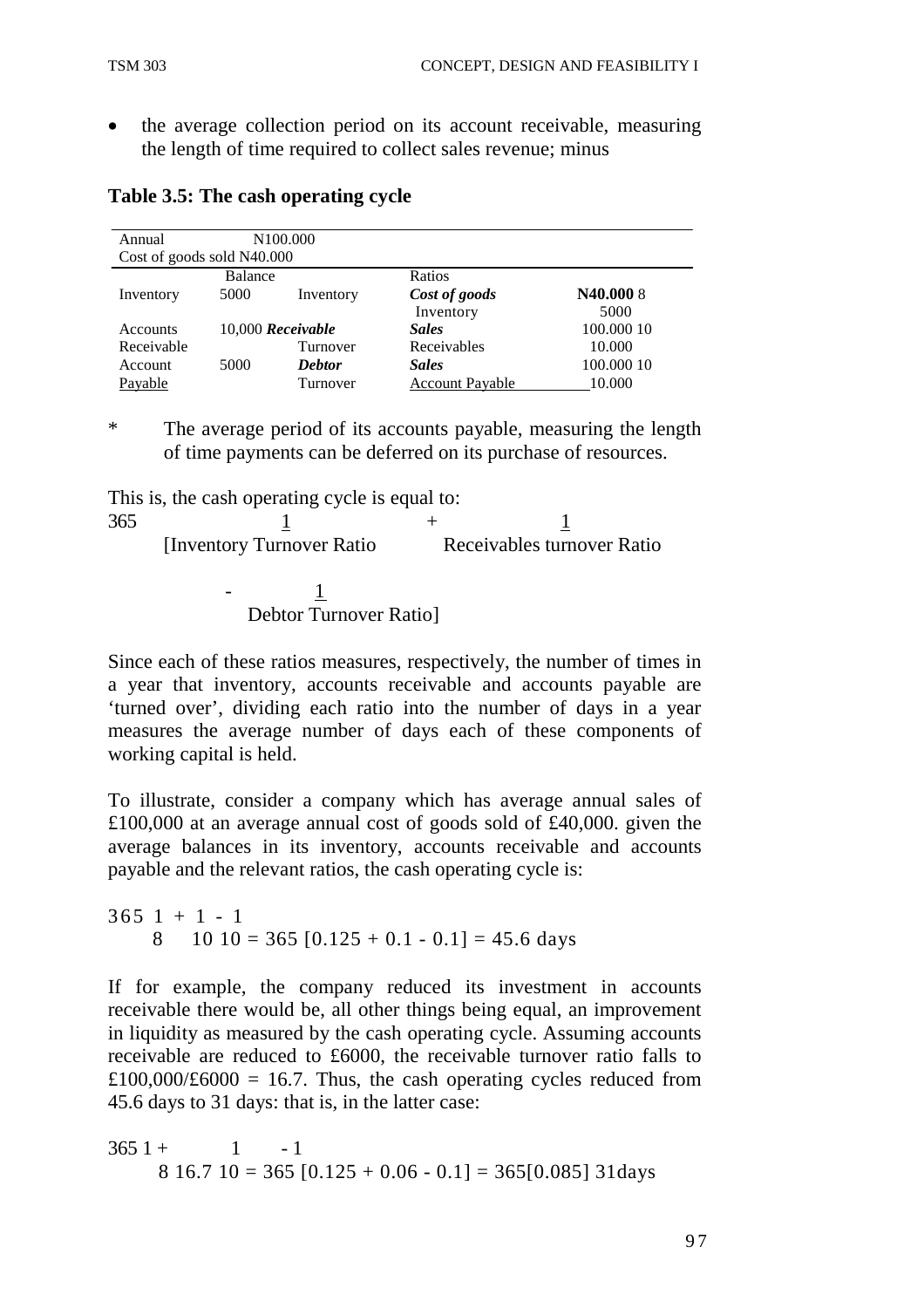#### **Overall Working Capital Policy**

To bring this unit to a close it is important to consider the overall policy which a company might adopt in respect of its working capital. There are two aspects of this, one involving the investment decision and the other involving the financing decision. The former is examined first.

#### **Current Asset Policy**

In an earlier part of this unit, when discussing cash and marketable securities, the importance of the risk-return relationship was identified. It was argued that the benefits of liquidity, in terms of producing low risk but low returns, should be weighed against relatively higher returns but higher risk produced by investing in long-term physical or fixed assets.

This risk-return principle applies to a company's investment decision in respect of its overall current assets. In this context, there are three alternative strategies which can be adopted. They involve average, conservative and aggressive approaches to risk management. Under the conservative strategy, relative to the average, there is a relatively high proportion of investment in current assets. This produces below average risk and below average total return. Under the aggressive strategy, relative to the average, there is a relatively low proportion of investment in current assets, producing above average risk and above average total returns.

The choice of strategy varies from industry to industry depending on the nature of the product and/or service being supplied and, among other factors on sales variation and the degree of operating leverage. Sales variation and operating leverage determine business risk and hence the variation in net cash flows. The overriding objective should be to determine the ratio of current assets to total assets which maximizes the total market value of a company.

#### **Current and Long-Term Liability Policy**

Once the investment decision has been made, strategies for financing current assets must be addressed. This strategies involve choosing the term structure of liabilities appropriate to a given term structure of assets. The analysis is aided by considering a company's cumulative capital requirement at a given point in time, that is, the total capital necessary to fund a company's total investment. The cumulative capital requirement is determined by fixed, or long-term, assets, permanent assets; and spontaneous, or fluctuating current assets.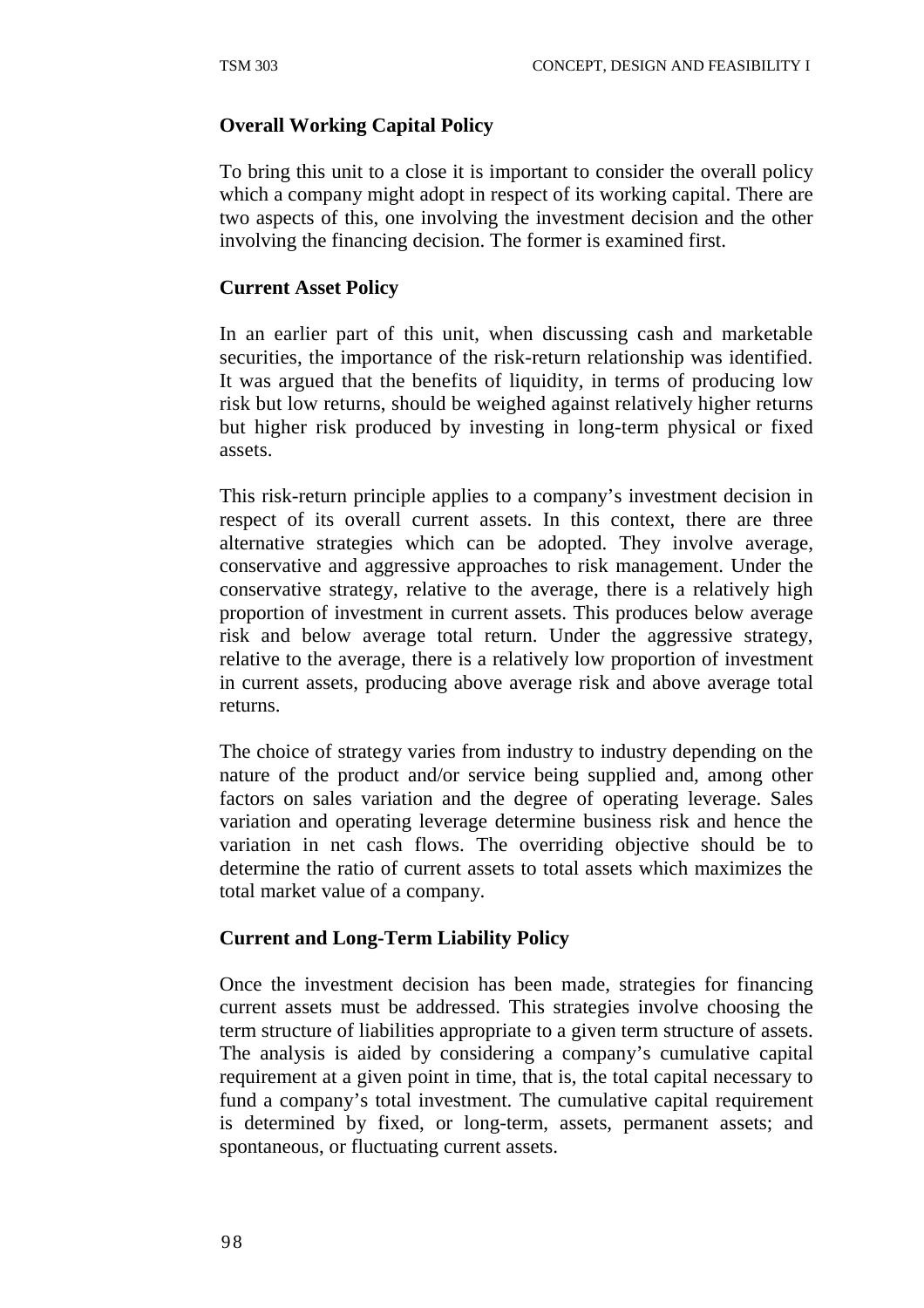The division of current assets into permanent spontaneous components arises to the extent that a company can predict its long-term trend in sales. To the extent that it can do this, the proportions of its current assets necessary to support this trend can be considered to be long-term and, therefore, effectively permanently. The remaining proportions of current asset investments (in cash and marketable securities, inventories and accounts receivable) are spontaneous. They are spontaneous in that these current assets fluctuate to facilitate unanticipated changes in sales and as a result of the innate variation in the current asset components themselves. The cumulative capital requirement is illustrated in figure 3.1. company can predict its long-term tren<br>in do this, the proportions of its current a<br>end can be considered to be long-term<br>nently. The remaining proportions of cu<br>and marketable securities, inventories<br>intaneous. They are s

There are three alternative financing strategies which involve average, aggressive and conservative hedging approaches to financial risk management. re three alternative financing strategies which involve average,<br>we and conservative hedging approaches to financial risk<br>ment.<br>erage hedging approach consists of marching the maturity<br>e of assets and liabilities, on the a

The average hedging approach consists of marching the maturity structure of assets and liabilities, on the assumption that permanent current assets can be treated as long-term investments. Here all fixed and permanent current assets are funded by long-term debt and equity, with spontaneous current assets being financed by short-term debt and accounts payable. This approach exposes a company to 'average' risk with 'average' risk with 'average' expected returns.



Time

#### **Figure 3.1: The Cumulative Capital Requirement and Average Hedging**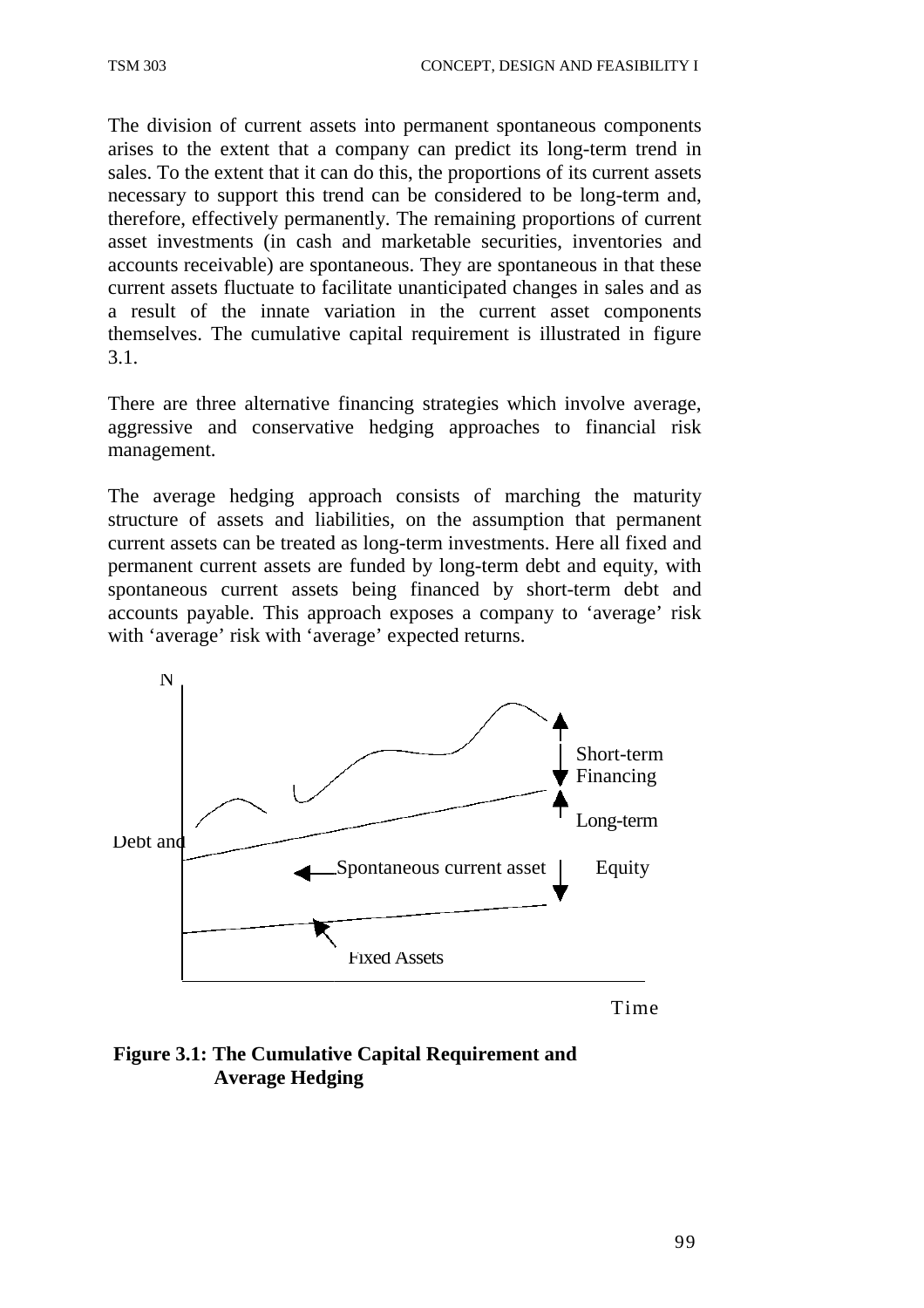## **3.8 Forecasting Working Capital**

A company may occasionally require a forecast of the amount of working capital needed to finance an increase in output or introduction of a new product. In preparing a working capital forecast, the factors to be considered include anticipated production level and production costs, length of production cycle, planned stock levels and credit terms.

#### **Illustration:**

The following information relates to XYZ plc.

| <b>Turnover</b>                   | <b>N3million</b> |  |
|-----------------------------------|------------------|--|
| Cost as a percentage of turnover: |                  |  |
| Direct material                   | 30%              |  |
| Direct labour                     | 25%              |  |
| Variable overhead                 | 10%              |  |
| Fixed overhead                    | 15%              |  |
| Selling and distribution overhead | 5%               |  |

Note: On average, debtors take  $2^{1/2}$  months before payment. Raw materials are in stock for 3 months. Work-in-progress represents 2 months half produced goods. Finished goods represent one month production.

Credit is taken as follows:

| Direct material                                     | 2 months |
|-----------------------------------------------------|----------|
| Direct labour                                       | 1 week   |
| Variable overheads                                  | 1 month  |
| Fixed overheads                                     | 1 month  |
| Selling and distribution overheads $^{1/2}$ a month |          |

Work in progress and finished goods are valued at material, labour and variable expense cost.

You are required to compute the working capital requirement of XYZ plc (assume 50 working weeks in a year) Hint. Estimate the total amount of debtors and creditors.

#### **Solution**

| I. Debtors                                    | $= 2^1/12$ x N3m | $=N625,000$  |
|-----------------------------------------------|------------------|--------------|
| II. Direct materials cost $=$ 30% x N3m       |                  | $=$ N900,000 |
| III. Stock of raw materials $= 3/12$ N900,000 |                  | $=N225,000$  |
| IV. Valuation of Work-in-progress:            |                  |              |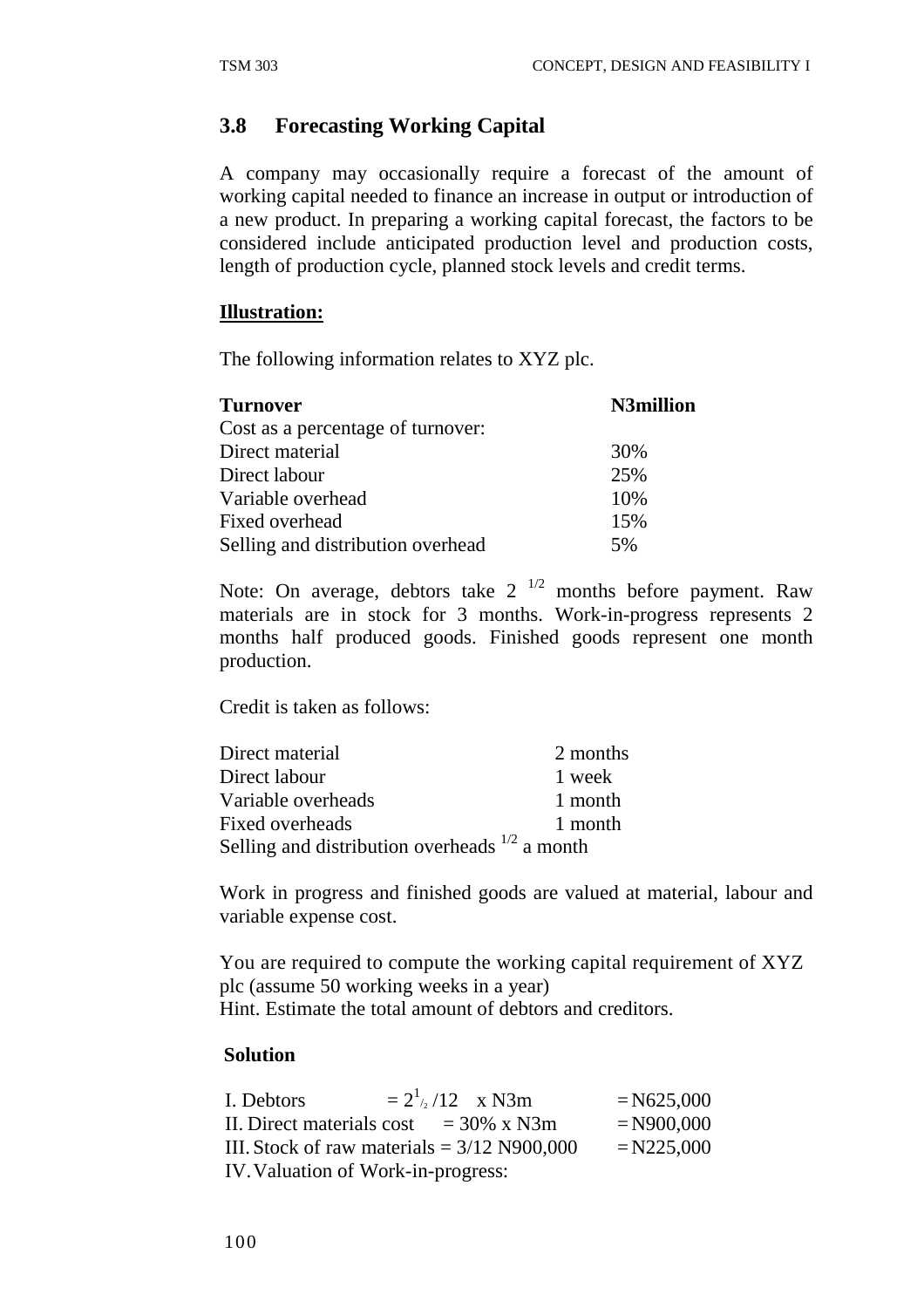| Raw material = $2/12 \times N900,000$                              | $= N150,000$  |
|--------------------------------------------------------------------|---------------|
| Direct labour = $2/12 \times N750,000$                             | $=$ N 62,000  |
| Variable overhead = $2/12 \times 0.5 \times N300,000$              | $=$ N 25,000  |
| Total                                                              | $= N237,500$  |
| V. Valuation of Finished Goods:                                    |               |
| Raw materials = $1/12$ x N900,000                                  | $= N75,000$   |
| Direct labour = $1/12$ x N75,000                                   | $=$ N62,500   |
| Variable overhead = $1/12$ N300,000                                | $=$ N 25,000  |
| Total                                                              | $=N162,500$   |
| Total Stock = $N(225,000 + 237,500 + 162,500) = N 625,000$         |               |
| VI. Creditors:                                                     |               |
| Direct materials = $2/12 \times N900,000$                          | $= N150,000$  |
| Direct labour = $1/50 \times N750,000$                             | $= N 15,000$  |
| Variable overhead = $1/12$ N300, 000                               | $= N 25,000$  |
| Fixed overhead = $1/12 \times 450,000$                             | $= N 37,500$  |
| Selling and distribution = $1/2/12 \times N150,000$                | 6,250<br>$=N$ |
|                                                                    | N233,750      |
| Therefore working capital required = $Stock + Debtors - Creditors$ |               |
| $W.C. = N(625,000 + 625,000 - 233,750)$                            |               |

 $= N1,016,250$ 

# **4.0 CONCLUSION**

In conclusion, this unit critically discussed cash flow statements, income statement sources and uses of cash, working capital management in terms of cash management, inventory management and how to forecast working capital for an organization.

# **5.0 SUMMARY**

In summary, cash flows can be classified into: Operational cash flows: Cash received or expended as a result of the company's core business activities; Investment cash flows: Cash received or expended through capital expenditure, investments or acquisitions. Financing cash flows: Cash received or expended as a result of financial activities, such as receiving or paying loans, issuing or repurchasing stock, and paying dividends. All three together are necessary to reconcile the beginning cash balance to the ending cash balance.

## **6.0 TUTOR-MARKED ASSIGNMENT**

- 1. Differentiate between cash inflows and outflows?
- 2. With appropriate illustrations discuss cash operating cycle?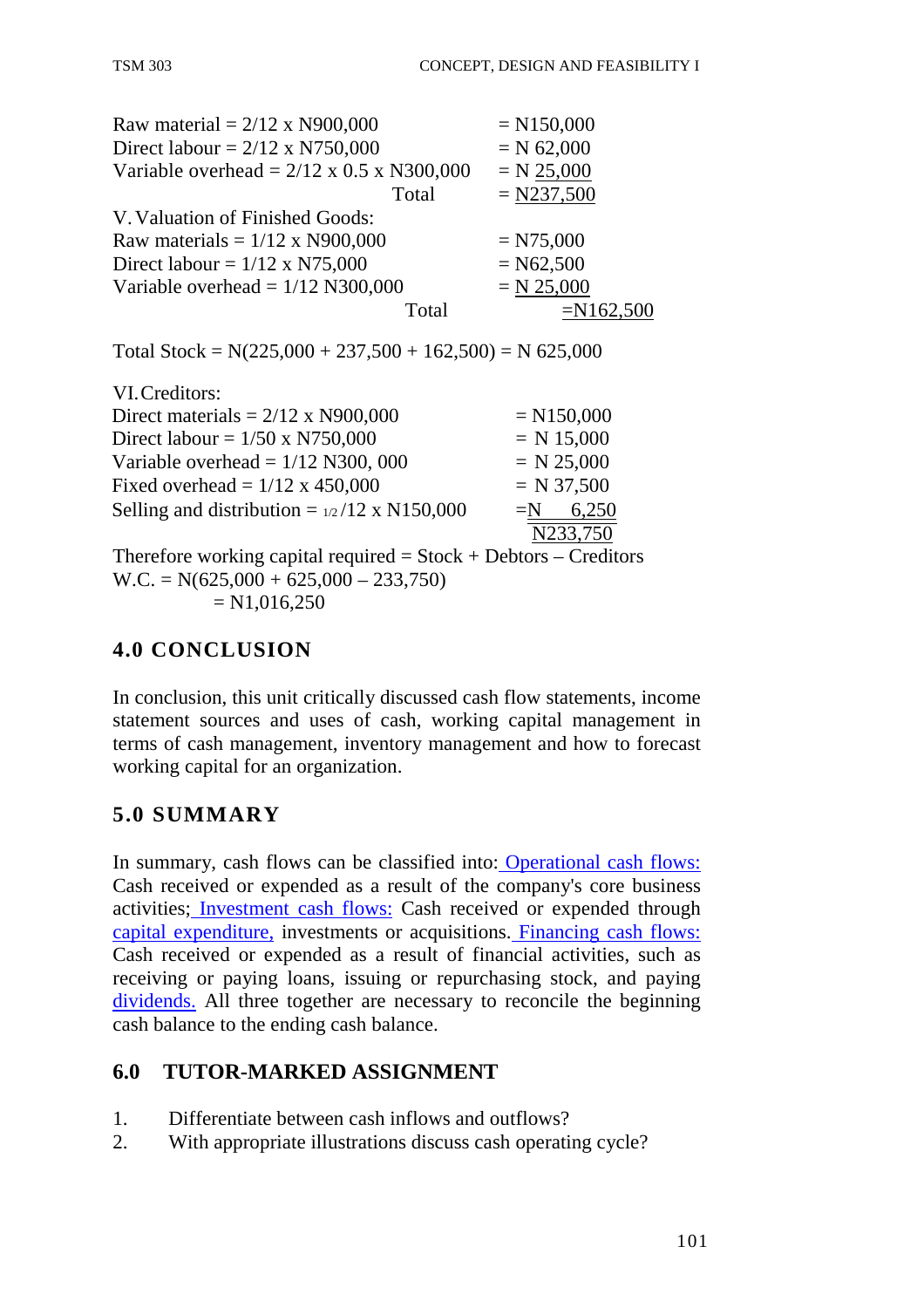#### **7.0 REFERENCES/FURTHER READINGS**

- Ayano, D. A. (2004). *Credit and Risk Management*. A Lecture Note Prepared for Undergraduate Students of Lagos State University, Jibowu Campus.
- Ross, Stephen A, Westerfield, R. W. and Jordan, B. D. (2003). *Fundamental of Corporate Finance*. USA: McGraw-Hill Irwin.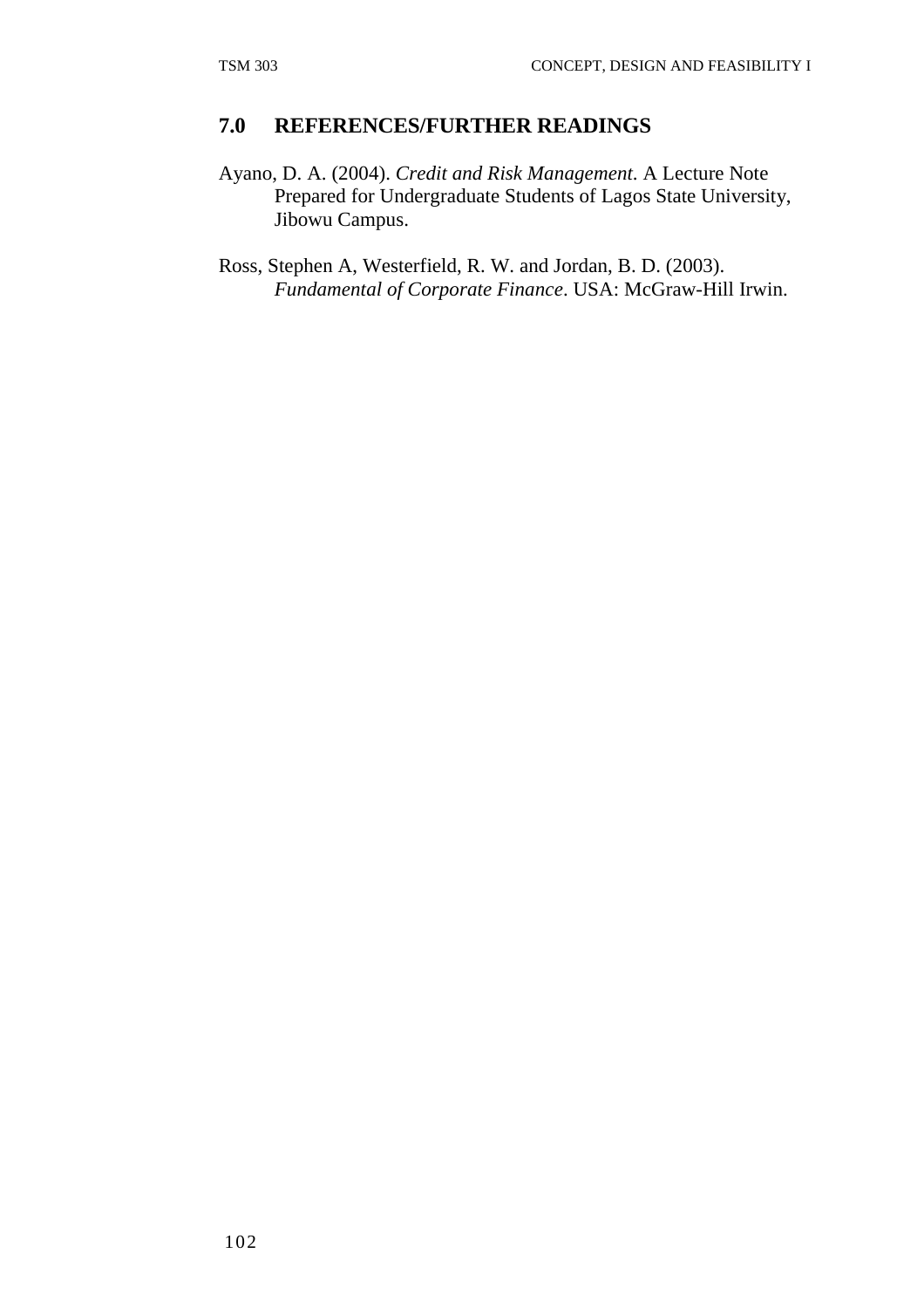## **MODULE 3**

- Unit 1 Financial Cost and Benefits Analysis<br>Unit 2 Evolving of Financial Plan (Budgetin
- Evolving of Financial Plan (Budgeting)
- Unit 3 Techniques and Tools of Analysis
- Unit 4 Breakeven Analysis
- Unit 5 Budgeting Techniques

# **UNIT 1 FINANCIAL COST AND BENEFITS ANALYSIS**

#### **CONTENTS**

- 1.0 Introduction
- 2.0 Objectives
- 3.0 Main Content
	- 3.1 *Theory of Cost Benefit Analysis*
	- 3.2 Importance of Cost Benefit Analysis
	- 3.3 Applications of Cost Benefit Analysis
	- 3.4 Methods of Estimating Cost
	- 3.5 Measuring Benefits and Costs
- 4.0 Conclusion
- 5.0 Summary
- 6.0 Tutor-Marked Assignment
- 7.0 References/Further Readings

## **1.0 INTRODUCTION**

Cost-benefit analysis (CBA or COBA) is a major tool employed to evaluate projects. It provides the researcher with a set of values that are useful to determine the **feasibility of a project** from an economic standpoint. Conceptually simple, its results are easy for decision makers to comprehend, and therefore enjoys a great deal of favor in project assessments. The end product of the procedure is a benefit/cost ratio that compares the total expected benefits to the total predicted costs. In practice, CBA is quite complex, because it raises a number of assumptions about the scope of the assessment, the time-frame, as well as technical issues involved in measuring the benefits and costs.

Before any meaningful analysis can be pursued, it is essential that an appropriate framework be specified. An extremely important issue is to define the spatial scope of the assessment. Transport projects tend to have negative impacts over short distances from the site, and broader benefits over wider areas. Thus, extending a runway may impact severely on local residents through noise generation, and if the evaluation is based on such a narrowly defined area, the costs could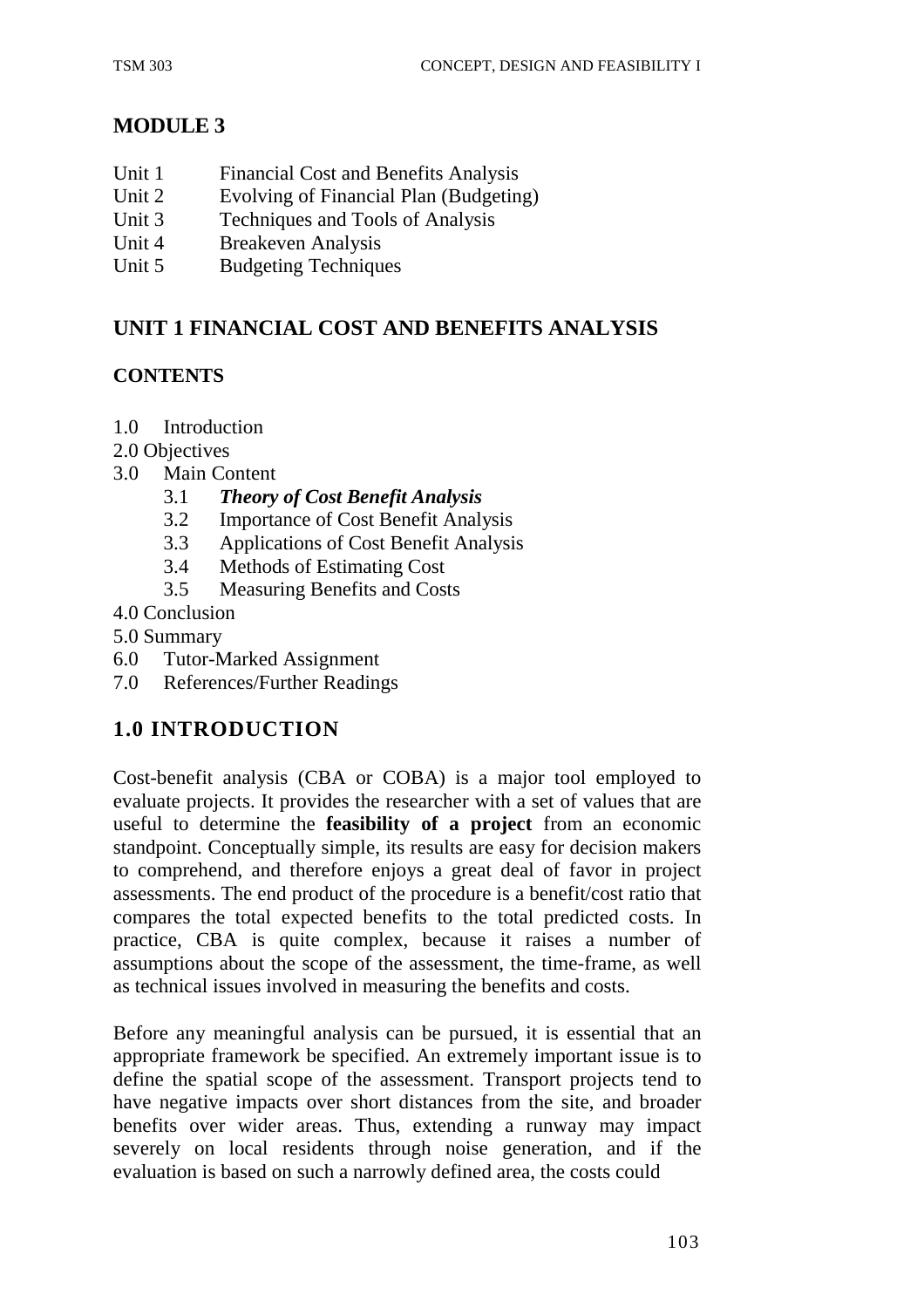easily outweigh any benefits. On the other hand, defining an area that is too broad could lead to spurious benefits. "The aim of the study area definition should be to include all parts of the transport network which are likely to include significant changes in flow, cost or time as a result of the project" (UN 2003, 17).

Because transport projects have long-term effects, and because the analysis is carried out on a real term basis, the benefits and costs must be assessed using specific and pre-determined parameters. For example, when is the project start date, when will it be completed, over what period of time will the appraisal run, and what discount rate will be used to depreciate the value of the costs and benefits over the appraisal period? These and other parameters must be agreed upon. Costs and benefits are presented in nominal values, i.e. monetary values of the start year and discounted for inflation over the project period. Because most transport projects are assessed for a 30-year period employing different discount rates may influence greatly the outcomes.

**Costs** associated with the project are usually easier to define and measure than benefits. They include both investment and operating costs. Investment costs include the planning costs incurred in the design and planning, the land and property costs in acquiring the site(s) for the project, and construction costs, including materials, labor, etc. Operating costs typically involve the annual maintenance costs of the project, but may include additional operating costs incurred, as for example the costs of operating a new light rail system.

**Benefits** are much more difficult to measure, particularly for transport projects, since they are likely to be diffuse and extensive. Safety is a benefit that needs to be assessed, and while there are complex issues involved, many CBA studies use standard measures of property savings per accident avoided, financial implications for reductions in bodily injury or deaths for accidents involving people. For example, Transport Canada uses \$1.5 million in 1991 dollars for each fatality saved. One of the most important sets of benefits are efficiency gains as a result of the project. These gains might be assessed by estimating the time savings or increased.

Many other elements relating to social impacts, aesthetics, health and the environment are more difficult to assess. The latter, in particular, is a major factor in contemporary project assessment, and usually separate environmental impact analyses are required. Where possible these factors must be considered in CBA, and a variety of measures are used as surrogates for environmental benefits and costs. For example, the commercial losses of habitat destruction and property damage can be estimated. For example, the difference in the values of properties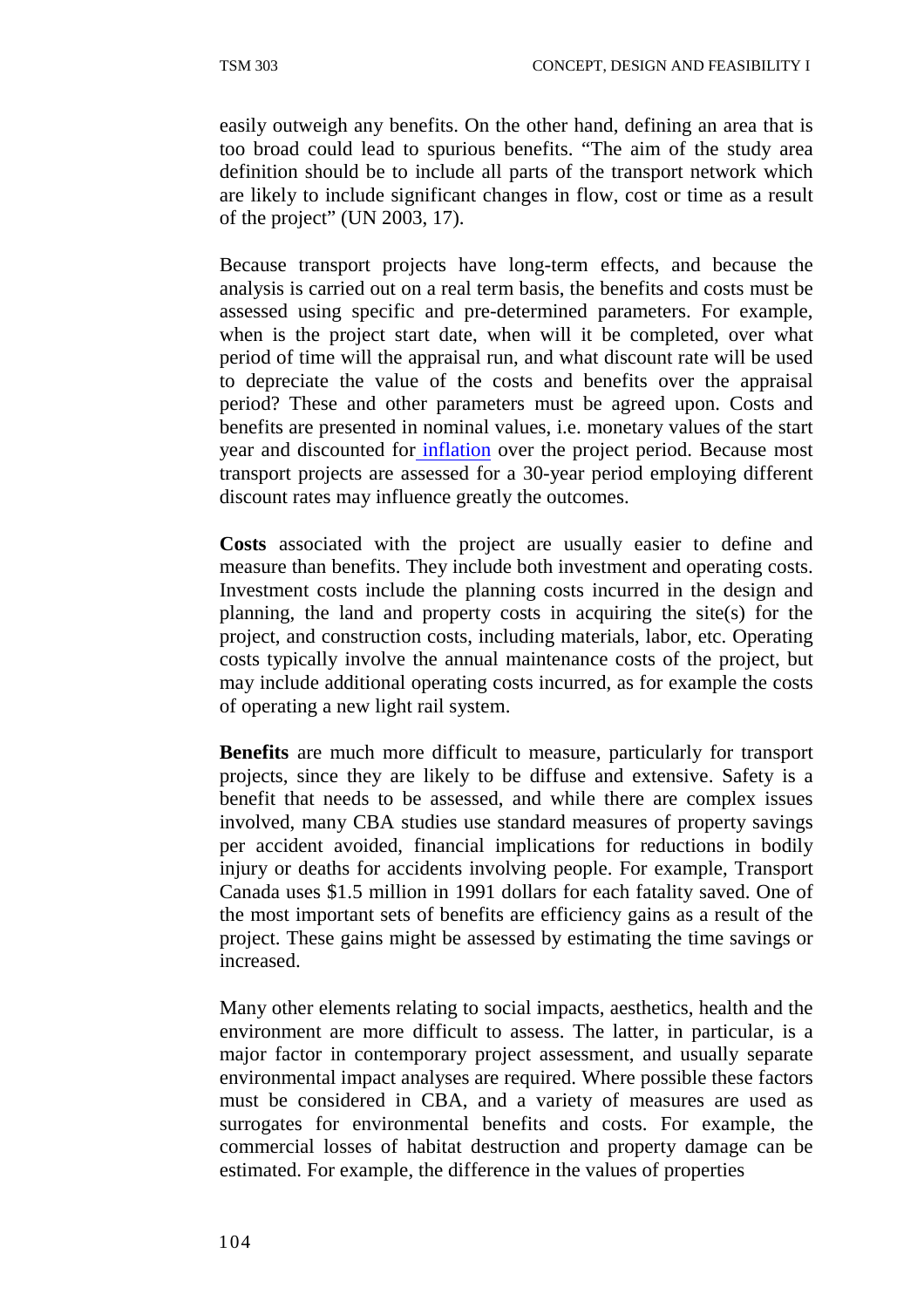adjacent to airports and those further away are used to assess the costs of noise.

# **2.0 OBJECTIVES**

At the end of this unit student will be able to:

- differentiate between costs and benefits of a project
- explain the theory of costs and benefits
- state the importance of costs and benefits
- state the application of costs and benefits
- discuss the various methods of estimating costs.

# **3.0 MAIN CONTENT**

## **3.1** *Theory of Cost-Benefit Analysis*

Cost-Benefit Analysis is an economic tool to aid social decision-making, and is typically used by governments to evaluate the desirability of a given intervention in markets. The aim is to gauge the efficiency of the intervention relative to the status quo. The costs and benefits of the impacts of an intervention are evaluated in terms of the public's *willingness to pay* for them (benefits) or willingness to pay to avoid them (costs). Inputs are typically measured in terms of opportunity costs - the value in their best alternative use. The guiding principle is to list all of the parties affected by an intervention, and place a monetary value of the effect it has on their welfare *as it would be valued by them*.

The process involves monetary value of initial and ongoing expenses vs. expected return. Constructing plausible measures of the costs and benefits of specific actions is often very difficult. In practice, analysts try to estimate costs and benefits either by using survey methods or by drawing inferences from market behaviour. For example, a product manager may compare manufacturing and marketing expenses to projected sales for a proposed product, and only decide to produce it if he expects the revenues to eventually recoup the costs. Cost-benefit analysis attempts to put all relevant costs and benefits on a common temporal footing. A discount rate is chosen, which is then used to compute all relevant future costs and benefits in present-value terms. Most commonly, the discount rate used for present-value calculations is an interest rate taken from financial markets. This can be very controversial - for example, a high discount rate implies a very low value on the welfare of future generations, which may have a huge impact on the desirability of interventions to help the environment, and so on. Empirical studies have suggested that in reality, peoples' discount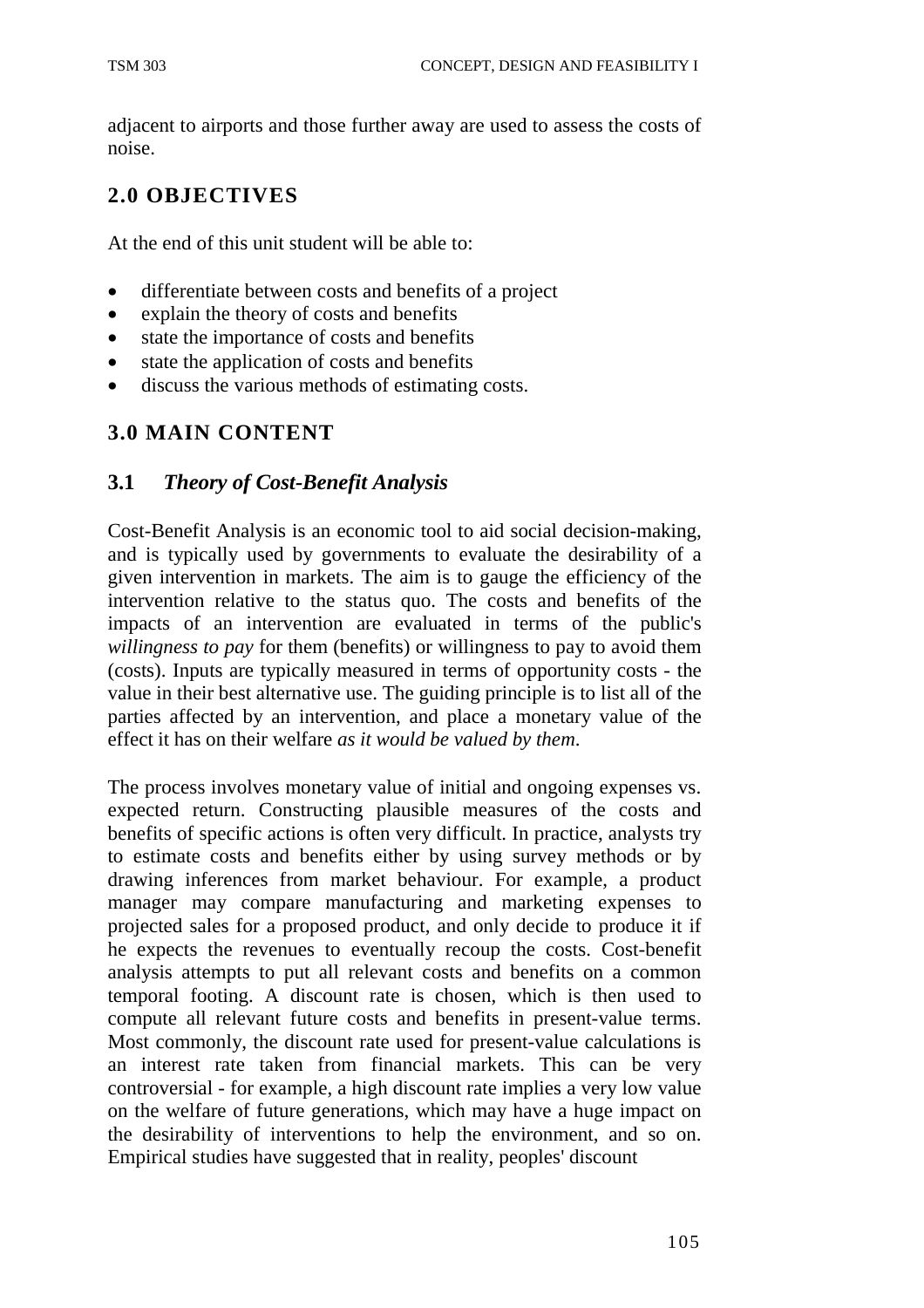rates *do* decline over time. Because CBA aims to measure the public's true willingness to pay, this feature is typically built into studies.

During cost-benefit analysis, monetary values may also be assigned to less tangible effects such as the various risks which could contribute to partial or total project failure; loss of reputation, market penetration, long-term enterprise strategy alignments, etc. This is especially true when governments use the technique, for instance to decide whether to introduce business regulation, build a new road or offer a new drug on the state healthcare. In this case, a value must be put on human life or the environment, often causing great controversy. The cost-benefit principle says, for example, that we should install a guardrail on a dangerous stretch of mountain road if the dollar cost of doing so is less than the implicit dollar value of the injuries, deaths, and property damage thus prevented (R.H. Frank 2000).

Cost-benefit calculations typically involve using time value of money formula. This is usually done by converting the future expected streams of costs and benefits to a present value amount.

### **3.2 Importance of Cost-Benefit Analysis**

Cost-benefit analysis is used for determining which alternative is likely to provide the greatest return for a proposed investment. Sometimes referred to as cost-effectiveness analysis, it is relevant to businesses as well as to not-for-profit entities and governmental units.

A business might find it helpful to use cost-benefit analysis to determine if additional funds should be invested in a facility in the home country or in another country. A community not-for profit organization that provides a variety of programmes for children might use cost-benefit analysis to assist management in determining which activities will provide the most services for the costs specified. A federal governmental agency might use cost-benefit analysis to determine which of several projects planned for the national parks is likely to be most used, given the costs, by interested citizens.

Because resources such as money and time are limited, an organization usually cannot undertake every project proposed. To decide whether to undertake a project, decision makers weigh the benefits from the project against the cost of the resources it requires, normally approving a project when its benefits exceed its costs. Cost-benefit analysis provides the structure and support for making such decisions.

Benefits increase the welfare of the organization. Some benefits are monetary benefits, such as the dollar amount of cash inflows from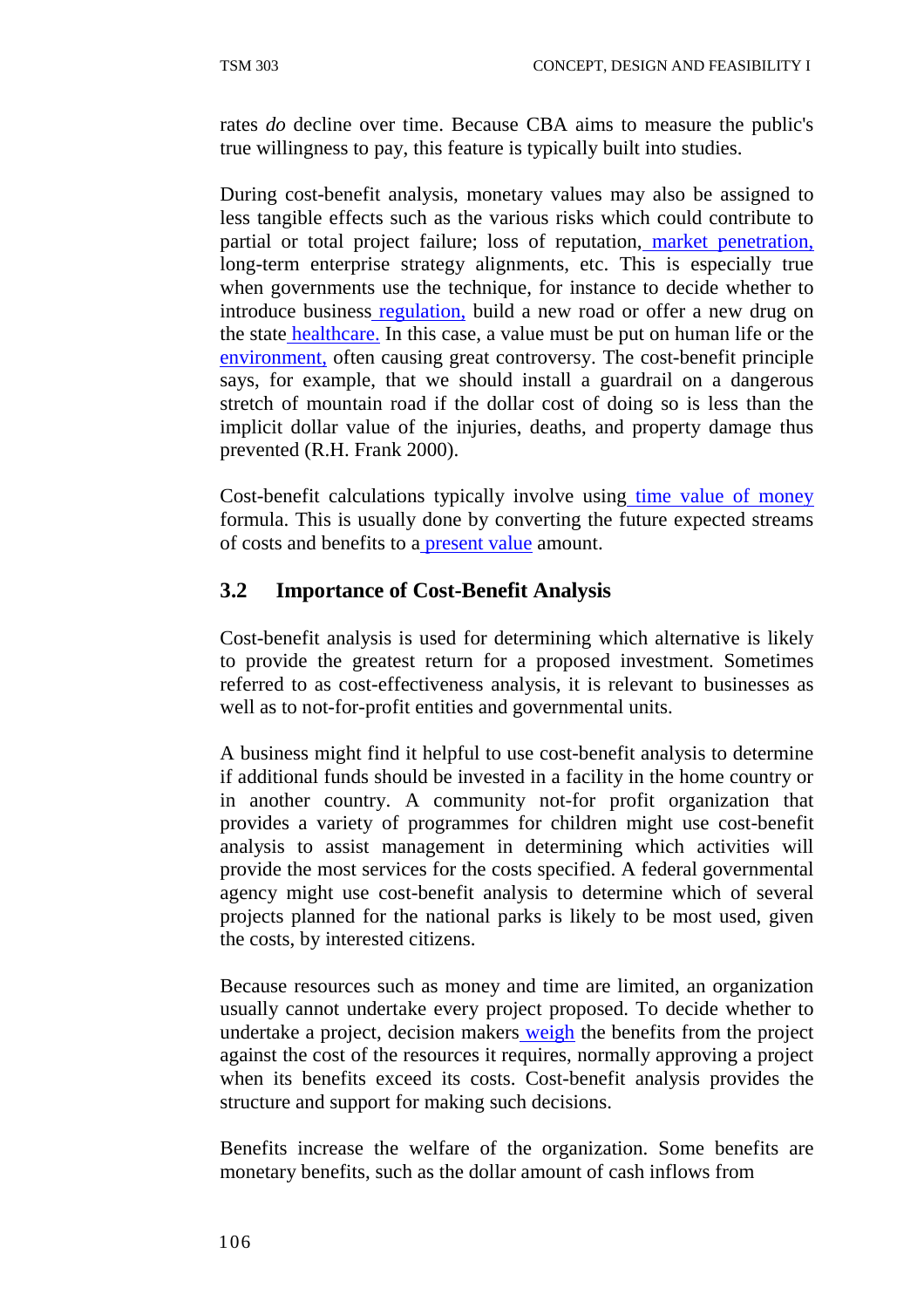additional sales of a product or the saving in cash outflows that a project enables. Other benefits are important but harder to quantify. For example, a project may increase customer satisfaction; increased customer satisfaction may increase future sales, but the exact relationship between sales and satisfaction is often hard to specify.

Costs are the outlays or expenditures made in order to obtain a benefit. Many costs are measured monetarily, such as the cost of buying a new machine or of hiring an additional employee.

# **3.3 Applications of Cost-Benefit Analysis**

#### **Cost-Benefit Analysis in Business**

A cost-benefit analysis is straightforward when all costs and benefits are measurable in monetary terms. Assume that Company A must decide whether to rent an ice cream machine for the summer for \$900. The ice cream machine will produce additional cash inflows of \$1,000 during the summer. The benefit of additional cash in-flows (\$1,000) exceeds the additional cost (\$900), so the project should be undertaken. Not all cost-benefit analyses are this simple, however. If the benefits and costs occur in different time periods, it may be necessary to discount the future cash flows to their equivalent worth today.

In another example, cost savings is a benefit. Assume that Company B makes about 100,000 photocopies a year. Company B does not have its own copy machine and currently pays 4 cents per copy, or \$4,000 a year, to Copycat Copiers. Company B can lease a copy machine for \$2,500 a year. It must also pay 2 cents per page for paper for the leased machine, or \$2,000. In this example, the cost of leasing the machine and buying paper (\$2,500 \$2,000 \$4,500) exceeds the benefit of saving the \$4,000 normally paid to Copycat Copiers. Company B should continue to use Copycat Copiers for its photocopies. However, Company B must have a pretty good estimate of the number of copies it needs to be comfortable with its decision. If Company B needs 150,000 copies this year instead of 100,000, the cost of the leasing the machine and buying paper (\$2,500 \$3,000 \$5,500) is cheaper than the \$6,000 (150,000 \$0.04) savings in fees to Copycat Copiers.

A third example involves a project with benefits that are difficult to quantify. Assume that Company C is deciding whether to give a picnic costing \$50,000 for its employees. Company C would receive the benefit of increased employee morale from the picnic. Better employee morale might cause employees to work harder, increasing profits. However, the link between increased morale and increased monetary profits is tenuous. The decision maker must use his or her judgment to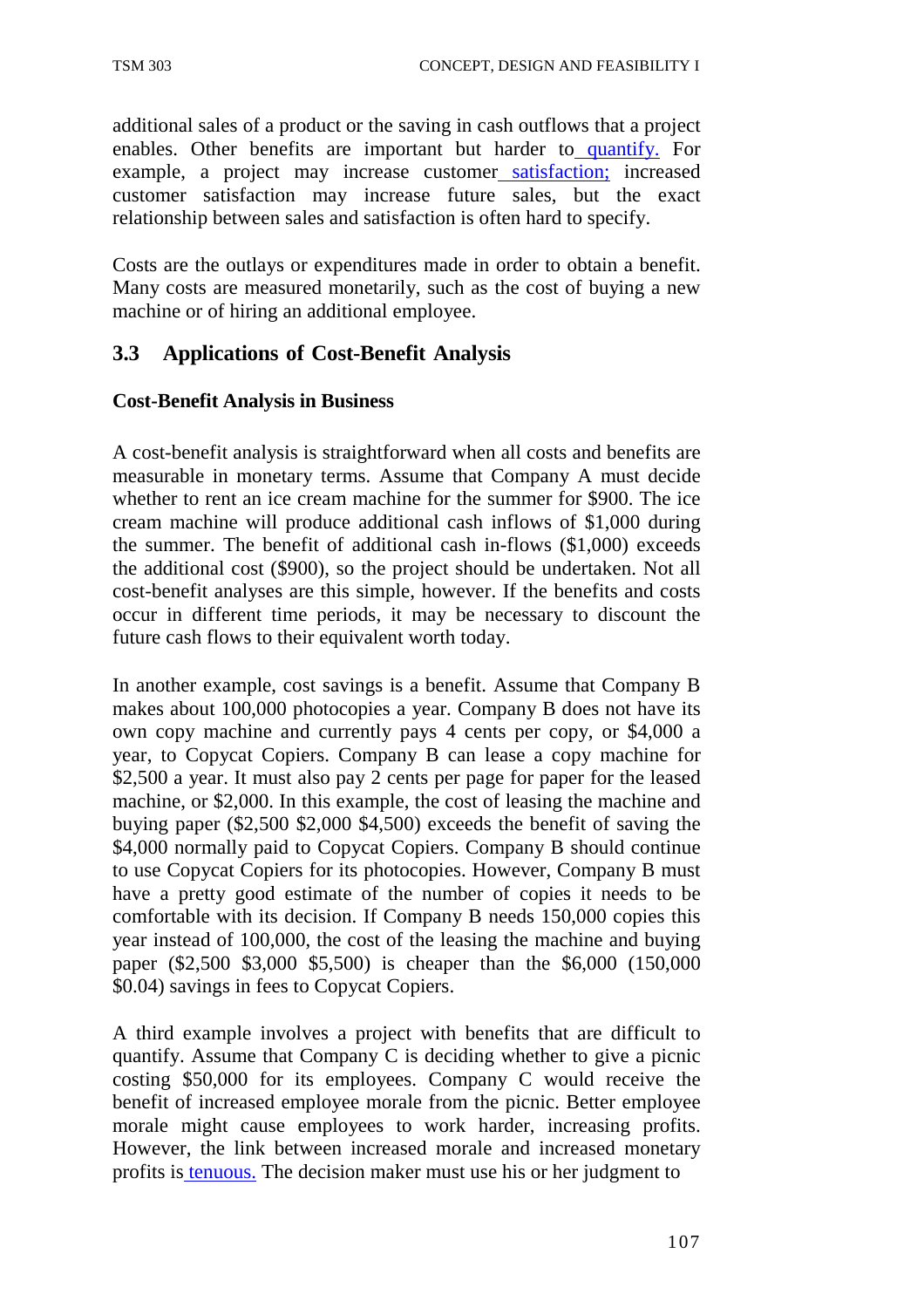compare the nonmonetary benefit to the monetary cost, possibly deciding that increased employee morale is worth the \$50,000 cost but would not be worth a \$100,000 cost.

In the preceding examples, cost-benefit analysis provided a framework for decision making. The range of objectivity related to measurement of the factors is typical. Techniques used in business as a basis for determining costs and benefits, such as return on investment, are generally quantifiable and thus appear to be objective. However, it is not uncommon for qualitative factors to enter into the decision-making process. For example, providing a product that individuals with limited incomes will be able to purchase may not provide the highest monetary return on investment in the short run, but might prove to be a successful long-term investment. Careful decision makers attempt to deal with a difficult-to-quantify factor in as objective a manner as possible. However, cost-benefit analysis in most situations continues to introduce measurement problems.

#### **Cost-Benefit Analysis in Non-Business Entities**

Cost-benefit analyses are also common in non-business entities. Boards of not-for-profit organizations establish priorities for their programmes, and such priorities often specify desired program outputs. For example, assume a not-for-profit organization is interested in reducing the level of illiteracy among the citizens of a rural community in a state that has one of the lowest per- capita incomes in the United States. As alternative programmes for those who need to learn to read are considered, there will be cost-benefit analyses that focus on a number of factors, including the extent to which a particular programme can attract those who are illiterate. A programme in the downtown area of a small town might be considered because a facility is available there at low cost and that low cost is appealing. Focus on cost is not sufficient, however. When benefits are considered, it might become clear that those who are eager for such a program do not have cars and that there is no public transportation from where they reside to the center of the small town. Further consideration of relevant factors and of alternatives, undertaken in good faith, should result in cost-benefit analyses that provide valuable information as the agency makes decisions.

At all levels of government in the United States, cost-benefit analyses are used as a basis for allocating resources for the public good to those programmes, projects, and services that will meet the expectations of citizens. For example, decision makers at the federal level who have policy responsibility for environmental standards, air-quality rules, or services to the elderly often find information from cost-benefit analyses to be critical to the decision-making task.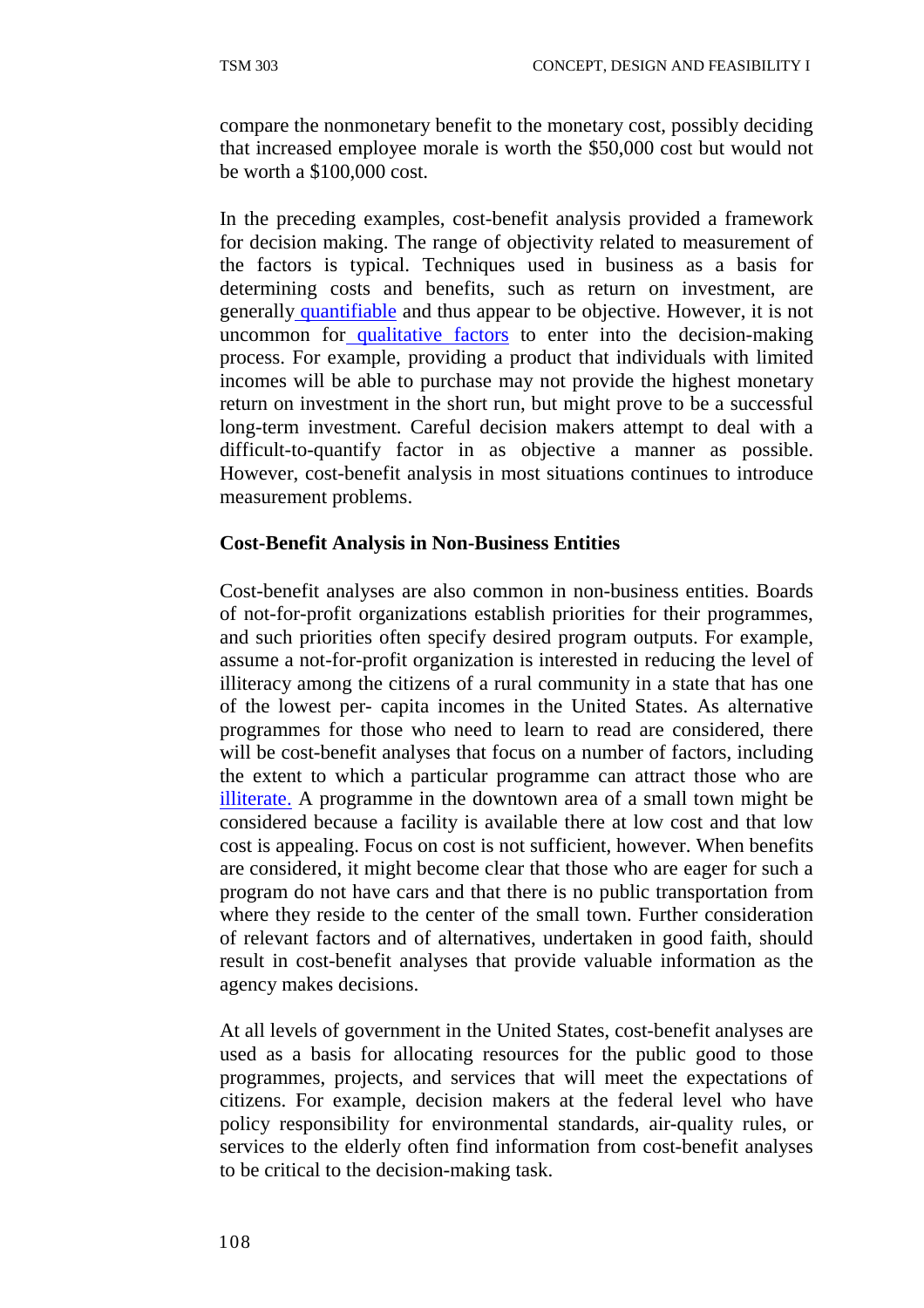# **3.4 Methods of Estimating Cost**

There are four principal methods of estimating cost:

## **i. Reference to Similar Projects**

Reference to any similar project previously carried out by the project sponsors or by enterprises in the same industry is the simplest method of costing; the only basic condition being that the project be comparable in every respect to the previous one. This method has the advantage that it provides a realistic basis for costing as it allows an exhaustive checklist of all the ancillary equipment and facilities which previous experience has shown to be important.

When using this method it is important to ensure that the costs indicated are still valid. Changes which may be due to currency depreciation or and inflation must be noted.

It happens quite often that the capacity of the new project differs from that of the comparable earlier project. The problem of extrapolation then arises. A very rough and ready estimate indicating the orders or magnitude may be made by applying the "six-tenth factor" (OECD, 1968).

If  $S_A$  and  $S_B$  are the capacities of two plants A and B and  $K_A$  and  $K_B$  their respective investment costs, then

 $K_A/K_B = (S_A/S_B)^X$  where  $x < 1$ 

The coefficient 'x' represents economies of scale. For chemical engineering, it was suggested that the value of x should be 0.6. it is emphasized that the rule should be applied with caution. There are many kinds of industrial machinery that will not exhibit this relationship between area (cost) and volume (capacity).

#### **ii. Enquiry from Possible Suppliers**

Enquiries from possible suppliers are the safest way of obtaining the latest price of equipment. The only draw-back is that the prices indicated do not include cost of related facilities, transport and assembly with the result that the initial price has to be doubled in order to arrive at a figure for equipment erected or installed on site and in working order. For this reason, prices indicated should always be qualified by specific delivery terms, and conditions relating to erection or installation, and also the conditions of guarantee during the initial operating period should be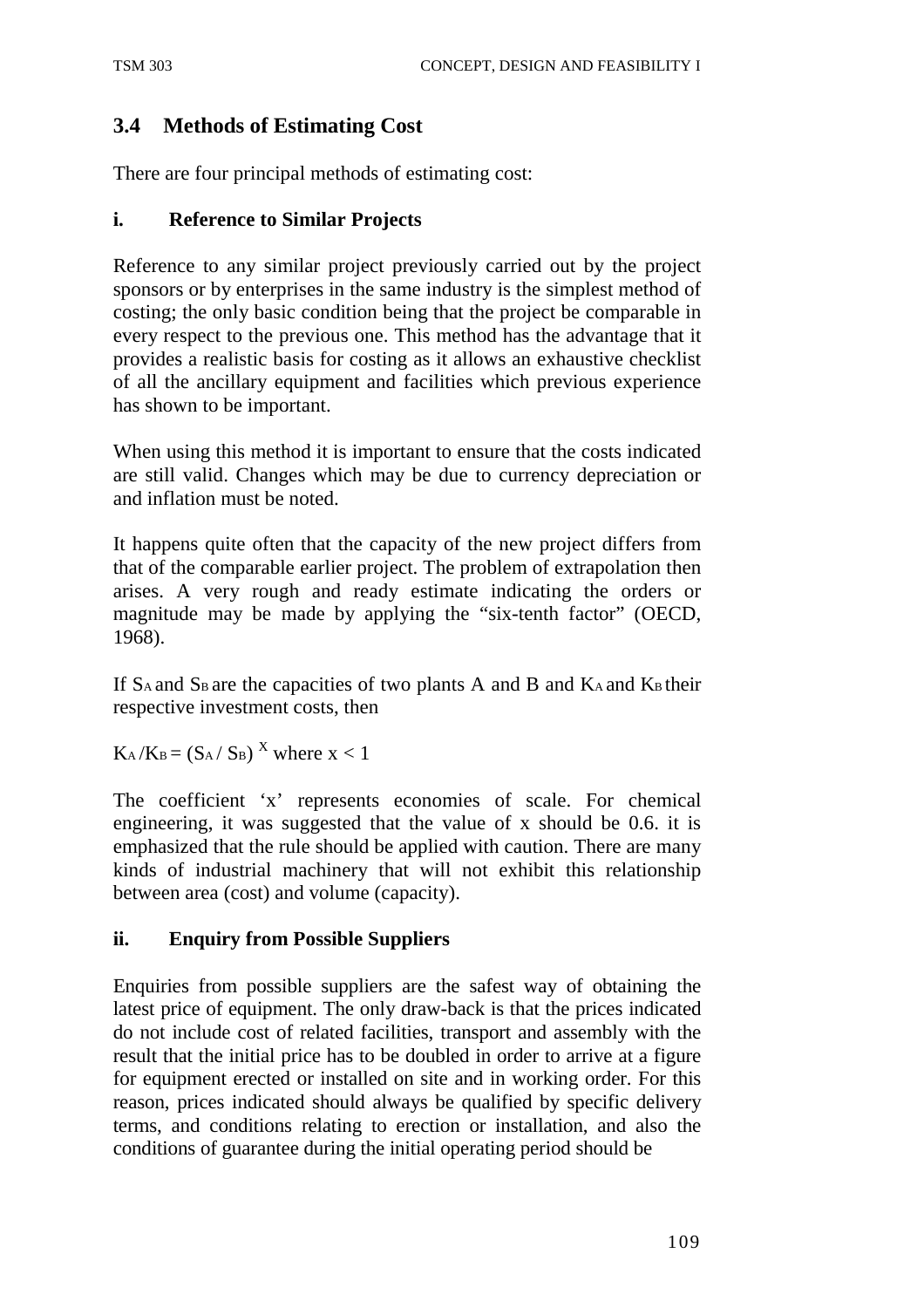specified. A similar approach should be used with regard to suppliers of raw materials required for operating the project.

### **iii. Use of Published Tariffs, Surveys and Official Regulations**

Some costs may be laid down in official regulations or public tariffs e.g. water and electricity rates, guaranteed minimum wages and salaries, etc. Surveys, whether connected with the project or not may provide information about the real level of wages and salaries and other expenditure items such as average building costs, prices of certain raw materials etc.

### **iv. Use of Technical Experts**

Technical experts may have to be called in to provide the possible solution. The nature of their work puts them in a better position than anybody else for assessing prices which depend on characteristics of materials and equipment.

# **3.5 Measuring Benefits and Costs**

- 1. Marketed Benefits and Costs
- 2. Non-Marketed Direct Benefits and Costs
- 3. Non-Marketed Indirect Benefits and Costs

A properly constructed cost-benefit analysis will attempt to measure the change in economic welfare associated with all costs and all benefits uniquely generated by a project. In general, these will fit into one of three categories: (1) marketed (direct) benefits and costs, (2) nonmarketed direct benefits and costs, and (3) non-marketed indirect benefits and costs. For benefits, we attempt to measure the willingness to pay by all affected consumers for the relevant project benefits. The rationale for doing so derives from applied economic welfare analysis. This approach argues that economic welfare derives from preference satisfaction and that preference satisfaction is reflected by the consumer's willingness to pay.

More specifically, economists infer willingness to pay for direct benefits and costs by observing choices made in markets or by observing other choices to spend dollars to facilitate direct consumption of the resource. This is said to measure preferences revealed by choices, or simply to measure revealed preferences. For non-marketed, indirect benefits and costs, stated preference estimates derived from survey research are employed. For costs, we attempt to measure the opportunities foregone (opportunity costs) due using the economic resources (land, labor, materials, etc.) in the project rather than in some other use. For direct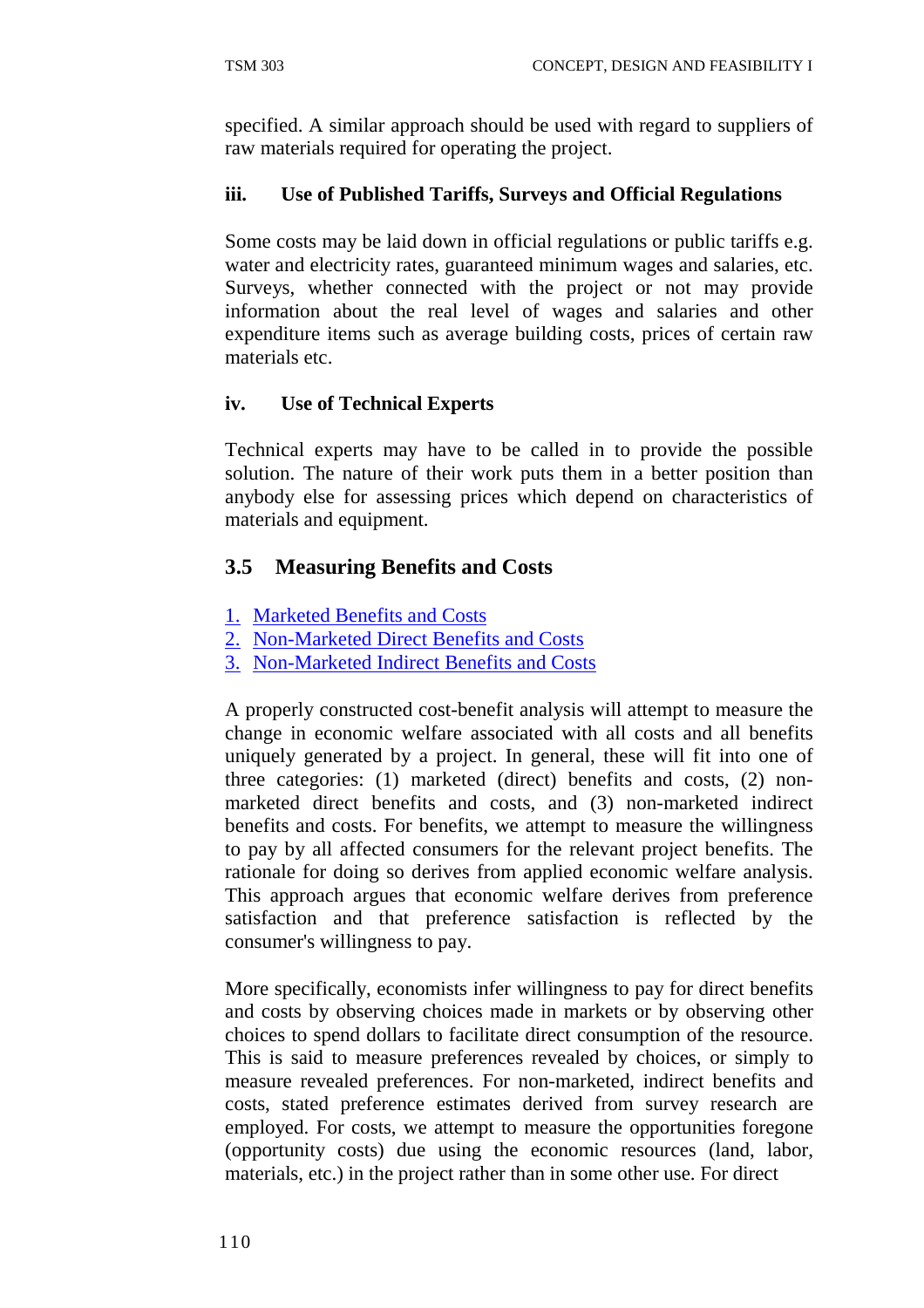private costs, market prices of resources are used. Non-marketed costs, tend to be treated as benefits foregone, and are estimated exactly as are benefits. For a more detailed discussion of benefits and costs, in nontechnical terms, the reader is referred to the Resources for the Future publication\_"Cost-Benefit Primer."

#### **1. Marketed Benefits and Costs**

Marketed benefits, also referred to as private benefits, are measured as the sum of willingness to pay by consumers for the new quantity of product produced by the project being evaluated. For example, assume that the construction of a marina produces 10,000 days of new available dockage. The question then becomes, how to value this dockage.

In the private sector, the firm would simply measure a price times quantity dollar value, but because public sector decision making seeks to take into account changes in welfare, rather than changes in revenues, a somewhat different approach is taken. The accepted approach for measuring the willingness to pay for the new dockage (and for other privately marketed goods) is to measure the market demand curve for dockage and to calculate the incremental price that consumers' would be willing to pay for the dockage. In general, this would not be a constant price, but rather it would -clearing (or marginal) price is reached, a price that would on average rent out all available dock space. Thus, while all renters may pay the same market clearing price, some might have been willing to pay a higher price than others, but were not required to do so. In fact, each renter may have been willing to rent at a different price, but the marina may not have been able to charge each a different price. Observing the price paid tells the analyst a lower bound for benefits; that is, if the consumer did not receive benefits at least equal to the price paid, he or she would not have purchased the good. Adding back an amount the consumer would have been willing to pay adjusts the total revenue measure obtained from multiplying the total quantity rented by the price to affect more accurately the increase in economic welfare as a result of the marina. This concept is referred to as consumers surplus within the economics literature. It is used to value all benefits when a demand curve can be estimated. This same approach is used for estimating welfare for non-marketed direct and indirect benefits.

The private costs associated with the project, unlike the benefits, are typically measured at market prices. This reflects the fact that factor inputs, like land, labor and materials tend to be much more substitutable and therefore supplied at roughly constant prices. Few projects are by themselves large enough to cause changes in prices through project activities, and, hence, the assumption of constant prices is reasonable.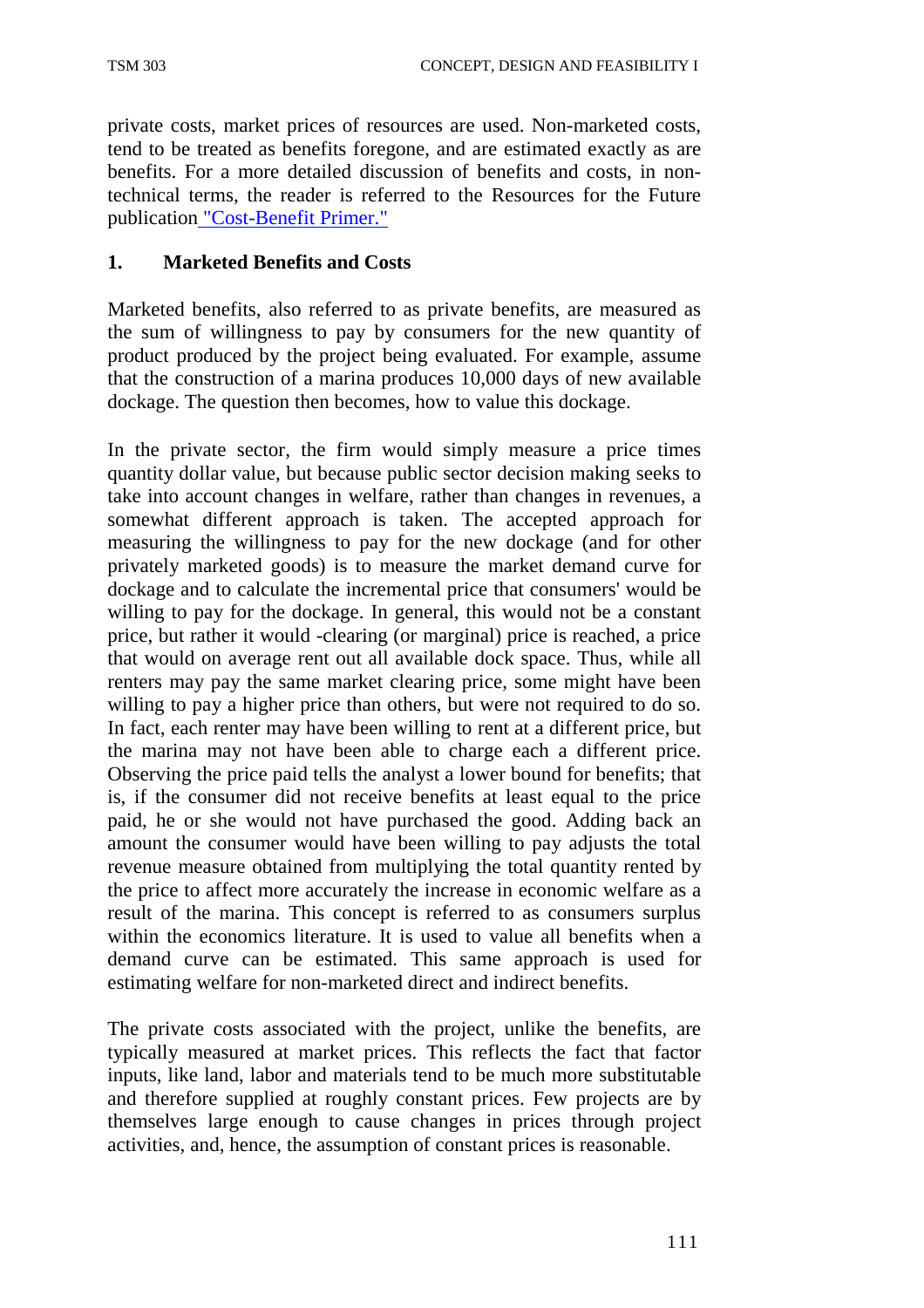The issue of under utilized resources is a bit more problematic, however. Local administrators are typically enthusiastic about new jobs created economic developed, private or public. National administrators, on the other hand, recognize that the benefits are not unique to the project, because they would occur anywhere a project was undertaken, and would likely be similar for quite different projects or roughly equal magnitude. The only question to a national decision maker would be whether special weight would be given to economic development in particular areas as a matter of policy. For those local administrators interested in exploring ways to measure new jobs created by a project, the Department of Commerce, Office of Business and Economic Research provides multipliers and other tools of analysis.

## **2. Non-Marketed Direct Benefits and Costs**

A large number of natural and environmental resources are consumed directly, but are not purchased in markets. Examples, include fishing in a mountain stream, enjoying a panoramic view, living in a community or neighborhood with clean (or dirty) air, or working in an occupation that provides opportunities to enjoy increased (decreased health). We note that environmental "dis-amenities" as well as amenities can come into play.

As it turns out, individuals who consume these amenities and disamenities often leave behavioral "footprints" from which revealed preferences can be recovered using statistical methods. For example, some individuals work in highly desirable occupations, like forest rangers, and as a consequence receive lower wages than they would otherwise receive. Symmetrically, workers in very undesirable occupations often received wage premia. A statistical tool called hedonic analysis can be used to estimate these wage differentials. In simple terms, a forecasting model is developed for various occupations, such that the impacts of job attributes such as skills, education, as well as desirable and undesirable job features on wages can be estimated. Hedonic models are also often used to measure the impacts of favorable or unfavorable environmental conditions on property values. For example, the impacts of a view could be isolated statistically, by controlling for size of house, size of lot, construction, and other features. In other cases, a travel cost approach is used to infer willingness to pay for an environmental amenity. For example, costs incurred by fishers can be observed and related to stream attributes, such as beauty, isolation, average catch, average sized catch, and the like. By isolating other affects statistically, it is possible to infer the willingness to pay for attributes of many natural attractions, like national parks, seashores, lakes and mountains.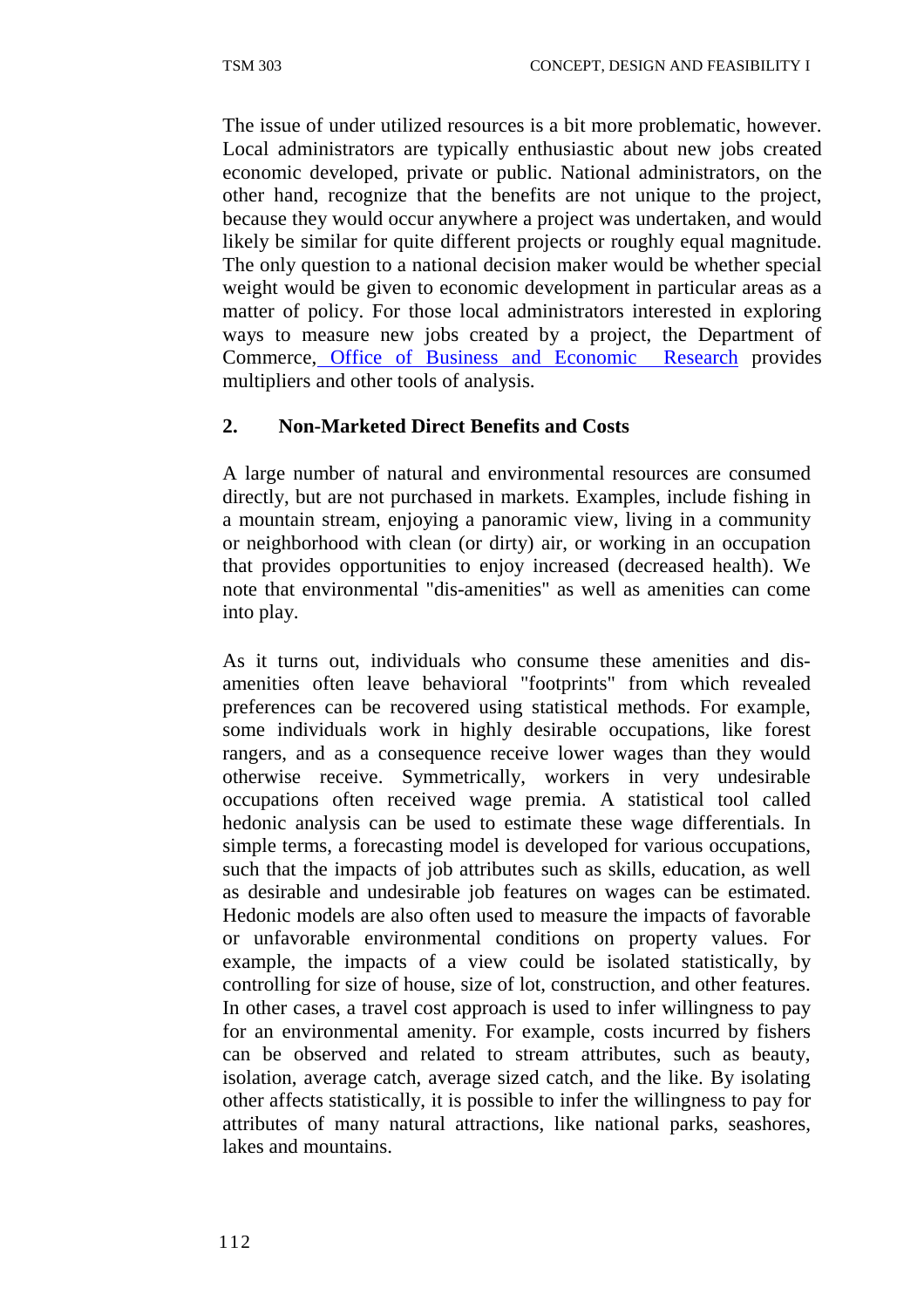These approaches are referred to as revealed preference measures because they infer willingness to pay as revealed by consumer choices. From them, demand schedules can be estimated and consumer surplus measured.

### **3. Non-Marketed Indirect Benefits and Costs**

Non-marketed indirect benefits and costs arise not because of direct use of a resource, but rather because individuals place value on the "existence" of the resources. For example, many people have never seen the redwood forests, but have willingness to pay to see them preserved. Likewise, people who will never encounter a baby seal outside of a zoo may have strong feelings, backed by willingness to pay, concerning their harvest for use as furs. These values are appropriate costs and benefits. The challenge lies in measuring these values in meaningful scientific ways, that is, ways that can be validated and replicated.

In general, because there are no behavioral footprints from which to infer value survey based approaches are used to derive indirect values. The most commonly applied approach is called contingent valuation analysis wherein a hypothetical, or "contingent," choice is made that is designed to reveal an individual's willingness to pay. Typically, these analyses present detailed scenarios to respondents that include information about the programme under consideration, what it hopes to accomplish, how it will be paid for, and over what time period actions will take place. Various formats are then employed to obtain a contingent value that is an estimator of actual willingness to pay. Some analysts use a family of approaches termed conjoint analysis to seek similar information. These are termed stated preference measures because respondents are asked to state their willingness to pay.

Stated preference measures have been criticized for a large number of reasons, some quite esoteric and others quite practical. Some question, for example, if individuals actually have preferences for a diverse and nearly limitless set of resources that can be estimated in this way. Others question the sensitivity to the quality of the programme being purchased. Still others concern themselves, that respondents, sensing that their answers may affect policy, respond strategically with very large or with zero responses. Analysts are making some headway on overcoming these problems. A good review of these issues can be found in a book by NCEDR researchers Bjornstad and Kahn.

These approaches have also been criticized by those who question whether or not preference satisfaction is a useful approach to making environmental decisions. These critics suggest that environmental decision making is essentially an ethical process that should be removed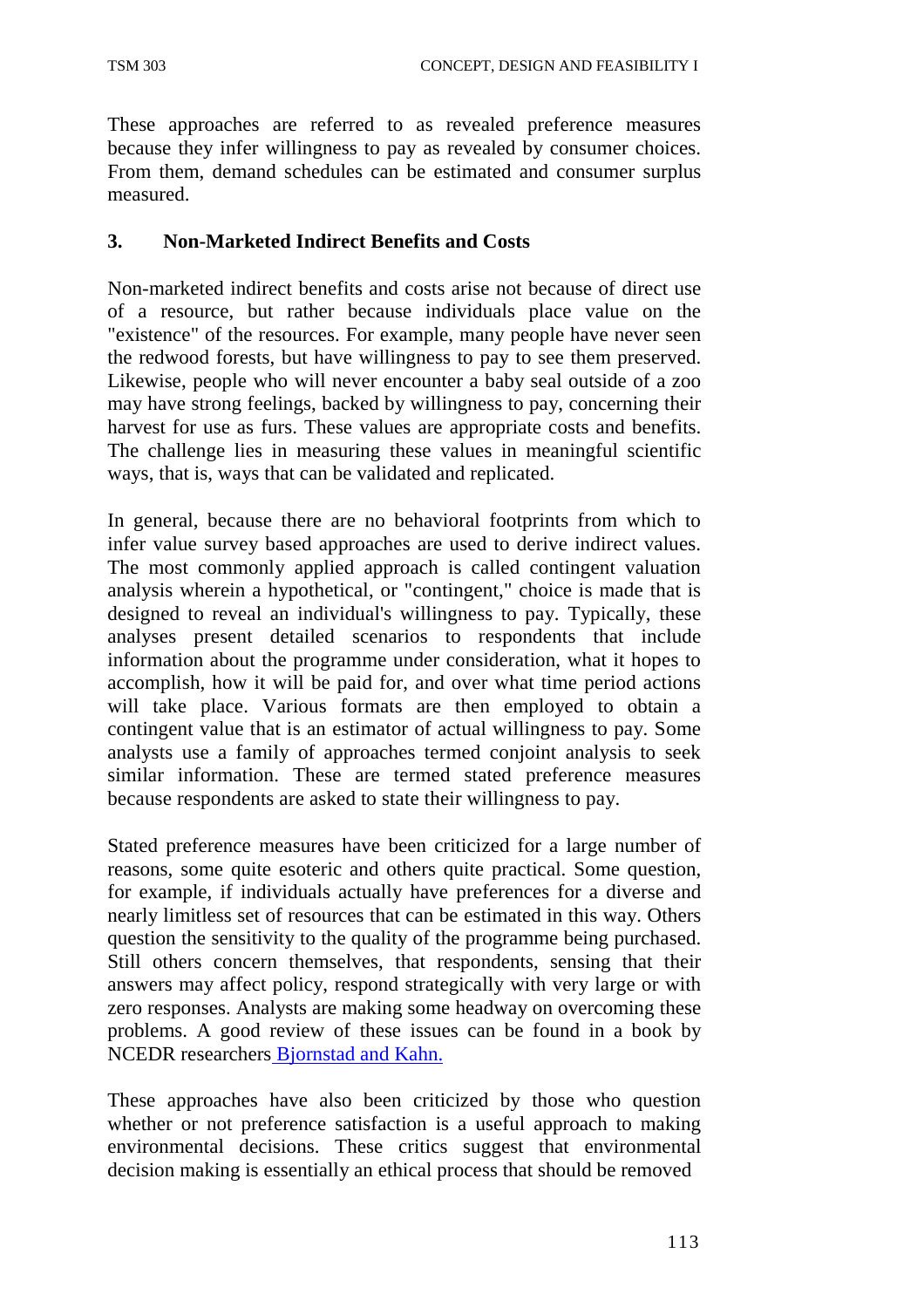from economic considerations. At the extreme, these observers might argue that a clean environment is a "right" and that no expense should be spared in this pursuit. The difficulty with such criticism is that it flies in the face of scare resources and the need to make hard decisions. Ultimately, some mechanism must provide guidance as to priorities, proportions and overall costs of programmes that must compete with other activities for funding. In addition to cost-benefit analysis approaches such as citizen juries, focus groups, decision analysis, risk analysis, and many other approaches have been proposed to help decide these difficult issues.

A more pragmatic concern, however, is just whose preferences should count when the sub-national decision maker confronts an issue. Certainly it is informative that other citizens in far away regions value the actions of others in other regions, but they are unlikely to support these activities financially. A good rule of thumb is that the citizens in the jurisdiction that will make economic sacrifices for the project should be included.

# **4.0 CONCLUSION**

In the course of our study in this unit we were able to differentiate between the costs and benefits of a project, identified the theory of costs and benefits, examined the importance of costs and benefits, stated the application of costs and benefits and finally enumerated various methods of estimating costs. Thus, cost-benefit analysis is a major tool employed to evaluate projects. It provides the researcher with a set of values that are useful to determine the feasibility of a project from and economic standpoint. Conceptually simple, its results are easy for decision makers to comprehend, and therefore enjoys a great deal of favor in project assessments.

# **5.0 SUMMARY**

In summary, this unit discussed theory of cost-benefit analysis, importance of cost-benefit analysis, application of cost benefit analysis in business, non-business entities, and finally methods of estimating/ measuring cost and benefits.

## **6.0 TUTOR-MARKED ASSIGNMENT**

- 1. What do you understand by cost benefit analysis of a project? Discuss the importance of cost benefit analysis?
- 2. State and discuss four methods of estimating costs in a proposed project?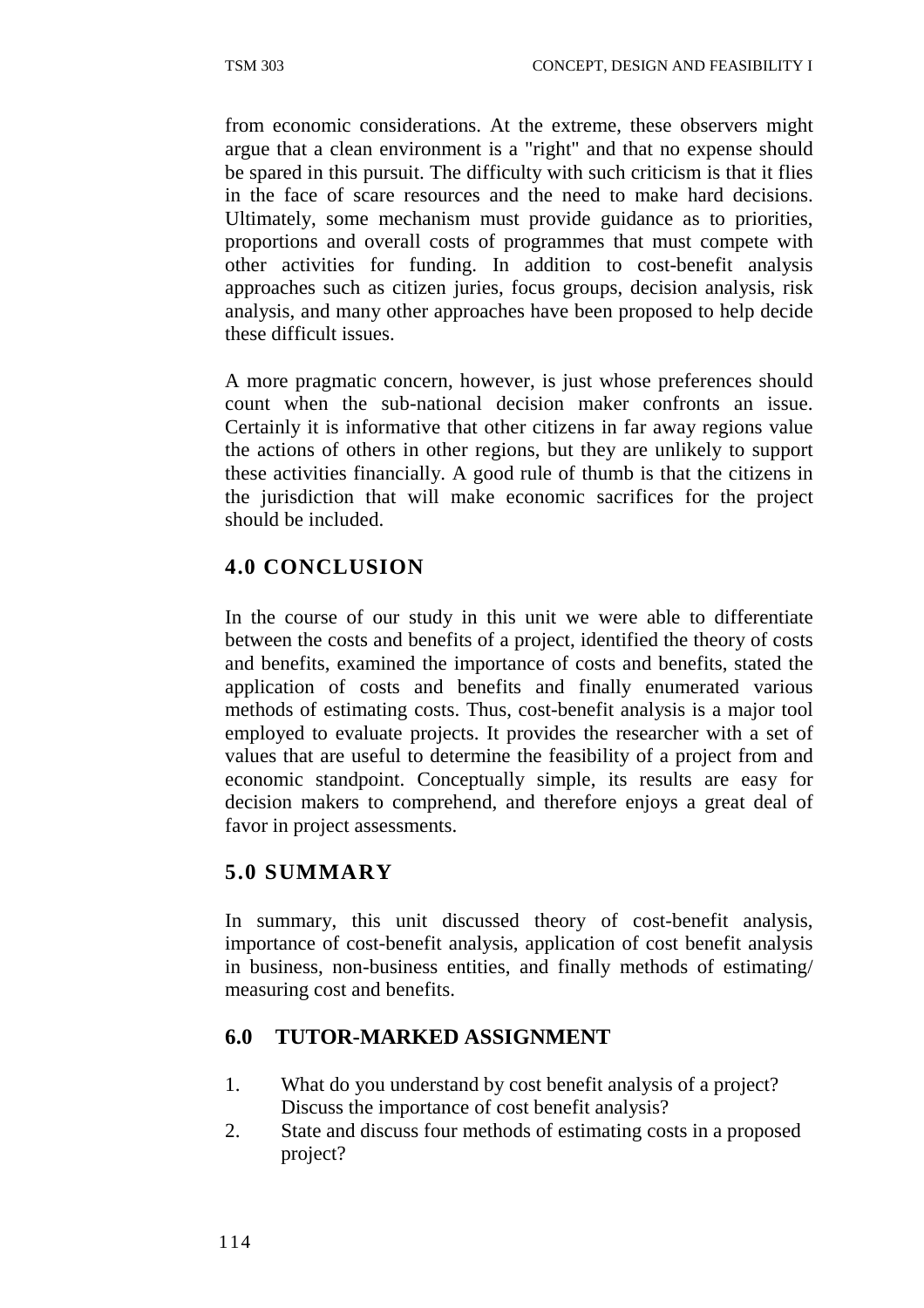### **7.0 REFERENCES/FURTHER READINGS**

- Boardman, Anthony, E. (1996). *Cost-Benefit Analysis: Concepts and Practice*. Upper Saddle River, NJ: Prentice-Hall.
- Nas, Tevik F. (1996). Cost-Benefit Analysis: *Theory and Application. Thousand Oaks*. CA: Sage Publications.
- Odufalu, O. (2000). *The Principles and Techniques of Project Analysis and Evaluation.* Lagos: Y2K Academy Ltd.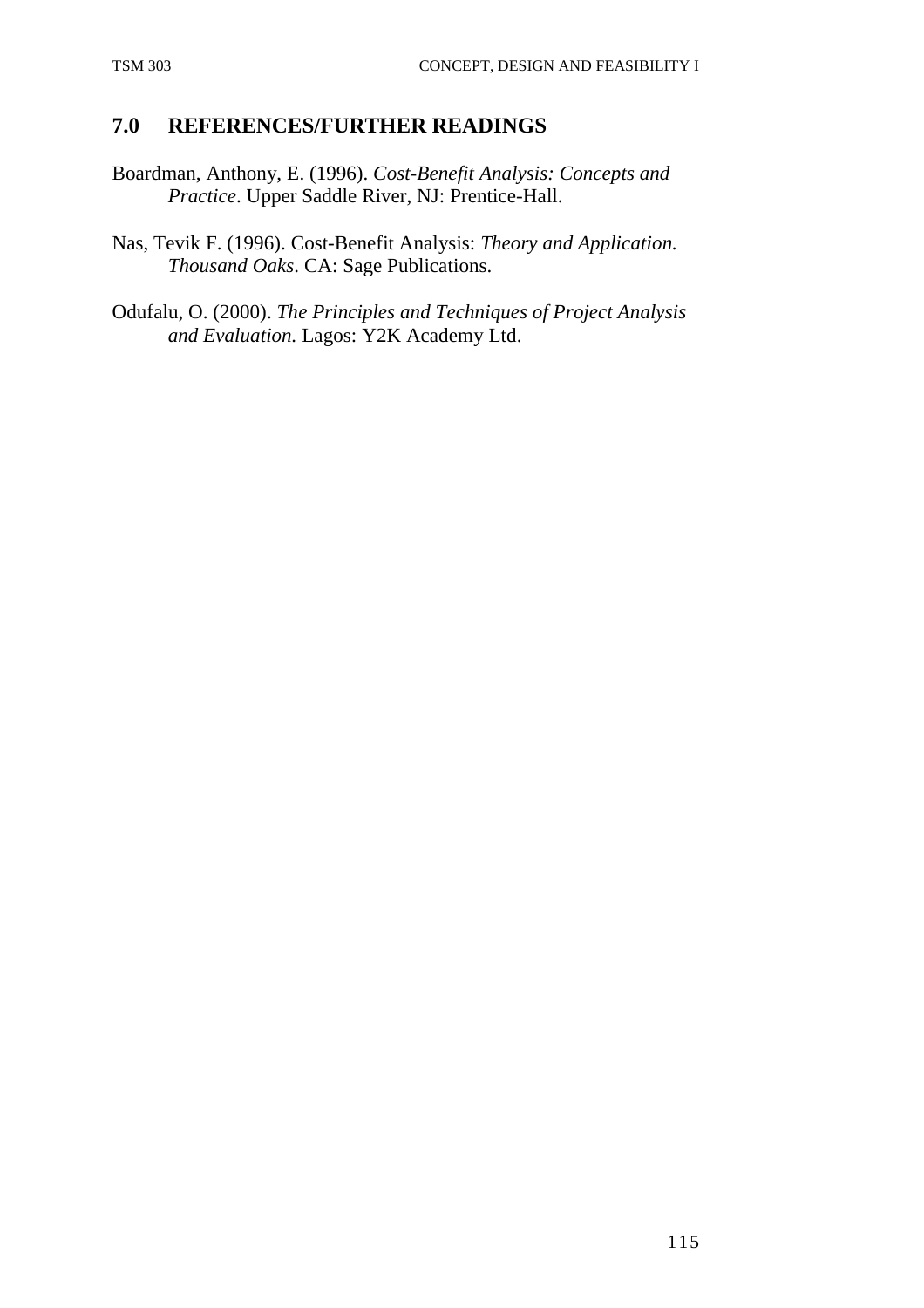# **UNIT 2 EVOLVING OF FINANCIAL PLAN (BUDGETING)**

#### **CONTENTS**

- 1.0 Introduction
- 2.0 Objectives
- 3.0 Main Content
	- 3.1 Estimating Sales Revenue
	- 3.2 Estimating Operating and Maintenance Costs
		- 3.3 Estimating Project's Financial Profitability
- 4.0 Conclusion
- 5.0 Summary
- 6.0 Tutor-Marked Assignment
- 7.0 References/Further Readings

# **1.0 INTRODUCTION**

The purpose of a financial plan among other things is to determine the financing of an enterprise. It examines the internal sources of finance namely: forecast of net profit after tax, depreciation and sale of used equipment; and attempt to balance these against financing requirements such as investments, expected increase in working capital, and allowance for unforeseen requirements.

## **2.0 OBJECTIVES**

At the end of this unit students will be able to:

- estimate sales revenue from the proposed project
- estimate operating and maintenance costs
- estimate project financial profitability.

## **3.0 MAIN CONTENT**

#### **3.1 Estimating Sales Revenue**

After considering the total investment requirements of the project the next is to start to prepare a budget of income and expenditure by which the worthwhileness of the project can be assessed. The income or earning of the project depends on the difference between the sales revenue and the operating costs. The sales revenue in turn depends on the volume of sales and the price which can be obtained for the product. Therefore, it is important to determine the volume of output and sales.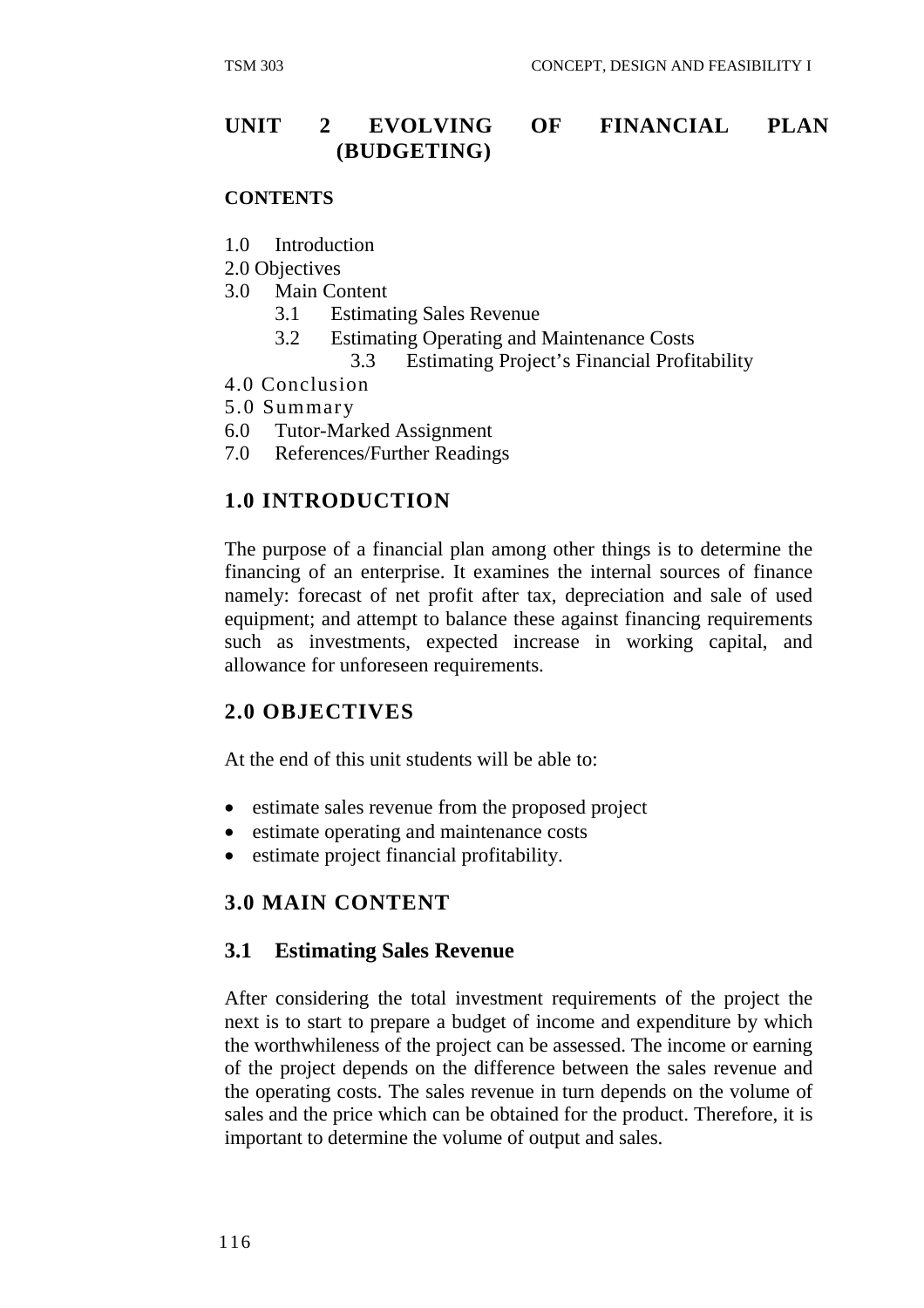The physical volume of sales depends on:

- xi. the production capacities of the plant
- xii. the quality of the product
- xiii. the potential size of the market
- xiv. the state of competition , and
- xv. the price being asked for the product.

Therefore, estimating sales revenue is not a simple matter of multiplying full capacity output by the existing price. From many variables, it is necessary to construct alternative output-revenue models from which one is selected by judgment each year after production commences.

The volume of output is limited by the physical capacity of the plant. However, rated capacity should not be taken without question. The following considerations are important:

- i. It may be possible and practicable to operate the plant in two or three shifts. Therefore, the maximum possible output may be twice or thrice greater than rated capacity.
- ii. Capacity figures may not take into account the number of days the plant may be shut down e.g. for maintenance, public holidays etc.
- iii. Experience has shown that plants cannot be operated at full capacity from the beginning because of technical or teething problems. It may sometimes take up to three to five years to solve all problems which keep plants working below capacity. It is therefore realistic to assume that plant may achieve 50% capacity output in the first year, 75% in the second year and 90% in the third year.

Of course it is impossible to make any sound judgment as to the volume of the product which can be sold without taking price into account. The price elasticity of demand may provide information on the extent to which sales revenue will be affected by lowering or increasing prices. In the market analysis for the product of the project the size of the estimated market was that which apparently existed at the going price for the product.

In estimating sales revenue the prospective sales volume can be built up by counting on selling at a price lower than the going price. However, if there is no reason to doubt the ability of the enterprise to sell all it can produce at the existing price, there will be no point in lowering the price. Some judicious price cutting may be second way of introducing a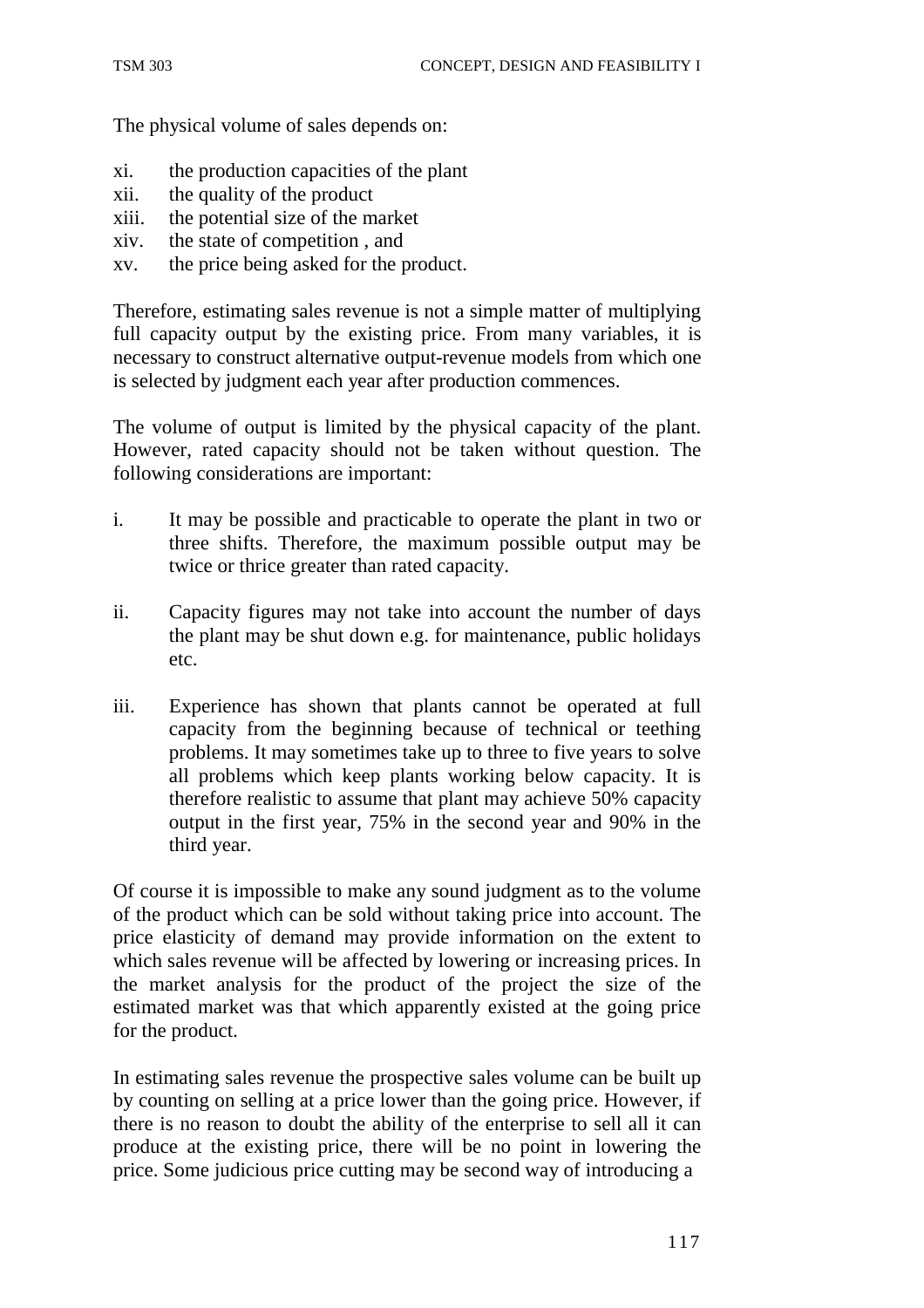new brand name, or a new product, or overcoming initial resistance to a product due to quality differences. The revenue estimates should be broken down into local and foreign currency.

## **3.2 Estimating Operating and Maintenance Costs**

Just as the estimates of sales revenue provide one side of the income forecast, the estimates of the operating costs provide the other. Each item of cost should be systematically analyzed on the basis of the sales volume previously arrived at as reasonable for each year.

As with the revenue estimates, the cost estimates should be broken down into local and foreign currency.

**Raw Materials:** The major cost item for most manufacturing enterprises is raw material. The quantity of raw material. The quantity of raw material required for a given volume of production is not difficult to estimate. For many manufacturing processes there is fairly well fixed percentage relationship between input and output quantity. So many tons of cotton give so many tons of yarn or so many tons of wheat give so many tons of flour.

**Operating Labour:** Operating labour costs are usually important in amount and use standards in advanced industrialized countries. It is obvious that this may not be safe because of lack of industrial culture, poor training and lack of experience. It is impossible to establish a good measure of the number of workers a pioneer plant should have. On the basis of experience, it can be observed that a first plant in a developing country will do well if it does not have more than twice or thrice the number of workers of a comparable plant in Europe or America. Having forecast the number and specification of workers, the average yearly labour cost must be forecast as well.

**Depreciation:** Depreciation represents an attempt to spread the cost of an asset over its useful operating life. Over the years that the cost of an asset is usable, the accumulation of the credits to the depreciation allowance should exactly equal the original cost of the asset, less any residual scrap value when it goes out of service. The problem with depreciation is to estimate the useful life of the asset.

**Amortization of Expenditures:** Similar to depreciation is amortization of expenditures for advance expenditures, intangibles and preliminary expenses.

**Interest Payments**: for the purpose of making realistic estimates or financial profitability, it is necessary to include the cost of interest on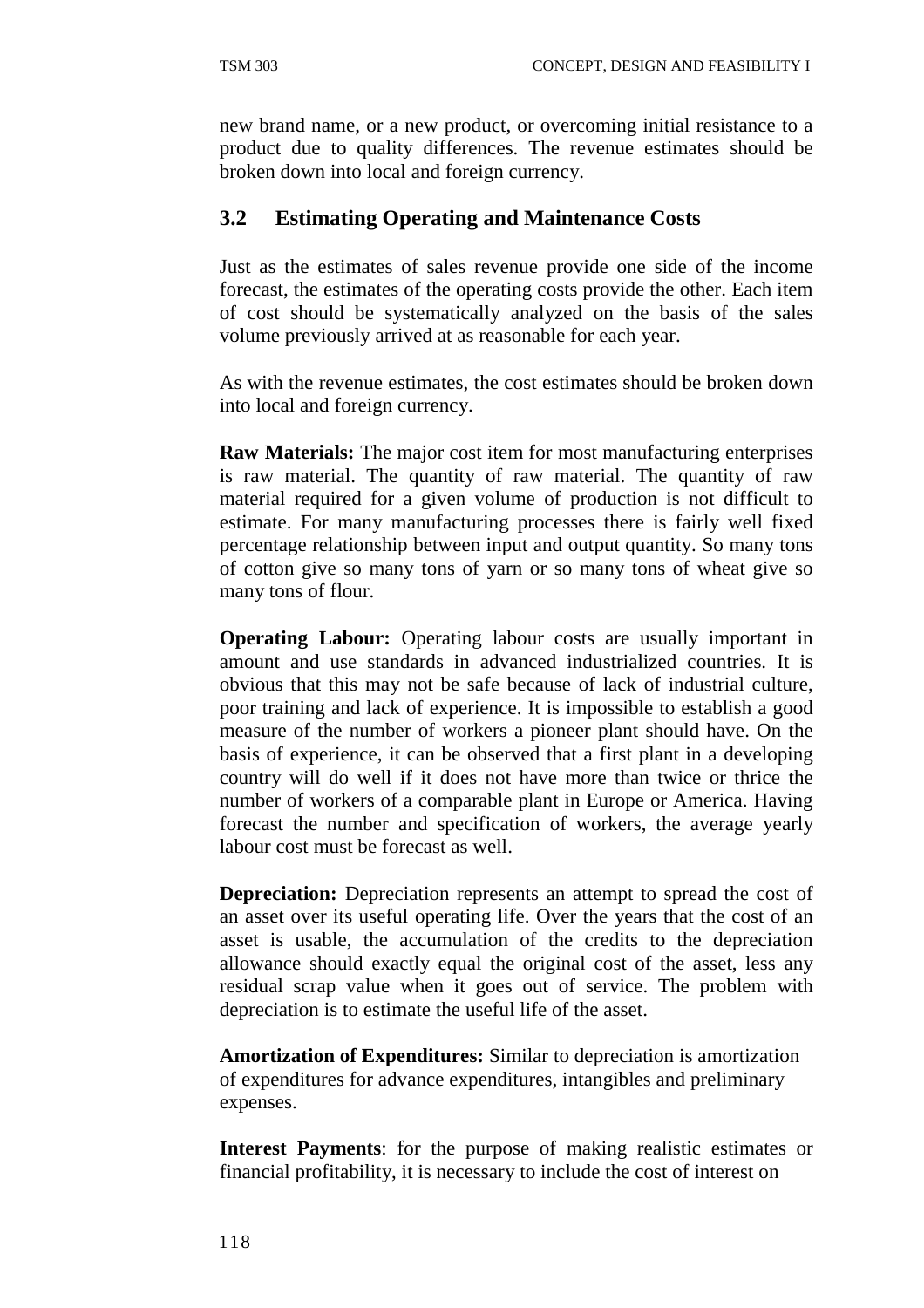borrowed funds. To do this, an estimate must be made as the amount or debt the project will have. It is well to assume that about half the project's total cost will be financed by long-term debt, and to allow in the cost estimates for interest payments on the amount of loan so indicated.

**Management Cost:** Adequate management must be allowed for. Usually, the minimum complement of key managerial people in a medium-sized plant will include the general manager, the production manager, the maintenance engineer, a production superintendent for each shift and probably for each major department, a chief accountant, a personnel officer, a sales manager. Salary rates must be realistic.

**Administrative and Sales Costs:** these should be provided for on a basis which takes into account the costs of setting up adequate accounting and administrative systems, and a sufficiently strong sales organization to develop the market for the product.

**Taxes:** these can be calculated quite accurately on the basis of established rates and estimated net profits before taxes.

**Contingency:** As in the case of capital cost estimates, an allowance of 10% should be made for unforeseen expenses.

# **3.3 Estimating Project's Financial Profitability**

Having prepared the revenue estimates based on sales volumes for the different years, and having drawn up complete and cautious operating and maintenance cost forecasts, all that remains is to bring the two estimates together as a budget of income and expenditure in order to arrive at a forecast of net profits for each year.

| <b>Production % of capacity</b> | <b>First Year</b><br>$(50\%)$ | <b>Second Year</b><br>75% | <b>Third Year</b><br>90% |
|---------------------------------|-------------------------------|---------------------------|--------------------------|
| Revenue:                        |                               |                           |                          |
| Gross sales                     |                               |                           |                          |
| Less discounts                  |                               |                           |                          |
| Net sales                       |                               |                           |                          |
| <b>Operation Costs:</b>         |                               |                           |                          |
| Direct Labour                   |                               |                           |                          |
| Supervision                     |                               |                           |                          |
| Direct Material                 |                               |                           |                          |
| <b>Supplies</b>                 |                               |                           |                          |
| Power and fuel                  |                               |                           |                          |
| Maintenance                     |                               |                           |                          |
| Rent                            |                               |                           |                          |
| Insurance                       |                               |                           |                          |

#### **Format of Operating Budget of Income and Expenditure**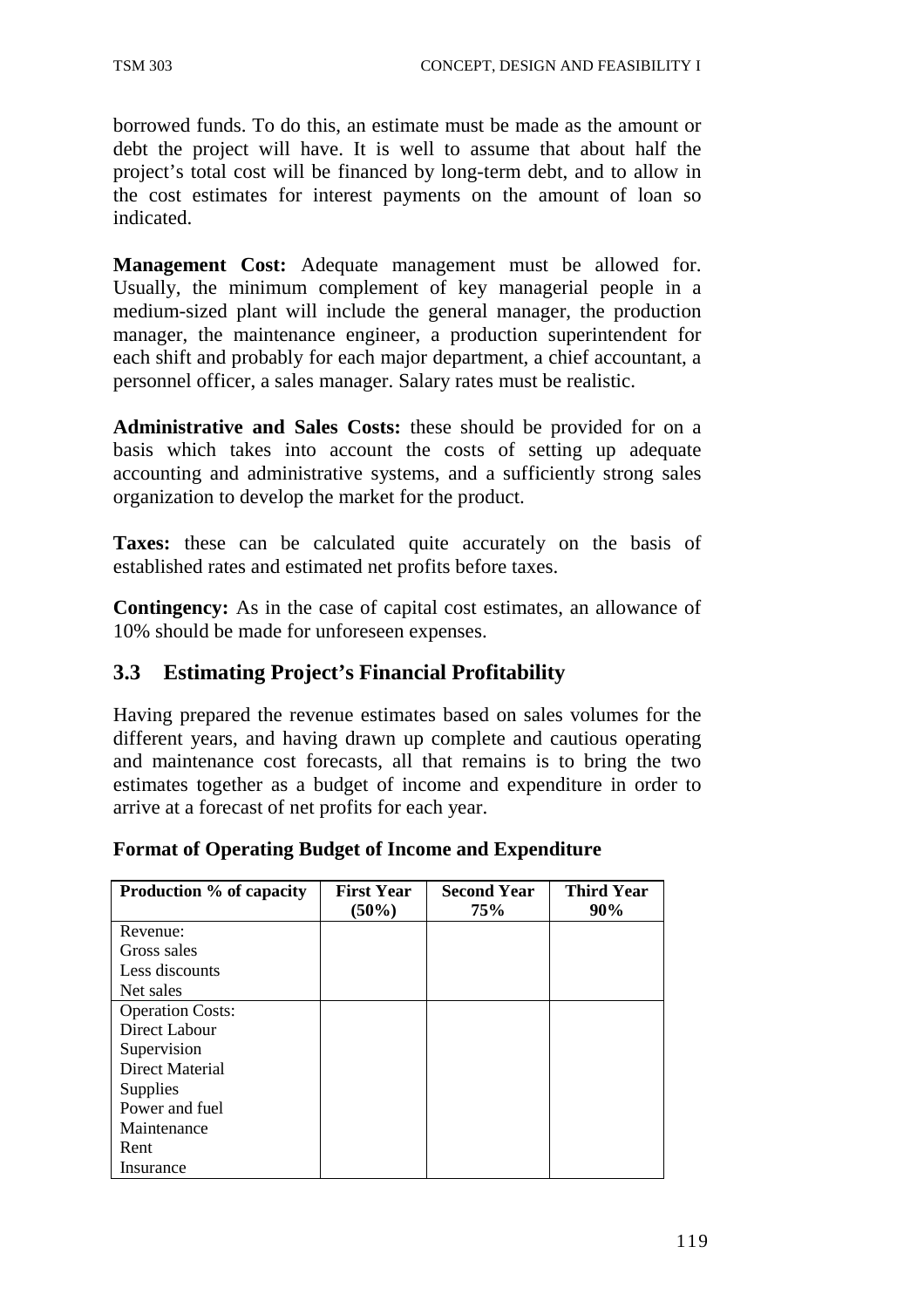| Interest on Debt              |  |  |
|-------------------------------|--|--|
| depreciation                  |  |  |
| Gross Profit:                 |  |  |
| Less selling and              |  |  |
| distribution                  |  |  |
| R & D                         |  |  |
| <b>General Administration</b> |  |  |
| Net profit before tax         |  |  |
| Less tax                      |  |  |
| Net Profit after Tax          |  |  |

# **4.0 CONCLUSION**

In the course of our study in this unit we were able to explain budget as a document that expresses financial plan of proposed project in terms of estimating sales revenue, operating and maintenance costs and finally estimation of project's financial profitability.

## **5.0 SUMMARY**

In summary, this unit discussed project's budget by estimating sales revenue which depends on the production capacities of the plant; the quality of the product, the potential size of the market; the state of competition, and finally the price being asked for the product. While estimating operating and maintenance costs could be broken down to both foreign and local currency as raw materials, operating labour, depreciation, amortization of expenditures, interest payments, management costs, administrative and sales costs, taxes and finally, contingency. Also, estimates of project financial profitability is computed from net revenue over costs.

## **6.0 TUTOR-MARKED ASSIGNMENT**

- 1. State and discuss factors to be considered for estimating operating and maintenance costs?
- 2. What is a budget? Discuss factors upon which sales depend?

## **7.0 REFERENCES/FURTHER READINGS**

- Black Homer A., John E. Champion and R. Gene Brown. *Accounting in Business Decisions: Theory, Method and Use* (Englewood Clif, N J. Prentice Hall Incorporated 1967).
- Lawson G. H. and D. W. Windle. (1967). Capital budgeting and Use of DCF Criteria in the Corporation Tax Regime (London, Oliver and Boyd. 1967)
- Odufalu O. (2000). The Principle and techniques of Project Analysis and Evaluation. Lagos: Y2K Academy Ltd.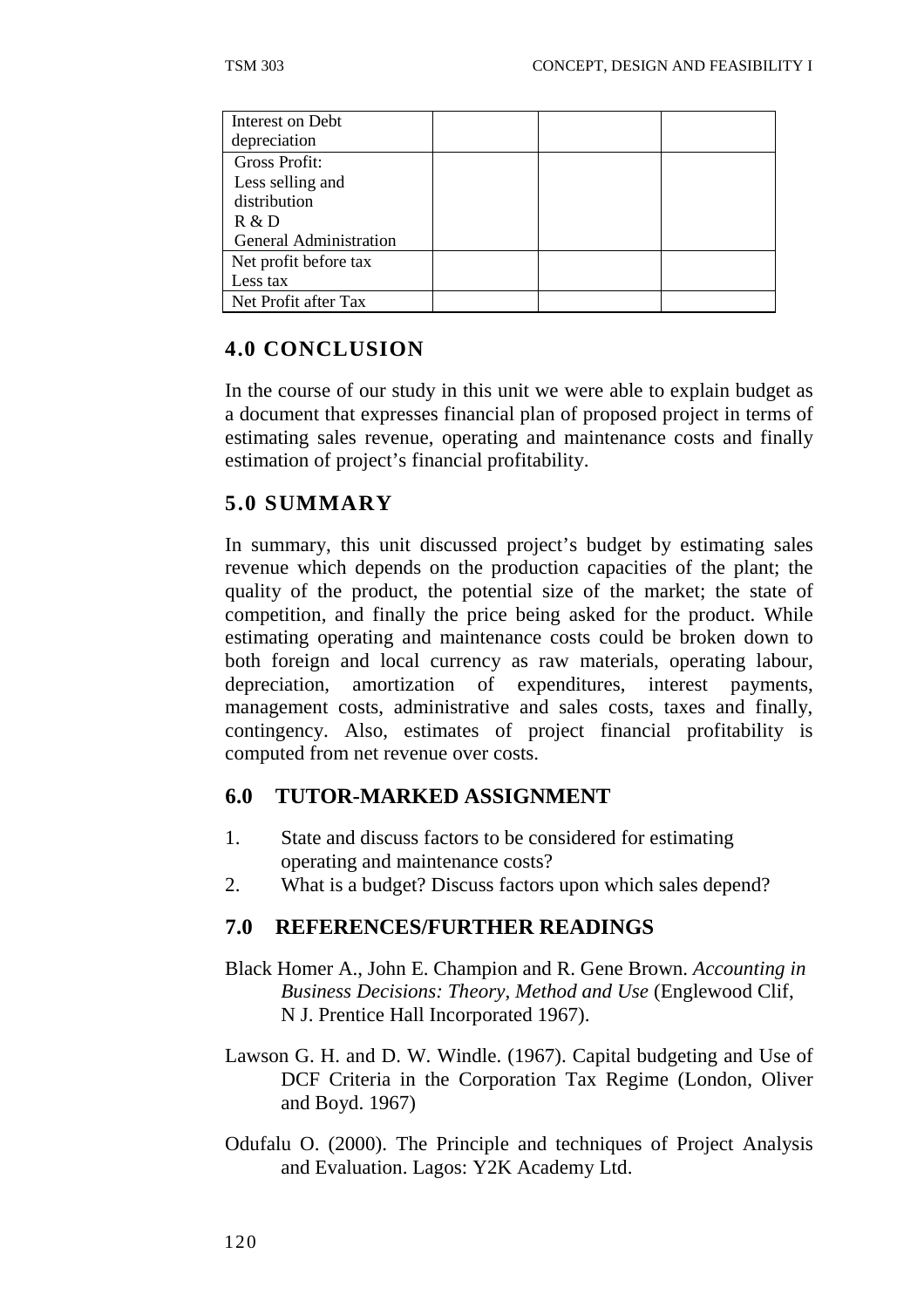# **UNIT 3 TECHNIQUES AND TOOLS OF ANALYSIS**

#### **CONTENTS**

- 1.0 Introduction
- 2.0 Objectives
- 3.0 Main Content
	- 3.1 Purpose of Projective Analysis
	- 3.2 Techniques/Tools of Project Analysis 3.2.1 NPV and IRR
	- 3.3 Selecting Independent Investments
	- 3.4 The technical superiority of NPV
	- 3.5 Project analysis and other Techniques of Optimizing Behaviour
- 4.0 Conclusion
- 5.0 Summary
- 6.0 Tutor-Marked Assignment
- 7.0 References/Further Readings

# **1.0 INTRODUCTION**

Project analysis may be defined in several ways. Square and Van der Tak (1975) define it as "...one method of evaluating alternatives... It assesses the benefits and costs of a project and reducing them to a common yardstick". Project analysis refers to the study carried out during any part of the project cycle, which is intended to clarify one or several aspects covered by the terms costs, benefits and feasibility. Project analysis may be defined as the compilation, processing, and critical examination of a variety of economic, financial and technical data in respect of a proposed capital investment with a view to determining whether its economic advantages and disadvantages justify the commitment or allocation of scarce resources. Project analysis is thus an investigative study carried out by or for a prospective investor to determine the worthwhileness of the investment and enable a decision to be taken whether or not to go ahead with the investment. The importance of project analysis lies in the fact that it enables scarce resources to be put into the most profitable or efficient uses by ensuring that (a) the project is technically sound, (b) it will provide a reasonable economic and or financial return, and (c) its objectives cannot be achieved by a less costly alternative. Project analysis thus covers investigations that are often referred to as technical and economic feasibility studies.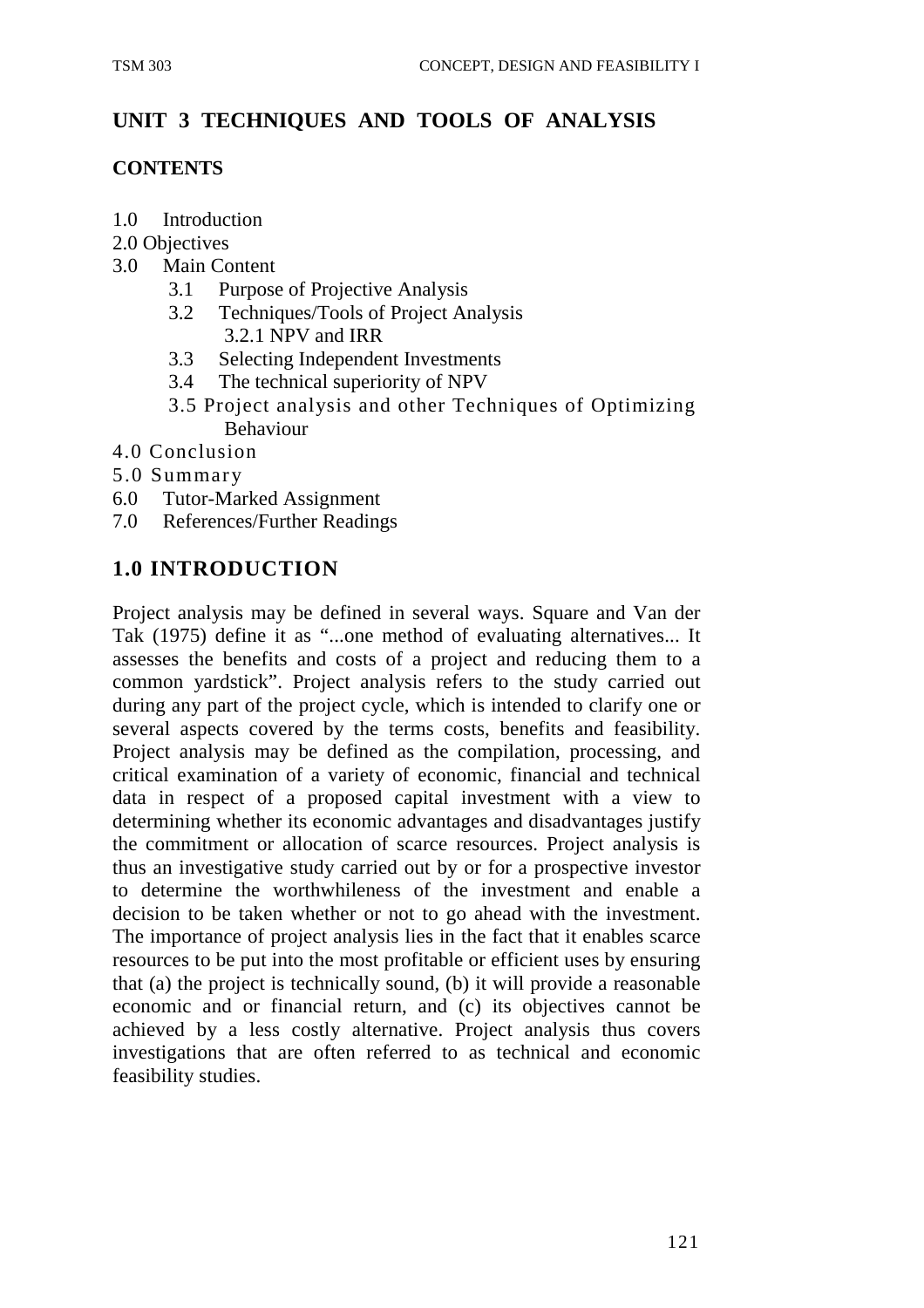# **2.0 OBJECTIVES**

At the end of this unit students will be able to:

- explain project analysis and its objectives
- explain various techniques/tools of project analysis
- discuss the superiority of one technique over others
- compute for acceptance or rejection of a project proposal.

# **3.0 MAIN CONTENT**

# **3.1 Purpose of Projective Analysis**

The objective of projective analysis depends on the point of view of the entity for whom the analysis is undertaken. Project analysis may be carried out from the point of view of four entities:

- i. the private firm
- ii. the equity shareholders
- iii. the debenture holders; and
- iv. the nation or the economy as a whole.

The over-riding objective of the firm is to maximize profit: that is to use the optimum volume and combination of resources such that the difference between the discounted stream of economic value created by the project and the discounted stream of the value of resources utilized is maximum. It is simply a measure of the efficiency in the use of resources. The flows of both the output and the resources are valued at market prices, that is, the firm is concerned with the prices it can obtain for its products, and those it must pay for its labour, raw materials, finance, machinery and equipment, spare parts, power supplies, and others. It is little concerned with the benefits and costs it may cause for the economy as a whole, which do not enter into its profit and loss accounts. Thus, a firm is concerned only with the financial analysis and financial profitability of the project.

The equity shareholders are the owners of the business. They are the residual recipient of any profit made by the enterprise after all debt obligations have been settled. For this reason, they bear most of the risks associated with the project. The objective of the equity shareholders is therefore to maximize the financial return on their equity shares with all costs and benefits measured in financial terms, that is, using market prices. Thus, like the firm the equity shareholder is concerned only with financial profitability of the project and the return to equity.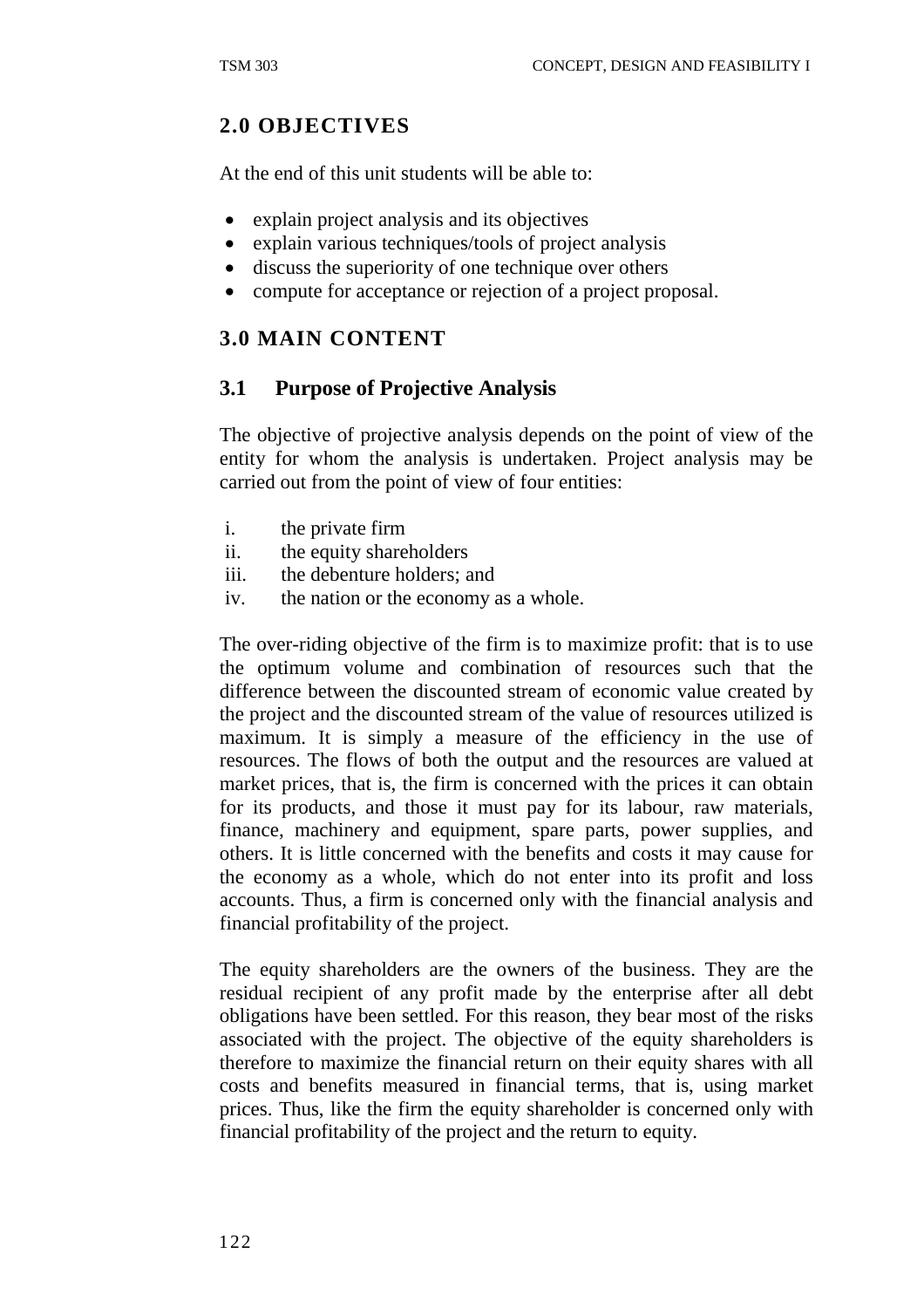Like the equity shareholders, the debenture holders are interested in the financial soundness and profitability of the project and its ability to pay its debts when due.

In the case of the nation, the objective of the economy as a whole is the maximization of the welfare of its citizens. Welfare maximization is translated into a number of operational objectives, three of which being (i) maximization of aggregate real output, this is usually referred to as the economic efficiency objective; (ii) a more equitable distribution of income and (iii) self-sufficiency objective which may be interpreted as autarky, or balance of international payments. These last two objectives are often referred to as social objectives.

The benefits and costs of a public sector project are defined and measured in relation to these objectives, and are valued by the use of shadow or accounting prices which are not generally observed. The benefits from these multiple objectives are then made commensurable and together with the costs, are summarized into the economic and social profitability index of the project. This analysis is commonly referred to as economic and social cost benefit analysis. Thus, the objective of project analysis from the nation's point of view may be regarded as the maximization of economic and social profitability.

However, the starting point of the economic and social analysis which is the financial analysis is very important. Financial profitability analysis is an essential part of economic and social cost-benefit analysis because a financially unprofitable project which is socially profitable would have to be subsidized if executed, or made financially profitable by protection. This would raise important issues involving the fiscal authorities. Without the financial analysis, the wide fiscal implications would not be known. Furthermore, foreign lenders usually generally insist on a financial profitability analysis as it offers some assurance of the security of their loan, even though they know that this is more affected by the soundness of government policies and the balance of payments position of the country.

# **3.2 Techniques/Tools of Project Analysis**

## **3.2.1 NPV and IRR**

Turning to the main appraisal techniques, the analysis begins by considering the NPV and IRR approaches, both of which are based on the discounting principles developed in Unit 2 on the Time Value of Money.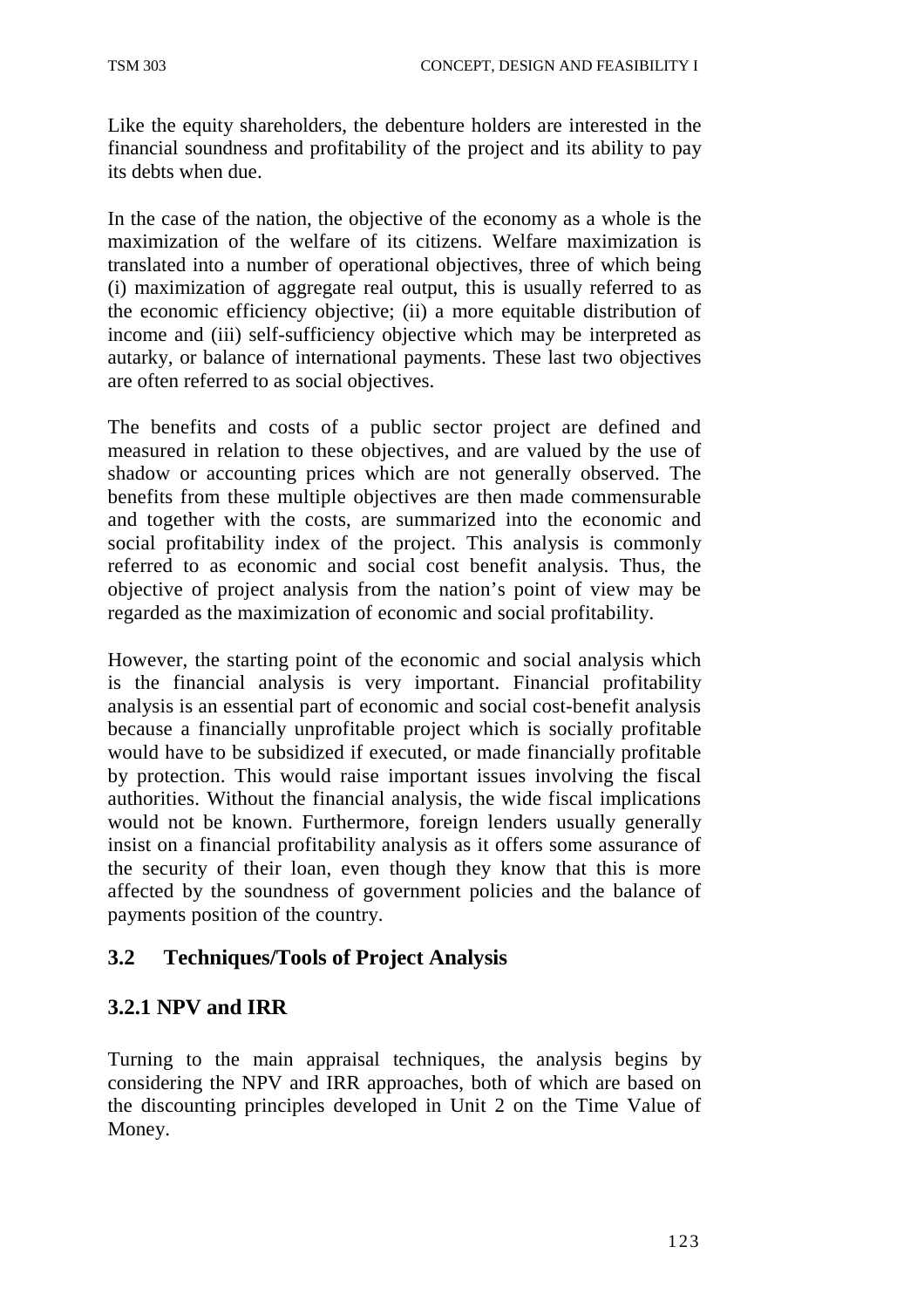Obtaining the NPV of a project involves estimating its future net cash flows; discounting these at the appropriate opportunity cost of capital to obtain their present value; and subtracting the initial capital cost, or net investment outlay, at the beginning of the project. Formally, $<sup>1</sup>$ </sup>

$$
\begin{array}{c}\n\text{n} \\
NPV = \blacktriangleleft NCF_{t} - I_{o} \\
\text{t=1} (1+r)^{t}\n\end{array}
$$

Where,

NCF is the net cash flow received at the end of each year or period t,  $t = 1, 2, ..., n$ .

> r is the project's opportunity cost of capital.  $I<sub>o</sub>$  is the net investment outlay in time zero

Expressing Equation 6 .1 in terms of present value interest factors:

$$
\begin{array}{c}\nn\\NPV = \blacktriangleleft (NCF_{t}/PVF_{t_{r}})-I_{o}\\t=1\n\end{array}
$$

The IRR on a project is based on the NPV concept and is found by solving for the discount rate which makes the NPV on a project equal to zero. In a more formal sense the IRR is the discount rate which, if applied to the future NCF series, equates the present value of that series to the initial or net investment outlay.

$$
n
$$
  
NPV = (NCF<sub>t</sub>) - I<sub>o</sub> = 0  
t=1 (1+IRR)<sup>1</sup>  
or  
n  
NPV = (NCF<sub>t</sub>) = I<sub>o</sub>  
t=1 (1+IRR)<sup>1</sup>

#### **A Conventional NPV Schedule**

To obtain a clearer understanding of these two methods, it is useful to consider the NVPV schedule, defined in relation to a standard or conventional project. A conventional project is one which always generates positive future NCFs, subject to the usual initial negative net investment outlay.

Consider project B, detailed in Table 6.1, which has an initial net investment outlay of  $\Box$  700 and which produces a series of NCFs over a subsequent five – year period. Given r, the NPV for this project is:

```
200 + 50 + 200 + 200 + 600 - 700NPV = 1 + r (1-r)<sup>2</sup> (1 + r)<sup>3</sup> (1+r)+ (1+r)<sup>5</sup>
```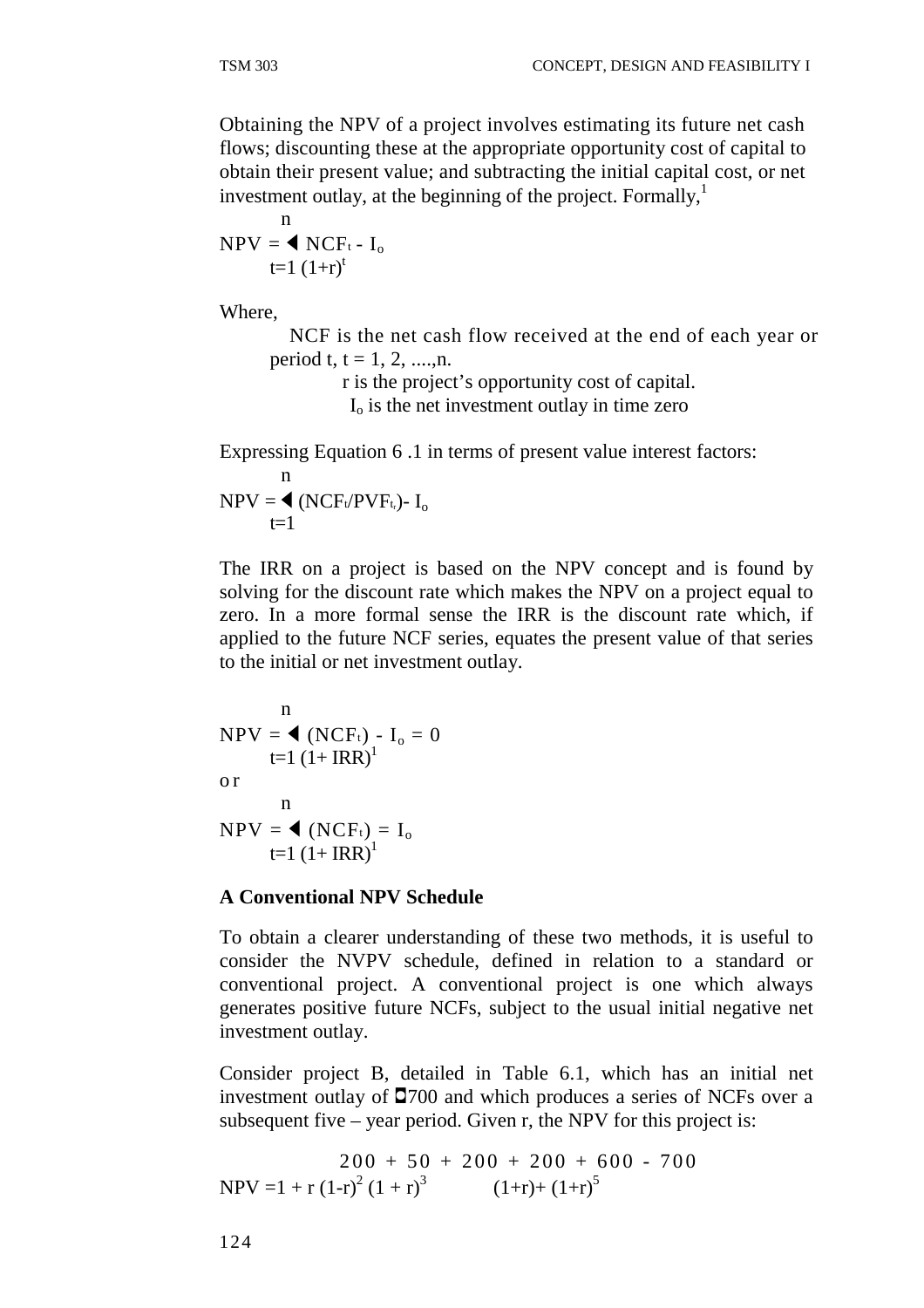| <b>Projects</b>    |                         |                                    |                 |                      |  |
|--------------------|-------------------------|------------------------------------|-----------------|----------------------|--|
|                    | A                       | B                                  | $\mathbf C$     |                      |  |
| Year               | $\mathsf{a}_\mathbf{S}$ | $\mathsf{Q}_\mathbf{S}$            | $\Box$ s        |                      |  |
| $\overline{0}$     | $-200$                  | <b>Net</b><br>Investment<br>Outlay |                 | PVIFs $\omega$ r = 8 |  |
|                    |                         | $-700$                             | $-700$          | 1.00                 |  |
| 1                  | 200                     |                                    |                 |                      |  |
| $\overline{2}$     | 500                     |                                    |                 |                      |  |
| 3                  | 400                     |                                    |                 |                      |  |
| $\overline{4}$     | 600                     |                                    |                 |                      |  |
| 5                  | 500                     |                                    |                 |                      |  |
| <b>NPV</b>         | $-28730$                | 0327.91                            | <b>O</b> 598.25 |                      |  |
| @ 8%<br><b>IRR</b> | 294%                    | 21 29%                             | 30.09%          |                      |  |

**Table 9.1 Net Investment outlays independent projects and NCFs for three** 

As an illustration of the relationship between NPV and r, the following four discount rather are applied to project B: 0.00%, 10%, 20% and 25%. If the discount rate is zero the NPV is simply the sum of the future NCFs minus the initial net investment outlay, that is NPV =  $\overline{Q}$ 650. At r = 10% the NPV =  $265.20$ ; at r = 20% the NPV  $24.15$ , and at r = 25% the  $NPV = -\square$ 63.07. Thus, for this project, and its standard type, the NPV is inversely related to the discount rate: the higher the discount rate the lower the NPV.

From the NPV schedule in Figure 6.1, the IRR is clearly illustrated. Since the IRR is determined as the discount rate which makes the NPV of a project zero, the IRR always occurs where the NPV schedule of a conventional project crosses the horizontal axis. In the case of project B, this point is achieved at a discount rate of 21.29%. Appendix 6.1 demonstrates how an approximate estimate of the IRR can be obtained.

## **3.3 Selecting Independent Investments**

Under the NPV investment selection rule, all independent projects are acceptable provided that, for each project I,

 $NPV > Q$ 

That is, all independent projects which at the chosen discount rate have positive, or at minimum zero, NPVs should be accepted. A project with a negative NPV is automatically rejected. In the specific example of project B above, providing the opportunity cost of capital, or discount rate, is not in excess of approximately 21%, a positive NPV would occur and the project would be accepted.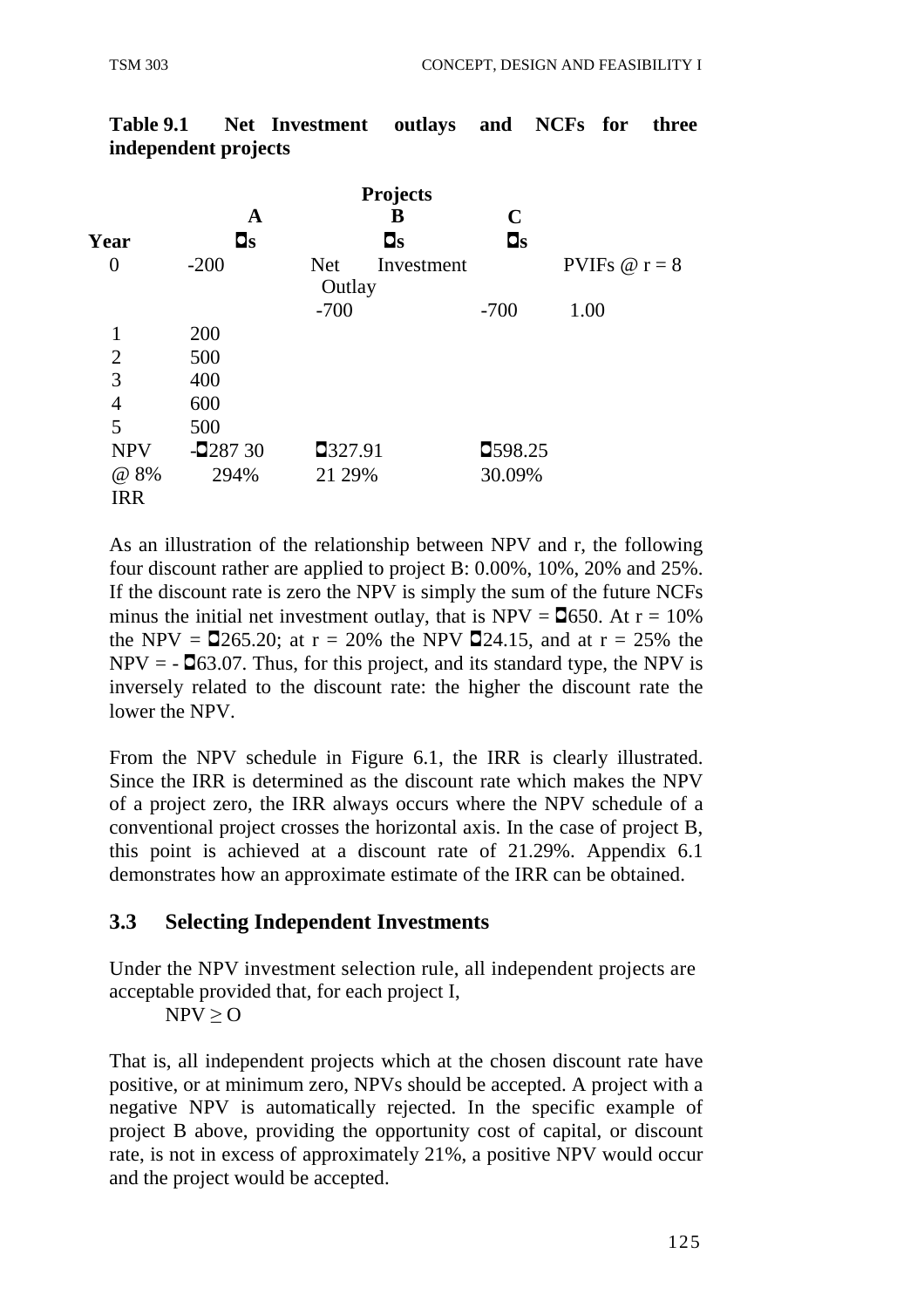The reasoning behind the NPV is straightforward. It measures the extent to which outflows and, therefore, the extent to which shareholder wealth will be increased if the project is accepted. A company is indifferent to a project with a zero NPV since the funds that a zero NPV projects generates are just capable of covering the project's net investment outlay and meeting the company's required rate of return. Zero NPV projects do not, however, make a net contribution to wealth. Projects with negative NPVs would reduce value, if accepted.

In general, under the IRR investment selection rule, all independent projects are acceptable provided that, for each project 1,

IRR,  $\geq r$ 

That is, only independent projects whose IRRs exceed, or at minimum are equal to, the cost of capital would be acceptable. In the specific example of project B. if the cost of capital is greater than 21.29%, the project would be automatically rejected. If the cost of capital is equal to, or below, this cost of capital the project would be acceptable. Since the IRR is determined from the NPV schedule, its accept reject decision rule has implication for wealth creation similar to NPV. Generally, when the IRR exceeds the cost of capital,  $NPV > O$ ; when it falls below it,  $NPV <$ O. There are, however, some problems with applying the IRR rule to be discussed in the next section.

To illustrate the above two investment appraisal rules, consider all three independent projects in Table 6.1 and assume an opportunity cost of capital of 8%. The PVIFs at  $r = 8%$  are given in the final column of the table. The NPVs of projects B and C are positive and both would be accepted; however, with a negative NPV, project A would be rejected. Similarly, projects B and C would be accepted using the IRR decision rule since each one's IRR exceeds the cost of capital of 8%. Project A would be rejected, however, since its IRR is less than 8%.

|                           | <b>Mutually Exclusive Projects</b> |                       | <b>Incremental project</b> |  |  |
|---------------------------|------------------------------------|-----------------------|----------------------------|--|--|
|                           | D<br>E                             |                       | z                          |  |  |
|                           | Ds                                 | Ds                    | Пs                         |  |  |
|                           |                                    | Net Investment Outlay |                            |  |  |
| $\theta$                  | $-800$                             | $-800$                | 0.00                       |  |  |
|                           |                                    | Net Cash Flows        |                            |  |  |
|                           | 100                                | 400                   | $-300.00$                  |  |  |
| $\overline{c}$            | 200                                | 300                   | $-100.00$                  |  |  |
| 3                         | 300                                | 100                   | 100.00                     |  |  |
| 4                         | 400                                | 400                   | 0.00                       |  |  |
| 5                         | 1000                               | 500                   | 500.00                     |  |  |
| <b>NPV</b>                |                                    |                       |                            |  |  |
| <b>8% IRR</b><br>$\omega$ | 0597.42                            | 0541.26               | <b>056.16</b>              |  |  |
|                           | 25.08%                             | 30.35%                | 12.69%                     |  |  |

**Table 9.2 Mutually exclusive projects are incremental cash flows**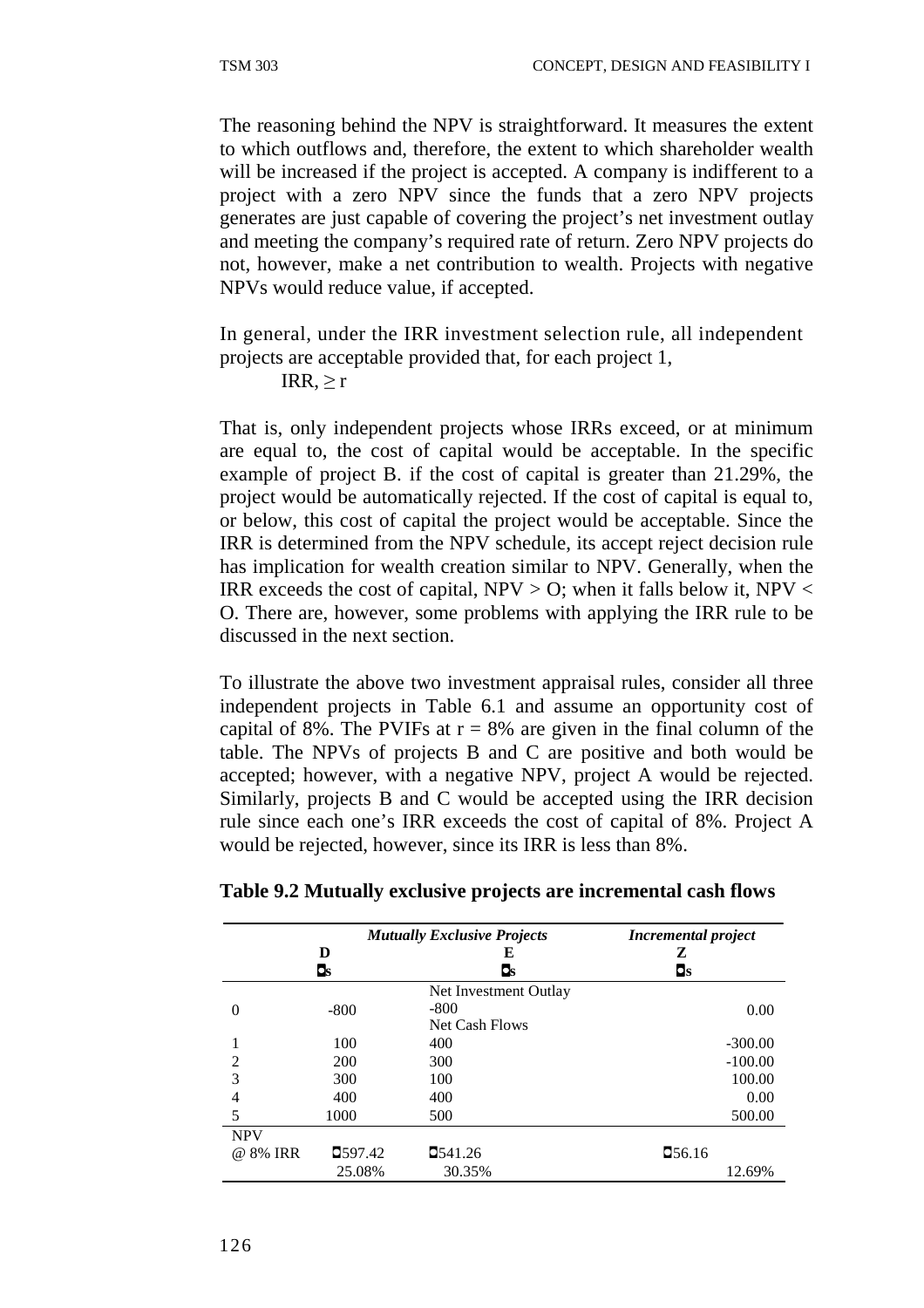One of the advantages of using NPV is that it conforms to what is refereed to as the value additivity principle, since the overall NPV of a set of independent projects is simply the sum of the individual project NPVs. In the present example the overall NPV of accepting projects B and C is:  $\Box$ 327.91 +  $\Box$ 587.25 =  $\Box$ 915.16.

## **3.4 The Technical Superiority of NPV**

For technical reasons the NPV investment selection rule is superior to the IRR rule, especially in a situation where a choice has to be made between a set of mutually exclusive projects.

In the mutually exclusive case, when using NPV, the project with the highest positive NPV is chosen. Under the IRR method, the project with the highest is chosen, provided the project's IRR is at least equal to the opportunity cost of capital. If, for example, the projects in Table 6.1 were mutually exclusive, instead of independent, project C would be selected by both methods. In the case of mutually exclusive projects, however, a straight application of the IRR method can produce an incorrect project choice.

This is exemplified in Table 6.2, where the net investment outlays and future NCFs are recorded for two mutually exclusive projects: D and E. The discount rate is 8% which, assuming certainty and perfect capital markets, is the market determined opportunity cost of borrowing and lending.

If the two projects in Table 6.2 had been independent there would be no ambiguity, since both projects would have been acceptable using either NPV or IRR. Both projects have positive NPVs and each project's IRR exceeds the opportunity cost of capital. Since the two projects are mutually exclusive, however, there is an obvious problem. Under the NPV rule, project D with its higher NPV would be chosen in preference to project E. Using the IRR rule, project E with its higher IRR would be chosen in preference to project D. The correct choice is made on the basis of NPV.

The conflict between the two decision rules arises because, in diagrammatic terms, the NPV schedules of two projects cross over. This is demonstrated in Figure 6.2 where the NPV schedules for these two projects are sketched. The cross over point occurs at a discount rate of 12.69%. If the opportunity cost of capital had been above 12.69%, the NPV method would have yielded the same project choice as the IRR method. The opportunity cost of capital of 8% is below this, giving rise to alternate choices under each selection method. The problem is that,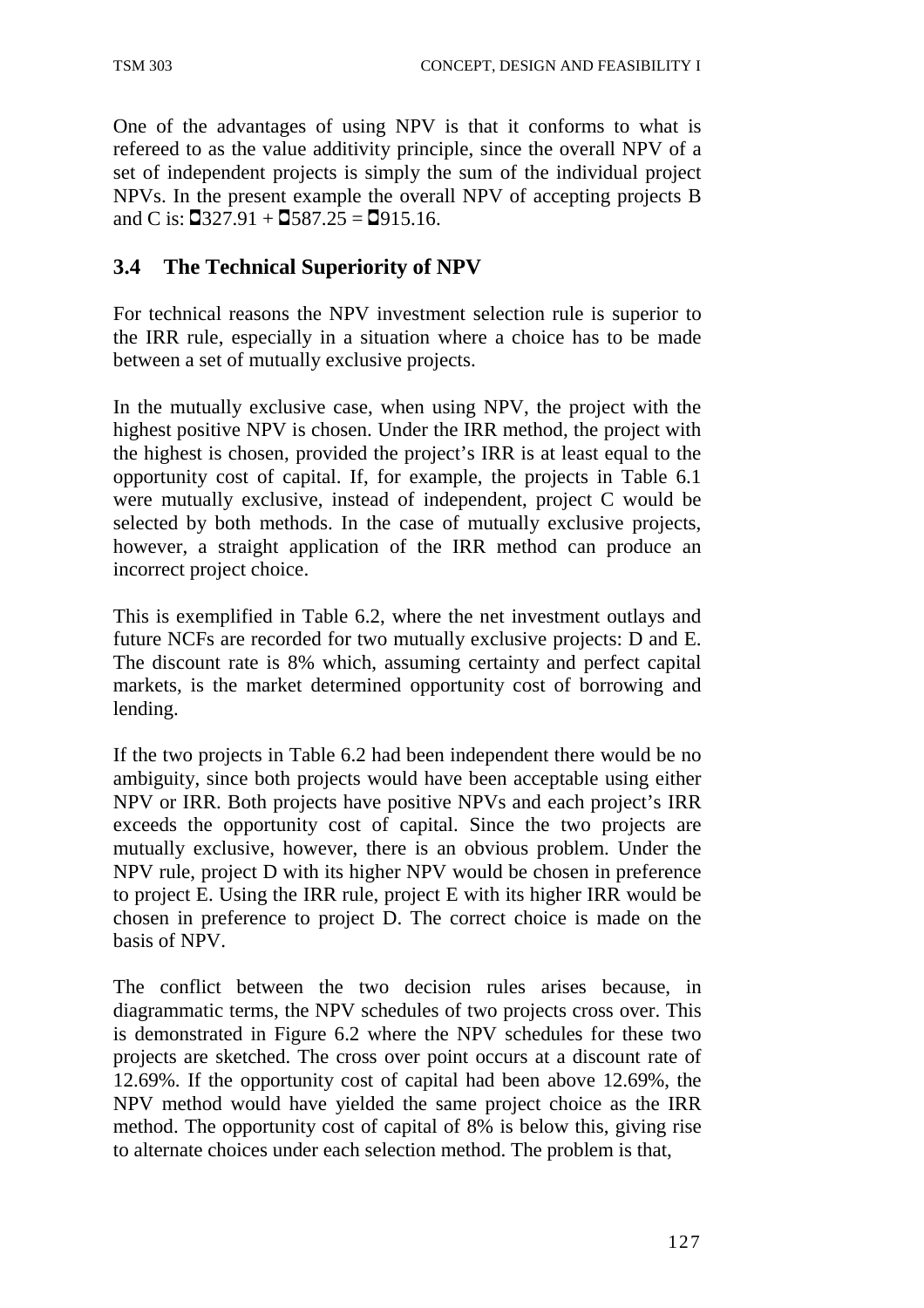while NPV changes as the opportunity cost of capital changes, the IRR is constant and independent of the cost of capital.

#### **Non–Discounting Appraisal Method**

There are two other prominently used methods of investment appraisal, the Pay – Back (PB) and the Accounting Rate of Return (ARR). These methods, which do not take the time value of money into account, are examined next.

#### **Pay Back**

The PB method of appraisal is based on the number of periods taken for the future NCFs on a project to pay back the initial net investment outlay. Normally, in formulating PB decision rules a maximum pay back period,  $PB^{max}$ , is specified.

All independent projects under consideration are acceptable providing that, for each project i,

 $PB \delta PR^{max}$ 

To illustrate, consider the four projects specified in Table 6.4. If these are independent, and  $PB^{max}$  has been set at four years, project  $F$  will be rejected, and the other projects accepted. Under the NPV decision rule, however, with a discount rate of 10%, project I would be rejected but project F accepted. If, alternatively, the four projects are assumed to be mutually exclusive, project H, with the smallest PB of three years, would be the preferred option. Under the NPV decision rule, however, project F would be preferred.

The PB method is defective on a number of counts. First, by not considering the time value of money, it gives equal weight to all future NCFs over each project's PB period. Consider the case in respect of projects G and I which have equal PBs of four years. The PB selection method is incapable of recognizing that, in early years, the large NCFs on project G, relative to project I, are more valuable than the latter's. Second, once the PB period on a project has been determined, subsequent NCFs which occur beyond this period are ignored in their entirety. This is particularly important in project I's case where the NCFs in the last two years are negative. Third, there are no objective criteria for determining PB<sup>max</sup>. Fourth, there is ambiguity in respect of defining the initial period of net investment outlays. If, for example, net investment outlays on one project occurred only in year zero, but on another project over the first three years of its life, there is no guidance on the point in time at which counting the number of PB periods should begin.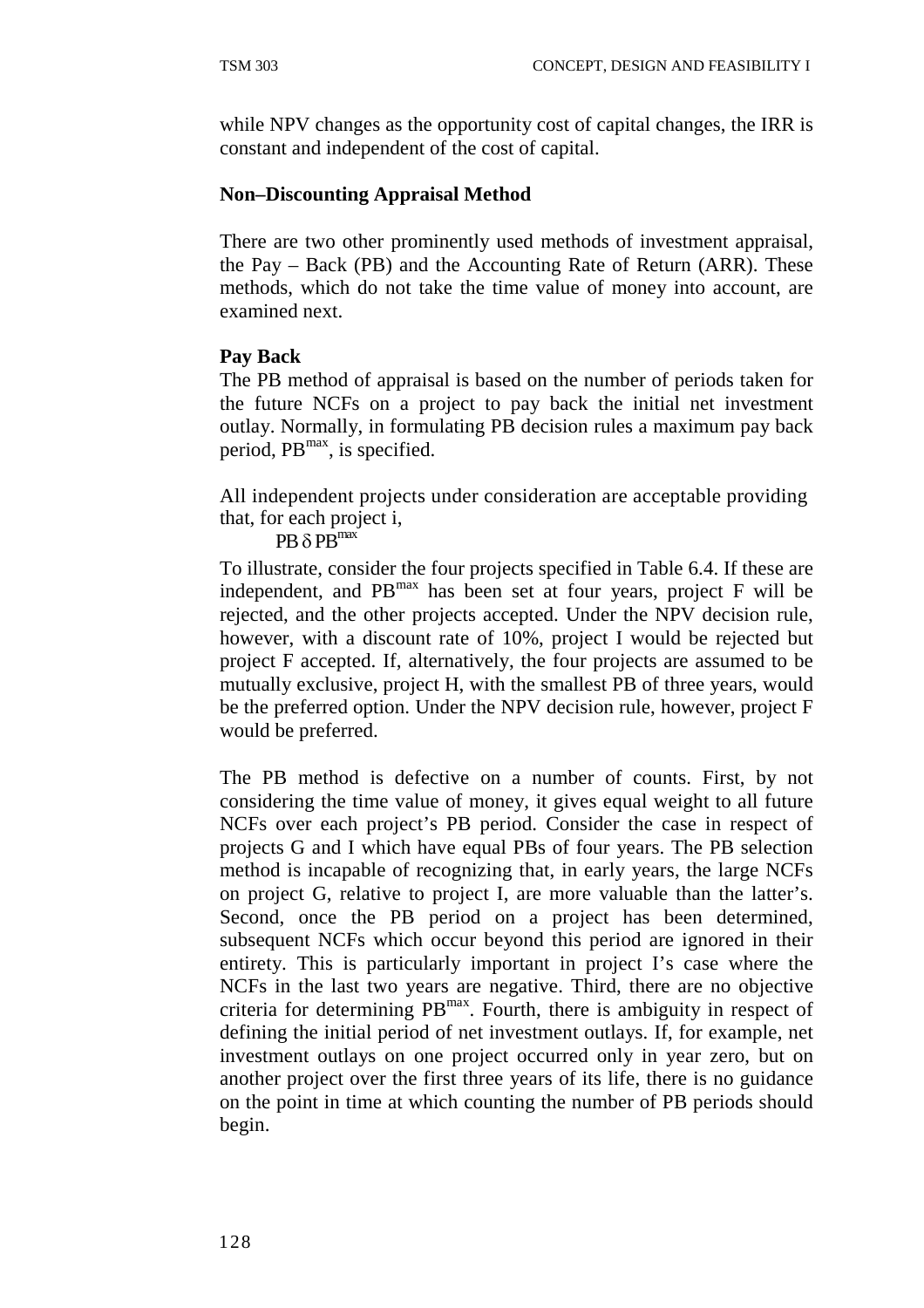|                                |                              | Project         |         |             |                                |
|--------------------------------|------------------------------|-----------------|---------|-------------|--------------------------------|
|                                | F                            | G               | $\bm H$ |             | <b>NCFs Project</b><br>G @ 10% |
| Year                           | Ωs                           | Ωs              | Δï      | Δï          |                                |
|                                | <b>Net Investment Outlay</b> |                 |         |             |                                |
| $\theta$                       | $-1000$                      | $-1500$         | $-2000$ | $-1500$     | $-1500$                        |
| 1                              | 200                          | 1000            | 500     | 100         | 909                            |
| 2                              | 400                          | 400             | 400     | 400         | 330                            |
| 3                              | 100                          | 50              | 1100    | 500         | 38                             |
| $\overline{4}$                 | 200                          | 50              | 300     | 700         | 34                             |
| 5                              | 100                          | 150             | 500     | $-50$       | 93                             |
| 6                              | 2000                         | 200             | 100     | $-100$      | 113                            |
| Standard pay                   |                              |                 |         |             |                                |
| back                           | 5yrs                         | 4yrs            | 3yrs    | 4yrs        |                                |
| 10% 0915.17<br><b>NPV</b><br>@ |                              | $\square$ 17.42 | □183.38 | $-$ 0477.53 | 5.85yrs                        |

Some attempt has been made to partially accommodate the time value of money in the PB appraisal method, with the suggestion that discounted PB should be used. Here the PB on a project is based on its discounted future NCFs; however, this simply reduces the amount of future NCFs which are ignored, subsequent to the discounted PB period. As an example the NCFs for project G are discounted at 10% and presented in the final column of Table 6.3. The discounted PB for project G is 5.85 years compared to its standard PB of four years.

#### **Accounting Rate of Return**

The ARR is based on a definition of the average annual accounting profits from a project divided by a definition of the annual average investment outlays over a project's life. The ARR is then compared to some hurdle rate arbitrarily set by the company. The ARR, as a non – discounting method, is subject to the same types of criticism as the PB, although the ARR does give consideration to all the accounting profits over the life of a project.

There is a serious additional problem with the ARR, arising from the possibility that the use of accounting numbers may give a misleading view of the NCFs generated by a project. This partly arises because depreciation of the initial capital costs over the future life of a project are treated as explicit cash costs. Further, the accounting definition of profit and the accounting treatment of investment outlays will depend on the accounting convention operated within individual companies and on the accounting standards which happen to be in force at the time when particular project appraisals are being made. These issues are more fully discussed below, when the factors which should be taken into account in formulating a project's NCF profile are specified. Before considering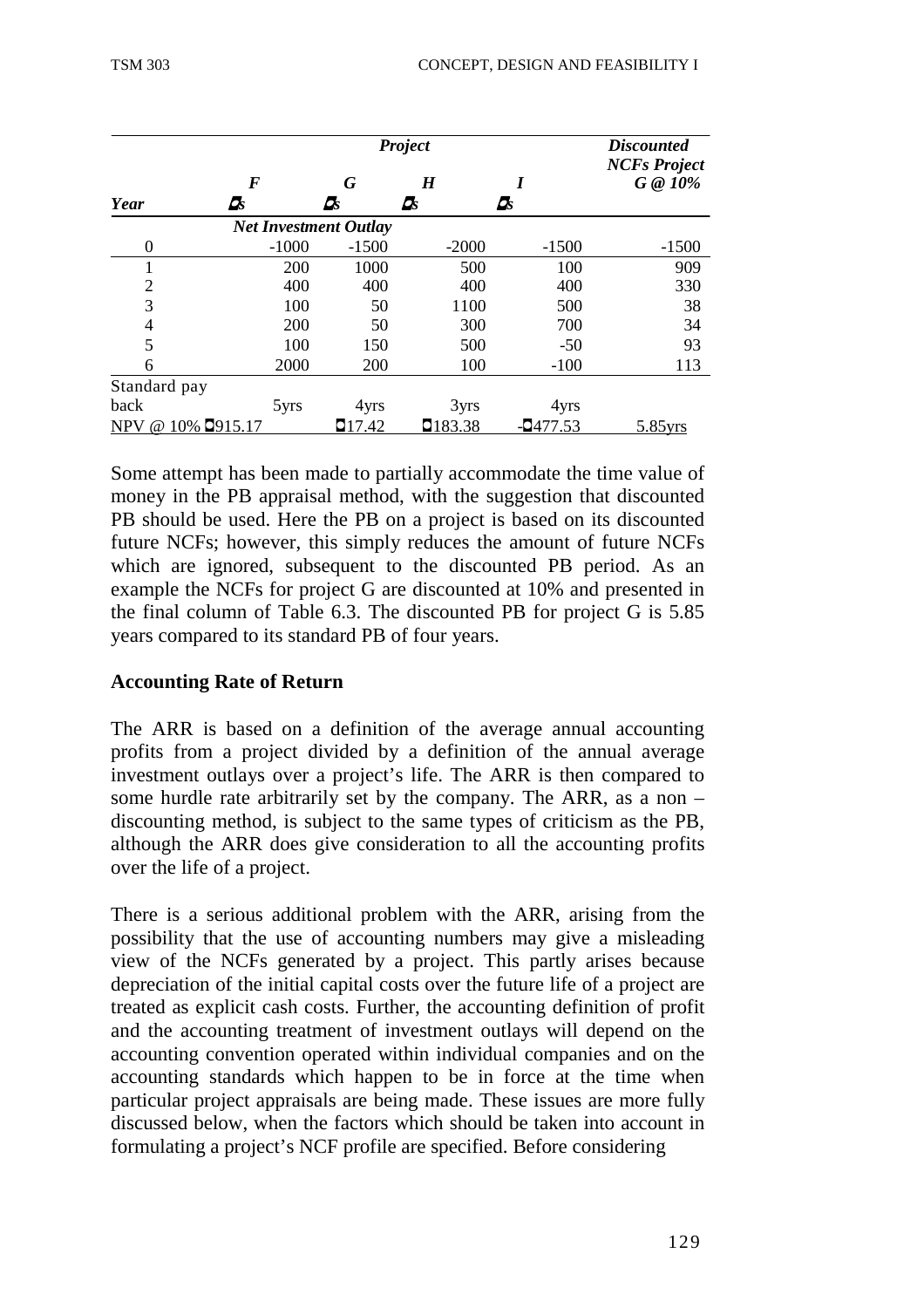these factors, however, it is useful to reflect on the general superiority of NPV as an investment appraisal method.

## **The General Superiority of NPV**

The NPV approach to investment appraisal has been shown, in a technical sense, to be superior to the IRR approach and now, in a general sense, to be superior to the other commonly used approaches of PB and the ARR. The merit of the principle of NPV is that it measures the net wealth – creating potential of capital projects, and investments in general, by considering all of a project's NCFs and discounting these at the project's opportunity cost of capital. Maximizing the NPV of project investment maximizes shareholders' wealth. Even in the presence of risk and imperfect capital markets, the most appropriate investment choices are made using investment appraisal techniques which are founded on the NPV principle. Some of these are discussed in the next chapter.

Despite the theoretical superiority of NPV, surveys which have investigated the appraisal techniques used in practice indicate that all four methods appeal to corporate executive. Looking across a wide range of these surveys, there is even the suggestion that, on balance, the PB approach is most favoured. The PB is followed in order of preference, by the ARR, the IRR and finally the NPV. The preference ordering does, however, appear to vary with the size of company, with very large companies undertaking highly sophisticated investment appraisals based on NPV; although even here the other techniques might have a supplementary usage.

One argument in favour of using the IRR is that as a percentage rate of return it is conceptually more familiar than NPV which, as an absolute measure, is some what abstract. The rate of return concept combined with management's familiarity with accounting numbers can explain use of the ARR.

In the case of PB it may be used as a convenient screening device to make an initial selection of projects which would then become subject to detailed formal appraisal using NPV. In addition, since capital projects are medium to long-term, full appraisal involves forecasting all future NCFs. Forecasting, even in the short-term, can be problematic. (Just consider the difficulties in using macro economic models to forecast short – term behaviour in the UK economy).

Consequently, in those situations where management believes that a very low level of confidence can be placed in forecasting revenues and costs which occur in eight, nine or ten years' time, there may be a rationale for using PB (or better still, discounted PB). If a project can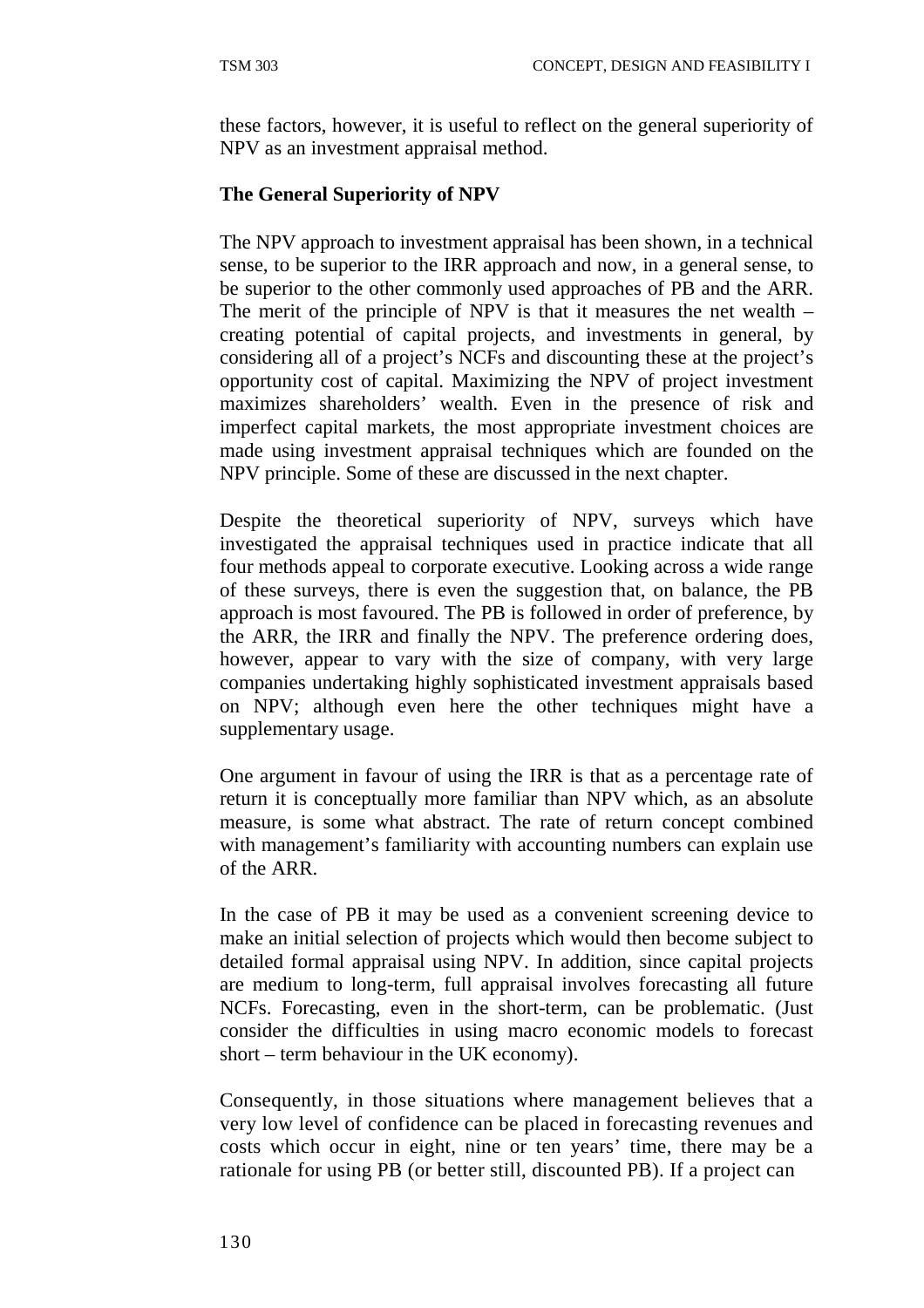pay back the net investment outlay over the early years of its operation, when NCFs can be measured with a reasonable level of confidence, the project is acceptable. By monitoring the project once it is operational and gaining more information as time passes, on the likely future NCFs beyond the initial PB period, abandonment or continuation decision can be made at a later date.

Fervent supporters of NPV might well view this as heresy. The argument would be that NPV should always be used, if necessary in combination with simulation and sensitivity analysis. Here, probabilities are assigned to future outcomes and changes in a project's NPV analyzed as assumptions about the future are varied. Such an argument is correct, provided decision makers are operating in an environment of risk where, as Knight (1921) argues, probabilities can be measured objectively or subjectively. Using Knight's distinction between risk and uncertainty, this is not possible in the latter situation since, by definition, uncertainty exists where numerical probabilities (either objective or subjective) cannot be assigned to future outcomes.

# **3.5 Project Analysis and Other Techniques of Optimizing Behaviour**

It is obvious from the foregoing discussion that project analysis involves two techniques of optimizing behaviour: (i) the classical theory of the firm in the case of private sector projects, and (ii) economic and social benefit-cost analysis for public sector projects. In the classical theory of the firm, the business firm is represented as maximizing profits; that is, the difference between the discounted stream of revenue and the discounted stream of costs, both revenue and costs being measured in financial terms. The revenue includes only the value of those benefits which the firm can market and costs include only those that the firm bears.

The benefit-cost analysis of s public investment resembles the analysis of profit maximizing firm. The difference between the two lies in the identification and measurement of benefits and costs, the problem of incorporating the multiple objectives of the public sector in the analysis, the determination of social discount rate and shadow or accounting prices where market prices do not reflect the true value of the good or service to the economy.

Both the financial and the benefit-cost analyses are optimizing techniques because (i) they consider alternative projects that will satisfy the same objectives before choosing the best, and (ii) for the chosen project, they consider alternative sizes and locations before choosing the best that satisfy the stipulated objectives. Thus, there is no known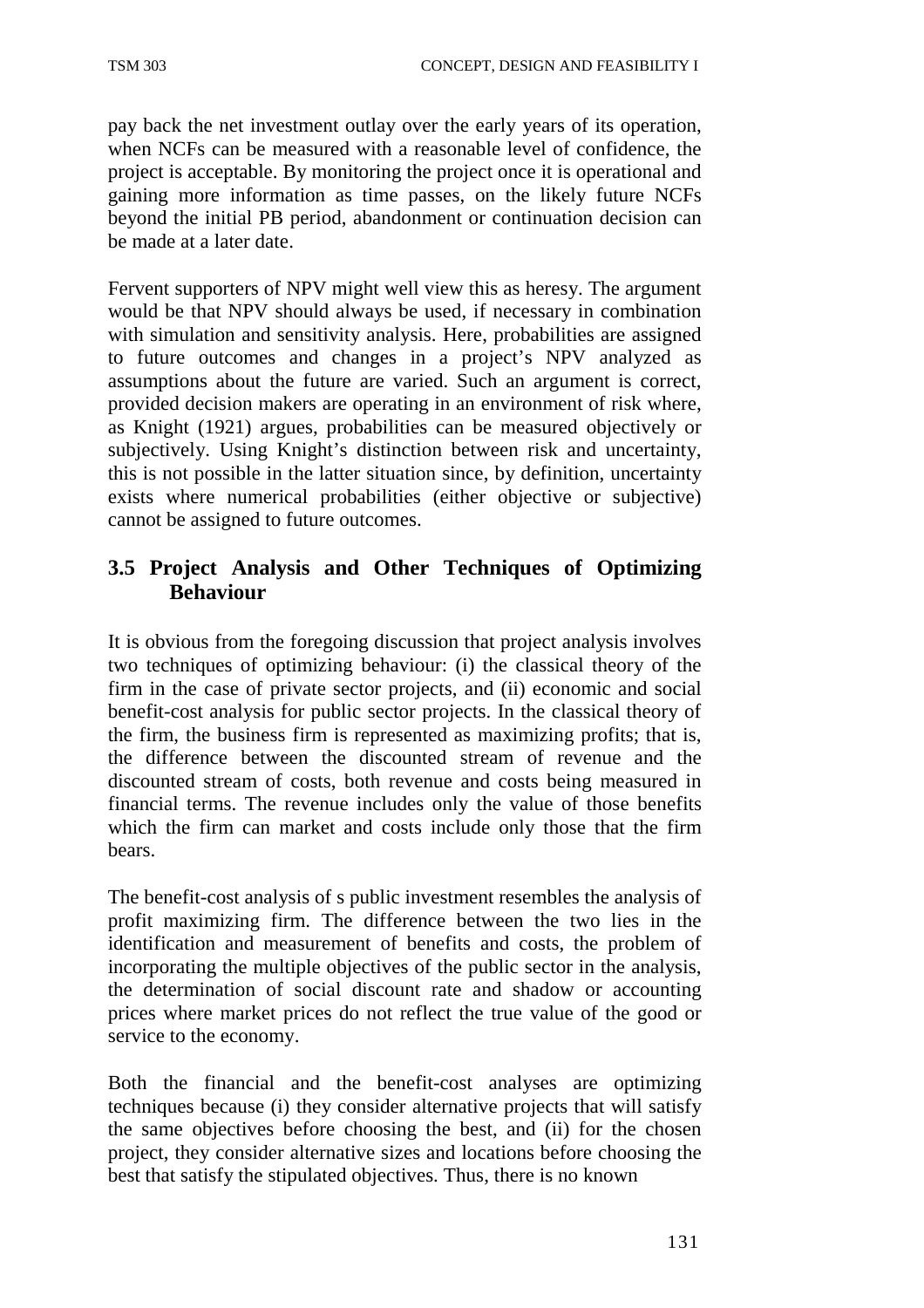alternative that can yield a better result. The long-run average cost curve and equilibrium analysis of the firm exemplifies this optimizing technique.

Project analysis may be contrasted with two other techniques of maximizing behaviour; cost-effectiveness analysis, and classical operations analysis. Cost-effectiveness analysis is specifically directed to problems in which the output cannot be evaluated in market prices, but where the inputs are substitutable at exchange relationships developed in the market. It addresses itself to maximizing effectiveness subject to a generalized resource constraint measured in financial terms (Odufalu, 2000).

Cost-effectiveness analysis is appropriate in situations where there is no market evaluation of alternative outputs; as in defence sector , and where the resource inputs can be appropriately evaluated at market prices.

Classical operations analysis is addressed to problems of maximizing effectiveness, subject to a set of specific resource constraints which are measured in the amount of the several types of resources available. The analysis can be conducted entirely in physical and other non-monetary terms. Such analysis is appropriate where there is no market evaluation of either input or output, for example, as in the scheduling of production with a given set of production resources.

## **4.0 CONCLUSION**

In the course of our study in this unit we were able to discuss the objectives of techniques or tools for analyzing proposed project, enumerate the use of various techniques such as discounted cash flow methods and non discounted cash flow methods. Thus, Net Present Value method was found to be most useful because it considered time value of money. However, it is very important for analysts to make use of the foregoing method for effective and efficient analysis of any proposed project.

## **5.0 SUMMARY**

In summary, this unit discussed project's tools and techniques of analysis among which are pay back period, accounting rate of return, profitability index, net present value, and internal rate of returns.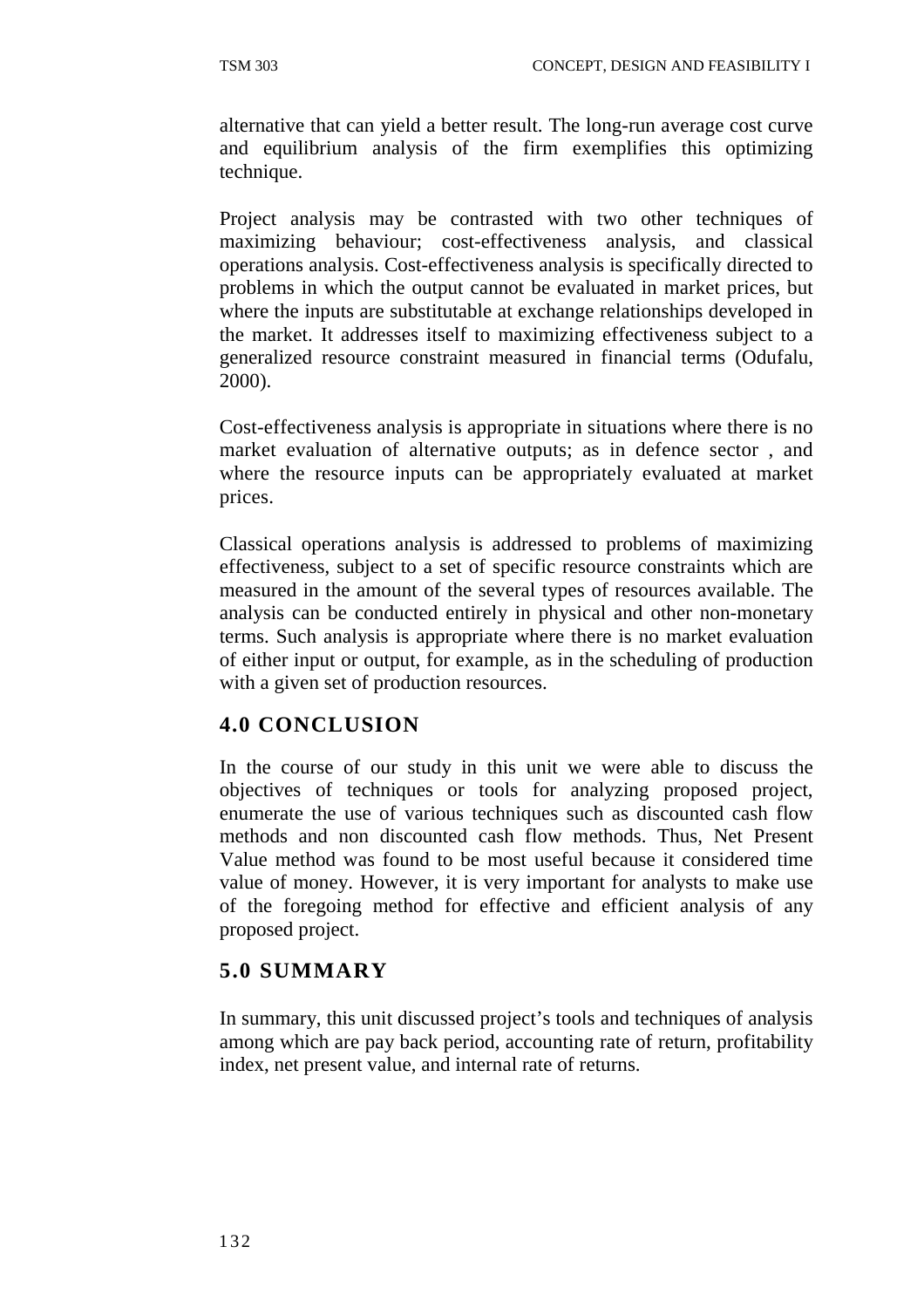## **6.0 TUTOR-MARKED ASSIGNMENT**

- 1. Discuss the superiority of NPV over all other tools of project analysis?
- 2. What is project technique? Differentiate between discounted cash flow and non discounted cash flow techniques?

#### **7.0 REFERENCES/FURTHER READINGS**

- Black Homer A., John, E. Champion and R. Gene Brown. *Accounting in Business Decisions: Theory, Method and Use* (Englewood Clif, N J. Prentice Hall Incorporated 1967).
- Lawson G. H. and D. W. Windle. (1967). Capital Budgeting and Use of DCF Criteria in the Corporation Tax Regime (London, Oliver and Boyd. 1967).
- Odufalu, O. (2000). *The Principle and Techniques of Project Analysis and Evaluation.* Lagos: Y2K Academy Ltd.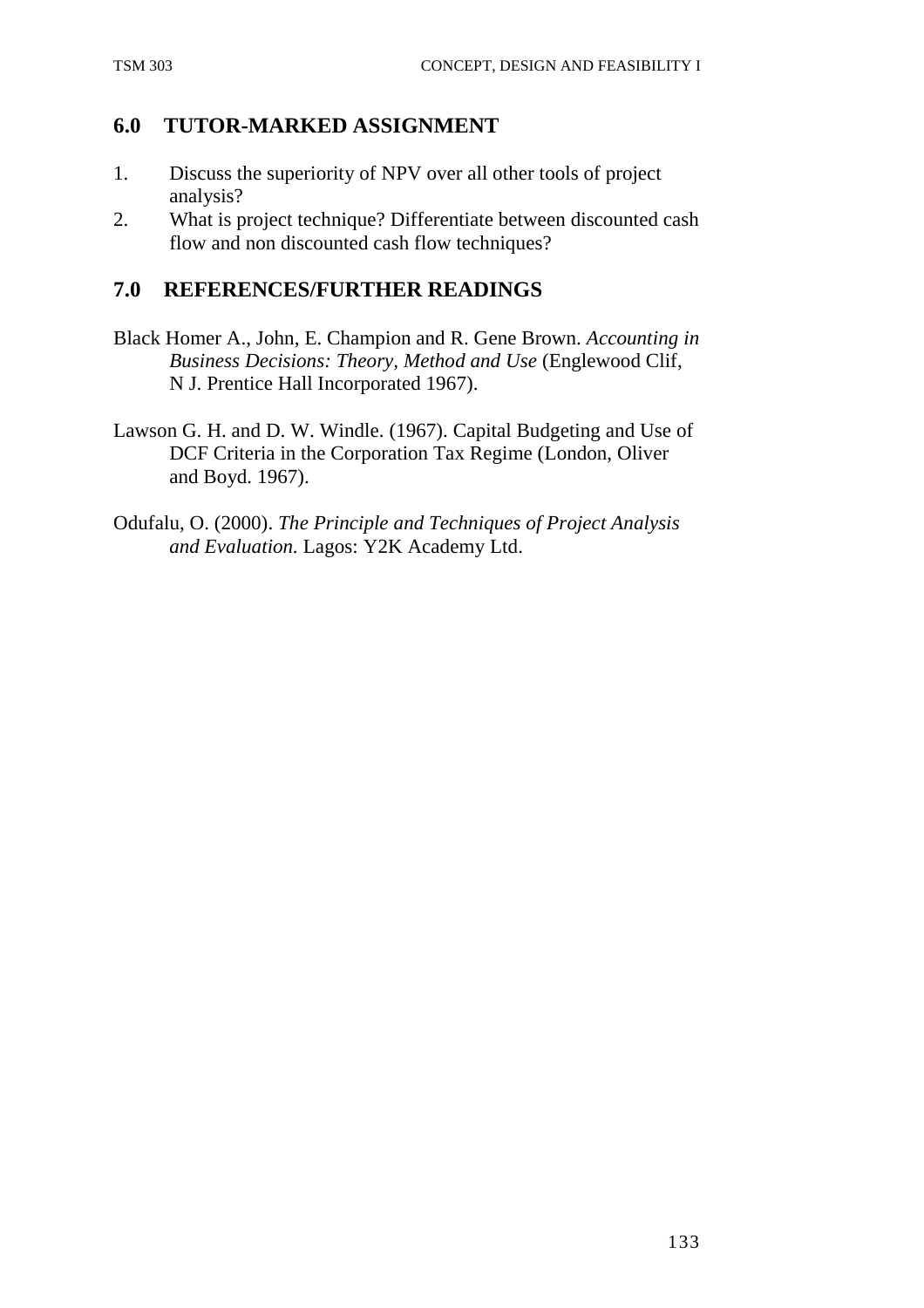# **UNIT 4 BREAK-EVEN ANALYSIS**

### **CONTENTS**

- 1.0 Introduction
- 2.0 Objectives
- 3.0 Main Content
	- 3.1 The Break-Even Chart
	- 3.2 Break-Even Method of Investment Analysis
		- 3.3 Appraisal of Break-Even Analysis
- 4.0 Conclusion
- 5.0 Summary
- 6.0 Tutor-Marked Assignment
- 7.0 References/Further Readings

# **1.0 INTRODUCTION**

Break-even analysis is a technique widely used by production management and management accountants. It is based on categorizing production costs between those which are "variable" (costs that change when the production output changes) and those that are "fixed" (costs not directly related to the volume of production).

Total variable and fixed costs are compared with sales revenue in order to determine the **level of sales volume, sales value or production at which the business makes neither a profit nor a loss (the "breakeven point").**

# **2.0 OBJECTIVES**

At the end of this unit student will be able to:

- discuss what break-even point defines when an investment will generate a positive return.
- discuss the fact that fixed costs are not directly related to the level of production.
- Illustrate the fact that variable costs change in direct relation to volume of output.
- Explain the fact that total fixed costs do not change as the level of production increases.

# **3.0 MAIN CONTENT**

# **3.1 The Break-Even Chart**

In its simplest form, the break-even chart is a graphical representation of costs at various levels of activity shown on the same chart as the variation of income (or sales, revenue) with the same variation in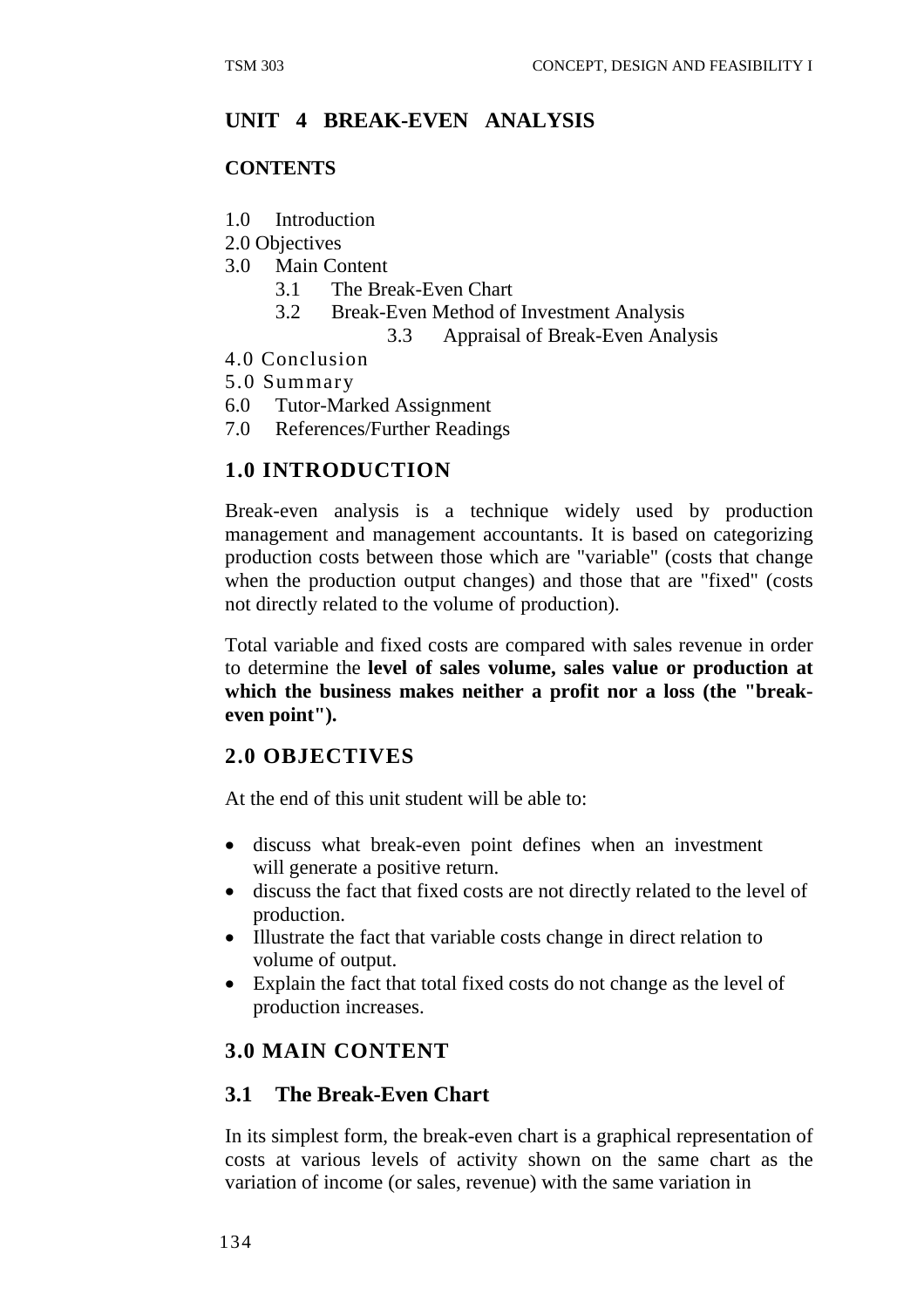activity. The point at which neither profit nor loss is made is known as the "break-even point" and is represented on the chart below by the intersection of the two lines:



In the diagram above, the line OA represents the variation of income at varying levels of production activity ("output"). OB represents the total fixed costs in the business. As output increases, variable costs are incurred, meaning that total costs (fixed + variable) also increase. At low levels of output, Costs are greater than Income. At the point of intersection, P, costs are exactly equal to income, and hence neither profit nor loss is made.

### **Fixed Costs**

Fixed costs are those business costs that are not directly related to the level of production or output. In other words, even if the business has a zero output or high output, the level of fixed costs will remain broadly the same. In the long term, fixed costs can alter - perhaps as a result of investment in production capacity (e.g. adding a new factory unit) or through the growth in overheads required to support a larger, more complex business.

### **Examples of Fixed Costs**

- Rent and rate
- Depreciation
- Research and development
- Marketing costs (non- revenue related)
- Administration costs

### **Variable Costs**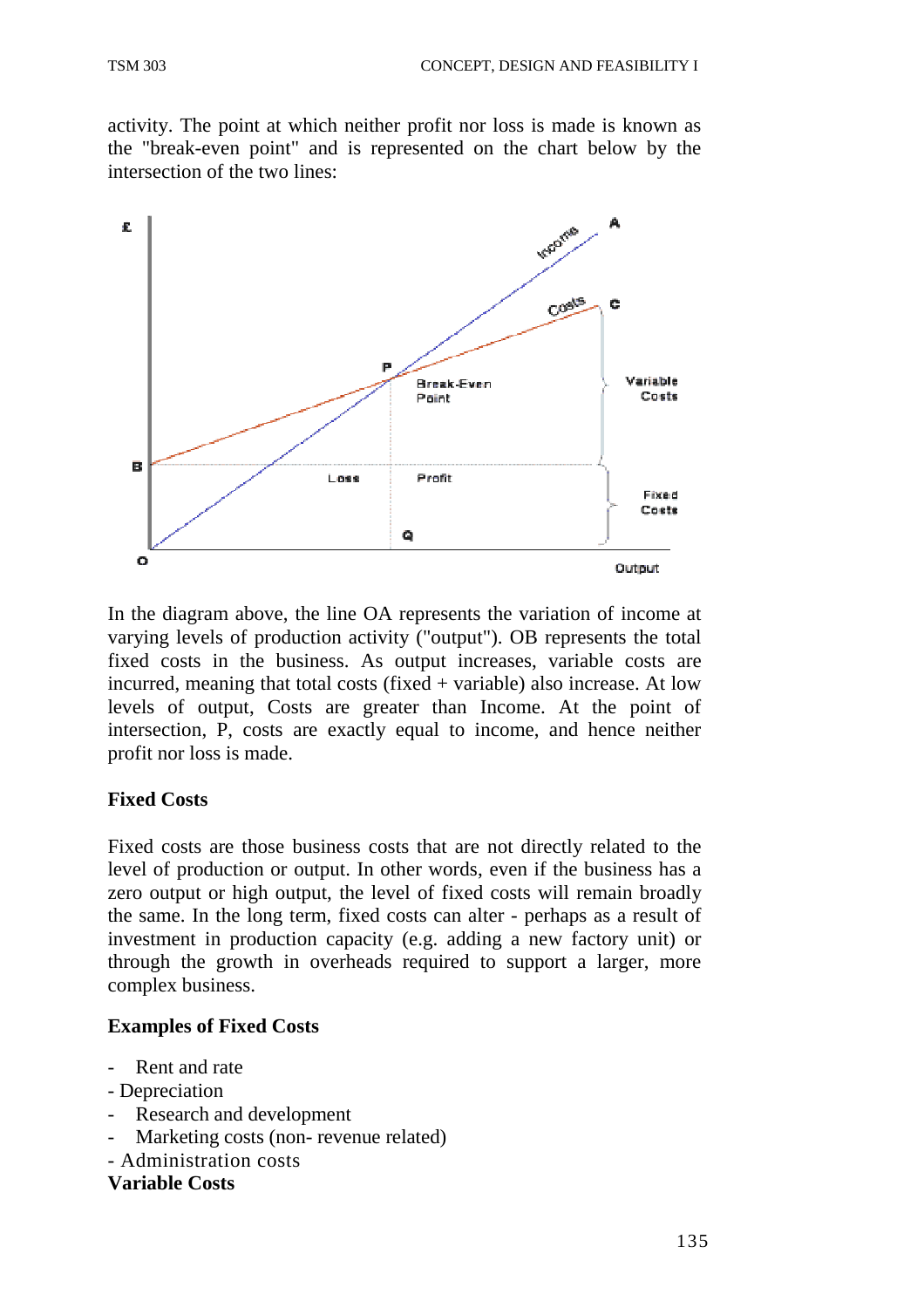Variable costs are those costs which vary directly with the level of output. They represent payment output-related inputs such as raw materials, direct labour, fuel and revenue-related costs such as commission.

A distinction is often made between **"Direct"** variable costs and **"Indirect"** variable costs.

**Direct** variable costs are those which can be directly attributable to the production of a particular product or service and allocated to a particular cost centre. Raw materials and the wages those working on the production line are good examples.

**Indirect** variable costs cannot be directly attributable to production but they do vary with output. These include depreciation (where it is calculated related to output - e.g. machine hours), maintenance and certain labour costs.

## **Semi-Variable Costs**

Whilst the distinction between fixed and variable costs is a convenient way of categorizing business costs, in reality there are some costs which are fixed in nature but which increase when output reaches certain levels. These are largely related to the overall "scale" and/or complexity of the business. For example, when a business has relatively low levels of output or sales, it may not require costs associated with functions such as human resource management or a fully-resourced finance department. However, as the scale of the business grows (e.g. output, number people employed, number and complexity of transactions) then more resources are required. If production rises suddenly then some short-term increase in warehousing and/or transport may be required. In these circumstances, we say that part of the cost is variable and part fixed.

# **3.2 Break-Even Method of Investment Analysis**

Break-even analysis is a useful tool to study the relationship between fixed costs, variable costs and returns. A break-even point defines when an investment will generate a positive return and can be determined graphically or with simple mathematics. Break-even analysis computes the volume of production at a given price necessary to cover all costs. Break-even price analysis computes the price necessary at a given level of production to cover all costs. To explain how break-even analysis works, it is necessary to define the cost items.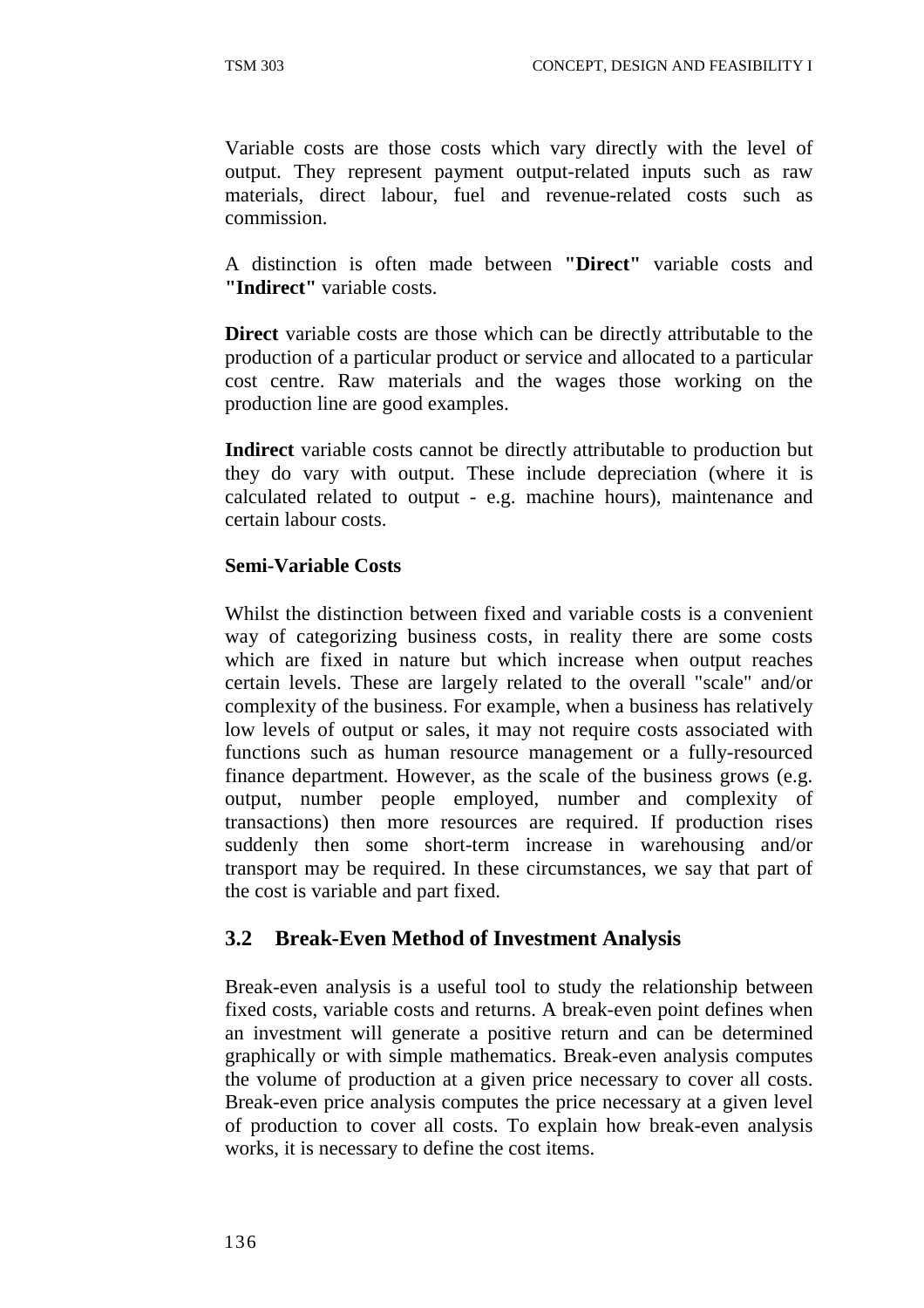**Fixed Costs,** incurred after the decision to enter into a business activity is made, are not directly related to the level of production. Fixed costs include, but are not limited to, depreciation on equipment, interest costs, taxes and general overhead expenses. Total fixed costs are the sum of the fixed costs.

**Variable Costs** change in direct relation to volume of output. They may include cost of goods sold or production expenses such as labor and power costs, feed, fuel, veterinary, irrigation and other expenses directly related to the production of a commodity or investment in a capital asset. Total variable costs (TVC) are the sum of the variable costs for the specified level of production or output. Average variable costs are the variable costs per unit of output or of TVC divided by units of output.

Total fixed costs are shown in Figure 1 by the broken horizontal line. Total fixed costs do not change as the level of production increases. Total variable costs of production are indicated by the broken line sloping upward, which illustrates that total variable costs increase directly as production increases.

The total cost line is the sum of the total fixed costs and total variable costs. The total cost line parallels the total variable cost line, but it begins at the level of the total fixed cost line.

The total income line is the gross value of the output. This is shown as a dotted line, starting at the lower left of the graph and slanting upward. At any point, the total income line is equivalent to the number of units produced multiplied by the price per unit.

The key point (break-even point) is the intersection of the total cost line and the total income line (Point P). A vertical line down from this point shows the level of production necessary to cover all costs. Production greater than this level generates positive revenue; losses are incurred at lower levels of production.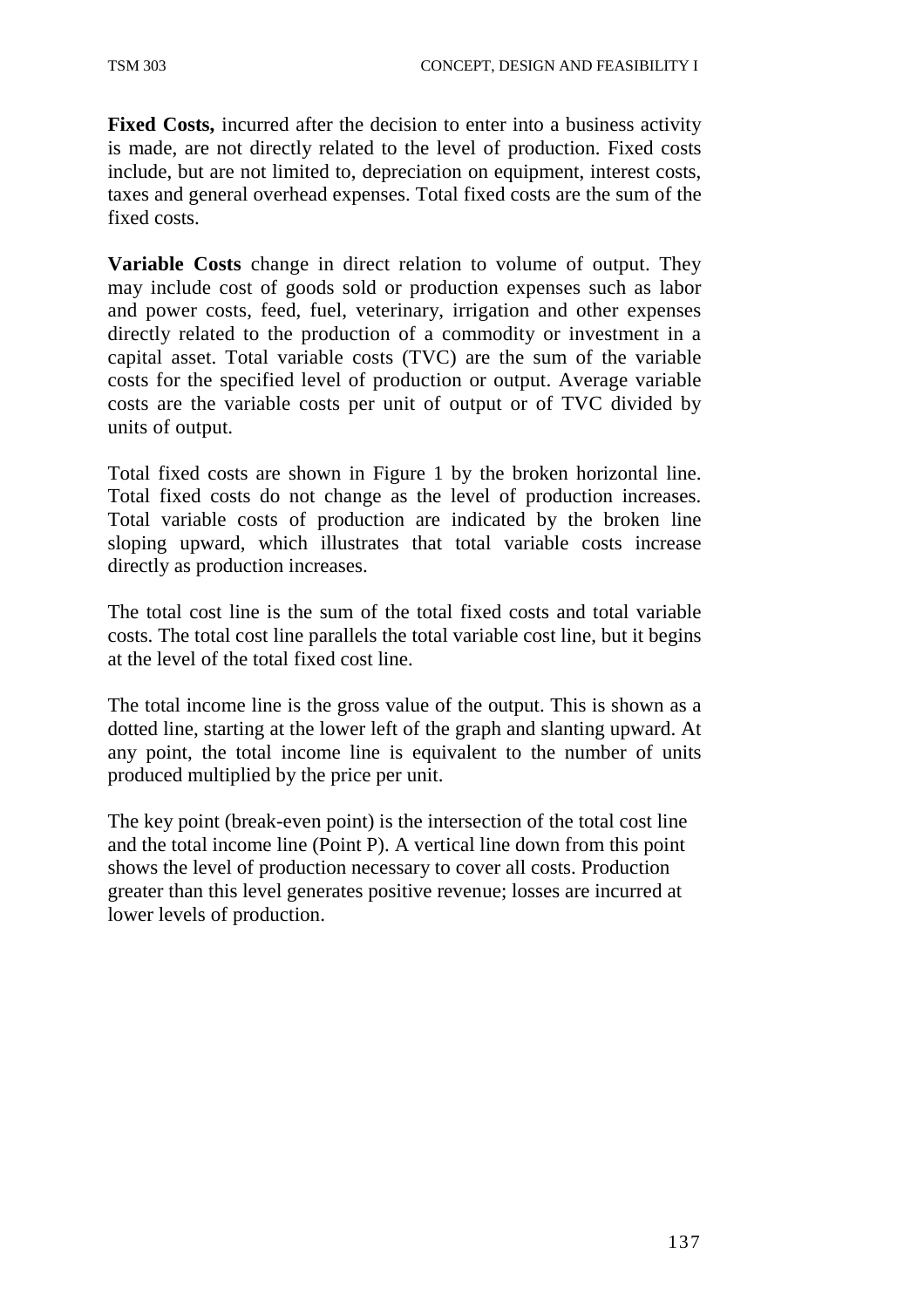

#### **Figure 1: Graph form of break-even analysis.**

#### **Mathematical Explanation**

The graphic method of analysis helps the reader understand the concept of the **break-even point**. However, graphing the cost and income lines is laborious. The break-even point is found faster and more accurately with the following formula:

 $B-E = F/(S - V)$ where:  $B-E = break$ -even point (units of production),  $F =$  total fixed costs.  $V =$  variable costs per unit of production,  $S =$  savings or additional returns per unit of production, and

The mathematical approach is best presented using examples.

#### **Example 1**

A farmer wants to buy a new combine rather than hire a custom harvester. The total fixed costs for the desired combine are \$21,270 per year. The variable costs (not counting the operator's labor) are \$8.75 per hour. The farmer can harvest 5 acres per hour. The custom harvester charges \$16.00 per acre. How many acres must be harvested per year to break-even?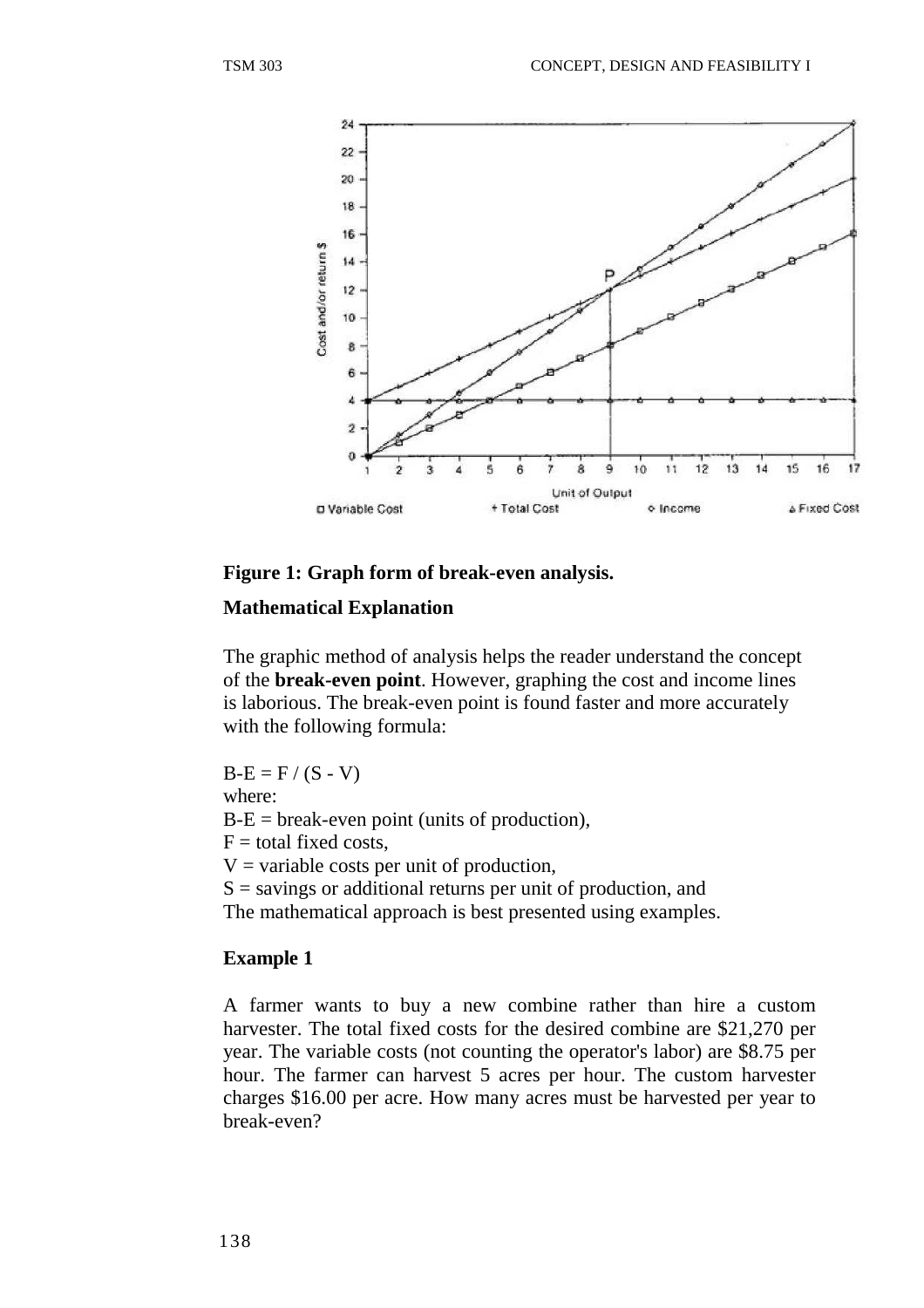Fixed costs  $(F) = $21,270$ Savings  $(S) = $16/A$ Variable costs (V) =  $$8.75/hr / 5 A/hr = $1.75/A$  $B-E = $21,270 / ($16/A - $1.75/A) = $21,270 / $14.25/A = 1,493$  Acres

### **Example 2**

Break-even analysis can be easily extended to consider other changes. If the farm operator can save two additional bushels of wheat per acre more than the custom harvester, what would be the break-even point if wheat is worth \$4/bushel?

Additional income =  $$4/bu * 2 bu/A = $8/A$  $B-E = $21,270 / ($16/A + $8/A - $1.75/A)$  $= $21.270 / $22.25/A = 956$  Acres

## **Example 3**

A farmer raising 1,200 acres of wheat per year considers purchasing a combine. How much additional return (to land, capital labor, management and risk) would result?

Additional return = (savings or additional income) - (fixed costs + variable costs)

Additional profit =  $[ $16/ac + ($4/bu * 2 bu/ac) ] x 1200 A = $21,270 +$  $[(\$8.75/hr / 5 A/hr) \times 1200 A] = \$28,800 - \$23,370 = \$5,430$ 

Thus, the farmer would generate another \$5,430 in additional return by purchasing the combine. A farmer harvesting only 900 acres would probably choose not to buy the combine because the acreage is below the break-even point of 956 acres. The farmer may want to evaluate the purchase of a smaller or used combine.

### **Additional Situations**

Two additional situations are presented as follows:

**Problem 1.** If the fixed costs for the combine are \$12,000 per year, no additional yield is expected, variable costs are \$7 per hour and the farmer can combine 4 acres per hour, what is the new break-even point?

**Problem 2.** If 900 acres are harvested, what is the effect on the farmer's profits?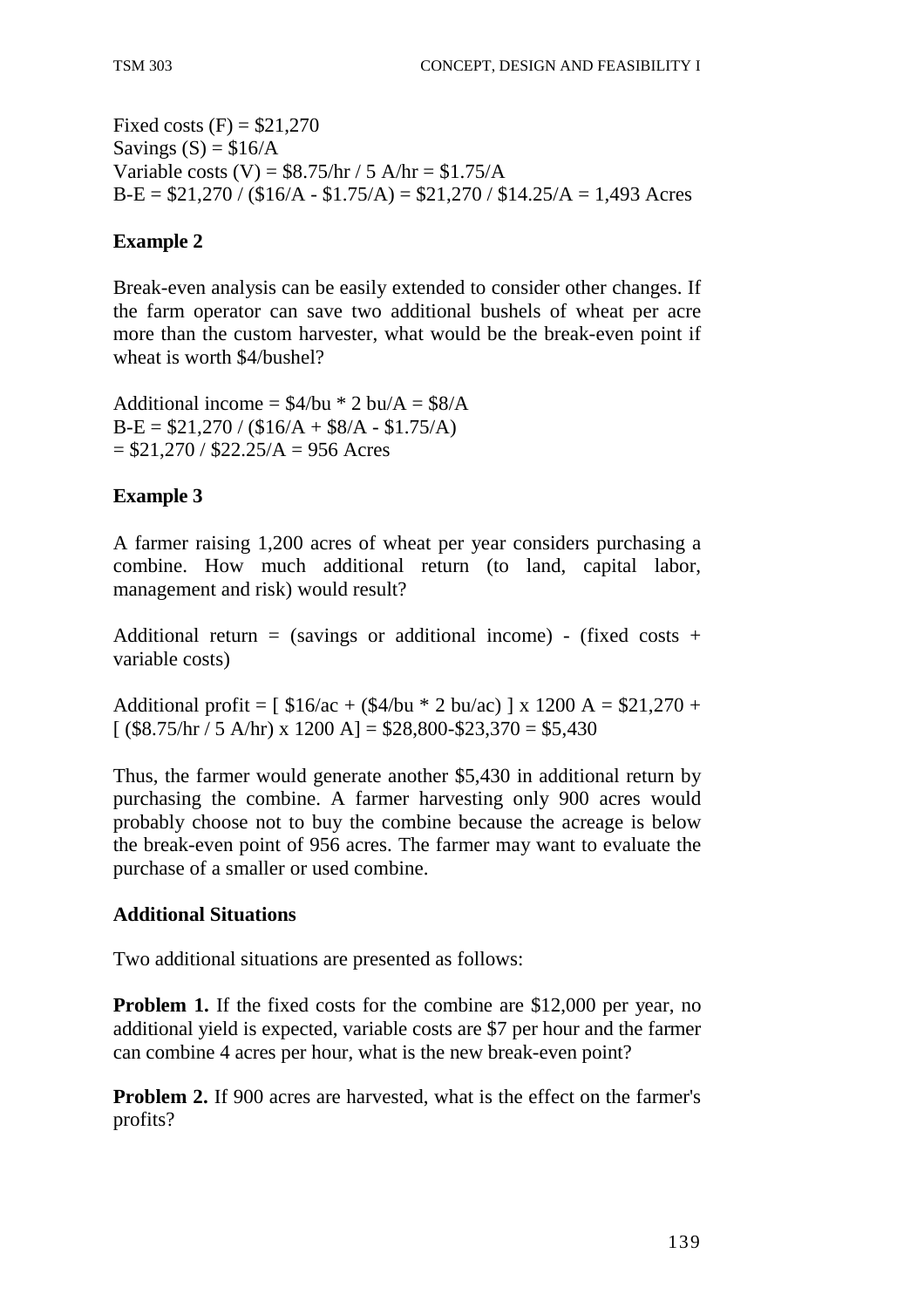### **Solutions**

Fixed costs  $= $12,000$ Savings  $= $16/A$ Variable costs =  $\frac{87}{hr}$  / 4 A/hr =  $\frac{175}{A}$ Problem 1:  $B-E = $12,000 / ($16/A - $1.75/A) = $12,000 / $14.25/A = 842$  Acres

#### **Problem 2:**

Additional profit =  $($16/A \times 900 \text{ A}) - $12,000 + $7/\text{hr} / 4 \text{ A/hr} \times 900$  $A = $14,000 - $13,575 = $825$  increase

## **3.3 Appraisal of Break-even Analysis**

The main advantage of break-even analysis is that it points out the relationship between cost, production volume and returns. It can be extended to show how changes in fixed cost-variable cost relationships, in commodity prices, or in revenues, will affect profit levels and breakeven points. Limitations of break-even analysis include:

- It is best suited to the analysis of one product at a time;
- It may be difficult to classify a cost as all variable or all fixed; and
- There may be a tendency to continue to use a break-even analysis after the cost and income functions have changed.

Break-even analysis is most useful when used with partial budgeting or capital budgeting techniques. The major benefit to using break-even analysis is that it indicates the lowest amount of business activity necessary to prevent losses.

#### **Break-Even Analysis**

This type of report is neither one that is automatically generated by most accounting software, nor is it one that is normally produced by your accountant, but it is an important analysis for you to have and understand. For any new business, you should predict what gross sales volume level you will have to achieve before you reach the break-even point and then, of course, build to make a profit. For early-stage businesses, you should be able to assess your early prediction and determine how accurate they were, and monitor whether you are actually on track to make the profits you need. Even the mature business would be wise to look at their current break-even point and perhaps find ways to lower that benchmark to increase profits. The recent massive layoffs at large corporations are directed at this goal, lowering the break-even point and increasing profits.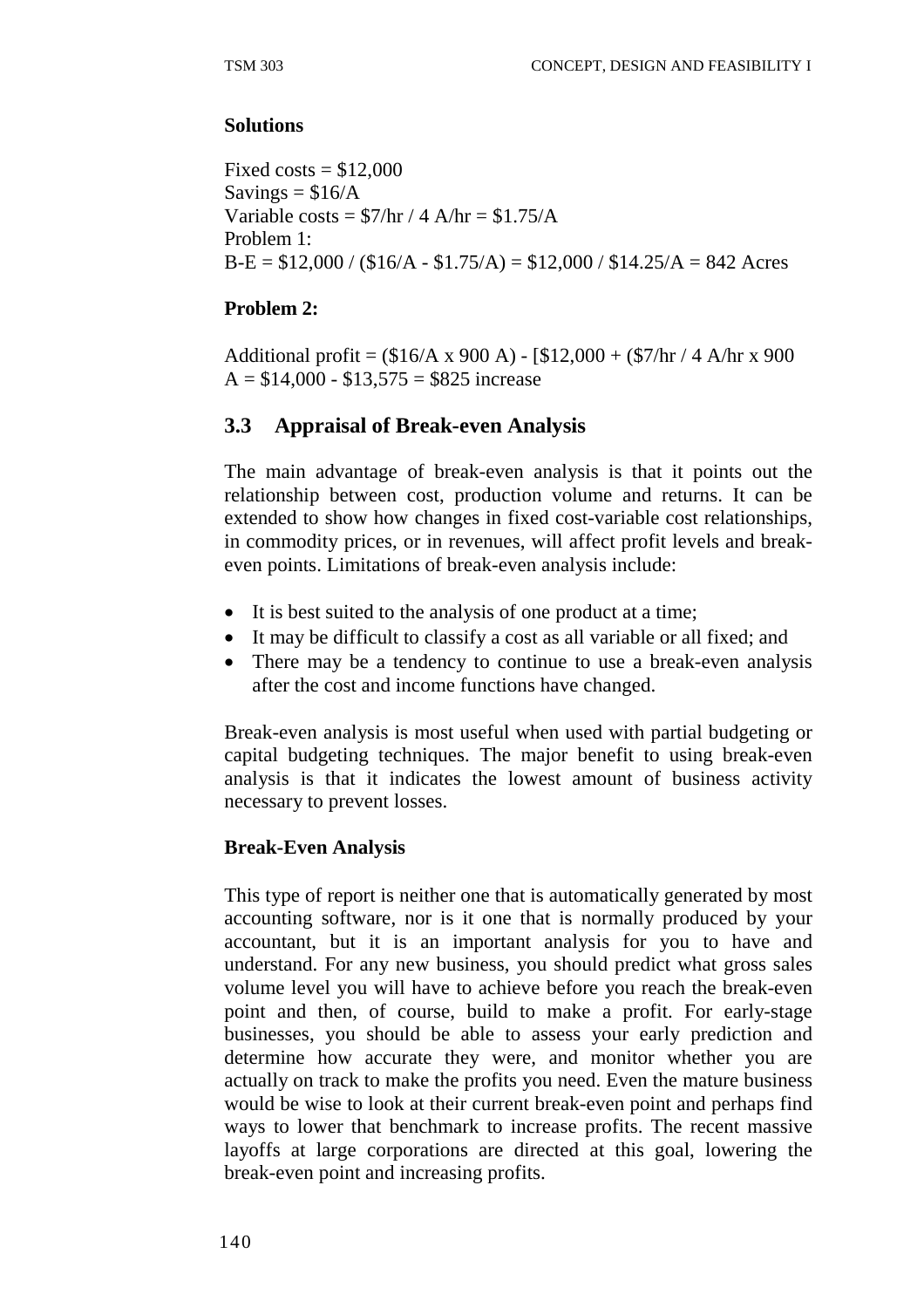**Break-even is the volume where all fixed expenses are covered.** You will start a break-even analysis by establishing all the fixed (overhead) expenses of your business. Since most of these are done on a monthly basis, don't forget to include the estimated monthly amount of line items that are normally paid on a quarterly or annual basis such as payroll, taxes or insurance. For example, if your annual insurance charge is \$9,000, use 1/12 of that, or \$750 as part of your monthly budget. With the semi-variable expense (such as phone charges, travel, and marketing), use that portion that you expect to spend each and every month.

For the purpose of a model break-even, let's assume that the fixed expenses look as follows:

| Administrative salaries | \$1,500 |
|-------------------------|---------|
| Rent                    | 800     |
| <b>Utilities</b>        | 300     |
| Insurance               | 150     |
| <b>Taxes</b>            | 210     |
| Telephone               | 240     |
| Auto expense            | 400     |
| Supplies                | 100     |
| Sales and marketing     | 300     |
| Interest                | 100     |
| Miscellaneous           | 400     |
| Total                   | \$4,500 |

These are the expenses that must be covered by your gross profit. Assuming that the gross profit margin is 30 per cent, what volume must you have to cover this expense? The answer in this case is 15,000—30 per cent of that amount is \$4,500, which is your target number.

The two critical numbers in these calculations are the total of the fixed expense and the percentage of gross profit margin. If your fixed expense is \$10,000 and your gross profit margin is 25 percent, your break-even volume must be \$40,000.

### **This is Not a Static Number**

You may do a break-even analysis before you even begin your business and determine that your gross margin will come in at a certain percentage and your fixed expense budget will be set at a certain level. You will then be able to establish that your business will break-even (and then go on to a profit) at a certain level of sales volume. But your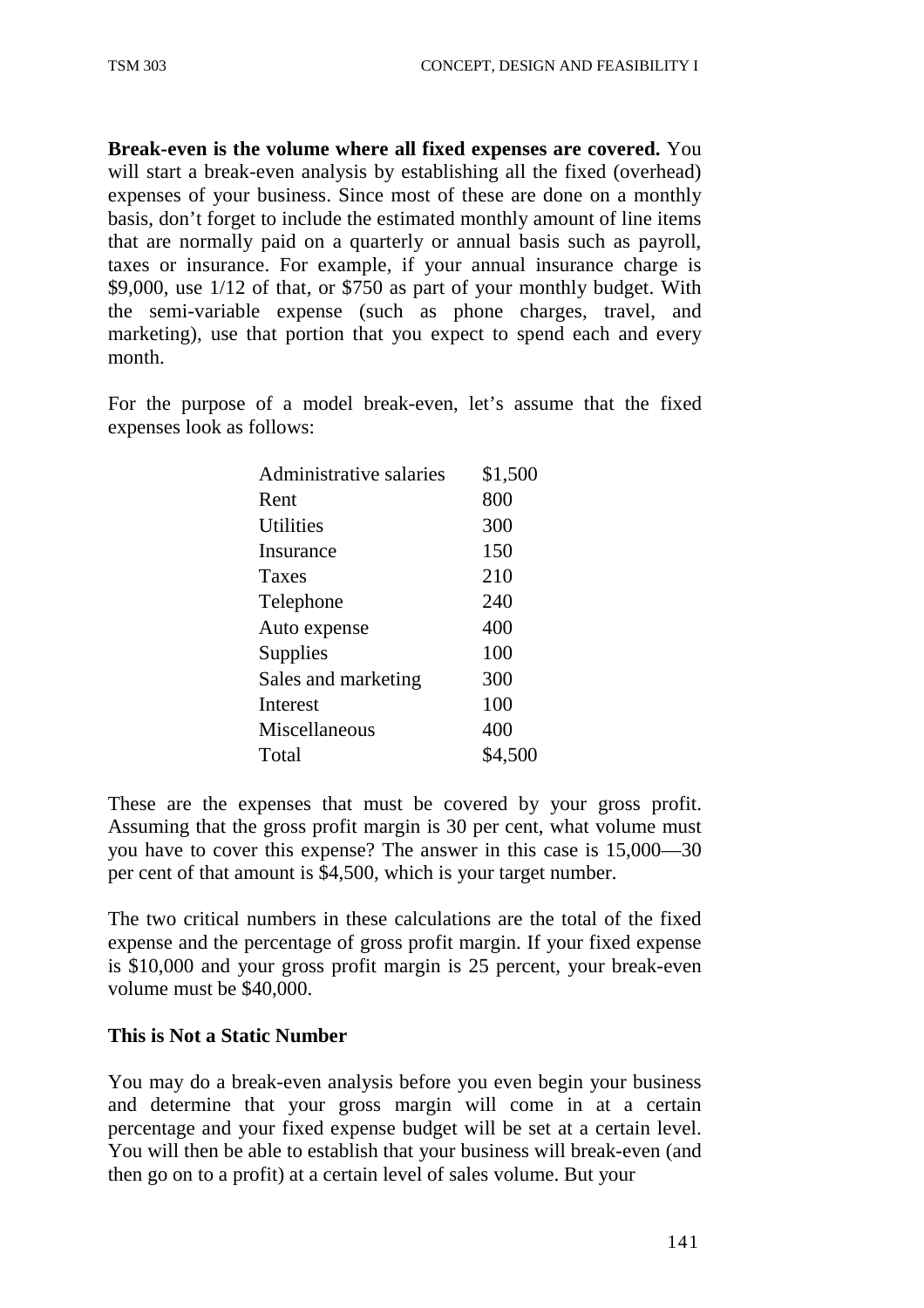prestart projections and your operating realities may be very different. After three to six months in business, you should compare projections to the real-world results and reassess, if necessary, what volume is required to reach break-even levels.

Along the way, expenses tend to creep up in both the direct and indirect categories, and you may fall below the break-even volume because you think it is lower than it has become. Take your profit and loss statement every six months or so and refigure your break-even target number.

### **Ways to Lower Break-Even**

There are three ways to lower your break-even volume, only two of them involve cost controls (which should always be your goal on an ongoing basis).

- 1. Lower direct costs, which will raise the gross margin. Be more diligent about purchasing material, controlling inventory, or increasing the productivity of your labor by more cost effective scheduling or adding more efficient technology.
- 2. Exercise cost controls on your fixed expense, and lower the necessary total dollars. Be careful when cutting expenses that you do so with an overall plan in mind. You can cut too deeply as well as too little and cause distress among workers, or you may pull back marketing efforts at the wrong time, which will give out the wrong signal.
- 3. Raise prices! Most entrepreneurs are reluctant to raise prices because they think that overall business will fall off. More often than not that doesn't happen unless you are in a very pricesensitive market, and if you are, you really have already become volume driven.

But if you are in the typical niche-type small business, you can raise your prices 4 to 5 per cent without much notice of your customers. The effect is startling. For example, the first model we looked at was the following:

|             | Volume       | \$15,000 |
|-------------|--------------|----------|
| direct cost | 10,500       | 70%      |
|             | gross profit | 4,500    |

Raising the prices 5 per cent would result in this change:

|             | Volume | \$15,750 |
|-------------|--------|----------|
| direct cost | 10,500 | 67%      |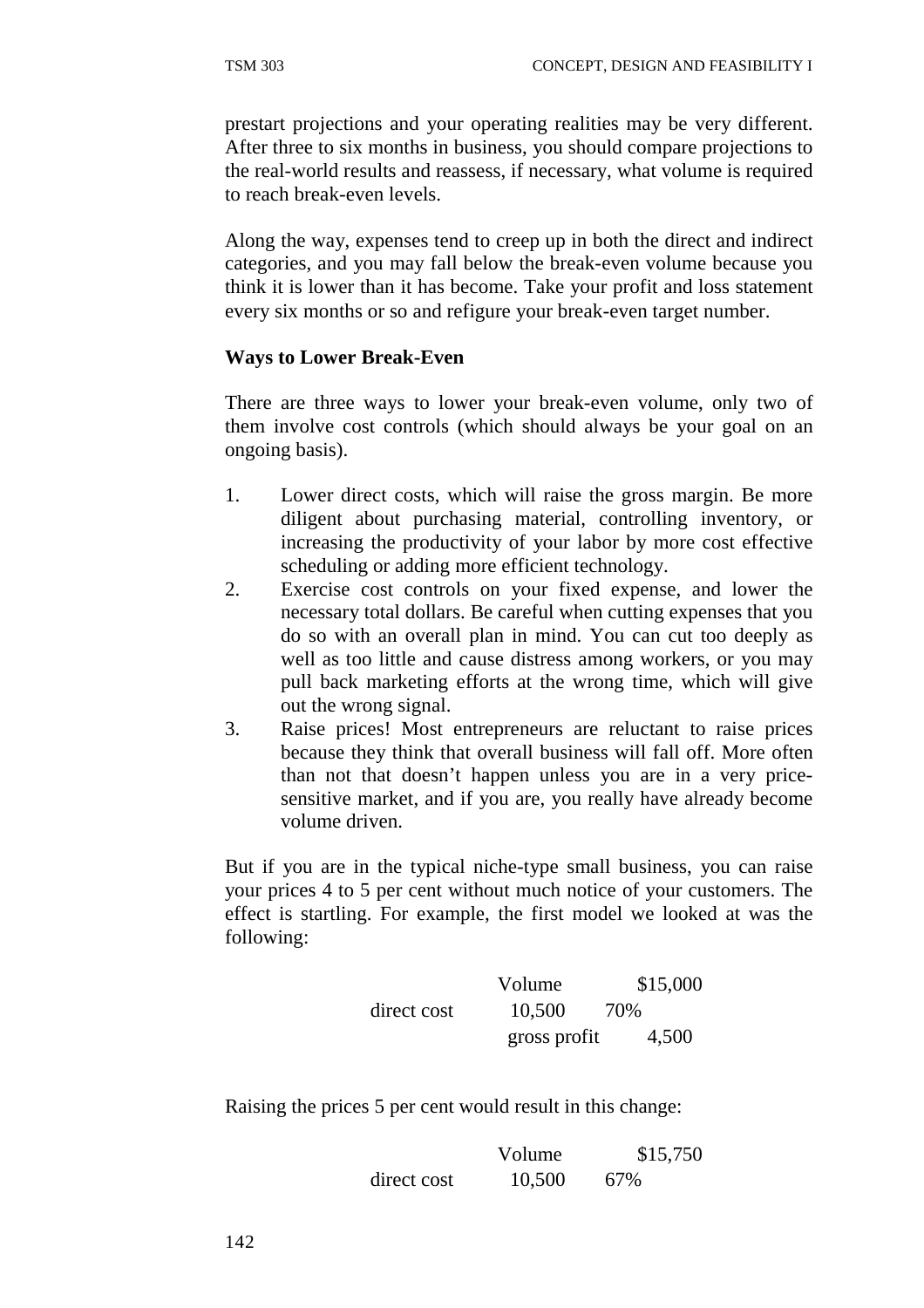gross profit 5,250

You will have increased your margin by 3 per cent, so you can lower the total volume you will require to break-even.

# **4.0 CONCLUSION**

You are in business to make a profit not just break-even, but by knowing where that number is, you can accomplish a good bit:

You can allocate the sales and marketing effort to get you to the point you need to be. Most companies have slow months, so if you project volume below break-even, you can watch expenses to minimize losses. A few really bad months can wipe out a good bit of previous profit. Knowing the elements of break-even allows you to manage the costs to maximize the bottom line. Once you have gotten this far in the knowledge of the elements of your business, you are well on your way to success.

# **5.0 SUMMARY**

In the course of this study various definitions of break-even were identified, while the elements of break even were examined and finally, the analysis of break-even vis-à-vis project financing.

# **6.0 TUTOR-MARKED ASSIGNMENT**

- 1. What do you understand by break-even analysis? Illustrate break-even point on a graph?
- 2. Discuss the merits and demerits of break-even analysis in project financing?

# **7.0 REFERENCES/FURTHER READINGS**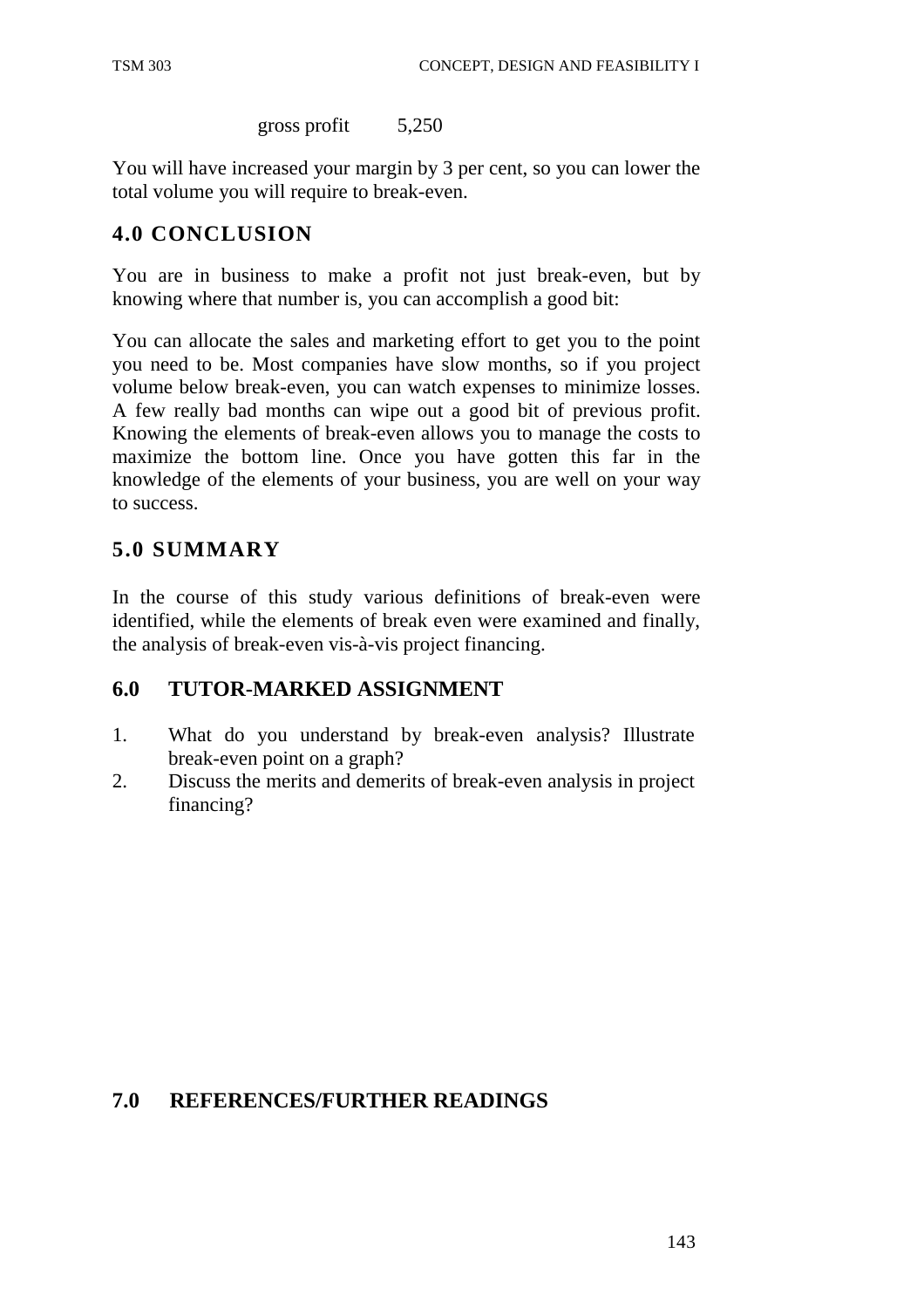- Black Homer A., John E. champion and R. Gene Brown. *Accounting in Business Decisions: Theory, Method and Use* (Englewood Clif, N J. Prentice Hall Incorporated 1967).
- Lawson G. H. and D. W Windle. Capital Budgeting and Use of DCF Criteria in the Corporation Tax Regime (London, Oliver and Boyd. 1967).
- Odufalu O. (2000). The Principle and techniques of project Analysis and Evaluation. Lagos: Y2K Academy Ltd.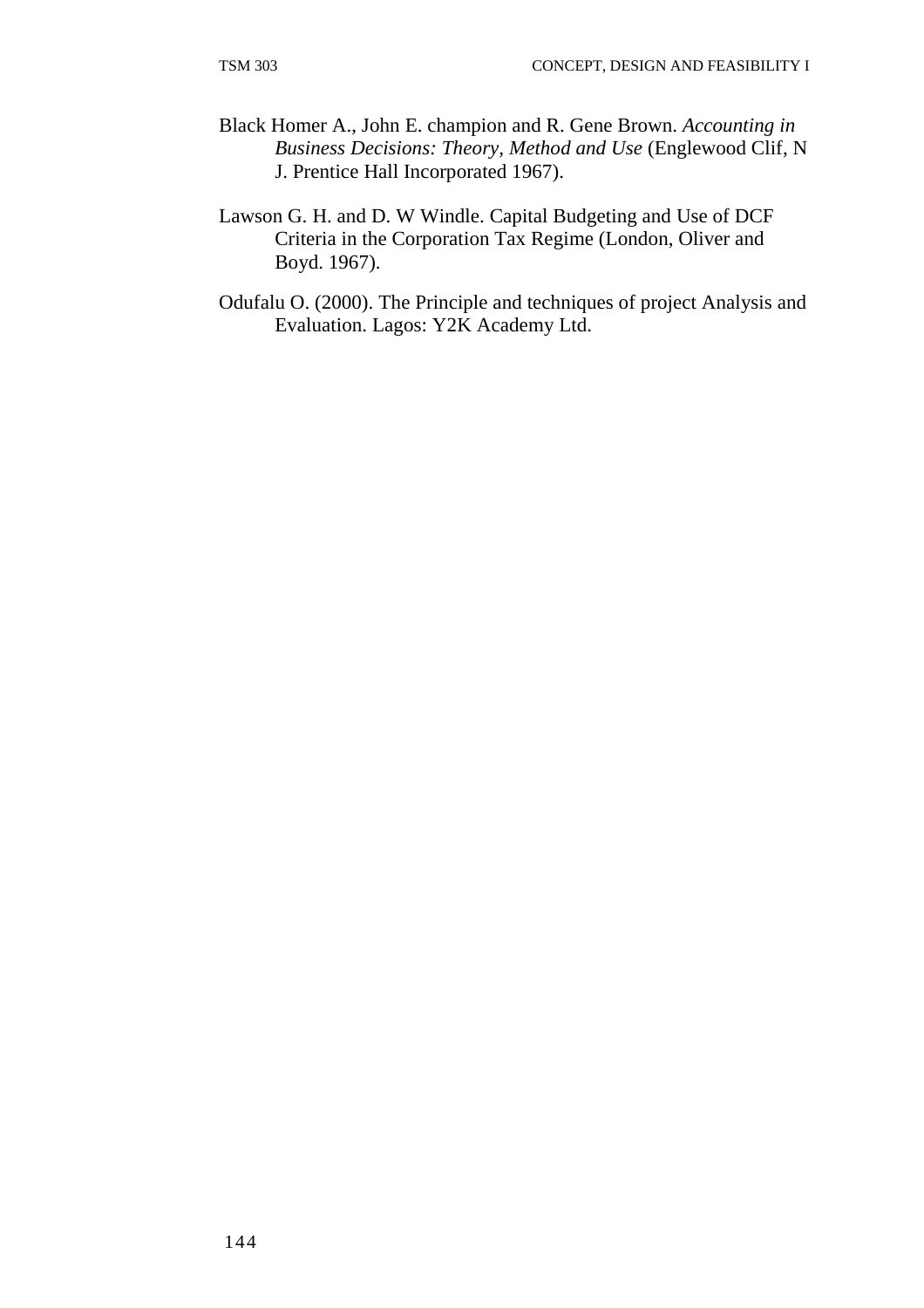# **UNIT 5 BUDGETING TECHNIQUES**

## **CONTENTS**

- 1.0 Introduction
- 2.0 Objectives
- 3.0 Main Content
	- 3.1 Purposes of Cash Budgeting
	- 3.2 Consistent Budgets
	- 3.3 Computation of Cash Budgeting
- 4.0 Conclusion
- 5.0 Summary
- 6.0 Tutor-Marked Assignment
- 7.0 References/Further Readings

# **1.0 INTRODUCTION**

Planning for and controlling the use of cash are important tasks. Failure to properly anticipate cash flow can lead to idle cash balances and lower rate of return on one hand and to cash deficit on the other hand.

Cash budget is a device that all financial managers plan for and control the use of cash. It is a work sheet that shows cash inflows, outflows and cash balances over some budgeted time period. Its importance include:

- 1. it helps to determine operating cash requirements
- 2. it helps to anticipate short-term finances
- 3. it helps to manage money market investment.

The time frame work of a cash budget is usually short-maximum one year. Within this time frame work the firm will forecast cash inflows, outflows and cash balances typically on a monthly or weekly basis.

# **2.0 OBJECTIVES**

At the end of this unit students will be able to:

- state the purposes of cash budgeting
- discuss the various types of cash budgeting
- compute a cash budget.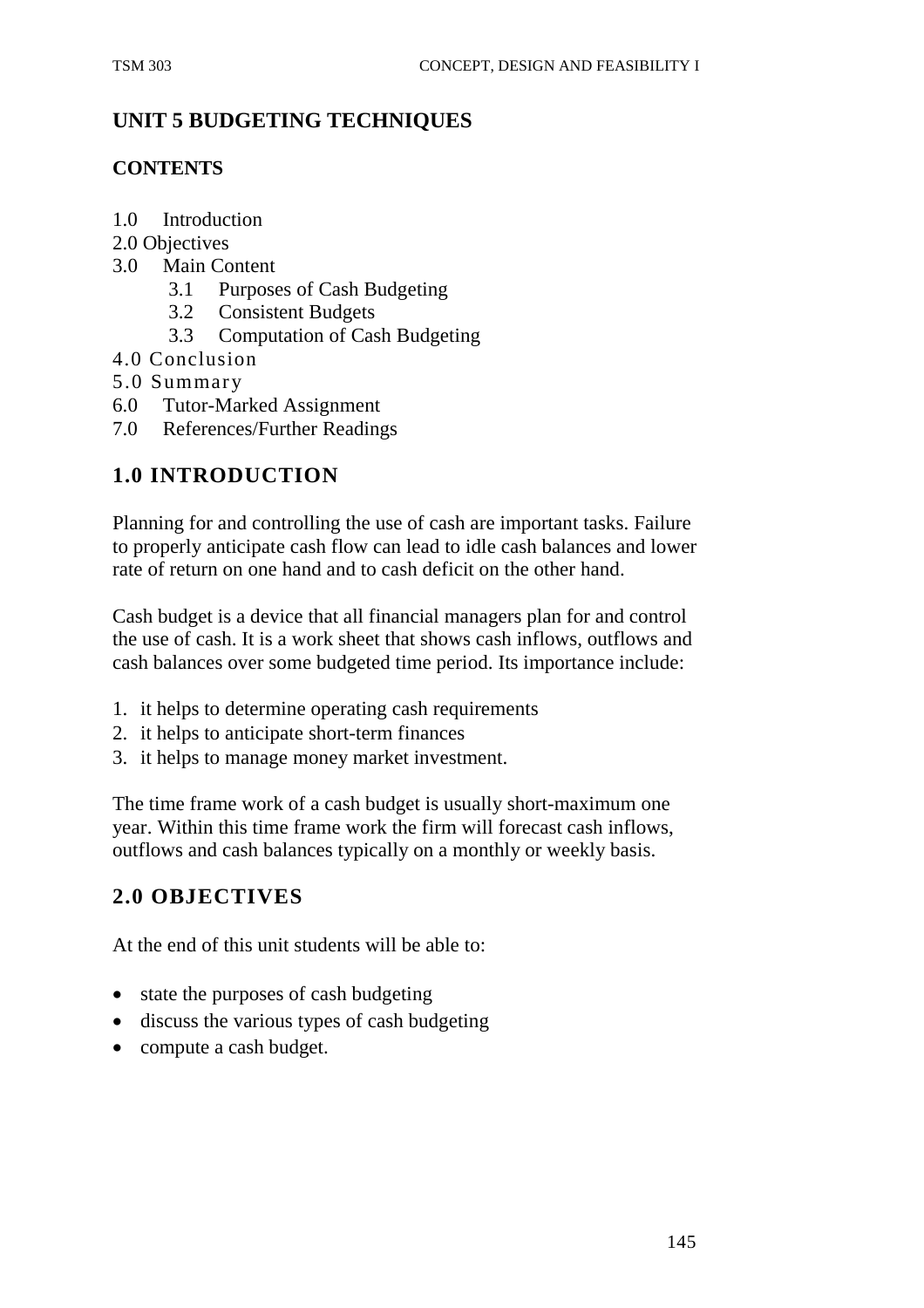# **3.0 MAIN CONTENTS**

# **3.1 Purposes of Cash Budgeting**

Properly preparing your cash budget will show how cash flows in and out of your business. Also, it may then be used in planning your shortterm credit needs. In today's financial world, you are required by most financial institutions to prepare cash budgets before making capital expenditures for new assets as well as for expenditures associated with any planned expansion. The cash budget determines your future ability to pay debts as well as expenses. For example, preliminary budget estimates may reveal that your disbursements are lumped together and that, with more careful planning, you can spread your payments to creditors more evenly throughout the entire year. As a result, less bank credit will be needed and interest costs will be lower. Banks and other credit-granting institutions are more inclined to grant you loans under favorable terms if your loan request is supported by a methodical cash plan. Similarly, businesses that operate on a casual day-to-day basis are more likely to borrow funds at inopportune times and in excessive amounts. Without planning, there is no certainty that you will be able to repay your loans on schedule. However, once you've carefully mapped out a cash budget, you will be able to compare it to the actual cash inflows and outflows of your business. You will find that this comparison will go a long way in assisting you during future cash budget preparation. Also, a monthly cash budget helps pinpoint estimated cash balances at the end of each month, which may foresee short-term cash shortfalls.

# **3.2 Consistent Budgets**

Cash budgeting is a continuous process that can be checked for consistency and accuracy by comparing budgeted amounts with amounts that can be expected from using typical ratios or financial statement relationships. For example, your treasurer will estimate the payments made to your suppliers of merchandise or materials, the payments to employees for wages and salaries, and the other payments that you are obligated to make. These payments can be scheduled by dates so that all discounts will be taken, and so that no obligation will be overlooked when it comes due. Cash collections from customers can also be estimated and scheduled by dates along with other expected cash receipts. With careful cash planning, you should be able to maintain a sufficient cash balance for your needs and not put yourself in the position of holding excessive balances of non-productive cash. In the normal course of operations in a merchandising business, for example, merchandise is purchased and sold to customers who eventually pay for the merchandise sold to them. Usually there is a time lag in business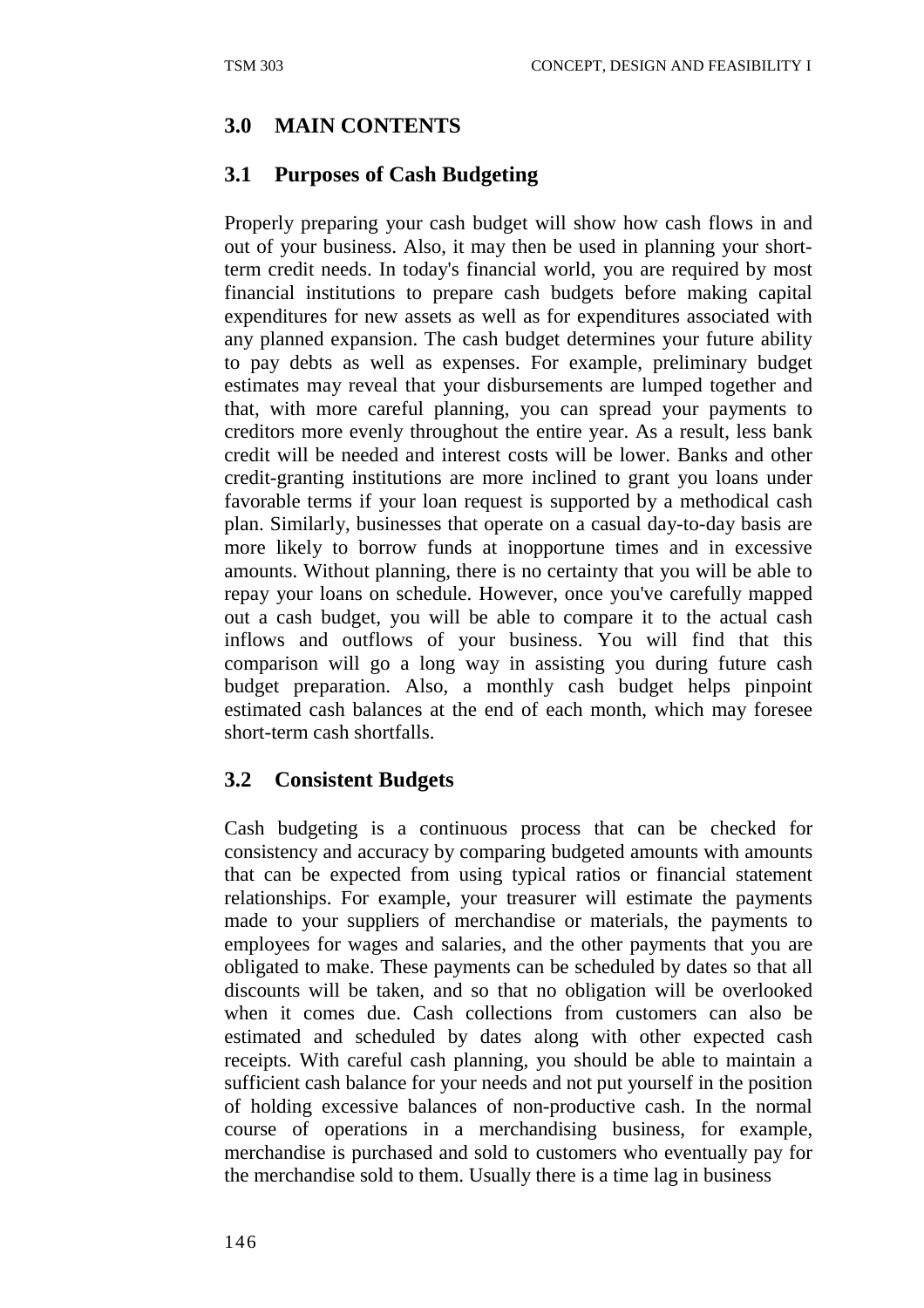operations. It may be necessary to pay the suppliers for merchandise before the merchandise is sold to the customers. Before and during a busy selling season the demand for cash may be higher than the inflow of cash from operations. In this case it may be necessary to arrange short-term loans. When the selling season is over, cash collections from customers will be relatively large and the loans can be paid off.

# **3.3 Computation of Cash Budgeting**

## **FORMAT OF CASH BUDGET:**

#### A. ESTIMATED CASH INFLOW:

|                                                        | Jan. Feb. March April May June |
|--------------------------------------------------------|--------------------------------|
| <b>Cash Sales</b>                                      | XX XX XX XX XX XX              |
| <b>Receivable Collection</b>                           | XX XX XX XX XX XX              |
| Sales of Marketable Securities XX XX XX XX XX XX       |                                |
| <b>Other Cash Receipts</b><br>Total cash inflow<br>(A) | XX XX XX XX XX XX              |
| <b>ESTIMATED CASH OUTFLOW:</b><br>В.                   |                                |
| <b>Cash Purchase</b>                                   | XX XX XX XX XX XX              |
| Payment of loan                                        | XX XX XX XX XX XX              |

Interest on loan XX XX XX XX XX XX XX

Taxation and dividend paid XX XX XX XX XX XX

Payable payment XX XX XX XX XX XX XX Other payments XX XX XX XX XX XX XX Total cash Outflow (B)

### **C. NET CASH FLOW**

| $(A-B)$                      | XX XX XX XX XX XX                                |
|------------------------------|--------------------------------------------------|
| Opening cash balances        | XX XX XX XX XX XX                                |
| <b>Closing Cash Balances</b> | XX XX XX XX XX XX                                |
| Less: Min. Closing Balance   | $(XX)$ $(XX)$ $(XX)$ $(XX)$ $(XX)$ $(XX)$ $(XX)$ |
| Cash Surplus / Deficit       | XX XX XX XX XX XX                                |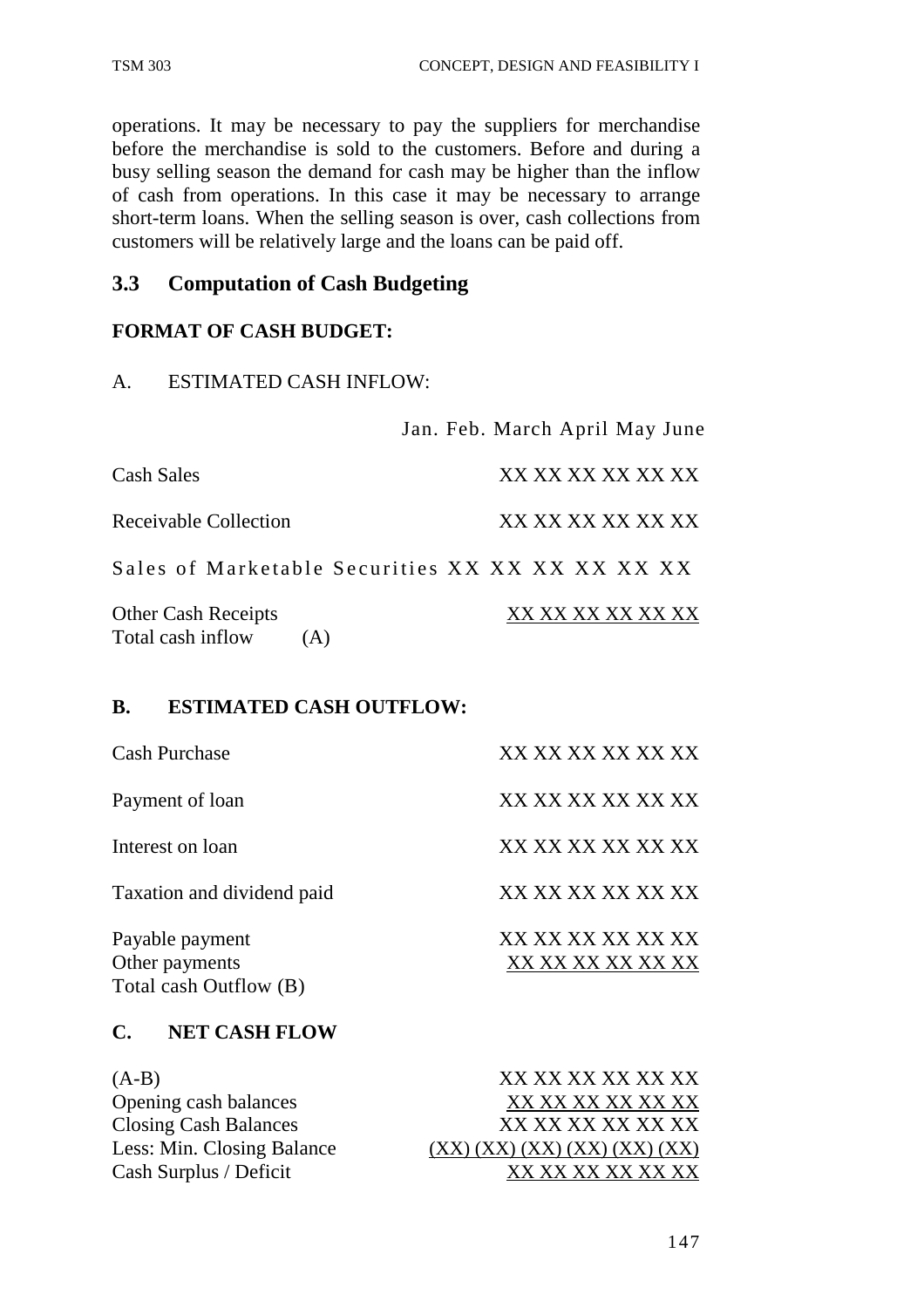## **Example 1**

The expected sales and purchases figure of Great Atlantic Ltd. from November 1995 to June 1996 are as follows:

| Month     | Sales | Purchases |
|-----------|-------|-----------|
|           | N     | N         |
| Nov. '95  | 3,000 | 2,000     |
| Dec. '95  | 3,500 | 1,000     |
| Jan. '96  | 2,500 | 800       |
| Feb. '96  | 2,000 | 1,000     |
| Mar. '96  | 2,500 | 1,200     |
| April '96 | 3,000 | 1,400     |
| May'96    | 3,500 | 1,500     |
| June '96  | 3,800 | 1,500     |
|           |       |           |

The company has established a sale policy of 20% cash and 80% credit, 40% and 60% of credit sales are collectable in the first and second month after sales respectively. The company suppliers granted credit purchases of 1 month. All company's purchases were on credit. The company has budgeted for a capital expenditure of N1500 and N300 for the month of March 1996 and April '96 respectively. Dividend of N1200 is to be paid in three installments starting from April '96. an outstanding tax liability of N250 is planned to be paid in May '96. The company has a begin cash balance of N100 and intend to maintain a minimum cash balance of N1500 in each month. Salary for each month will amount to N500.

#### Required:

Determine the cash position of the company from Jan. '96. Also indicate how much the company has to withdraw from his saving account every month or how much the company must be saved every month?

#### **Solution**

| A. ESTIMATED CASH INFLOW: |                                   |     |     |     |                               |     |
|---------------------------|-----------------------------------|-----|-----|-----|-------------------------------|-----|
|                           | Jan. Feb. March April May         |     |     |     | June                          |     |
|                           | N<br>N<br>N.<br>N<br>N.           |     |     |     |                               |     |
| Cash Sales (Note 1)       | 500                               | 400 | 500 | 600 | 700                           | 760 |
| Receivables (Note 2)      |                                   |     |     |     | 2560 2480 1840 1760 2160 2560 |     |
| Total cash inflow         | (A) 3060 2880 2340 2360 2860 3320 |     |     |     |                               |     |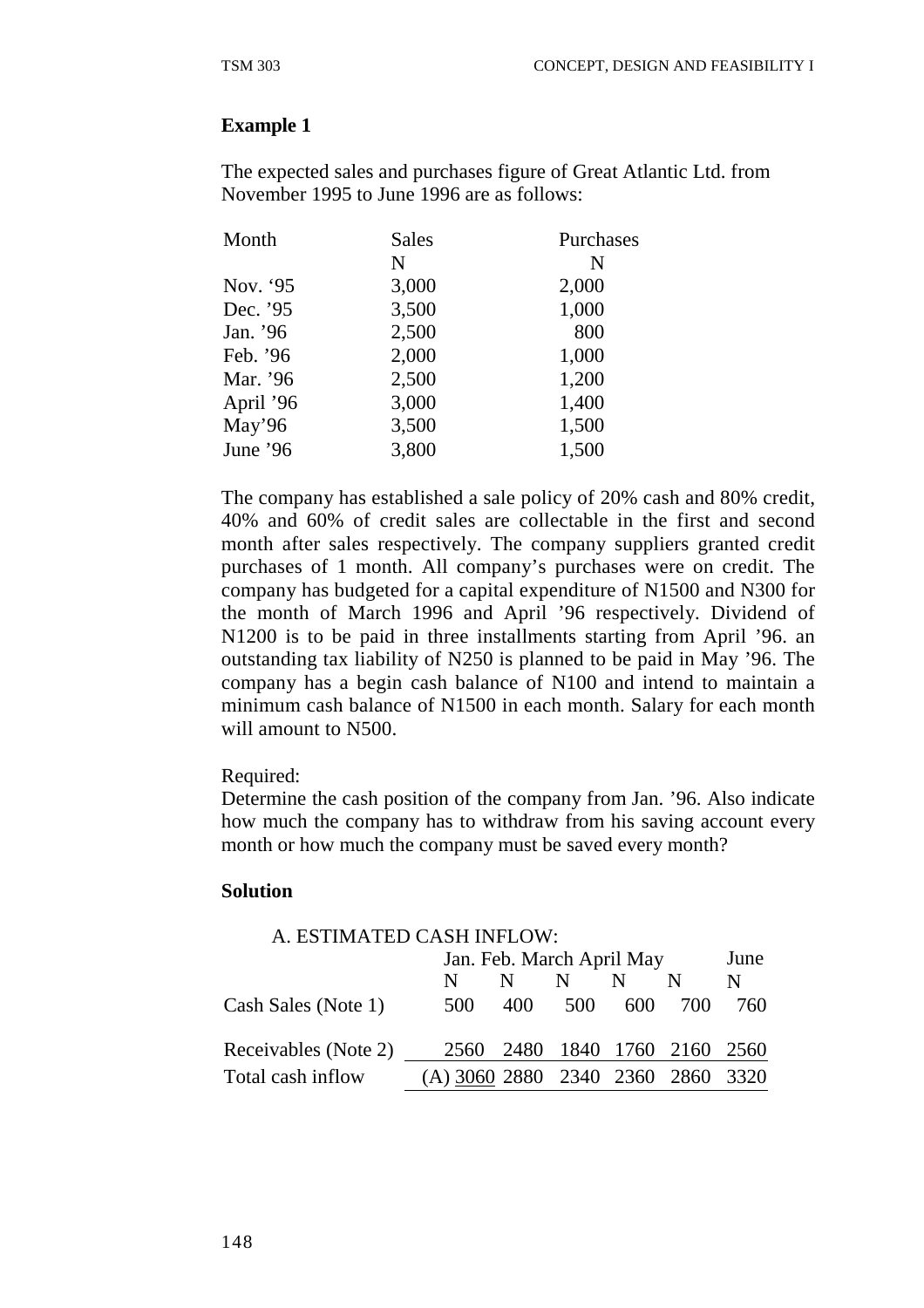# B. ESTIMATED CASH OUTFLOW:

| Creditors                                                   |  | 1000 800 1000 1200 1400 1500 |           |         |                                     |
|-------------------------------------------------------------|--|------------------------------|-----------|---------|-------------------------------------|
| Capital Expenditure                                         |  |                              | 150 300 - |         |                                     |
| Dividend paid                                               |  |                              |           |         | 400 400                             |
| 400                                                         |  |                              |           |         |                                     |
| Tax liability                                               |  |                              |           | $250 -$ |                                     |
| Salary                                                      |  |                              |           |         | 500 500 500 500 500 500 Total       |
| cash Outflow (B) 1500 1300 3000 2400 2500 2400              |  |                              |           |         |                                     |
| C. NET CASH FLOW                                            |  |                              |           |         |                                     |
| $(A-B)$                                                     |  | 1560 1580 (660) (40) 310 920 |           |         |                                     |
| Opening cash balances                                       |  | 100 1660 3240 2580 2540 2850 |           |         |                                     |
| <b>Closing Cash Balances</b>                                |  |                              |           |         | 1660 3240 2580 2540 2850 3770 Less: |
| Min. Closing Balance (1500)(1500)(1500)(1500) (1500) (1500) |  |                              |           |         |                                     |
| Cash Surplus / Deficit                                      |  | 160 740 1080 1040 1350       |           |         |                                     |

### **WORKINGS:**

| Note 1- Expected sale |                         |                    |      |                      |
|-----------------------|-------------------------|--------------------|------|----------------------|
| Month                 | <b>Total Sale</b>       | cash sale $(20\%)$ |      | credit sale (80%)    |
|                       | sales' payment          |                    |      |                      |
|                       | $40\% = a$ month after  |                    |      |                      |
|                       | $60\% = 2$ months after |                    |      |                      |
| Nov 95                | 3000                    | 600                | 2400 |                      |
| Dec.                  | 3500                    | 700                | 2800 | 960                  |
| Jan $'96$             | 2500                    | 500                | 2000 | $1440 + 1120 = 2560$ |
| Feb.                  | 2000                    | 400                | 1600 | $1680 + 800 = 2480$  |
| March                 | 2500                    | 500                | 2000 | $1200 + 640 = 1840$  |
| April                 | 3000                    | 600                | 2400 | $960 + 800 = 1760$   |
| May                   | 3500                    | 700                | 2800 | $1200 + 960 = 2160$  |
| June                  | 3800                    | 760                | 3040 | $1440 + 1120 = 2560$ |
| July                  |                         | -                  |      | $1680 + 1216 = 2560$ |
| August                |                         |                    |      | 1824                 |
|                       |                         |                    |      |                      |

# Note 2 - Expected Purchase

| Month         | <b>Total Purchase</b>   | <b>Cash Purchase</b> |      |
|---------------|-------------------------|----------------------|------|
|               | credit purchase payment |                      |      |
| <b>Nov 95</b> | 2000                    |                      |      |
| Dec.          | 1000                    |                      | 2000 |
| Jan '96       | 800                     |                      | 1000 |
| Feb.          | 1000                    |                      | 800  |
| March         | 1200                    |                      | 1000 |
| April         | 1400                    |                      | 1200 |
| May           | 1500                    |                      | 1400 |
| June          | 1500                    |                      | 1500 |
| July          |                         |                      | 1500 |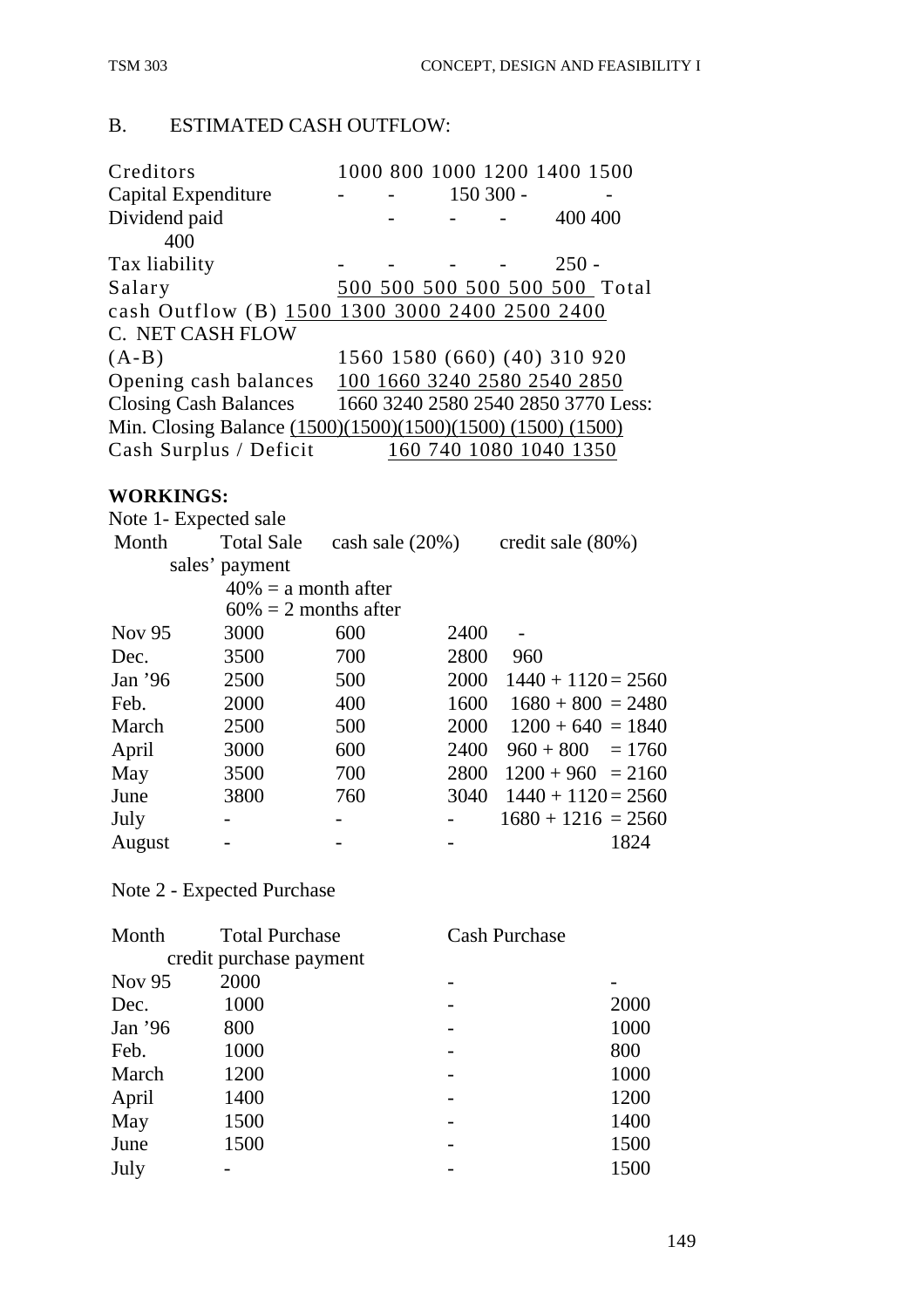# **4.0 CONCLUSION**

In the course of our study in this unit we were able to discuss the purpose of cash budgeting, various types and forms of cash budgets, format of cash budget and computation of cash budget. Thus, cash budget is a financial plan that considers both future income and expenditures and should be given adequate attention.

# **5.0 SUMMARY**

In summary, this unit discussed the purposes of cash budget and also gave the format for computing a cash budget as well as some illustrations of cash budgeting.

# **6.0 TUTOR-MARKED ASSIGNMENT**

- 1. What is cash budgeting? State and discuss purposes of cash budgeting?
- 2. The expected sales and purchases figure of Great Atlantic Ltd. from November 2007 to June 2008 are as follows:

| <b>Sales</b> | <b>Purchases</b> |
|--------------|------------------|
| N            | N                |
| 3,000        | 2,000            |
| 3,500        | 1,000            |
| 2,500        | 800              |
| 2,000        | 1,000            |
| 2,500        | 1,200            |
| 3,000        | 1,400            |
| 3,500        | 1,500            |
| 3,800        | 1,500            |
|              |                  |

The company has established a sale policy of 40% cash and 60% credit, 30% and 70% of credit sales are collectable in the first and second months after sales respectively. The company suppliers granted credit purchases of 1 month. All company's purchases were on credit. The company has budgeted for a capital expenditure of N1600 and N400 for the month of March 1996 and April '96 respectively. Dividend of N1200 is to be paid in three installments starting from April '08. An outstanding tax liability of N300 is planned to be paid in May '08. The company has a begining cash balance of N200 and intends to maintain a minimum cash balance of N2000 in each month. Salary for each month will amount to N500.